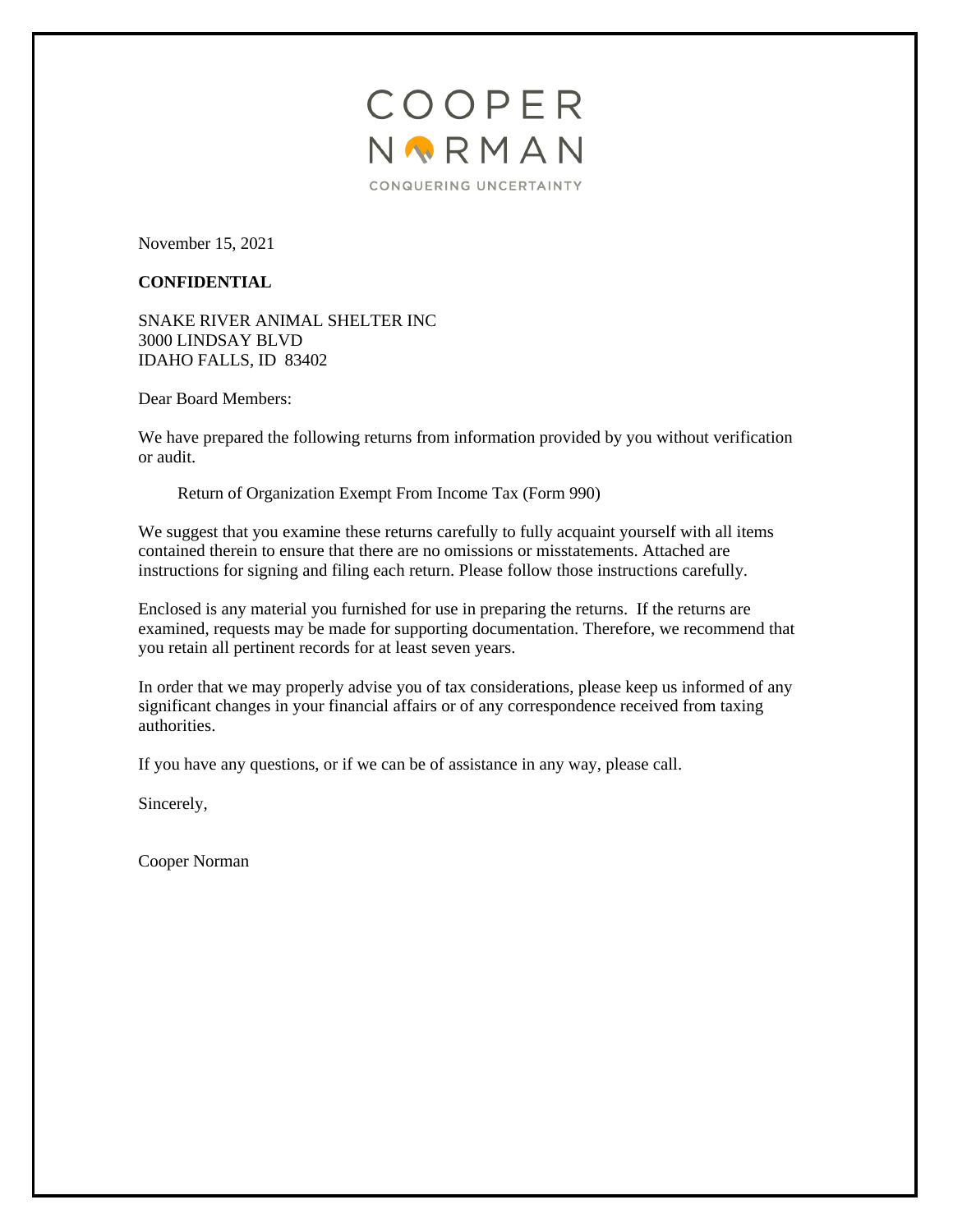### **Filing Instructions**

### **SNAKE RIVER ANIMAL SHELTER INC**

### **Exempt Organization / Private Foundation Tax Return(s)**

### **Taxable Year Ended December 31, 2020**

### **Federal Filing Instructions**

Your Form 990 for the year ended 12/31/20 shows no balance due.

Your return is being filed electronically with the IRS and is not required to be mailed. If you mail a paper copy of your return to the IRS it will delay the processing of your return. Your electronically filed return is not complete without your signature. You are using a Personal Identification Number (PIN) for signing your return electronically. Form 8879-EO, IRS *e-file* Signature Authorization for an Exempt Organization should be signed and dated by an authorized officer of the organization and returned as soon as possible to:

> Cooper Norman PO Box 5399 Twin Falls, ID 83303-5399

### *Important:* **Your return will not be filed with the IRS until the signed Form 8879-EO has been received by this office.**

*Important:* Cooper Norman requires a signed engagement letter in order to submit your return. If we do not have a signed engagement letter on file for the taxable year ended **December 31, 2020**, a copy of the engagement letter can be found attached. Please send a copy of the signed engagement letter as soon as possible.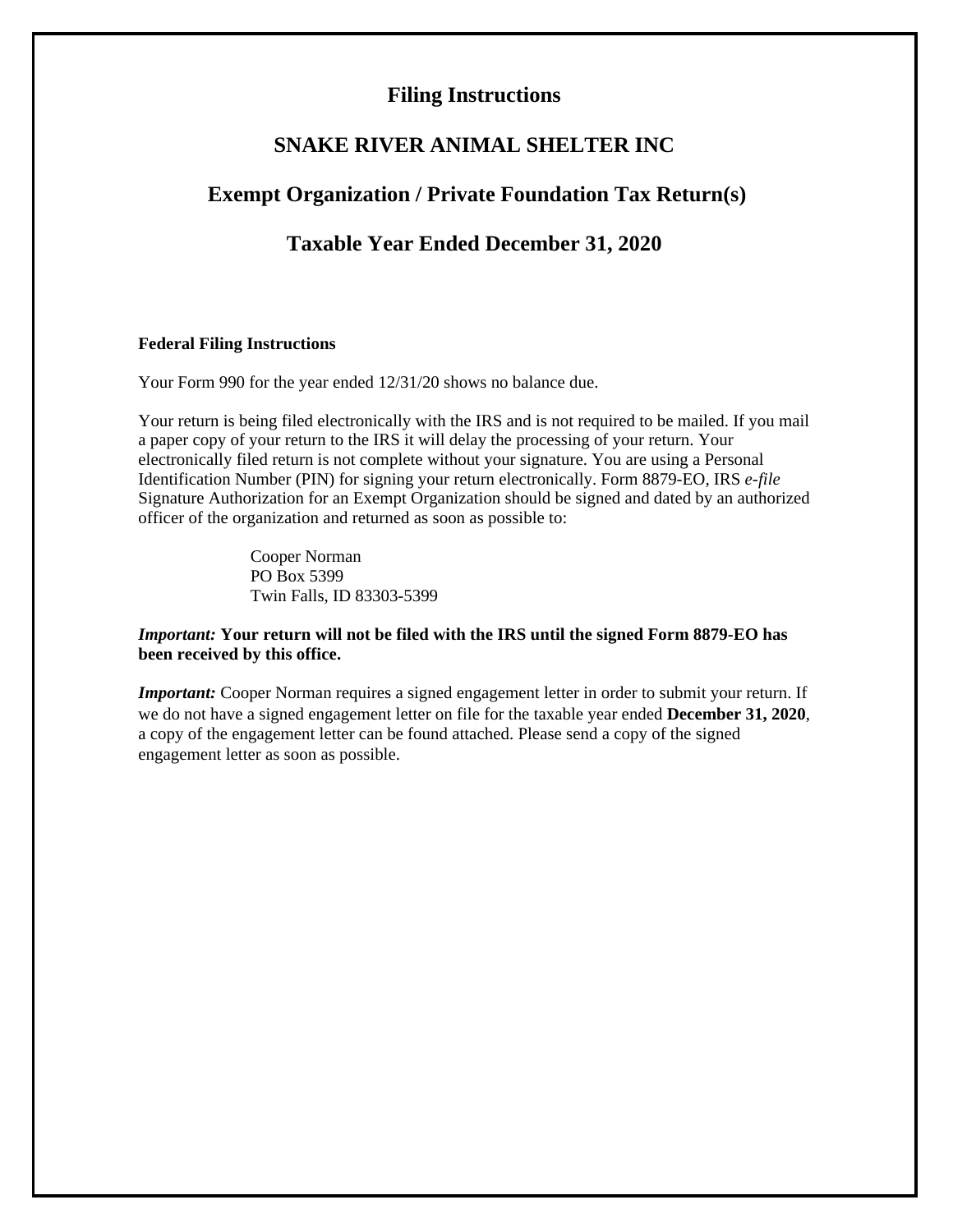| 20277400000 11/15/2021 2:42 PM                            |                                                                                                                                                                                                                                                                                                                                                                                                         |                                                                                                                |                                                   |                                 |
|-----------------------------------------------------------|---------------------------------------------------------------------------------------------------------------------------------------------------------------------------------------------------------------------------------------------------------------------------------------------------------------------------------------------------------------------------------------------------------|----------------------------------------------------------------------------------------------------------------|---------------------------------------------------|---------------------------------|
| Form 8879-EO                                              |                                                                                                                                                                                                                                                                                                                                                                                                         | <b>IRS e-file Signature Authorization</b><br>for an Exempt Organization                                        |                                                   | OMB No. 1545-0047               |
| Department of the Treasury<br>Internal Revenue Service    |                                                                                                                                                                                                                                                                                                                                                                                                         | U Do not send to the IRS. Keep for your records.<br>U Go to www.irs.gov/Form8879EO for the latest information. |                                                   | 2020                            |
| Name of exempt organization or person subject to tax      |                                                                                                                                                                                                                                                                                                                                                                                                         |                                                                                                                | <b>Taxpayer identification number</b>             |                                 |
|                                                           | SNAKE RIVER ANIMAL SHELTER INC                                                                                                                                                                                                                                                                                                                                                                          |                                                                                                                | 20-5175430                                        |                                 |
| Name and title of officer or person subject to tax        | STEPHEN BUZZELL                                                                                                                                                                                                                                                                                                                                                                                         |                                                                                                                |                                                   |                                 |
| Part I                                                    | <b>EXECUTIVE DIRECTOR</b>                                                                                                                                                                                                                                                                                                                                                                               |                                                                                                                |                                                   |                                 |
|                                                           | Type of Return and Return Information (Whole Dollars Only)                                                                                                                                                                                                                                                                                                                                              |                                                                                                                |                                                   |                                 |
|                                                           | Check the box for the return for which you are using this Form 8879-EO and enter the applicable amount, if any, from the return. If you                                                                                                                                                                                                                                                                 |                                                                                                                |                                                   |                                 |
|                                                           | check the box on line 1a, 2a, 3a, 4a, 5a, 6a, or 7a below, and the amount on that line for the return being filed with this form was<br>blank, then leave line 1b, 2b, 3b, 4b, 5b, 6b, or 7b, whichever is applicable, blank (do not enter -0-). But, if you entered -0- on the                                                                                                                         |                                                                                                                |                                                   |                                 |
|                                                           | return, then enter -0- on the applicable line below. Do not complete more than one line in Part I.                                                                                                                                                                                                                                                                                                      |                                                                                                                |                                                   |                                 |
| 1a Form 990 check here $\blacktriangleright$              | $ {\bf X} $<br><b>b</b> Total revenue, if any (Form 990, Part VIII, column (A), line 12) <i>[[[[[[[[[[[[[[[[[[[[[[[[[[[[[[[]]]]</i>                                                                                                                                                                                                                                                                     |                                                                                                                |                                                   | 1b $\frac{824,465}{ }$          |
| 2a Form 990-EZ check here ▶                               |                                                                                                                                                                                                                                                                                                                                                                                                         |                                                                                                                |                                                   |                                 |
| 3a Form 1120-POL check here                               |                                                                                                                                                                                                                                                                                                                                                                                                         |                                                                                                                |                                                   |                                 |
| 4a Form 990-PF check here ▶                               | <b>b</b> Tax based on investment income (Form 990-PF, Part VI, line 5)                                                                                                                                                                                                                                                                                                                                  |                                                                                                                |                                                   |                                 |
| 5a Form 8868 check here $\blacktriangleright$             | b Balance due (Form 8868, line 3c) Martin Martin Martin Martin Martin Martin Martin Martin Martin Martin Martin Martin Martin Martin Martin Martin Martin Martin Martin Martin Martin Martin Martin Martin Martin Martin Marti                                                                                                                                                                          |                                                                                                                | 5b                                                |                                 |
| 6a Form 990-T check here $\blacktriangleright$            |                                                                                                                                                                                                                                                                                                                                                                                                         |                                                                                                                | 6b.                                               |                                 |
| 7a Form 4720 check here $\blacktriangleright$             |                                                                                                                                                                                                                                                                                                                                                                                                         |                                                                                                                |                                                   |                                 |
| Part II                                                   | Declaration and Signature Authorization of Officer or Person Subject to Tax                                                                                                                                                                                                                                                                                                                             |                                                                                                                |                                                   |                                 |
|                                                           | Under penalties of perjury, I declare that $\mathbf{x}$   am an officer of the above organization or $\ \cdot\ $   am a person subject to tax with respect to                                                                                                                                                                                                                                           |                                                                                                                |                                                   |                                 |
| (name of organization)                                    |                                                                                                                                                                                                                                                                                                                                                                                                         | , $(EIN)$                                                                                                      |                                                   | and that I have examined a copy |
|                                                           | of the 2020 electronic return and accompanying schedules and statements, and, to the best of my knowledge and belief, they are                                                                                                                                                                                                                                                                          |                                                                                                                |                                                   |                                 |
|                                                           | true, correct, and complete. I further declare that the amount in Part I above is the amount shown on the copy of the electronic return.                                                                                                                                                                                                                                                                |                                                                                                                |                                                   |                                 |
|                                                           | I consent to allow my intermediate service provider, transmitter, or electronic return originator (ERO) to send the return to the IRS and                                                                                                                                                                                                                                                               |                                                                                                                |                                                   |                                 |
|                                                           | to receive from the IRS (a) an acknowledgement of receipt or reason for rejection of the transmission, (b) the reason for any delay in                                                                                                                                                                                                                                                                  |                                                                                                                |                                                   |                                 |
|                                                           | processing the return or refund, and (c) the date of any refund. If applicable, I authorize the U.S. Treasury and its designated Financial                                                                                                                                                                                                                                                              |                                                                                                                |                                                   |                                 |
|                                                           | Agent to initiate an electronic funds withdrawal (direct debit) entry to the financial institution account indicated in the tax preparation<br>software for payment of the federal taxes owed on this return, and the financial institution to debit the entry to this account. To revoke                                                                                                               |                                                                                                                |                                                   |                                 |
|                                                           | a payment, I must contact the U.S. Treasury Financial Agent at 1-888-353-4537 no later than 2 business days prior to the payment                                                                                                                                                                                                                                                                        |                                                                                                                |                                                   |                                 |
|                                                           | (settlement) date. I also authorize the financial institutions involved in the processing of the electronic payment of taxes to receive                                                                                                                                                                                                                                                                 |                                                                                                                |                                                   |                                 |
|                                                           | confidential information necessary to answer inquiries and resolve issues related to the payment. I have selected a personal                                                                                                                                                                                                                                                                            |                                                                                                                |                                                   |                                 |
|                                                           | identification number (PIN) as my signature for the electronic return and, if applicable, the consent to electronic funds withdrawal.                                                                                                                                                                                                                                                                   |                                                                                                                |                                                   |                                 |
| PIN: check one box only                                   |                                                                                                                                                                                                                                                                                                                                                                                                         |                                                                                                                |                                                   |                                 |
|                                                           |                                                                                                                                                                                                                                                                                                                                                                                                         |                                                                                                                |                                                   |                                 |
| X<br>I authorize                                          | <b>COOPER NORMAN</b>                                                                                                                                                                                                                                                                                                                                                                                    | to enter my PIN                                                                                                | 11111                                             | as my signature                 |
|                                                           | ERO firm name                                                                                                                                                                                                                                                                                                                                                                                           |                                                                                                                | Enter five numbers, but<br>do not enter all zeros |                                 |
|                                                           |                                                                                                                                                                                                                                                                                                                                                                                                         |                                                                                                                |                                                   |                                 |
|                                                           | on the tax year 2020 electronically filed return. If I have indicated within this return that a copy of the return is being filed with a                                                                                                                                                                                                                                                                |                                                                                                                |                                                   |                                 |
|                                                           | state agency(ies) regulating charities as part of the IRS Fed/State program, I also authorize the aforementioned ERO to enter my<br>PIN on the return's disclosure consent screen.                                                                                                                                                                                                                      |                                                                                                                |                                                   |                                 |
|                                                           |                                                                                                                                                                                                                                                                                                                                                                                                         |                                                                                                                |                                                   |                                 |
|                                                           | As an officer or person subject to tax with respect to the organization, I will enter my PIN as my signature on the tax year 2020<br>electronically filed return. If I have indicated within this return that a copy of the return is being filed with a state agency(ies)<br>regulating charities as part of the IRS Fed/State program, I will enter my PIN on the return's disclosure consent screen. |                                                                                                                |                                                   |                                 |
|                                                           |                                                                                                                                                                                                                                                                                                                                                                                                         |                                                                                                                | 11/15/21                                          |                                 |
| Signature of officer or person subject to tax<br>Part III | <b>Certification and Authentication</b>                                                                                                                                                                                                                                                                                                                                                                 | Date                                                                                                           |                                                   |                                 |
|                                                           | ERO's EFIN/PIN. Enter your six-digit electronic filing identification                                                                                                                                                                                                                                                                                                                                   |                                                                                                                |                                                   |                                 |
|                                                           | number (EFIN) followed by your five-digit self-selected PIN.                                                                                                                                                                                                                                                                                                                                            |                                                                                                                |                                                   | 82009983405                     |
|                                                           |                                                                                                                                                                                                                                                                                                                                                                                                         |                                                                                                                |                                                   | Do not enter all zeros          |
|                                                           |                                                                                                                                                                                                                                                                                                                                                                                                         |                                                                                                                |                                                   |                                 |
|                                                           | I certify that the above numeric entry is my PIN, which is my signature on the 2020 electronically filed return indicated above. I confirm                                                                                                                                                                                                                                                              |                                                                                                                |                                                   |                                 |
|                                                           | that I am submitting this return in accordance with the requirements of Pub. 4163, Modernized e-File (MeF) Information for Authorized                                                                                                                                                                                                                                                                   |                                                                                                                |                                                   |                                 |
| IRS e-file Providers for Business Returns.                |                                                                                                                                                                                                                                                                                                                                                                                                         |                                                                                                                |                                                   |                                 |
| ERO's signature                                           | <b>TERRI R. GAZDIK, CPA</b>                                                                                                                                                                                                                                                                                                                                                                             | Date                                                                                                           | 11/15/21                                          |                                 |
|                                                           |                                                                                                                                                                                                                                                                                                                                                                                                         |                                                                                                                |                                                   |                                 |
|                                                           | <b>ERO Must Retain This Form - See Instructions</b>                                                                                                                                                                                                                                                                                                                                                     |                                                                                                                |                                                   |                                 |

### **Do Not Submit This Form to the IRS Unless Requested To Do So**

**For Paperwork Reduction Act Notice, see back of form.**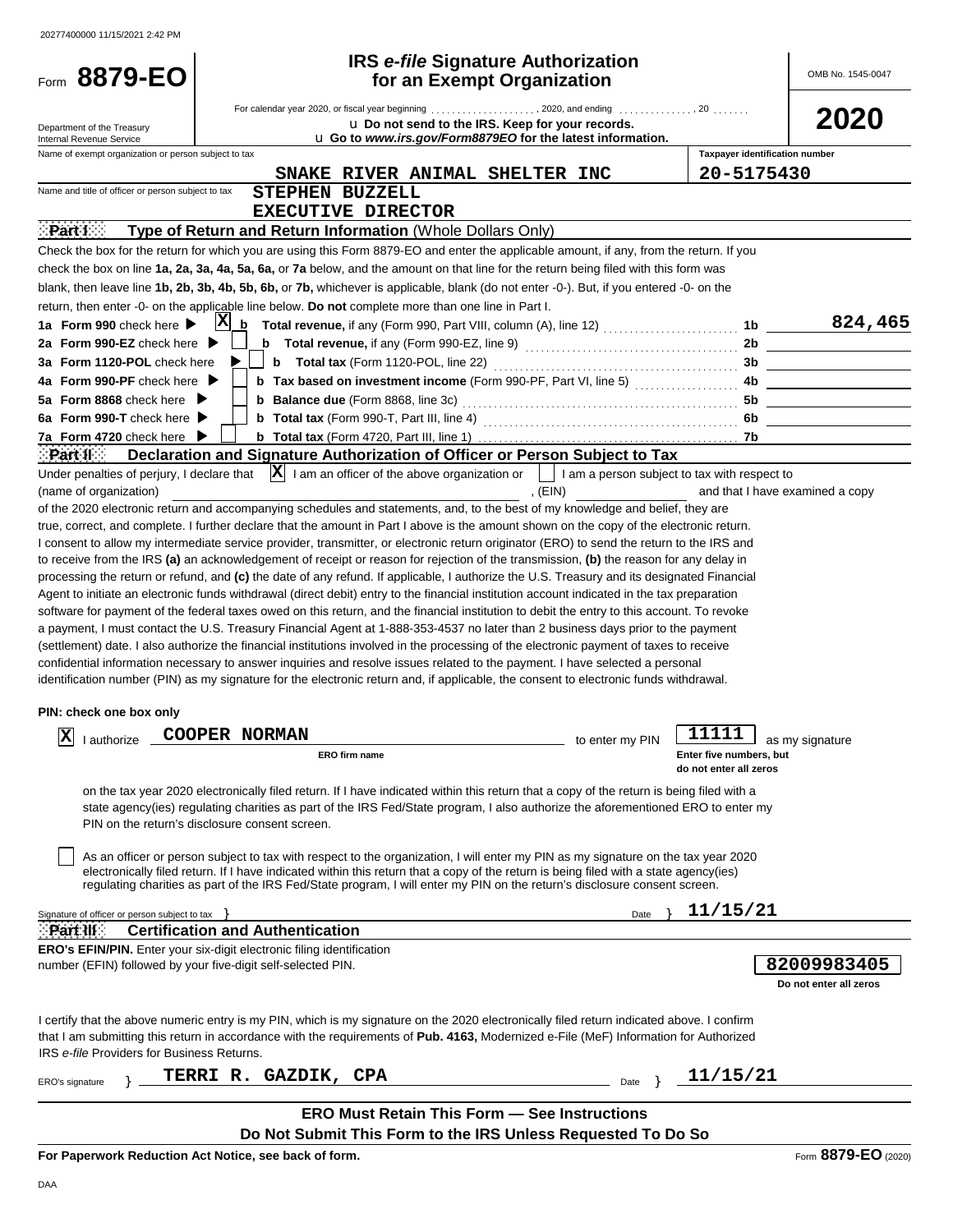$\overline{\mathbf{r}}$ 

Form

# **990 2020 2020 2020 2020 2020 2020 2020 2020 2020 2020 2020 2020 2020 2020 2020 2020 2020 2020 2020 2020 2020 2020 2020 2020 2020 2020 2020 2020 2020 2020 2020**

Internal Revenue Service u **Go to** *www.irs.gov/Form990* **for instructions and the latest information.** U Do not enter social security numbers on this form as it may be made public. **Under section 501(c), 527, or 4947(a)(1) of the Internal Revenue Code (except private foundations)**

| OMB No. 1545-0047            |
|------------------------------|
| 2020                         |
|                              |
| Open to Public               |
| $\cdots$ Inspection $\cdots$ |

|                                    | Department of the Treasury<br>Internal Revenue Service | $\cup$ Do not enter social security numbers on this form as it may be made public.<br>$\cup$ Go to www.irs.gov/Form990 for instructions and the latest information. |                         | Open to Public<br><b>Inspection</b>      |
|------------------------------------|--------------------------------------------------------|---------------------------------------------------------------------------------------------------------------------------------------------------------------------|-------------------------|------------------------------------------|
|                                    |                                                        | For the 2020 calendar year, or tax year beginning<br>, and ending                                                                                                   |                         |                                          |
|                                    | <b>B</b> Check if applicable:                          | C Name of organization                                                                                                                                              |                         | D Employer identification number         |
|                                    | Address change                                         | SNAKE RIVER ANIMAL SHELTER INC                                                                                                                                      |                         |                                          |
|                                    |                                                        | Doing business as                                                                                                                                                   |                         | 20-5175430                               |
|                                    | Name change                                            | Number and street (or P.O. box if mail is not delivered to street address)<br>Room/suite                                                                            | E Telephone number      |                                          |
|                                    | Initial return                                         | 3000 LINDSAY BLVD                                                                                                                                                   |                         | $208 - 523 - 4219$                       |
|                                    | Final return/<br>terminated                            | City or town, state or province, country, and ZIP or foreign postal code                                                                                            |                         |                                          |
|                                    |                                                        | <b>IDAHO FALLS</b><br>ID 83402                                                                                                                                      | G Gross receipts \$     | 856,833                                  |
|                                    | Amended return                                         |                                                                                                                                                                     |                         |                                          |
|                                    | Application pending                                    | H(a) Is this a group return for subordinates?<br>STEPHEN BUZZELL                                                                                                    |                         | $ \mathbf{x} $<br>Yes<br>No              |
|                                    |                                                        | H(b) Are all subordinates included?                                                                                                                                 |                         | Yes<br>No                                |
|                                    |                                                        |                                                                                                                                                                     |                         | If "No," attach a list. See instructions |
|                                    | Tax-exempt status:                                     | $ \mathbf{X} $ 501(c)(3)<br>501(c)<br>t (insert no.)<br>4947(a)(1) or<br>527                                                                                        |                         |                                          |
|                                    | Website: U                                             | HTTP://SNAKERIVERANIMALSHELTER.ORG<br>H(c) Group exemption number U                                                                                                 |                         |                                          |
|                                    | Form of organization:                                  | $ \mathbf{X} $ Corporation<br>L Year of formation: 2006<br>Trust<br>Association<br>Other U                                                                          |                         | ID<br>M State of legal domicile:         |
|                                    | Part I                                                 | <b>Summary</b>                                                                                                                                                      |                         |                                          |
|                                    |                                                        | 1 Briefly describe the organization's mission or most significant activities:                                                                                       |                         |                                          |
|                                    |                                                        | THE MISSION OF THE SNAKE RIVER ANIMAL SHELTER IS TO IMPROVE AND SAVE                                                                                                |                         |                                          |
|                                    |                                                        | ANIMALS LIVES BY PROMOTING QUALITY CARE AND COMPASSION THROUGH ADOPTION AND                                                                                         |                         |                                          |
|                                    |                                                        | HUMANE EDUCATION IN THE REGION.                                                                                                                                     |                         |                                          |
|                                    |                                                        |                                                                                                                                                                     |                         |                                          |
|                                    |                                                        | 2 Check this box $\lfloor \cdot \rfloor$ if the organization discontinued its operations or disposed of more than 25% of its net assets.                            |                         | 12                                       |
|                                    | 3                                                      |                                                                                                                                                                     | 3                       | 12                                       |
|                                    | 4                                                      |                                                                                                                                                                     | $\overline{\mathbf{4}}$ |                                          |
| <b>Activities &amp; Governance</b> |                                                        |                                                                                                                                                                     | 5                       | 27                                       |
|                                    |                                                        | 6 Total number of volunteers (estimate if necessary)                                                                                                                | 6                       | 650                                      |
|                                    |                                                        |                                                                                                                                                                     | 7a                      | 0                                        |
|                                    |                                                        |                                                                                                                                                                     | 7b                      | 0                                        |
|                                    |                                                        | Prior Year                                                                                                                                                          |                         | <b>Current Year</b>                      |
|                                    |                                                        |                                                                                                                                                                     | 328,604                 | 424,651                                  |
| Revenue                            | 9                                                      |                                                                                                                                                                     | 210,775                 | 276,935                                  |
|                                    |                                                        |                                                                                                                                                                     | 897                     | 1,198                                    |
|                                    |                                                        | 11 Other revenue (Part VIII, column (A), lines 5, 6d, 8c, 9c, 10c, and 11e)                                                                                         | 111,645                 | 121,681                                  |
|                                    | 12                                                     | Total revenue - add lines 8 through 11 (must equal Part VIII, column (A), line 12)                                                                                  | 651,921                 | 824,465                                  |
|                                    |                                                        | 13 Grants and similar amounts paid (Part IX, column (A), lines 1-3)                                                                                                 | 66,722                  | o                                        |
|                                    |                                                        |                                                                                                                                                                     |                         |                                          |
|                                    |                                                        | 15 Salaries, other compensation, employee benefits (Part IX, column (A), lines 5-10)                                                                                | 365,131                 | 401,637                                  |
| nses                               |                                                        | 16a Professional fundraising fees (Part IX, column (A), line 11e)                                                                                                   |                         | 0                                        |
| Exper                              |                                                        |                                                                                                                                                                     |                         |                                          |
|                                    |                                                        |                                                                                                                                                                     | 260,336                 | 265,502                                  |
|                                    |                                                        | 18 Total expenses. Add lines 13-17 (must equal Part IX, column (A), line 25) [[[[[[[[[[[[[[[[[[[[[[[[[[[[[[[[                                                       | $\overline{692}$ , 189  | 667,139                                  |
|                                    |                                                        | 19 Revenue less expenses. Subtract line 18 from line 12                                                                                                             | $-40,268$               | 157,326                                  |
|                                    |                                                        | <b>Beginning of Current Year</b>                                                                                                                                    |                         | End of Year                              |
|                                    |                                                        | 1,623,889                                                                                                                                                           |                         | 1,676,079                                |
| Net Assets or<br>Fund Balances     | 21                                                     | Total liabilities (Part X, line 26)                                                                                                                                 | 214,988                 | 109,852                                  |
|                                    |                                                        | 1,408,901<br>22 Net assets or fund balances. Subtract line 21 from line 20                                                                                          |                         | 1,566,227                                |
|                                    | Part II                                                | <b>Signature Block</b>                                                                                                                                              |                         |                                          |

Under penalties of perjury, I declare that I have examined this return, including accompanying schedules and statements, and to the best of my knowledge and belief, it is true, correct, and complete. Declaration of preparer (other than officer) is based on all information of which preparer has any knowledge.

| Sign        | Signature of officer                                                                               |                           |           | Date                     |                 |  |  |
|-------------|----------------------------------------------------------------------------------------------------|---------------------------|-----------|--------------------------|-----------------|--|--|
| <b>Here</b> | <b>BUZZELL</b><br><b>STEPHEN</b><br>Type or print name and title                                   | <b>EXECUTIVE DIRECTOR</b> |           |                          |                 |  |  |
|             | Print/Type preparer's name                                                                         | Preparer's signature      | Date      | Check                    | PTIN            |  |  |
| Paid        | TERRI R. GAZDIK, CPA                                                                               | TERRI R. GAZDIK, CPA      |           | $11/15/21$ self-employed | P00034666       |  |  |
| Preparer    | COOPER NORMAN<br>Firm's name                                                                       |                           |           | Firm's $EIN$             | 82-0343828      |  |  |
| Use Only    | <b>BOX 5399</b><br>PO.                                                                             |                           |           |                          |                 |  |  |
|             | TWIN FALLS, ID<br>Firm's address                                                                   | 83303-5399                | Phone no. |                          | 208-733-6581    |  |  |
|             | ΙX<br>May the IRS discuss this return with the preparer shown above? See instructions<br>No<br>Yes |                           |           |                          |                 |  |  |
| DAA         | For Paperwork Reduction Act Notice, see the separate instructions.                                 |                           |           |                          | Form 990 (2020) |  |  |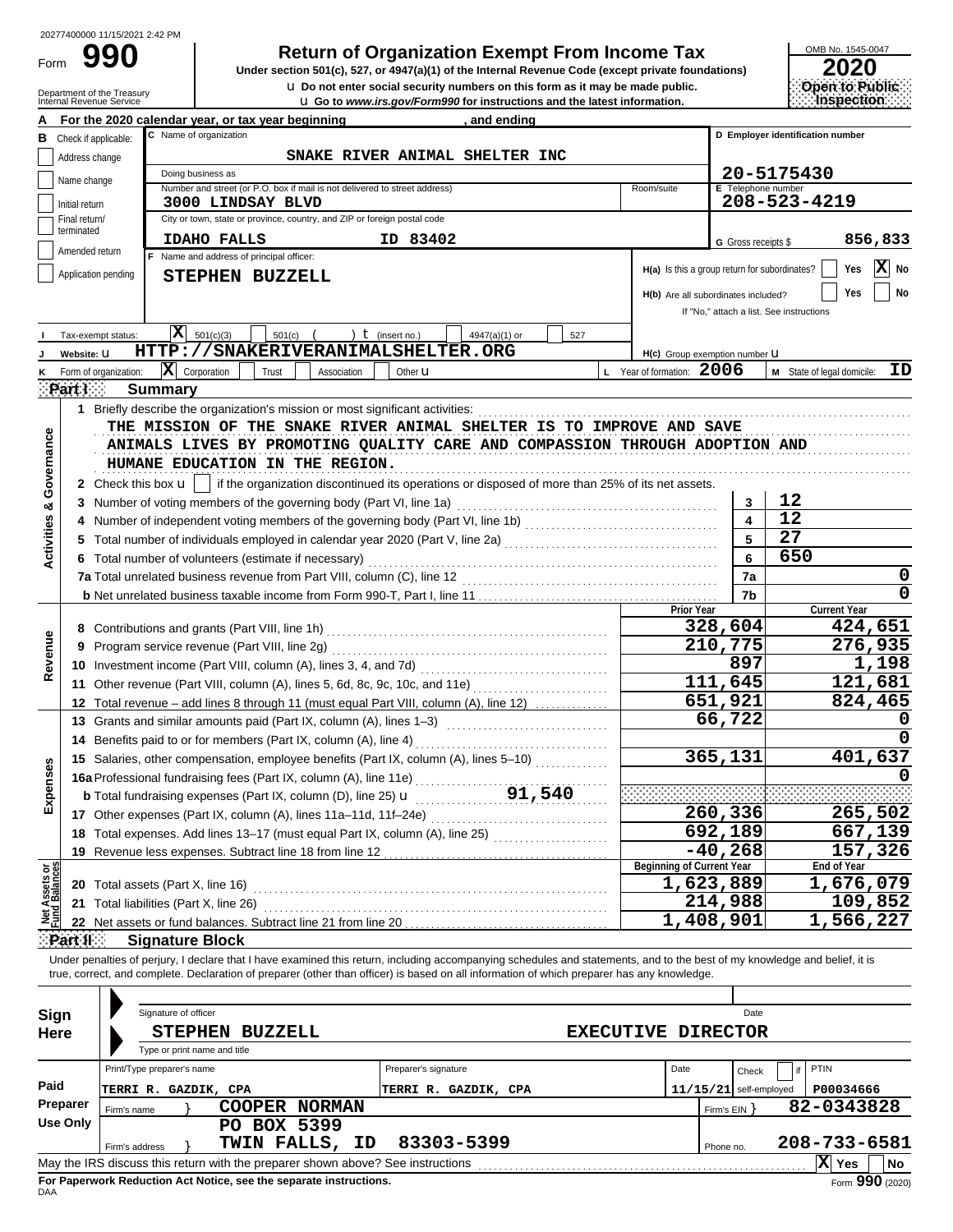| Part III                  | Form 990 (2020) SNAKE RIVER ANIMAL SHELTER INC<br><b>Statement of Program Service Accomplishments</b>                                              |                                   | 20-5175430  |               | Page 2         |
|---------------------------|----------------------------------------------------------------------------------------------------------------------------------------------------|-----------------------------------|-------------|---------------|----------------|
|                           |                                                                                                                                                    |                                   |             |               | $ \mathbf{x} $ |
|                           | 1 Briefly describe the organization's mission:                                                                                                     |                                   |             |               |                |
| SEE SCHEDULE O            |                                                                                                                                                    |                                   |             |               |                |
|                           |                                                                                                                                                    |                                   |             |               |                |
|                           |                                                                                                                                                    |                                   |             |               |                |
|                           | 2 Did the organization undertake any significant program services during the year which were not listed on the                                     |                                   |             |               |                |
| prior Form 990 or 990-EZ? |                                                                                                                                                    |                                   |             |               | Yes $ X $ No   |
|                           | If "Yes," describe these new services on Schedule O.                                                                                               |                                   |             |               |                |
| 3<br>services?            | Did the organization cease conducting, or make significant changes in how it conducts, any program                                                 |                                   |             |               | Yes $X$ No     |
|                           | If "Yes," describe these changes on Schedule O.                                                                                                    |                                   |             |               |                |
|                           | Describe the organization's program service accomplishments for each of its three largest program services, as measured by                         |                                   |             |               |                |
|                           | expenses. Section 501(c)(3) and 501(c)(4) organizations are required to report the amount of grants and allocations to others,                     |                                   |             |               |                |
|                           | the total expenses, and revenue, if any, for each program service reported.                                                                        |                                   |             |               |                |
| 4a (Code:                 | ) (Expenses \$                                                                                                                                     | $448,403$ including grants of \$  |             | ) (Revenue \$ | 140,287        |
|                           | THE SNAKE RIVER ANIMAL SHELTER STRIVES TO HONOR OUR DONORS INVESTMENT                                                                              |                                   |             |               |                |
|                           | THROUGH FULFILLING OUR MISSION AND THROUGH MAKING A DEEPER IMPACT FOR THE                                                                          |                                   |             |               |                |
|                           | ANIMALS AND THE PEOPLE WHO LOVE THEM. THE SNAKE RIVER ANIMAL SHELTER'S<br>ADOPTION PROGRAM WAS ABLE TO SERVE 1,138 HOMELESS AND NEGLECTED ANIMALS. |                                   |             |               |                |
|                           | THESE ANIMAL WERE ALL GIVEN THE NECESSARY VETERINARY CARE, WERE                                                                                    |                                   |             |               |                |
|                           | SPAYED/NEUTERED, VACCINATED, AND MICRO-CHIPPED THROUGH THE SERVICES                                                                                |                                   |             |               |                |
|                           | PROVIDED AT THE SNAKE RIVER ANIMAL SHELTER. OF THOSE ANIMALS 1,081 WERE                                                                            |                                   |             |               |                |
|                           | UNITED WITH NEW LOVING HOMES.                                                                                                                      |                                   |             |               |                |
|                           |                                                                                                                                                    |                                   |             |               |                |
|                           |                                                                                                                                                    |                                   |             |               |                |
|                           |                                                                                                                                                    |                                   |             |               |                |
| 4b (Code:                 | ) (Expenses \$                                                                                                                                     | 36,931 including grants of \$     |             | ) (Revenue \$ | 136,648        |
|                           | THE SNAKE RIVER ANIMAL SHELTER CREATED THE K-9 ACADEMY PROGRAM. THE                                                                                |                                   |             |               |                |
|                           | PURPOSES OF THE K-9 ACADEMY IS TO KEEP DOGS IN THEIR HOME THROUGH BASIC AND                                                                        |                                   |             |               |                |
|                           | BEHAVIORAL TRAINING AS WELL AS SERVICE AND THERAPY DOG TRAINING.                                                                                   |                                   |             |               |                |
|                           |                                                                                                                                                    |                                   |             |               |                |
|                           |                                                                                                                                                    |                                   |             |               |                |
|                           |                                                                                                                                                    |                                   |             |               |                |
|                           |                                                                                                                                                    |                                   |             |               |                |
|                           |                                                                                                                                                    |                                   |             |               |                |
|                           |                                                                                                                                                    |                                   |             |               |                |
|                           |                                                                                                                                                    |                                   |             |               |                |
| 4c (Code:                 | ) (Expenses \$                                                                                                                                     | including grants of \$            |             | ) (Revenue \$ |                |
| N/A                       |                                                                                                                                                    |                                   |             |               |                |
|                           |                                                                                                                                                    |                                   |             |               |                |
|                           |                                                                                                                                                    |                                   |             |               |                |
|                           |                                                                                                                                                    |                                   |             |               |                |
|                           |                                                                                                                                                    |                                   |             |               |                |
|                           |                                                                                                                                                    |                                   |             |               |                |
|                           |                                                                                                                                                    |                                   |             |               |                |
|                           |                                                                                                                                                    |                                   |             |               |                |
|                           |                                                                                                                                                    |                                   |             |               |                |
|                           |                                                                                                                                                    |                                   |             |               |                |
|                           |                                                                                                                                                    |                                   |             |               |                |
|                           | 4d Other program services (Describe on Schedule O.)                                                                                                |                                   |             |               |                |
| (Expenses \$              | 4e Total program service expenses U                                                                                                                | including grants of \$<br>485,334 | (Revenue \$ |               |                |
|                           |                                                                                                                                                    |                                   |             |               |                |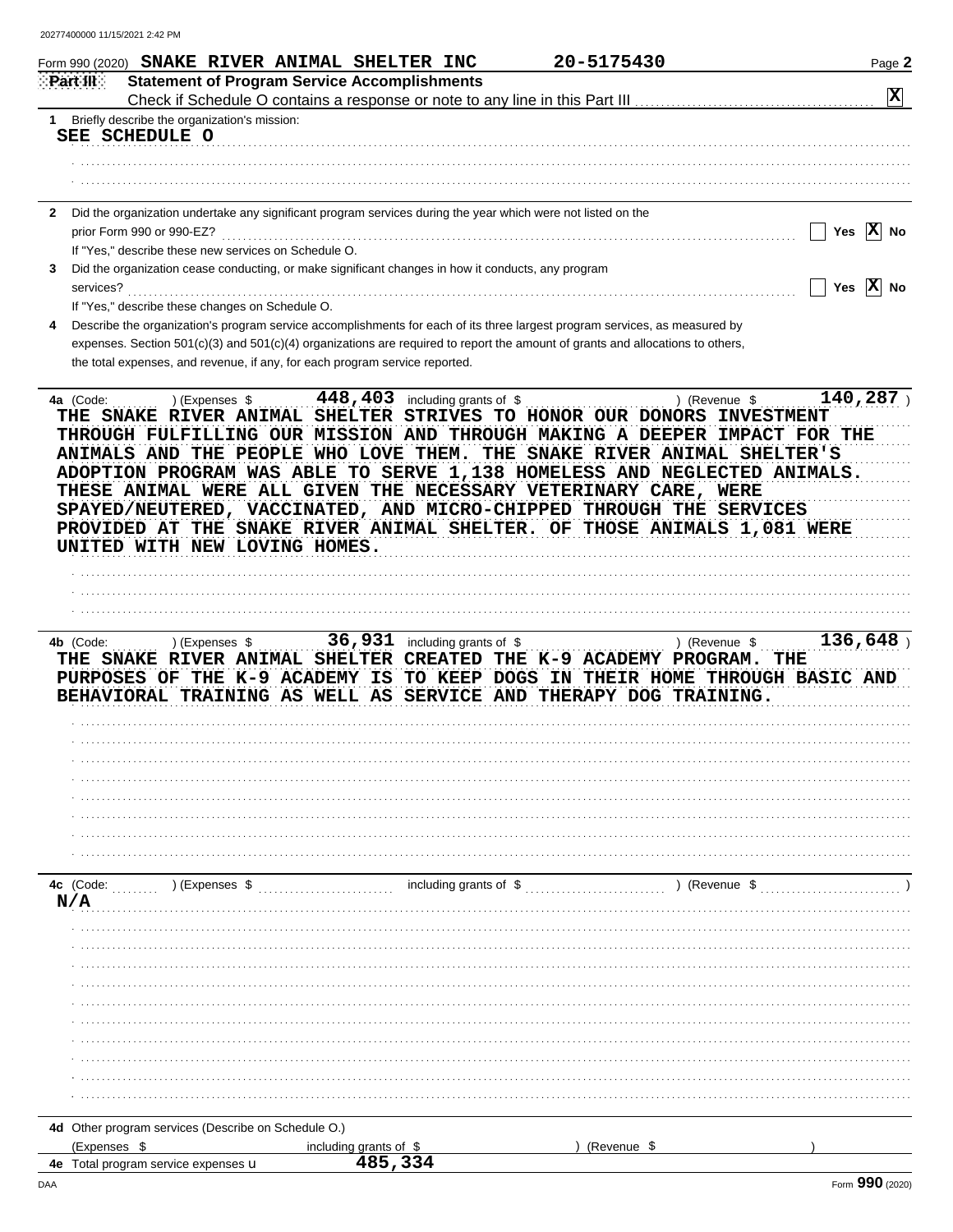### **Part IV Checklist of Required Schedules** Form 990 (2020) Page **3 SNAKE RIVER ANIMAL SHELTER INC 20-5175430**

|     |                                                                                                                         |              | Yes | No |
|-----|-------------------------------------------------------------------------------------------------------------------------|--------------|-----|----|
| 1   | Is the organization described in section $501(c)(3)$ or $4947(a)(1)$ (other than a private foundation)? If "Yes,"       |              |     |    |
|     | complete Schedule A                                                                                                     | 1            | X   |    |
| 2   |                                                                                                                         | $\mathbf{2}$ | X   |    |
| 3   | Did the organization engage in direct or indirect political campaign activities on behalf of or in opposition to        |              |     |    |
|     |                                                                                                                         | 3            |     | x  |
| 4   | Section 501(c)(3) organizations. Did the organization engage in lobbying activities, or have a section 501(h)           |              |     |    |
|     |                                                                                                                         | 4            |     | x  |
| 5   | Is the organization a section $501(c)(4)$ , $501(c)(5)$ , or $501(c)(6)$ organization that receives membership dues,    |              |     |    |
|     | assessments, or similar amounts as defined in Revenue Procedure 98-19? If "Yes," complete Schedule C, Part III          | 5            |     | x  |
| 6   | Did the organization maintain any donor advised funds or any similar funds or accounts for which donors                 |              |     |    |
|     | have the right to provide advice on the distribution or investment of amounts in such funds or accounts? If             |              |     |    |
|     | "Yes," complete Schedule D, Part I                                                                                      | 6            |     | x  |
| 7   | Did the organization receive or hold a conservation easement, including easements to preserve open space,               |              |     |    |
|     | the environment, historic land areas, or historic structures? If "Yes," complete Schedule D, Part II                    | 7            |     | x  |
| 8   | Did the organization maintain collections of works of art, historical treasures, or other similar assets? If "Yes,"     |              |     |    |
|     | complete Schedule D, Part III                                                                                           | 8            |     | x  |
| 9   | Did the organization report an amount in Part X, line 21, for escrow or custodial account liability, serve as a         |              |     |    |
|     | custodian for amounts not listed in Part X; or provide credit counseling, debt management, credit repair, or            |              |     |    |
|     |                                                                                                                         | 9            |     | x  |
| 10  | Did the organization, directly or through a related organization, hold assets in donor-restricted endowments            |              |     |    |
|     | or in quasi endowments? If "Yes," complete Schedule D, Part V                                                           | 10           |     | x  |
| 11  | If the organization's answer to any of the following questions is "Yes," then complete Schedule D, Parts VI,            |              |     |    |
|     | VII, VIII, IX, or X as applicable.                                                                                      |              |     |    |
| a   | Did the organization report an amount for land, buildings, and equipment in Part X, line 10? If "Yes,"                  |              |     |    |
|     | complete Schedule D, Part VI                                                                                            | 11a          | x   |    |
|     | <b>b</b> Did the organization report an amount for investments—other securities in Part X, line 12, that is 5% or more  |              |     |    |
|     | of its total assets reported in Part X, line 16? If "Yes," complete Schedule D, Part VII [[[[[[[[[[[[[[[[[[[[[          | 11b          |     | x  |
| C   | Did the organization report an amount for investments—program related in Part X, line 13, that is 5% or more            |              |     |    |
|     | of its total assets reported in Part X, line 16? If "Yes," complete Schedule D, Part VIII [[[[[[[[[[[[[[[[[[[           | 11c          |     | x  |
| d   | Did the organization report an amount for other assets in Part X, line 15, that is 5% or more of its total assets       |              |     |    |
|     | reported in Part X, line 16? If "Yes," complete Schedule D, Part IX                                                     | 11d          |     | x  |
|     |                                                                                                                         | 11e          | х   |    |
| f   | Did the organization's separate or consolidated financial statements for the tax year include a footnote that addresses |              |     |    |
|     | the organization's liability for uncertain tax positions under FIN 48 (ASC 740)? If "Yes," complete Schedule D, Part X  | 11f          |     | x  |
| 12a | Did the organization obtain separate, independent audited financial statements for the tax year? If "Yes," complete     |              |     |    |
|     |                                                                                                                         | 12a          |     | x  |
| b   | Was the organization included in consolidated, independent audited financial statements for the tax year? If            |              |     |    |
|     |                                                                                                                         | 12b          |     | X  |
| 13  |                                                                                                                         | 13           |     | X  |
| 14a |                                                                                                                         | 14a          |     | X  |
| b   | Did the organization have aggregate revenues or expenses of more than \$10,000 from grantmaking,                        |              |     |    |
|     | fundraising, business, investment, and program service activities outside the United States, or aggregate               |              |     |    |
|     | foreign investments valued at \$100,000 or more? If "Yes," complete Schedule F, Parts I and IV [[[[[[[[[[[[[[[          | 14b          |     | x  |
| 15  | Did the organization report on Part IX, column (A), line 3, more than \$5,000 of grants or other assistance to or       |              |     |    |
|     | for any foreign organization? If "Yes," complete Schedule F, Parts II and IV                                            | 15           |     | x  |
| 16  | Did the organization report on Part IX, column (A), line 3, more than \$5,000 of aggregate grants or other              |              |     |    |
|     |                                                                                                                         | 16           |     | X  |
| 17  | Did the organization report a total of more than \$15,000 of expenses for professional fundraising services on          |              |     |    |
|     |                                                                                                                         | 17           |     | x  |
| 18  | Did the organization report more than \$15,000 total of fundraising event gross income and contributions on             |              |     |    |
|     | Part VIII, lines 1c and 8a? If "Yes," complete Schedule G, Part II                                                      | 18           | X   |    |
| 19  | Did the organization report more than \$15,000 of gross income from gaming activities on Part VIII, line 9a?            |              |     |    |
|     |                                                                                                                         | 19           |     | X  |
| 20a |                                                                                                                         | 20a          |     | X  |
| b   |                                                                                                                         | 20b          |     |    |
| 21  | Did the organization report more than \$5,000 of grants or other assistance to any domestic organization or             |              |     |    |
|     |                                                                                                                         | 21           |     | x  |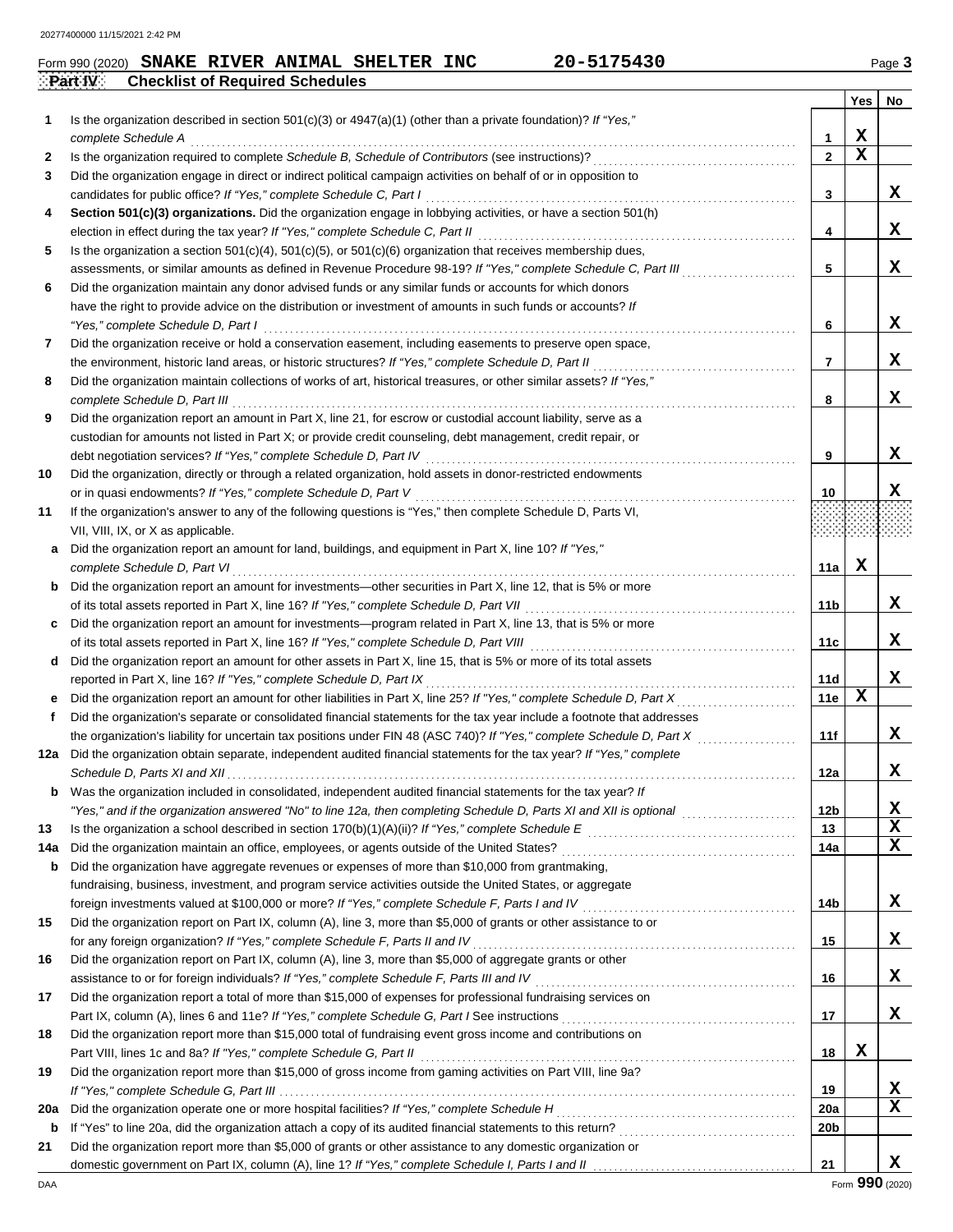|     | 20-5175430<br>Form 990 (2020) SNAKE RIVER ANIMAL SHELTER INC                                                                                                                                                               |                |             |     |     | Page 4      |
|-----|----------------------------------------------------------------------------------------------------------------------------------------------------------------------------------------------------------------------------|----------------|-------------|-----|-----|-------------|
|     | Part IV<br><b>Checklist of Required Schedules (continued)</b>                                                                                                                                                              |                |             |     |     |             |
|     |                                                                                                                                                                                                                            |                |             |     | Yes | No          |
| 22  | Did the organization report more than \$5,000 of grants or other assistance to or for domestic individuals on<br>Part IX, column (A), line 2? If "Yes," complete Schedule I, Parts I and III                               |                |             | 22  |     | x           |
| 23  | Did the organization answer "Yes" to Part VII, Section A, line 3, 4, or 5 about compensation of the                                                                                                                        |                |             |     |     |             |
|     | organization's current and former officers, directors, trustees, key employees, and highest compensated                                                                                                                    |                |             |     |     |             |
|     | employees? If "Yes," complete Schedule J                                                                                                                                                                                   |                |             | 23  |     | X           |
|     | 24a Did the organization have a tax-exempt bond issue with an outstanding principal amount of more than                                                                                                                    |                |             |     |     |             |
|     | \$100,000 as of the last day of the year, that was issued after December 31, 2002? If "Yes," answer lines 24b                                                                                                              |                |             |     |     |             |
|     | through 24d and complete Schedule K. If "No," go to line 25a                                                                                                                                                               |                |             | 24a |     | X           |
| b   | Did the organization invest any proceeds of tax-exempt bonds beyond a temporary period exception?                                                                                                                          |                |             | 24b |     |             |
| c   | Did the organization maintain an escrow account other than a refunding escrow at any time during the year                                                                                                                  |                |             |     |     |             |
|     | to defease any tax-exempt bonds?                                                                                                                                                                                           |                |             | 24c |     |             |
| d   |                                                                                                                                                                                                                            |                |             | 24d |     |             |
|     | 25a Section 501(c)(3), 501(c)(4), and 501(c)(29) organizations. Did the organization engage in an excess benefit                                                                                                           |                |             |     |     |             |
|     | transaction with a disqualified person during the year? If "Yes," complete Schedule L, Part I                                                                                                                              |                |             | 25a |     | x           |
| b   | Is the organization aware that it engaged in an excess benefit transaction with a disqualified person in a prior                                                                                                           |                |             |     |     |             |
|     | year, and that the transaction has not been reported on any of the organization's prior Forms 990 or 990-EZ?                                                                                                               |                |             |     |     | x           |
|     | If "Yes," complete Schedule L, Part I                                                                                                                                                                                      |                |             | 25b |     |             |
| 26  | Did the organization report any amount on Part X, line 5 or 22, for receivables from or payables to any current<br>or former officer, director, trustee, key employee, creator or founder, substantial contributor, or 35% |                |             |     |     |             |
|     | controlled entity or family member of any of these persons? If "Yes," complete Schedule L, Part II                                                                                                                         |                |             | 26  |     | x           |
| 27  | Did the organization provide a grant or other assistance to any current or former officer, director, trustee, key                                                                                                          |                |             |     |     |             |
|     | employee, creator or founder, substantial contributor or employee thereof, a grant selection committee                                                                                                                     |                |             |     |     |             |
|     | member, or to a 35% controlled entity (including an employee thereof) or family member of any of these                                                                                                                     |                |             |     |     |             |
|     | persons? If "Yes," complete Schedule L, Part III                                                                                                                                                                           |                |             | 27  |     | X           |
| 28  | Was the organization a party to a business transaction with one of the following parties (see Schedule L, Part                                                                                                             |                |             |     |     |             |
|     | IV instructions, for applicable filing thresholds, conditions, and exceptions):                                                                                                                                            |                |             |     |     |             |
| а   | A current or former officer, director, trustee, key employee, creator or founder, or substantial contributor? If                                                                                                           |                |             |     |     |             |
|     | "Yes," complete Schedule L, Part IV                                                                                                                                                                                        |                |             | 28a |     | X           |
| b   | A family member of any individual described in line 28a? If "Yes," complete Schedule L, Part IV                                                                                                                            |                |             | 28b |     | x           |
| c   | A 35% controlled entity of one or more individuals and/or organizations described in lines 28a or 28b? If                                                                                                                  |                |             |     |     |             |
|     | "Yes," complete Schedule L, Part IV                                                                                                                                                                                        |                |             | 28c |     | X           |
| 29  | Did the organization receive more than \$25,000 in non-cash contributions? If "Yes," complete Schedule M                                                                                                                   |                |             | 29  |     | $\mathbf X$ |
| 30  | Did the organization receive contributions of art, historical treasures, or other similar assets, or qualified                                                                                                             |                |             |     |     |             |
|     | conservation contributions? If "Yes," complete Schedule M                                                                                                                                                                  |                |             | 30  |     | Х           |
| 31  | Did the organization liquidate, terminate, or dissolve and cease operations? If "Yes," complete Schedule N, Part I                                                                                                         |                |             | 31  |     | X           |
| 32  | Did the organization sell, exchange, dispose of, or transfer more than 25% of its net assets? If "Yes,"                                                                                                                    |                |             |     |     |             |
|     | complete Schedule N, Part II                                                                                                                                                                                               |                |             | 32  |     | X           |
| 33  | Did the organization own 100% of an entity disregarded as separate from the organization under Regulations                                                                                                                 |                |             |     |     |             |
|     | sections 301.7701-2 and 301.7701-3? If "Yes," complete Schedule R, Part I                                                                                                                                                  |                |             | 33  |     | X           |
| 34  | Was the organization related to any tax-exempt or taxable entity? If "Yes," complete Schedule R, Part II, III,                                                                                                             |                |             |     |     |             |
|     | or IV, and Part V, line 1                                                                                                                                                                                                  |                |             | 34  |     | X           |
| 35a | Did the organization have a controlled entity within the meaning of section 512(b)(13)?                                                                                                                                    |                |             | 35a |     | X           |
| b   | If "Yes" to line 35a, did the organization receive any payment from or engage in any transaction with a                                                                                                                    |                |             |     |     |             |
| 36  | controlled entity within the meaning of section 512(b)(13)? If "Yes," complete Schedule R, Part V, line 2<br>Section 501(c)(3) organizations. Did the organization make any transfers to an exempt non-charitable          |                |             | 35b |     |             |
|     | related organization? If "Yes," complete Schedule R, Part V, line 2                                                                                                                                                        |                |             | 36  |     | x           |
| 37  | Did the organization conduct more than 5% of its activities through an entity that is not a related organization                                                                                                           |                |             |     |     |             |
|     | and that is treated as a partnership for federal income tax purposes? If "Yes," complete Schedule R, Part VI                                                                                                               |                |             | 37  |     | x           |
| 38  | Did the organization complete Schedule O and provide explanations in Schedule O for Part VI, lines 11b and                                                                                                                 |                |             |     |     |             |
|     | 19? Note: All Form 990 filers are required to complete Schedule O.                                                                                                                                                         |                |             | 38  | X   |             |
|     | <b>Statements Regarding Other IRS Filings and Tax Compliance</b><br>Part V                                                                                                                                                 |                |             |     |     |             |
|     |                                                                                                                                                                                                                            |                |             |     |     |             |
|     |                                                                                                                                                                                                                            |                |             |     | Yes | No          |
| 1a  | Enter the number reported in Box 3 of Form 1096. Enter -0- if not applicable                                                                                                                                               | 1a             | 6           |     |     |             |
| b   | Enter the number of Forms W-2G included in line 1a. Enter -0- if not applicable                                                                                                                                            | 1 <sub>b</sub> | $\mathbf 0$ |     |     |             |
|     | Did the organization comply with backup withholding rules for reportable payments to vendors and                                                                                                                           |                |             |     |     |             |
| c   |                                                                                                                                                                                                                            |                |             |     |     |             |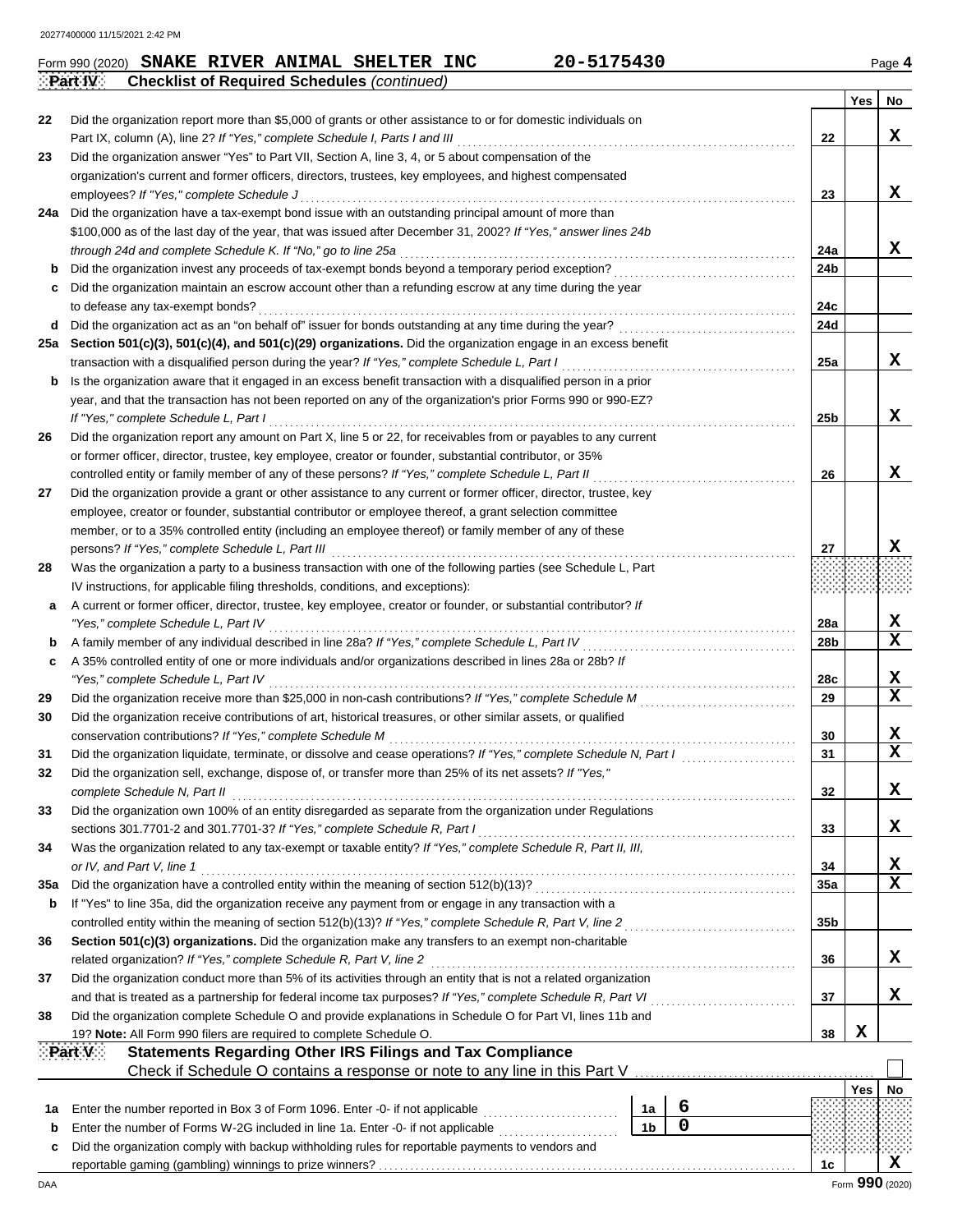| Statements Regarding Other IRS Filings and Tax Compliance (continued)<br>Part V<br>No<br>Yes<br>Enter the number of employees reported on Form W-3, Transmittal of Wage and Tax<br>2a<br>27<br>Statements, filed for the calendar year ending with or within the year covered by this return<br>2a<br>X<br>If at least one is reported on line 2a, did the organization file all required federal employment tax returns?<br>2b<br>b<br>Note: If the sum of lines 1a and 2a is greater than 250, you may be required to e-file (see instructions)<br>х<br>Did the organization have unrelated business gross income of \$1,000 or more during the year?<br>3a<br>За<br>If "Yes," has it filed a Form 990-T for this year? If "No" to line 3b, provide an explanation on Schedule O<br>3b<br>b<br>At any time during the calendar year, did the organization have an interest in, or a signature or other authority over,<br>4a<br>X<br>a financial account in a foreign country (such as a bank account, securities account, or other financial account)?<br>4a<br>If "Yes," enter the name of the foreign country U<br>b<br>See instructions for filing requirements for FinCEN Form 114, Report of Foreign Bank and Financial Accounts (FBAR).<br>X<br>Was the organization a party to a prohibited tax shelter transaction at any time during the tax year?<br>5a<br>5a<br>$\mathbf x$<br>5b<br>Did any taxable party notify the organization that it was or is a party to a prohibited tax shelter transaction?<br>b<br>If "Yes" to line 5a or 5b, did the organization file Form 8886-T?<br>5c<br>c<br>Does the organization have annual gross receipts that are normally greater than \$100,000, and did the<br>6а<br>x<br>organization solicit any contributions that were not tax deductible as charitable contributions?<br>6a<br>If "Yes," did the organization include with every solicitation an express statement that such contributions or<br>b<br>gifts were not tax deductible?<br>6b<br>Organizations that may receive deductible contributions under section 170(c).<br>7<br>Did the organization receive a payment in excess of \$75 made partly as a contribution and partly for goods<br>а<br>and services provided to the payor?<br>7a<br>If "Yes," did the organization notify the donor of the value of the goods or services provided?<br>7b<br>b<br>Did the organization sell, exchange, or otherwise dispose of tangible personal property for which it was<br>c<br>required to file Form 8282?<br>7c<br>If "Yes," indicate the number of Forms 8282 filed during the year<br>7d<br>d<br>Did the organization receive any funds, directly or indirectly, to pay premiums on a personal benefit contract?<br>7e<br>е<br>7f<br>Did the organization, during the year, pay premiums, directly or indirectly, on a personal benefit contract?<br>f<br>If the organization received a contribution of qualified intellectual property, did the organization file Form 8899 as required?<br>7g<br>g<br>If the organization received a contribution of cars, boats, airplanes, or other vehicles, did the organization file a Form 1098-C?<br>7h<br>h<br>Sponsoring organizations maintaining donor advised funds. Did a donor advised fund maintained by the<br>8<br>sponsoring organization have excess business holdings at any time during the year?<br>8<br><b>Contract</b><br>9<br>Sponsoring organizations maintaining donor advised funds.<br>Did the sponsoring organization make any taxable distributions under section 4966?<br>9a<br>а<br>Did the sponsoring organization make a distribution to a donor, donor advisor, or related person?<br>9b<br>b<br>Section 501(c)(7) organizations. Enter:<br>10<br>Initiation fees and capital contributions included on Part VIII, line 12<br>10a<br>а<br>Gross receipts, included on Form 990, Part VIII, line 12, for public use of club facilities<br>10 <sub>b</sub><br>b<br>11<br>Section 501(c)(12) organizations. Enter:<br>11a<br>Gross income from members or shareholders<br>a<br>Gross income from other sources (Do not net amounts due or paid to other sources<br>b<br>11 <sub>b</sub><br>against amounts due or received from them.)<br>Section 4947(a)(1) non-exempt charitable trusts. Is the organization filing Form 990 in lieu of Form 1041?<br>12a<br>12a<br>12b<br>If "Yes," enter the amount of tax-exempt interest received or accrued during the year conservance of<br>b<br>Section 501(c)(29) qualified nonprofit health insurance issuers.<br>13<br>Is the organization licensed to issue qualified health plans in more than one state?<br>13a<br>а<br>Note: See the instructions for additional information the organization must report on Schedule O.<br>Enter the amount of reserves the organization is required to maintain by the states in which<br>b<br>13 <sub>b</sub><br>13 <sub>c</sub><br>Enter the amount of reserves on hand<br>c<br>x<br>Did the organization receive any payments for indoor tanning services during the tax year?<br>14a<br>14a<br>If "Yes," has it filed a Form 720 to report these payments? If "No," provide an explanation on Schedule O<br>14b<br>b<br>Is the organization subject to the section 4960 tax on payment(s) of more than \$1,000,000 in remuneration or<br>15<br>х<br>excess parachute payment(s) during the year?<br>15<br>a sa ba<br>If "Yes," see instructions and file Form 4720, Schedule N.<br>X<br>16<br>Is the organization an educational institution subject to the section 4968 excise tax on net investment income?<br>16<br>If "Yes," complete Form 4720, Schedule O. | 20-5175430<br>Form 990 (2020) SNAKE RIVER ANIMAL SHELTER INC |  | Page 5 |
|-------------------------------------------------------------------------------------------------------------------------------------------------------------------------------------------------------------------------------------------------------------------------------------------------------------------------------------------------------------------------------------------------------------------------------------------------------------------------------------------------------------------------------------------------------------------------------------------------------------------------------------------------------------------------------------------------------------------------------------------------------------------------------------------------------------------------------------------------------------------------------------------------------------------------------------------------------------------------------------------------------------------------------------------------------------------------------------------------------------------------------------------------------------------------------------------------------------------------------------------------------------------------------------------------------------------------------------------------------------------------------------------------------------------------------------------------------------------------------------------------------------------------------------------------------------------------------------------------------------------------------------------------------------------------------------------------------------------------------------------------------------------------------------------------------------------------------------------------------------------------------------------------------------------------------------------------------------------------------------------------------------------------------------------------------------------------------------------------------------------------------------------------------------------------------------------------------------------------------------------------------------------------------------------------------------------------------------------------------------------------------------------------------------------------------------------------------------------------------------------------------------------------------------------------------------------------------------------------------------------------------------------------------------------------------------------------------------------------------------------------------------------------------------------------------------------------------------------------------------------------------------------------------------------------------------------------------------------------------------------------------------------------------------------------------------------------------------------------------------------------------------------------------------------------------------------------------------------------------------------------------------------------------------------------------------------------------------------------------------------------------------------------------------------------------------------------------------------------------------------------------------------------------------------------------------------------------------------------------------------------------------------------------------------------------------------------------------------------------------------------------------------------------------------------------------------------------------------------------------------------------------------------------------------------------------------------------------------------------------------------------------------------------------------------------------------------------------------------------------------------------------------------------------------------------------------------------------------------------------------------------------------------------------------------------------------------------------------------------------------------------------------------------------------------------------------------------------------------------------------------------------------------------------------------------------------------------------------------------------------------------------------------------------------------------------------------------------------------------------------------------------------------------------------------------------------------------------------------------------------------------------------------------------------------------------------------------------------------------------------------------------------------------------------------------------------------------------------------------------------------------------------------------------------------------------------------------------------------------------------------------------------------------------------------------------------------------------------------------------------------------------------------------------------------------------------------------------------------------------------------------------------------------------------------------------------------------------------------------------------------------------------------|--------------------------------------------------------------|--|--------|
|                                                                                                                                                                                                                                                                                                                                                                                                                                                                                                                                                                                                                                                                                                                                                                                                                                                                                                                                                                                                                                                                                                                                                                                                                                                                                                                                                                                                                                                                                                                                                                                                                                                                                                                                                                                                                                                                                                                                                                                                                                                                                                                                                                                                                                                                                                                                                                                                                                                                                                                                                                                                                                                                                                                                                                                                                                                                                                                                                                                                                                                                                                                                                                                                                                                                                                                                                                                                                                                                                                                                                                                                                                                                                                                                                                                                                                                                                                                                                                                                                                                                                                                                                                                                                                                                                                                                                                                                                                                                                                                                                                                                                                                                                                                                                                                                                                                                                                                                                                                                                                                                                                                                                                                                                                                                                                                                                                                                                                                                                                                                                                                                                                                 |                                                              |  |        |
|                                                                                                                                                                                                                                                                                                                                                                                                                                                                                                                                                                                                                                                                                                                                                                                                                                                                                                                                                                                                                                                                                                                                                                                                                                                                                                                                                                                                                                                                                                                                                                                                                                                                                                                                                                                                                                                                                                                                                                                                                                                                                                                                                                                                                                                                                                                                                                                                                                                                                                                                                                                                                                                                                                                                                                                                                                                                                                                                                                                                                                                                                                                                                                                                                                                                                                                                                                                                                                                                                                                                                                                                                                                                                                                                                                                                                                                                                                                                                                                                                                                                                                                                                                                                                                                                                                                                                                                                                                                                                                                                                                                                                                                                                                                                                                                                                                                                                                                                                                                                                                                                                                                                                                                                                                                                                                                                                                                                                                                                                                                                                                                                                                                 |                                                              |  |        |
|                                                                                                                                                                                                                                                                                                                                                                                                                                                                                                                                                                                                                                                                                                                                                                                                                                                                                                                                                                                                                                                                                                                                                                                                                                                                                                                                                                                                                                                                                                                                                                                                                                                                                                                                                                                                                                                                                                                                                                                                                                                                                                                                                                                                                                                                                                                                                                                                                                                                                                                                                                                                                                                                                                                                                                                                                                                                                                                                                                                                                                                                                                                                                                                                                                                                                                                                                                                                                                                                                                                                                                                                                                                                                                                                                                                                                                                                                                                                                                                                                                                                                                                                                                                                                                                                                                                                                                                                                                                                                                                                                                                                                                                                                                                                                                                                                                                                                                                                                                                                                                                                                                                                                                                                                                                                                                                                                                                                                                                                                                                                                                                                                                                 |                                                              |  |        |
|                                                                                                                                                                                                                                                                                                                                                                                                                                                                                                                                                                                                                                                                                                                                                                                                                                                                                                                                                                                                                                                                                                                                                                                                                                                                                                                                                                                                                                                                                                                                                                                                                                                                                                                                                                                                                                                                                                                                                                                                                                                                                                                                                                                                                                                                                                                                                                                                                                                                                                                                                                                                                                                                                                                                                                                                                                                                                                                                                                                                                                                                                                                                                                                                                                                                                                                                                                                                                                                                                                                                                                                                                                                                                                                                                                                                                                                                                                                                                                                                                                                                                                                                                                                                                                                                                                                                                                                                                                                                                                                                                                                                                                                                                                                                                                                                                                                                                                                                                                                                                                                                                                                                                                                                                                                                                                                                                                                                                                                                                                                                                                                                                                                 |                                                              |  |        |
|                                                                                                                                                                                                                                                                                                                                                                                                                                                                                                                                                                                                                                                                                                                                                                                                                                                                                                                                                                                                                                                                                                                                                                                                                                                                                                                                                                                                                                                                                                                                                                                                                                                                                                                                                                                                                                                                                                                                                                                                                                                                                                                                                                                                                                                                                                                                                                                                                                                                                                                                                                                                                                                                                                                                                                                                                                                                                                                                                                                                                                                                                                                                                                                                                                                                                                                                                                                                                                                                                                                                                                                                                                                                                                                                                                                                                                                                                                                                                                                                                                                                                                                                                                                                                                                                                                                                                                                                                                                                                                                                                                                                                                                                                                                                                                                                                                                                                                                                                                                                                                                                                                                                                                                                                                                                                                                                                                                                                                                                                                                                                                                                                                                 |                                                              |  |        |
|                                                                                                                                                                                                                                                                                                                                                                                                                                                                                                                                                                                                                                                                                                                                                                                                                                                                                                                                                                                                                                                                                                                                                                                                                                                                                                                                                                                                                                                                                                                                                                                                                                                                                                                                                                                                                                                                                                                                                                                                                                                                                                                                                                                                                                                                                                                                                                                                                                                                                                                                                                                                                                                                                                                                                                                                                                                                                                                                                                                                                                                                                                                                                                                                                                                                                                                                                                                                                                                                                                                                                                                                                                                                                                                                                                                                                                                                                                                                                                                                                                                                                                                                                                                                                                                                                                                                                                                                                                                                                                                                                                                                                                                                                                                                                                                                                                                                                                                                                                                                                                                                                                                                                                                                                                                                                                                                                                                                                                                                                                                                                                                                                                                 |                                                              |  |        |
|                                                                                                                                                                                                                                                                                                                                                                                                                                                                                                                                                                                                                                                                                                                                                                                                                                                                                                                                                                                                                                                                                                                                                                                                                                                                                                                                                                                                                                                                                                                                                                                                                                                                                                                                                                                                                                                                                                                                                                                                                                                                                                                                                                                                                                                                                                                                                                                                                                                                                                                                                                                                                                                                                                                                                                                                                                                                                                                                                                                                                                                                                                                                                                                                                                                                                                                                                                                                                                                                                                                                                                                                                                                                                                                                                                                                                                                                                                                                                                                                                                                                                                                                                                                                                                                                                                                                                                                                                                                                                                                                                                                                                                                                                                                                                                                                                                                                                                                                                                                                                                                                                                                                                                                                                                                                                                                                                                                                                                                                                                                                                                                                                                                 |                                                              |  |        |
|                                                                                                                                                                                                                                                                                                                                                                                                                                                                                                                                                                                                                                                                                                                                                                                                                                                                                                                                                                                                                                                                                                                                                                                                                                                                                                                                                                                                                                                                                                                                                                                                                                                                                                                                                                                                                                                                                                                                                                                                                                                                                                                                                                                                                                                                                                                                                                                                                                                                                                                                                                                                                                                                                                                                                                                                                                                                                                                                                                                                                                                                                                                                                                                                                                                                                                                                                                                                                                                                                                                                                                                                                                                                                                                                                                                                                                                                                                                                                                                                                                                                                                                                                                                                                                                                                                                                                                                                                                                                                                                                                                                                                                                                                                                                                                                                                                                                                                                                                                                                                                                                                                                                                                                                                                                                                                                                                                                                                                                                                                                                                                                                                                                 |                                                              |  |        |
|                                                                                                                                                                                                                                                                                                                                                                                                                                                                                                                                                                                                                                                                                                                                                                                                                                                                                                                                                                                                                                                                                                                                                                                                                                                                                                                                                                                                                                                                                                                                                                                                                                                                                                                                                                                                                                                                                                                                                                                                                                                                                                                                                                                                                                                                                                                                                                                                                                                                                                                                                                                                                                                                                                                                                                                                                                                                                                                                                                                                                                                                                                                                                                                                                                                                                                                                                                                                                                                                                                                                                                                                                                                                                                                                                                                                                                                                                                                                                                                                                                                                                                                                                                                                                                                                                                                                                                                                                                                                                                                                                                                                                                                                                                                                                                                                                                                                                                                                                                                                                                                                                                                                                                                                                                                                                                                                                                                                                                                                                                                                                                                                                                                 |                                                              |  |        |
|                                                                                                                                                                                                                                                                                                                                                                                                                                                                                                                                                                                                                                                                                                                                                                                                                                                                                                                                                                                                                                                                                                                                                                                                                                                                                                                                                                                                                                                                                                                                                                                                                                                                                                                                                                                                                                                                                                                                                                                                                                                                                                                                                                                                                                                                                                                                                                                                                                                                                                                                                                                                                                                                                                                                                                                                                                                                                                                                                                                                                                                                                                                                                                                                                                                                                                                                                                                                                                                                                                                                                                                                                                                                                                                                                                                                                                                                                                                                                                                                                                                                                                                                                                                                                                                                                                                                                                                                                                                                                                                                                                                                                                                                                                                                                                                                                                                                                                                                                                                                                                                                                                                                                                                                                                                                                                                                                                                                                                                                                                                                                                                                                                                 |                                                              |  |        |
|                                                                                                                                                                                                                                                                                                                                                                                                                                                                                                                                                                                                                                                                                                                                                                                                                                                                                                                                                                                                                                                                                                                                                                                                                                                                                                                                                                                                                                                                                                                                                                                                                                                                                                                                                                                                                                                                                                                                                                                                                                                                                                                                                                                                                                                                                                                                                                                                                                                                                                                                                                                                                                                                                                                                                                                                                                                                                                                                                                                                                                                                                                                                                                                                                                                                                                                                                                                                                                                                                                                                                                                                                                                                                                                                                                                                                                                                                                                                                                                                                                                                                                                                                                                                                                                                                                                                                                                                                                                                                                                                                                                                                                                                                                                                                                                                                                                                                                                                                                                                                                                                                                                                                                                                                                                                                                                                                                                                                                                                                                                                                                                                                                                 |                                                              |  |        |
|                                                                                                                                                                                                                                                                                                                                                                                                                                                                                                                                                                                                                                                                                                                                                                                                                                                                                                                                                                                                                                                                                                                                                                                                                                                                                                                                                                                                                                                                                                                                                                                                                                                                                                                                                                                                                                                                                                                                                                                                                                                                                                                                                                                                                                                                                                                                                                                                                                                                                                                                                                                                                                                                                                                                                                                                                                                                                                                                                                                                                                                                                                                                                                                                                                                                                                                                                                                                                                                                                                                                                                                                                                                                                                                                                                                                                                                                                                                                                                                                                                                                                                                                                                                                                                                                                                                                                                                                                                                                                                                                                                                                                                                                                                                                                                                                                                                                                                                                                                                                                                                                                                                                                                                                                                                                                                                                                                                                                                                                                                                                                                                                                                                 |                                                              |  |        |
|                                                                                                                                                                                                                                                                                                                                                                                                                                                                                                                                                                                                                                                                                                                                                                                                                                                                                                                                                                                                                                                                                                                                                                                                                                                                                                                                                                                                                                                                                                                                                                                                                                                                                                                                                                                                                                                                                                                                                                                                                                                                                                                                                                                                                                                                                                                                                                                                                                                                                                                                                                                                                                                                                                                                                                                                                                                                                                                                                                                                                                                                                                                                                                                                                                                                                                                                                                                                                                                                                                                                                                                                                                                                                                                                                                                                                                                                                                                                                                                                                                                                                                                                                                                                                                                                                                                                                                                                                                                                                                                                                                                                                                                                                                                                                                                                                                                                                                                                                                                                                                                                                                                                                                                                                                                                                                                                                                                                                                                                                                                                                                                                                                                 |                                                              |  |        |
|                                                                                                                                                                                                                                                                                                                                                                                                                                                                                                                                                                                                                                                                                                                                                                                                                                                                                                                                                                                                                                                                                                                                                                                                                                                                                                                                                                                                                                                                                                                                                                                                                                                                                                                                                                                                                                                                                                                                                                                                                                                                                                                                                                                                                                                                                                                                                                                                                                                                                                                                                                                                                                                                                                                                                                                                                                                                                                                                                                                                                                                                                                                                                                                                                                                                                                                                                                                                                                                                                                                                                                                                                                                                                                                                                                                                                                                                                                                                                                                                                                                                                                                                                                                                                                                                                                                                                                                                                                                                                                                                                                                                                                                                                                                                                                                                                                                                                                                                                                                                                                                                                                                                                                                                                                                                                                                                                                                                                                                                                                                                                                                                                                                 |                                                              |  |        |
|                                                                                                                                                                                                                                                                                                                                                                                                                                                                                                                                                                                                                                                                                                                                                                                                                                                                                                                                                                                                                                                                                                                                                                                                                                                                                                                                                                                                                                                                                                                                                                                                                                                                                                                                                                                                                                                                                                                                                                                                                                                                                                                                                                                                                                                                                                                                                                                                                                                                                                                                                                                                                                                                                                                                                                                                                                                                                                                                                                                                                                                                                                                                                                                                                                                                                                                                                                                                                                                                                                                                                                                                                                                                                                                                                                                                                                                                                                                                                                                                                                                                                                                                                                                                                                                                                                                                                                                                                                                                                                                                                                                                                                                                                                                                                                                                                                                                                                                                                                                                                                                                                                                                                                                                                                                                                                                                                                                                                                                                                                                                                                                                                                                 |                                                              |  |        |
|                                                                                                                                                                                                                                                                                                                                                                                                                                                                                                                                                                                                                                                                                                                                                                                                                                                                                                                                                                                                                                                                                                                                                                                                                                                                                                                                                                                                                                                                                                                                                                                                                                                                                                                                                                                                                                                                                                                                                                                                                                                                                                                                                                                                                                                                                                                                                                                                                                                                                                                                                                                                                                                                                                                                                                                                                                                                                                                                                                                                                                                                                                                                                                                                                                                                                                                                                                                                                                                                                                                                                                                                                                                                                                                                                                                                                                                                                                                                                                                                                                                                                                                                                                                                                                                                                                                                                                                                                                                                                                                                                                                                                                                                                                                                                                                                                                                                                                                                                                                                                                                                                                                                                                                                                                                                                                                                                                                                                                                                                                                                                                                                                                                 |                                                              |  |        |
|                                                                                                                                                                                                                                                                                                                                                                                                                                                                                                                                                                                                                                                                                                                                                                                                                                                                                                                                                                                                                                                                                                                                                                                                                                                                                                                                                                                                                                                                                                                                                                                                                                                                                                                                                                                                                                                                                                                                                                                                                                                                                                                                                                                                                                                                                                                                                                                                                                                                                                                                                                                                                                                                                                                                                                                                                                                                                                                                                                                                                                                                                                                                                                                                                                                                                                                                                                                                                                                                                                                                                                                                                                                                                                                                                                                                                                                                                                                                                                                                                                                                                                                                                                                                                                                                                                                                                                                                                                                                                                                                                                                                                                                                                                                                                                                                                                                                                                                                                                                                                                                                                                                                                                                                                                                                                                                                                                                                                                                                                                                                                                                                                                                 |                                                              |  |        |
|                                                                                                                                                                                                                                                                                                                                                                                                                                                                                                                                                                                                                                                                                                                                                                                                                                                                                                                                                                                                                                                                                                                                                                                                                                                                                                                                                                                                                                                                                                                                                                                                                                                                                                                                                                                                                                                                                                                                                                                                                                                                                                                                                                                                                                                                                                                                                                                                                                                                                                                                                                                                                                                                                                                                                                                                                                                                                                                                                                                                                                                                                                                                                                                                                                                                                                                                                                                                                                                                                                                                                                                                                                                                                                                                                                                                                                                                                                                                                                                                                                                                                                                                                                                                                                                                                                                                                                                                                                                                                                                                                                                                                                                                                                                                                                                                                                                                                                                                                                                                                                                                                                                                                                                                                                                                                                                                                                                                                                                                                                                                                                                                                                                 |                                                              |  |        |
|                                                                                                                                                                                                                                                                                                                                                                                                                                                                                                                                                                                                                                                                                                                                                                                                                                                                                                                                                                                                                                                                                                                                                                                                                                                                                                                                                                                                                                                                                                                                                                                                                                                                                                                                                                                                                                                                                                                                                                                                                                                                                                                                                                                                                                                                                                                                                                                                                                                                                                                                                                                                                                                                                                                                                                                                                                                                                                                                                                                                                                                                                                                                                                                                                                                                                                                                                                                                                                                                                                                                                                                                                                                                                                                                                                                                                                                                                                                                                                                                                                                                                                                                                                                                                                                                                                                                                                                                                                                                                                                                                                                                                                                                                                                                                                                                                                                                                                                                                                                                                                                                                                                                                                                                                                                                                                                                                                                                                                                                                                                                                                                                                                                 |                                                              |  |        |
|                                                                                                                                                                                                                                                                                                                                                                                                                                                                                                                                                                                                                                                                                                                                                                                                                                                                                                                                                                                                                                                                                                                                                                                                                                                                                                                                                                                                                                                                                                                                                                                                                                                                                                                                                                                                                                                                                                                                                                                                                                                                                                                                                                                                                                                                                                                                                                                                                                                                                                                                                                                                                                                                                                                                                                                                                                                                                                                                                                                                                                                                                                                                                                                                                                                                                                                                                                                                                                                                                                                                                                                                                                                                                                                                                                                                                                                                                                                                                                                                                                                                                                                                                                                                                                                                                                                                                                                                                                                                                                                                                                                                                                                                                                                                                                                                                                                                                                                                                                                                                                                                                                                                                                                                                                                                                                                                                                                                                                                                                                                                                                                                                                                 |                                                              |  |        |
|                                                                                                                                                                                                                                                                                                                                                                                                                                                                                                                                                                                                                                                                                                                                                                                                                                                                                                                                                                                                                                                                                                                                                                                                                                                                                                                                                                                                                                                                                                                                                                                                                                                                                                                                                                                                                                                                                                                                                                                                                                                                                                                                                                                                                                                                                                                                                                                                                                                                                                                                                                                                                                                                                                                                                                                                                                                                                                                                                                                                                                                                                                                                                                                                                                                                                                                                                                                                                                                                                                                                                                                                                                                                                                                                                                                                                                                                                                                                                                                                                                                                                                                                                                                                                                                                                                                                                                                                                                                                                                                                                                                                                                                                                                                                                                                                                                                                                                                                                                                                                                                                                                                                                                                                                                                                                                                                                                                                                                                                                                                                                                                                                                                 |                                                              |  |        |
|                                                                                                                                                                                                                                                                                                                                                                                                                                                                                                                                                                                                                                                                                                                                                                                                                                                                                                                                                                                                                                                                                                                                                                                                                                                                                                                                                                                                                                                                                                                                                                                                                                                                                                                                                                                                                                                                                                                                                                                                                                                                                                                                                                                                                                                                                                                                                                                                                                                                                                                                                                                                                                                                                                                                                                                                                                                                                                                                                                                                                                                                                                                                                                                                                                                                                                                                                                                                                                                                                                                                                                                                                                                                                                                                                                                                                                                                                                                                                                                                                                                                                                                                                                                                                                                                                                                                                                                                                                                                                                                                                                                                                                                                                                                                                                                                                                                                                                                                                                                                                                                                                                                                                                                                                                                                                                                                                                                                                                                                                                                                                                                                                                                 |                                                              |  |        |
|                                                                                                                                                                                                                                                                                                                                                                                                                                                                                                                                                                                                                                                                                                                                                                                                                                                                                                                                                                                                                                                                                                                                                                                                                                                                                                                                                                                                                                                                                                                                                                                                                                                                                                                                                                                                                                                                                                                                                                                                                                                                                                                                                                                                                                                                                                                                                                                                                                                                                                                                                                                                                                                                                                                                                                                                                                                                                                                                                                                                                                                                                                                                                                                                                                                                                                                                                                                                                                                                                                                                                                                                                                                                                                                                                                                                                                                                                                                                                                                                                                                                                                                                                                                                                                                                                                                                                                                                                                                                                                                                                                                                                                                                                                                                                                                                                                                                                                                                                                                                                                                                                                                                                                                                                                                                                                                                                                                                                                                                                                                                                                                                                                                 |                                                              |  |        |
|                                                                                                                                                                                                                                                                                                                                                                                                                                                                                                                                                                                                                                                                                                                                                                                                                                                                                                                                                                                                                                                                                                                                                                                                                                                                                                                                                                                                                                                                                                                                                                                                                                                                                                                                                                                                                                                                                                                                                                                                                                                                                                                                                                                                                                                                                                                                                                                                                                                                                                                                                                                                                                                                                                                                                                                                                                                                                                                                                                                                                                                                                                                                                                                                                                                                                                                                                                                                                                                                                                                                                                                                                                                                                                                                                                                                                                                                                                                                                                                                                                                                                                                                                                                                                                                                                                                                                                                                                                                                                                                                                                                                                                                                                                                                                                                                                                                                                                                                                                                                                                                                                                                                                                                                                                                                                                                                                                                                                                                                                                                                                                                                                                                 |                                                              |  |        |
|                                                                                                                                                                                                                                                                                                                                                                                                                                                                                                                                                                                                                                                                                                                                                                                                                                                                                                                                                                                                                                                                                                                                                                                                                                                                                                                                                                                                                                                                                                                                                                                                                                                                                                                                                                                                                                                                                                                                                                                                                                                                                                                                                                                                                                                                                                                                                                                                                                                                                                                                                                                                                                                                                                                                                                                                                                                                                                                                                                                                                                                                                                                                                                                                                                                                                                                                                                                                                                                                                                                                                                                                                                                                                                                                                                                                                                                                                                                                                                                                                                                                                                                                                                                                                                                                                                                                                                                                                                                                                                                                                                                                                                                                                                                                                                                                                                                                                                                                                                                                                                                                                                                                                                                                                                                                                                                                                                                                                                                                                                                                                                                                                                                 |                                                              |  |        |
|                                                                                                                                                                                                                                                                                                                                                                                                                                                                                                                                                                                                                                                                                                                                                                                                                                                                                                                                                                                                                                                                                                                                                                                                                                                                                                                                                                                                                                                                                                                                                                                                                                                                                                                                                                                                                                                                                                                                                                                                                                                                                                                                                                                                                                                                                                                                                                                                                                                                                                                                                                                                                                                                                                                                                                                                                                                                                                                                                                                                                                                                                                                                                                                                                                                                                                                                                                                                                                                                                                                                                                                                                                                                                                                                                                                                                                                                                                                                                                                                                                                                                                                                                                                                                                                                                                                                                                                                                                                                                                                                                                                                                                                                                                                                                                                                                                                                                                                                                                                                                                                                                                                                                                                                                                                                                                                                                                                                                                                                                                                                                                                                                                                 |                                                              |  |        |
|                                                                                                                                                                                                                                                                                                                                                                                                                                                                                                                                                                                                                                                                                                                                                                                                                                                                                                                                                                                                                                                                                                                                                                                                                                                                                                                                                                                                                                                                                                                                                                                                                                                                                                                                                                                                                                                                                                                                                                                                                                                                                                                                                                                                                                                                                                                                                                                                                                                                                                                                                                                                                                                                                                                                                                                                                                                                                                                                                                                                                                                                                                                                                                                                                                                                                                                                                                                                                                                                                                                                                                                                                                                                                                                                                                                                                                                                                                                                                                                                                                                                                                                                                                                                                                                                                                                                                                                                                                                                                                                                                                                                                                                                                                                                                                                                                                                                                                                                                                                                                                                                                                                                                                                                                                                                                                                                                                                                                                                                                                                                                                                                                                                 |                                                              |  |        |
|                                                                                                                                                                                                                                                                                                                                                                                                                                                                                                                                                                                                                                                                                                                                                                                                                                                                                                                                                                                                                                                                                                                                                                                                                                                                                                                                                                                                                                                                                                                                                                                                                                                                                                                                                                                                                                                                                                                                                                                                                                                                                                                                                                                                                                                                                                                                                                                                                                                                                                                                                                                                                                                                                                                                                                                                                                                                                                                                                                                                                                                                                                                                                                                                                                                                                                                                                                                                                                                                                                                                                                                                                                                                                                                                                                                                                                                                                                                                                                                                                                                                                                                                                                                                                                                                                                                                                                                                                                                                                                                                                                                                                                                                                                                                                                                                                                                                                                                                                                                                                                                                                                                                                                                                                                                                                                                                                                                                                                                                                                                                                                                                                                                 |                                                              |  |        |
|                                                                                                                                                                                                                                                                                                                                                                                                                                                                                                                                                                                                                                                                                                                                                                                                                                                                                                                                                                                                                                                                                                                                                                                                                                                                                                                                                                                                                                                                                                                                                                                                                                                                                                                                                                                                                                                                                                                                                                                                                                                                                                                                                                                                                                                                                                                                                                                                                                                                                                                                                                                                                                                                                                                                                                                                                                                                                                                                                                                                                                                                                                                                                                                                                                                                                                                                                                                                                                                                                                                                                                                                                                                                                                                                                                                                                                                                                                                                                                                                                                                                                                                                                                                                                                                                                                                                                                                                                                                                                                                                                                                                                                                                                                                                                                                                                                                                                                                                                                                                                                                                                                                                                                                                                                                                                                                                                                                                                                                                                                                                                                                                                                                 |                                                              |  |        |
|                                                                                                                                                                                                                                                                                                                                                                                                                                                                                                                                                                                                                                                                                                                                                                                                                                                                                                                                                                                                                                                                                                                                                                                                                                                                                                                                                                                                                                                                                                                                                                                                                                                                                                                                                                                                                                                                                                                                                                                                                                                                                                                                                                                                                                                                                                                                                                                                                                                                                                                                                                                                                                                                                                                                                                                                                                                                                                                                                                                                                                                                                                                                                                                                                                                                                                                                                                                                                                                                                                                                                                                                                                                                                                                                                                                                                                                                                                                                                                                                                                                                                                                                                                                                                                                                                                                                                                                                                                                                                                                                                                                                                                                                                                                                                                                                                                                                                                                                                                                                                                                                                                                                                                                                                                                                                                                                                                                                                                                                                                                                                                                                                                                 |                                                              |  |        |
|                                                                                                                                                                                                                                                                                                                                                                                                                                                                                                                                                                                                                                                                                                                                                                                                                                                                                                                                                                                                                                                                                                                                                                                                                                                                                                                                                                                                                                                                                                                                                                                                                                                                                                                                                                                                                                                                                                                                                                                                                                                                                                                                                                                                                                                                                                                                                                                                                                                                                                                                                                                                                                                                                                                                                                                                                                                                                                                                                                                                                                                                                                                                                                                                                                                                                                                                                                                                                                                                                                                                                                                                                                                                                                                                                                                                                                                                                                                                                                                                                                                                                                                                                                                                                                                                                                                                                                                                                                                                                                                                                                                                                                                                                                                                                                                                                                                                                                                                                                                                                                                                                                                                                                                                                                                                                                                                                                                                                                                                                                                                                                                                                                                 |                                                              |  |        |
|                                                                                                                                                                                                                                                                                                                                                                                                                                                                                                                                                                                                                                                                                                                                                                                                                                                                                                                                                                                                                                                                                                                                                                                                                                                                                                                                                                                                                                                                                                                                                                                                                                                                                                                                                                                                                                                                                                                                                                                                                                                                                                                                                                                                                                                                                                                                                                                                                                                                                                                                                                                                                                                                                                                                                                                                                                                                                                                                                                                                                                                                                                                                                                                                                                                                                                                                                                                                                                                                                                                                                                                                                                                                                                                                                                                                                                                                                                                                                                                                                                                                                                                                                                                                                                                                                                                                                                                                                                                                                                                                                                                                                                                                                                                                                                                                                                                                                                                                                                                                                                                                                                                                                                                                                                                                                                                                                                                                                                                                                                                                                                                                                                                 |                                                              |  |        |
|                                                                                                                                                                                                                                                                                                                                                                                                                                                                                                                                                                                                                                                                                                                                                                                                                                                                                                                                                                                                                                                                                                                                                                                                                                                                                                                                                                                                                                                                                                                                                                                                                                                                                                                                                                                                                                                                                                                                                                                                                                                                                                                                                                                                                                                                                                                                                                                                                                                                                                                                                                                                                                                                                                                                                                                                                                                                                                                                                                                                                                                                                                                                                                                                                                                                                                                                                                                                                                                                                                                                                                                                                                                                                                                                                                                                                                                                                                                                                                                                                                                                                                                                                                                                                                                                                                                                                                                                                                                                                                                                                                                                                                                                                                                                                                                                                                                                                                                                                                                                                                                                                                                                                                                                                                                                                                                                                                                                                                                                                                                                                                                                                                                 |                                                              |  |        |
|                                                                                                                                                                                                                                                                                                                                                                                                                                                                                                                                                                                                                                                                                                                                                                                                                                                                                                                                                                                                                                                                                                                                                                                                                                                                                                                                                                                                                                                                                                                                                                                                                                                                                                                                                                                                                                                                                                                                                                                                                                                                                                                                                                                                                                                                                                                                                                                                                                                                                                                                                                                                                                                                                                                                                                                                                                                                                                                                                                                                                                                                                                                                                                                                                                                                                                                                                                                                                                                                                                                                                                                                                                                                                                                                                                                                                                                                                                                                                                                                                                                                                                                                                                                                                                                                                                                                                                                                                                                                                                                                                                                                                                                                                                                                                                                                                                                                                                                                                                                                                                                                                                                                                                                                                                                                                                                                                                                                                                                                                                                                                                                                                                                 |                                                              |  |        |
|                                                                                                                                                                                                                                                                                                                                                                                                                                                                                                                                                                                                                                                                                                                                                                                                                                                                                                                                                                                                                                                                                                                                                                                                                                                                                                                                                                                                                                                                                                                                                                                                                                                                                                                                                                                                                                                                                                                                                                                                                                                                                                                                                                                                                                                                                                                                                                                                                                                                                                                                                                                                                                                                                                                                                                                                                                                                                                                                                                                                                                                                                                                                                                                                                                                                                                                                                                                                                                                                                                                                                                                                                                                                                                                                                                                                                                                                                                                                                                                                                                                                                                                                                                                                                                                                                                                                                                                                                                                                                                                                                                                                                                                                                                                                                                                                                                                                                                                                                                                                                                                                                                                                                                                                                                                                                                                                                                                                                                                                                                                                                                                                                                                 |                                                              |  |        |
|                                                                                                                                                                                                                                                                                                                                                                                                                                                                                                                                                                                                                                                                                                                                                                                                                                                                                                                                                                                                                                                                                                                                                                                                                                                                                                                                                                                                                                                                                                                                                                                                                                                                                                                                                                                                                                                                                                                                                                                                                                                                                                                                                                                                                                                                                                                                                                                                                                                                                                                                                                                                                                                                                                                                                                                                                                                                                                                                                                                                                                                                                                                                                                                                                                                                                                                                                                                                                                                                                                                                                                                                                                                                                                                                                                                                                                                                                                                                                                                                                                                                                                                                                                                                                                                                                                                                                                                                                                                                                                                                                                                                                                                                                                                                                                                                                                                                                                                                                                                                                                                                                                                                                                                                                                                                                                                                                                                                                                                                                                                                                                                                                                                 |                                                              |  |        |
|                                                                                                                                                                                                                                                                                                                                                                                                                                                                                                                                                                                                                                                                                                                                                                                                                                                                                                                                                                                                                                                                                                                                                                                                                                                                                                                                                                                                                                                                                                                                                                                                                                                                                                                                                                                                                                                                                                                                                                                                                                                                                                                                                                                                                                                                                                                                                                                                                                                                                                                                                                                                                                                                                                                                                                                                                                                                                                                                                                                                                                                                                                                                                                                                                                                                                                                                                                                                                                                                                                                                                                                                                                                                                                                                                                                                                                                                                                                                                                                                                                                                                                                                                                                                                                                                                                                                                                                                                                                                                                                                                                                                                                                                                                                                                                                                                                                                                                                                                                                                                                                                                                                                                                                                                                                                                                                                                                                                                                                                                                                                                                                                                                                 |                                                              |  |        |
|                                                                                                                                                                                                                                                                                                                                                                                                                                                                                                                                                                                                                                                                                                                                                                                                                                                                                                                                                                                                                                                                                                                                                                                                                                                                                                                                                                                                                                                                                                                                                                                                                                                                                                                                                                                                                                                                                                                                                                                                                                                                                                                                                                                                                                                                                                                                                                                                                                                                                                                                                                                                                                                                                                                                                                                                                                                                                                                                                                                                                                                                                                                                                                                                                                                                                                                                                                                                                                                                                                                                                                                                                                                                                                                                                                                                                                                                                                                                                                                                                                                                                                                                                                                                                                                                                                                                                                                                                                                                                                                                                                                                                                                                                                                                                                                                                                                                                                                                                                                                                                                                                                                                                                                                                                                                                                                                                                                                                                                                                                                                                                                                                                                 |                                                              |  |        |
|                                                                                                                                                                                                                                                                                                                                                                                                                                                                                                                                                                                                                                                                                                                                                                                                                                                                                                                                                                                                                                                                                                                                                                                                                                                                                                                                                                                                                                                                                                                                                                                                                                                                                                                                                                                                                                                                                                                                                                                                                                                                                                                                                                                                                                                                                                                                                                                                                                                                                                                                                                                                                                                                                                                                                                                                                                                                                                                                                                                                                                                                                                                                                                                                                                                                                                                                                                                                                                                                                                                                                                                                                                                                                                                                                                                                                                                                                                                                                                                                                                                                                                                                                                                                                                                                                                                                                                                                                                                                                                                                                                                                                                                                                                                                                                                                                                                                                                                                                                                                                                                                                                                                                                                                                                                                                                                                                                                                                                                                                                                                                                                                                                                 |                                                              |  |        |
|                                                                                                                                                                                                                                                                                                                                                                                                                                                                                                                                                                                                                                                                                                                                                                                                                                                                                                                                                                                                                                                                                                                                                                                                                                                                                                                                                                                                                                                                                                                                                                                                                                                                                                                                                                                                                                                                                                                                                                                                                                                                                                                                                                                                                                                                                                                                                                                                                                                                                                                                                                                                                                                                                                                                                                                                                                                                                                                                                                                                                                                                                                                                                                                                                                                                                                                                                                                                                                                                                                                                                                                                                                                                                                                                                                                                                                                                                                                                                                                                                                                                                                                                                                                                                                                                                                                                                                                                                                                                                                                                                                                                                                                                                                                                                                                                                                                                                                                                                                                                                                                                                                                                                                                                                                                                                                                                                                                                                                                                                                                                                                                                                                                 |                                                              |  |        |
|                                                                                                                                                                                                                                                                                                                                                                                                                                                                                                                                                                                                                                                                                                                                                                                                                                                                                                                                                                                                                                                                                                                                                                                                                                                                                                                                                                                                                                                                                                                                                                                                                                                                                                                                                                                                                                                                                                                                                                                                                                                                                                                                                                                                                                                                                                                                                                                                                                                                                                                                                                                                                                                                                                                                                                                                                                                                                                                                                                                                                                                                                                                                                                                                                                                                                                                                                                                                                                                                                                                                                                                                                                                                                                                                                                                                                                                                                                                                                                                                                                                                                                                                                                                                                                                                                                                                                                                                                                                                                                                                                                                                                                                                                                                                                                                                                                                                                                                                                                                                                                                                                                                                                                                                                                                                                                                                                                                                                                                                                                                                                                                                                                                 |                                                              |  |        |
|                                                                                                                                                                                                                                                                                                                                                                                                                                                                                                                                                                                                                                                                                                                                                                                                                                                                                                                                                                                                                                                                                                                                                                                                                                                                                                                                                                                                                                                                                                                                                                                                                                                                                                                                                                                                                                                                                                                                                                                                                                                                                                                                                                                                                                                                                                                                                                                                                                                                                                                                                                                                                                                                                                                                                                                                                                                                                                                                                                                                                                                                                                                                                                                                                                                                                                                                                                                                                                                                                                                                                                                                                                                                                                                                                                                                                                                                                                                                                                                                                                                                                                                                                                                                                                                                                                                                                                                                                                                                                                                                                                                                                                                                                                                                                                                                                                                                                                                                                                                                                                                                                                                                                                                                                                                                                                                                                                                                                                                                                                                                                                                                                                                 |                                                              |  |        |
|                                                                                                                                                                                                                                                                                                                                                                                                                                                                                                                                                                                                                                                                                                                                                                                                                                                                                                                                                                                                                                                                                                                                                                                                                                                                                                                                                                                                                                                                                                                                                                                                                                                                                                                                                                                                                                                                                                                                                                                                                                                                                                                                                                                                                                                                                                                                                                                                                                                                                                                                                                                                                                                                                                                                                                                                                                                                                                                                                                                                                                                                                                                                                                                                                                                                                                                                                                                                                                                                                                                                                                                                                                                                                                                                                                                                                                                                                                                                                                                                                                                                                                                                                                                                                                                                                                                                                                                                                                                                                                                                                                                                                                                                                                                                                                                                                                                                                                                                                                                                                                                                                                                                                                                                                                                                                                                                                                                                                                                                                                                                                                                                                                                 |                                                              |  |        |
|                                                                                                                                                                                                                                                                                                                                                                                                                                                                                                                                                                                                                                                                                                                                                                                                                                                                                                                                                                                                                                                                                                                                                                                                                                                                                                                                                                                                                                                                                                                                                                                                                                                                                                                                                                                                                                                                                                                                                                                                                                                                                                                                                                                                                                                                                                                                                                                                                                                                                                                                                                                                                                                                                                                                                                                                                                                                                                                                                                                                                                                                                                                                                                                                                                                                                                                                                                                                                                                                                                                                                                                                                                                                                                                                                                                                                                                                                                                                                                                                                                                                                                                                                                                                                                                                                                                                                                                                                                                                                                                                                                                                                                                                                                                                                                                                                                                                                                                                                                                                                                                                                                                                                                                                                                                                                                                                                                                                                                                                                                                                                                                                                                                 |                                                              |  |        |
|                                                                                                                                                                                                                                                                                                                                                                                                                                                                                                                                                                                                                                                                                                                                                                                                                                                                                                                                                                                                                                                                                                                                                                                                                                                                                                                                                                                                                                                                                                                                                                                                                                                                                                                                                                                                                                                                                                                                                                                                                                                                                                                                                                                                                                                                                                                                                                                                                                                                                                                                                                                                                                                                                                                                                                                                                                                                                                                                                                                                                                                                                                                                                                                                                                                                                                                                                                                                                                                                                                                                                                                                                                                                                                                                                                                                                                                                                                                                                                                                                                                                                                                                                                                                                                                                                                                                                                                                                                                                                                                                                                                                                                                                                                                                                                                                                                                                                                                                                                                                                                                                                                                                                                                                                                                                                                                                                                                                                                                                                                                                                                                                                                                 |                                                              |  |        |
|                                                                                                                                                                                                                                                                                                                                                                                                                                                                                                                                                                                                                                                                                                                                                                                                                                                                                                                                                                                                                                                                                                                                                                                                                                                                                                                                                                                                                                                                                                                                                                                                                                                                                                                                                                                                                                                                                                                                                                                                                                                                                                                                                                                                                                                                                                                                                                                                                                                                                                                                                                                                                                                                                                                                                                                                                                                                                                                                                                                                                                                                                                                                                                                                                                                                                                                                                                                                                                                                                                                                                                                                                                                                                                                                                                                                                                                                                                                                                                                                                                                                                                                                                                                                                                                                                                                                                                                                                                                                                                                                                                                                                                                                                                                                                                                                                                                                                                                                                                                                                                                                                                                                                                                                                                                                                                                                                                                                                                                                                                                                                                                                                                                 |                                                              |  |        |
|                                                                                                                                                                                                                                                                                                                                                                                                                                                                                                                                                                                                                                                                                                                                                                                                                                                                                                                                                                                                                                                                                                                                                                                                                                                                                                                                                                                                                                                                                                                                                                                                                                                                                                                                                                                                                                                                                                                                                                                                                                                                                                                                                                                                                                                                                                                                                                                                                                                                                                                                                                                                                                                                                                                                                                                                                                                                                                                                                                                                                                                                                                                                                                                                                                                                                                                                                                                                                                                                                                                                                                                                                                                                                                                                                                                                                                                                                                                                                                                                                                                                                                                                                                                                                                                                                                                                                                                                                                                                                                                                                                                                                                                                                                                                                                                                                                                                                                                                                                                                                                                                                                                                                                                                                                                                                                                                                                                                                                                                                                                                                                                                                                                 |                                                              |  |        |
|                                                                                                                                                                                                                                                                                                                                                                                                                                                                                                                                                                                                                                                                                                                                                                                                                                                                                                                                                                                                                                                                                                                                                                                                                                                                                                                                                                                                                                                                                                                                                                                                                                                                                                                                                                                                                                                                                                                                                                                                                                                                                                                                                                                                                                                                                                                                                                                                                                                                                                                                                                                                                                                                                                                                                                                                                                                                                                                                                                                                                                                                                                                                                                                                                                                                                                                                                                                                                                                                                                                                                                                                                                                                                                                                                                                                                                                                                                                                                                                                                                                                                                                                                                                                                                                                                                                                                                                                                                                                                                                                                                                                                                                                                                                                                                                                                                                                                                                                                                                                                                                                                                                                                                                                                                                                                                                                                                                                                                                                                                                                                                                                                                                 |                                                              |  |        |
|                                                                                                                                                                                                                                                                                                                                                                                                                                                                                                                                                                                                                                                                                                                                                                                                                                                                                                                                                                                                                                                                                                                                                                                                                                                                                                                                                                                                                                                                                                                                                                                                                                                                                                                                                                                                                                                                                                                                                                                                                                                                                                                                                                                                                                                                                                                                                                                                                                                                                                                                                                                                                                                                                                                                                                                                                                                                                                                                                                                                                                                                                                                                                                                                                                                                                                                                                                                                                                                                                                                                                                                                                                                                                                                                                                                                                                                                                                                                                                                                                                                                                                                                                                                                                                                                                                                                                                                                                                                                                                                                                                                                                                                                                                                                                                                                                                                                                                                                                                                                                                                                                                                                                                                                                                                                                                                                                                                                                                                                                                                                                                                                                                                 |                                                              |  |        |
|                                                                                                                                                                                                                                                                                                                                                                                                                                                                                                                                                                                                                                                                                                                                                                                                                                                                                                                                                                                                                                                                                                                                                                                                                                                                                                                                                                                                                                                                                                                                                                                                                                                                                                                                                                                                                                                                                                                                                                                                                                                                                                                                                                                                                                                                                                                                                                                                                                                                                                                                                                                                                                                                                                                                                                                                                                                                                                                                                                                                                                                                                                                                                                                                                                                                                                                                                                                                                                                                                                                                                                                                                                                                                                                                                                                                                                                                                                                                                                                                                                                                                                                                                                                                                                                                                                                                                                                                                                                                                                                                                                                                                                                                                                                                                                                                                                                                                                                                                                                                                                                                                                                                                                                                                                                                                                                                                                                                                                                                                                                                                                                                                                                 |                                                              |  |        |
|                                                                                                                                                                                                                                                                                                                                                                                                                                                                                                                                                                                                                                                                                                                                                                                                                                                                                                                                                                                                                                                                                                                                                                                                                                                                                                                                                                                                                                                                                                                                                                                                                                                                                                                                                                                                                                                                                                                                                                                                                                                                                                                                                                                                                                                                                                                                                                                                                                                                                                                                                                                                                                                                                                                                                                                                                                                                                                                                                                                                                                                                                                                                                                                                                                                                                                                                                                                                                                                                                                                                                                                                                                                                                                                                                                                                                                                                                                                                                                                                                                                                                                                                                                                                                                                                                                                                                                                                                                                                                                                                                                                                                                                                                                                                                                                                                                                                                                                                                                                                                                                                                                                                                                                                                                                                                                                                                                                                                                                                                                                                                                                                                                                 |                                                              |  |        |
|                                                                                                                                                                                                                                                                                                                                                                                                                                                                                                                                                                                                                                                                                                                                                                                                                                                                                                                                                                                                                                                                                                                                                                                                                                                                                                                                                                                                                                                                                                                                                                                                                                                                                                                                                                                                                                                                                                                                                                                                                                                                                                                                                                                                                                                                                                                                                                                                                                                                                                                                                                                                                                                                                                                                                                                                                                                                                                                                                                                                                                                                                                                                                                                                                                                                                                                                                                                                                                                                                                                                                                                                                                                                                                                                                                                                                                                                                                                                                                                                                                                                                                                                                                                                                                                                                                                                                                                                                                                                                                                                                                                                                                                                                                                                                                                                                                                                                                                                                                                                                                                                                                                                                                                                                                                                                                                                                                                                                                                                                                                                                                                                                                                 |                                                              |  |        |
|                                                                                                                                                                                                                                                                                                                                                                                                                                                                                                                                                                                                                                                                                                                                                                                                                                                                                                                                                                                                                                                                                                                                                                                                                                                                                                                                                                                                                                                                                                                                                                                                                                                                                                                                                                                                                                                                                                                                                                                                                                                                                                                                                                                                                                                                                                                                                                                                                                                                                                                                                                                                                                                                                                                                                                                                                                                                                                                                                                                                                                                                                                                                                                                                                                                                                                                                                                                                                                                                                                                                                                                                                                                                                                                                                                                                                                                                                                                                                                                                                                                                                                                                                                                                                                                                                                                                                                                                                                                                                                                                                                                                                                                                                                                                                                                                                                                                                                                                                                                                                                                                                                                                                                                                                                                                                                                                                                                                                                                                                                                                                                                                                                                 |                                                              |  |        |
|                                                                                                                                                                                                                                                                                                                                                                                                                                                                                                                                                                                                                                                                                                                                                                                                                                                                                                                                                                                                                                                                                                                                                                                                                                                                                                                                                                                                                                                                                                                                                                                                                                                                                                                                                                                                                                                                                                                                                                                                                                                                                                                                                                                                                                                                                                                                                                                                                                                                                                                                                                                                                                                                                                                                                                                                                                                                                                                                                                                                                                                                                                                                                                                                                                                                                                                                                                                                                                                                                                                                                                                                                                                                                                                                                                                                                                                                                                                                                                                                                                                                                                                                                                                                                                                                                                                                                                                                                                                                                                                                                                                                                                                                                                                                                                                                                                                                                                                                                                                                                                                                                                                                                                                                                                                                                                                                                                                                                                                                                                                                                                                                                                                 |                                                              |  |        |
|                                                                                                                                                                                                                                                                                                                                                                                                                                                                                                                                                                                                                                                                                                                                                                                                                                                                                                                                                                                                                                                                                                                                                                                                                                                                                                                                                                                                                                                                                                                                                                                                                                                                                                                                                                                                                                                                                                                                                                                                                                                                                                                                                                                                                                                                                                                                                                                                                                                                                                                                                                                                                                                                                                                                                                                                                                                                                                                                                                                                                                                                                                                                                                                                                                                                                                                                                                                                                                                                                                                                                                                                                                                                                                                                                                                                                                                                                                                                                                                                                                                                                                                                                                                                                                                                                                                                                                                                                                                                                                                                                                                                                                                                                                                                                                                                                                                                                                                                                                                                                                                                                                                                                                                                                                                                                                                                                                                                                                                                                                                                                                                                                                                 |                                                              |  |        |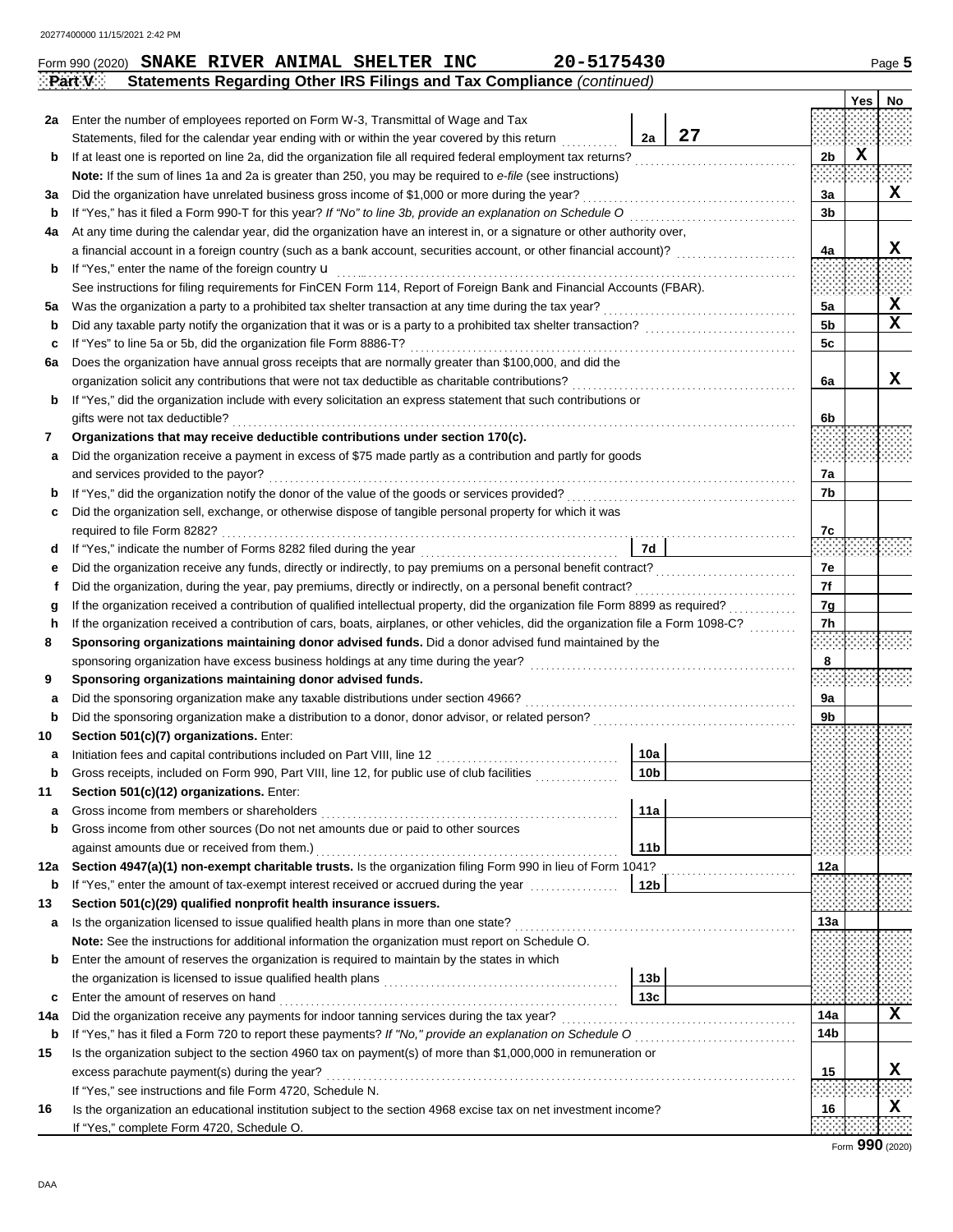### Form 990 (2020) Page **6 SNAKE RIVER ANIMAL SHELTER INC 20-5175430**

| Part VI | Governance, Management, and Disclosure For each "Yes" response to lines 2 through 7b below, and for a "No"                |                      |
|---------|---------------------------------------------------------------------------------------------------------------------------|----------------------|
|         | response to line 8a, 8b, or 10b below, describe the circumstances, processes, or changes on Schedule O. See instructions. |                      |
|         | Check if Schedule O contains a response or note to any line in this Part VI                                               | $\boxed{\mathbf{x}}$ |

|              | <b>Section A. Governing Body and Management</b>                                                                                   |    |    |    |     |    |
|--------------|-----------------------------------------------------------------------------------------------------------------------------------|----|----|----|-----|----|
|              |                                                                                                                                   |    |    |    | Yes | No |
| 1a           | Enter the number of voting members of the governing body at the end of the tax year                                               | 1a | 12 |    |     |    |
|              | If there are material differences in voting rights among members of the governing body, or                                        |    |    |    |     |    |
|              | if the governing body delegated broad authority to an executive committee or similar                                              |    |    |    |     |    |
|              | committee, explain on Schedule O.                                                                                                 |    |    |    |     |    |
| b            | Enter the number of voting members included on line 1a, above, who are independent                                                | 1b | 12 |    |     |    |
| $\mathbf{2}$ | Did any officer, director, trustee, or key employee have a family relationship or a business relationship with                    |    |    |    |     |    |
|              | any other officer, director, trustee, or key employee?                                                                            |    |    |    |     | x  |
| 3            | Did the organization delegate control over management duties customarily performed by or under the direct                         |    |    |    |     |    |
|              | supervision of officers, directors, trustees, or key employees to a management company or other person?                           |    |    | 3  |     | x  |
| 4            |                                                                                                                                   |    |    | 4  |     | X  |
| 5            | Did the organization become aware during the year of a significant diversion of the organization's assets?                        |    |    | 5  |     | X  |
| 6            | Did the organization have members or stockholders?                                                                                |    |    | 6  |     | x  |
| 7a           | Did the organization have members, stockholders, or other persons who had the power to elect or appoint                           |    |    |    |     |    |
|              | one or more members of the governing body?                                                                                        |    |    | 7a |     | x  |
| b            | Are any governance decisions of the organization reserved to (or subject to approval by) members,                                 |    |    |    |     |    |
|              | stockholders, or persons other than the governing body?                                                                           |    |    | 7b |     | x  |
| 8            | Did the organization contemporaneously document the meetings held or written actions undertaken during the year by the following: |    |    |    |     |    |
| a            | The governing body?                                                                                                               |    |    | 8a | x   |    |
| b            | Each committee with authority to act on behalf of the governing body?                                                             |    |    | 8b | x   |    |
| 9            | Is there any officer, director, trustee, or key employee listed in Part VII, Section A, who cannot be reached at                  |    |    |    |     |    |
|              |                                                                                                                                   |    |    | 9  |     | x  |

**Section B. Policies** *(This Section B requests information about policies not required by the Internal Revenue Code.)*

|     | <b>OCULUM D. I UNUCS</b> TIMS OCULUM D TEGUESIS IMUMINATUM ADUUL DUNUCS NULTEGAMEN DY THE MICHIAI NEVENUE COUE.                     |                 | Yes         | <b>No</b> |
|-----|-------------------------------------------------------------------------------------------------------------------------------------|-----------------|-------------|-----------|
| 10a | Did the organization have local chapters, branches, or affiliates?                                                                  | 10a             |             | x         |
| b   | If "Yes," did the organization have written policies and procedures governing the activities of such chapters,                      |                 |             |           |
|     | affiliates, and branches to ensure their operations are consistent with the organization's exempt purposes?                         | 10 <sub>b</sub> |             |           |
| 11a | Has the organization provided a complete copy of this Form 990 to all members of its governing body before filing the form?         | 11a             | X           |           |
| b   | Describe in Schedule O the process, if any, used by the organization to review this Form 990.                                       |                 |             |           |
| 12a | Did the organization have a written conflict of interest policy? If "No," go to line 13                                             | 12a             | X           |           |
| b   | Were officers, directors, or trustees, and key employees required to disclose annually interests that could give rise to conflicts? | 12 <sub>b</sub> | $\mathbf x$ |           |
| c   | Did the organization regularly and consistently monitor and enforce compliance with the policy? If "Yes,"                           |                 |             |           |
|     | describe in Schedule O how this was done                                                                                            | 12c             | X           |           |
| 13  | Did the organization have a written whistleblower policy?                                                                           | 13              | X           |           |
| 14  | Did the organization have a written document retention and destruction policy?                                                      | 14              | X           |           |
| 15  | Did the process for determining compensation of the following persons include a review and approval by                              |                 |             |           |
|     | independent persons, comparability data, and contemporaneous substantiation of the deliberation and decision?                       |                 |             |           |
| a   | The organization's CEO, Executive Director, or top management official                                                              | 15a             | x           |           |
| b   | Other officers or key employees of the organization                                                                                 | 15 <sub>b</sub> |             | x         |
|     | If "Yes" to line 15a or 15b, describe the process in Schedule O (see instructions).                                                 |                 |             |           |
| 16a | Did the organization invest in, contribute assets to, or participate in a joint venture or similar arrangement                      |                 |             |           |
|     | with a taxable entity during the year?                                                                                              | 16a             |             | х         |
| b   | If "Yes," did the organization follow a written policy or procedure requiring the organization to evaluate its                      |                 |             |           |
|     | participation in joint venture arrangements under applicable federal tax law, and take steps to safeguard the                       |                 |             |           |
|     |                                                                                                                                     | 16 <sub>b</sub> |             |           |
|     | <b>Section C. Disclosure</b>                                                                                                        |                 |             |           |
| 17  | ID<br>List the states with which a copy of this Form 990 is required to be filed U                                                  |                 |             |           |

| 18 | Section 6104 requires an organization to make its Forms 1023 (1024 or 1024-A, if applicable), 990, and 990-T (Section 501(c)    |
|----|---------------------------------------------------------------------------------------------------------------------------------|
|    | (3) sonly) available for public inspection. Indicate how you made these available. Check all that apply.                        |
|    | Own website $\Box$ Another's website $\Box$ Upon request $\Box$ Other (explain on Schedule O)                                   |
| 19 | Describe on Schedule O whether (and if so, how) the organization made its governing documents, conflict of interest policy, and |
|    | financial statements available to the public during the tax year.                                                               |
| 20 | State the name, address, and telephone number of the person who possesses the organization's books and records U                |

### **SNAKE RIVER ANIMAL SHELTER 3000 LINDSAY BLVD**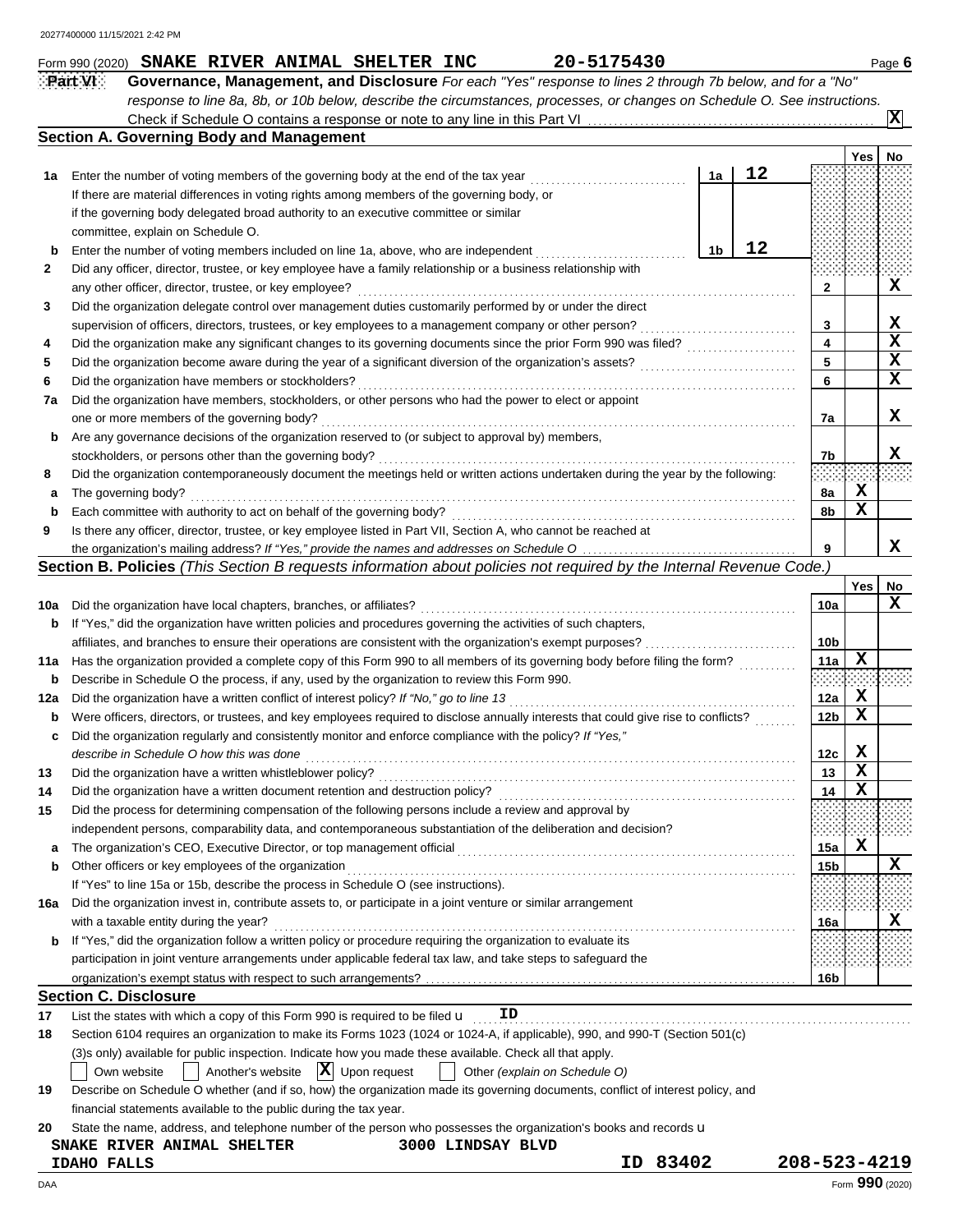| 20-5175430<br>SNAKE RIVER ANIMAL SHELTER INC<br>Form 990 (2020)<br>Page 7                                                                                                                                                                                                                                  |
|------------------------------------------------------------------------------------------------------------------------------------------------------------------------------------------------------------------------------------------------------------------------------------------------------------|
| :Part VII: Compensation of Officers, Directors, Trustees, Key Employees, Highest Compensated Employees, and                                                                                                                                                                                                |
| <b>Independent Contractors</b>                                                                                                                                                                                                                                                                             |
|                                                                                                                                                                                                                                                                                                            |
| Officers, Directors, Trustees, Key Employees, and Highest Compensated Employees<br>Section A.                                                                                                                                                                                                              |
| 1a Complete this table for all persons required to be listed. Report compensation for the calendar year ending with or within the<br>organization's tax year.                                                                                                                                              |
| List all of the organization's <b>current</b> officers, directors, trustees (whether individuals or organizations), regardless of amount of<br>compensation. Enter -0- in columns $(D)$ , $(E)$ , and $(F)$ if no compensation was paid.                                                                   |
| • List all of the organization's current key employees, if any. See instructions for definition of "key employee."                                                                                                                                                                                         |
| • List the organization's five current highest compensated employees (other than an officer, director, trustee, or key employee)<br>who received reportable compensation (Box 5 of Form W-2 and/or Box 7 of Form 1099-MISC) of more than \$100,000 from the<br>organization and any related organizations. |
| • List all of the organization's former officers, key employees, and highest compensated employees who received more than<br>\$100,000 of reportable compensation from the organization and any related organizations.                                                                                     |

List all of the organization's **former directors or trustees** that received, in the capacity as a former director or trustee of the organization, more than \$10,000 of reportable compensation from the organization and any related organizations. See instructions for the order in which to list the persons above. **•**

Check this box if neither the organization nor any related organization compensated any current officer, director, or trustee.

| (A)<br>Name and title                       | (B)<br>Average<br>hours<br>per week<br>(list any               | (C)<br>Position<br>(do not check more than one<br>box, unless person is both an<br>officer and a director/trustee) |                      |             |              |                                           | (D)<br>Reportable<br>compensation<br>from the<br>organization | (E)<br>Reportable<br>compensation<br>from related<br>organizations | (F)<br>Estimated amount<br>of other<br>compensation<br>from the |
|---------------------------------------------|----------------------------------------------------------------|--------------------------------------------------------------------------------------------------------------------|----------------------|-------------|--------------|-------------------------------------------|---------------------------------------------------------------|--------------------------------------------------------------------|-----------------------------------------------------------------|
|                                             | hours for<br>related<br>organizations<br>below<br>dotted line) | Individual trustee<br>or director                                                                                  | nstitutional trustee | Officer     | Key employee | Former<br>Highest compensated<br>employee | (W-2/1099-MISC)                                               | (W-2/1099-MISC)                                                    | organization and<br>related organizations                       |
| (1) KRISTIN SANGER                          |                                                                |                                                                                                                    |                      |             |              |                                           |                                                               |                                                                    |                                                                 |
|                                             | 40.00                                                          |                                                                                                                    |                      |             |              |                                           |                                                               |                                                                    |                                                                 |
| EX OFFICIO BOARD MEM                        | 0.00                                                           | X                                                                                                                  |                      |             |              |                                           | 63,000                                                        | 0                                                                  | $\mathbf 0$                                                     |
| (2) COBY VORONOVICH                         |                                                                |                                                                                                                    |                      |             |              |                                           |                                                               |                                                                    |                                                                 |
|                                             | 20.00                                                          |                                                                                                                    |                      |             |              |                                           |                                                               |                                                                    | 0                                                               |
| K-9 ACADEMY DIRECTOR<br>(3) NICK DEFILIPPIS | 0.00                                                           | $\mathbf x$                                                                                                        |                      |             |              |                                           | 47,242                                                        | 0                                                                  |                                                                 |
|                                             | 40.00                                                          |                                                                                                                    |                      |             |              |                                           |                                                               |                                                                    |                                                                 |
| OPERATIONS MANAGER                          | 0.00                                                           | $\mathbf x$                                                                                                        |                      |             |              |                                           | 40,225                                                        | 0                                                                  | $\mathbf 0$                                                     |
| (4) WENDI FINLAYSON                         |                                                                |                                                                                                                    |                      |             |              |                                           |                                                               |                                                                    |                                                                 |
|                                             | 40.00                                                          |                                                                                                                    |                      |             |              |                                           |                                                               |                                                                    |                                                                 |
| <b>EXECUTIVE ASSISTANT</b>                  | 0.00                                                           | $\mathbf x$                                                                                                        |                      |             |              |                                           | 9,594                                                         | 0                                                                  | 0                                                               |
| (5) STEPHEN BUZZELL                         |                                                                |                                                                                                                    |                      |             |              |                                           |                                                               |                                                                    |                                                                 |
|                                             | 40.00                                                          |                                                                                                                    |                      |             |              |                                           |                                                               |                                                                    |                                                                 |
| <b>EXECUTIVE DIRECTOR</b>                   | 0.00                                                           | $\mathbf x$                                                                                                        |                      |             |              |                                           | 3,385                                                         | 0                                                                  | 0                                                               |
| (6) TALLENE ADLER                           |                                                                |                                                                                                                    |                      |             |              |                                           |                                                               |                                                                    |                                                                 |
|                                             | 5.00                                                           |                                                                                                                    |                      |             |              |                                           |                                                               |                                                                    |                                                                 |
| DEVELOPMENT DIRECTOR                        | 0.00                                                           | $\mathbf x$                                                                                                        |                      |             |              |                                           | 0                                                             | 0                                                                  | 0                                                               |
| (7) JD BURTON                               |                                                                |                                                                                                                    |                      |             |              |                                           |                                                               |                                                                    |                                                                 |
|                                             | 10.00                                                          |                                                                                                                    |                      |             |              |                                           |                                                               |                                                                    |                                                                 |
| <b>VICE-PRESIDENT</b>                       | 0.00                                                           | $\mathbf x$                                                                                                        |                      | $\mathbf x$ |              |                                           | 0                                                             | 0                                                                  | $\mathbf 0$                                                     |
| (8) RYAN DUSTIN                             |                                                                |                                                                                                                    |                      |             |              |                                           |                                                               |                                                                    |                                                                 |
|                                             | 5.00                                                           |                                                                                                                    |                      |             |              |                                           |                                                               |                                                                    |                                                                 |
| <b>BOARD MEMBER</b><br>(9) KAROLE HONAS     | 0.00                                                           | X                                                                                                                  |                      |             |              |                                           | 0                                                             | 0                                                                  | 0                                                               |
|                                             | 5.00                                                           |                                                                                                                    |                      |             |              |                                           |                                                               |                                                                    |                                                                 |
| BOARD MEMBER                                | 0.00                                                           | $\mathbf x$                                                                                                        |                      |             |              |                                           | 0                                                             | 0                                                                  | 0                                                               |
| (10) CANDICE JONES                          |                                                                |                                                                                                                    |                      |             |              |                                           |                                                               |                                                                    |                                                                 |
|                                             | 40.00                                                          |                                                                                                                    |                      |             |              |                                           |                                                               |                                                                    |                                                                 |
| OPERATIONS MANAGER                          | 0.00                                                           | $\mathbf x$                                                                                                        |                      |             |              |                                           | 0                                                             | 0                                                                  | 0                                                               |
| (11) NANCY JONES                            |                                                                |                                                                                                                    |                      |             |              |                                           |                                                               |                                                                    |                                                                 |
|                                             | 5.00                                                           |                                                                                                                    |                      |             |              |                                           |                                                               |                                                                    |                                                                 |
| EX OFFICIO BOARD MEM                        | 0.00                                                           | $\mathbf x$                                                                                                        |                      |             |              |                                           | 0                                                             | 0                                                                  | $\mathbf 0$                                                     |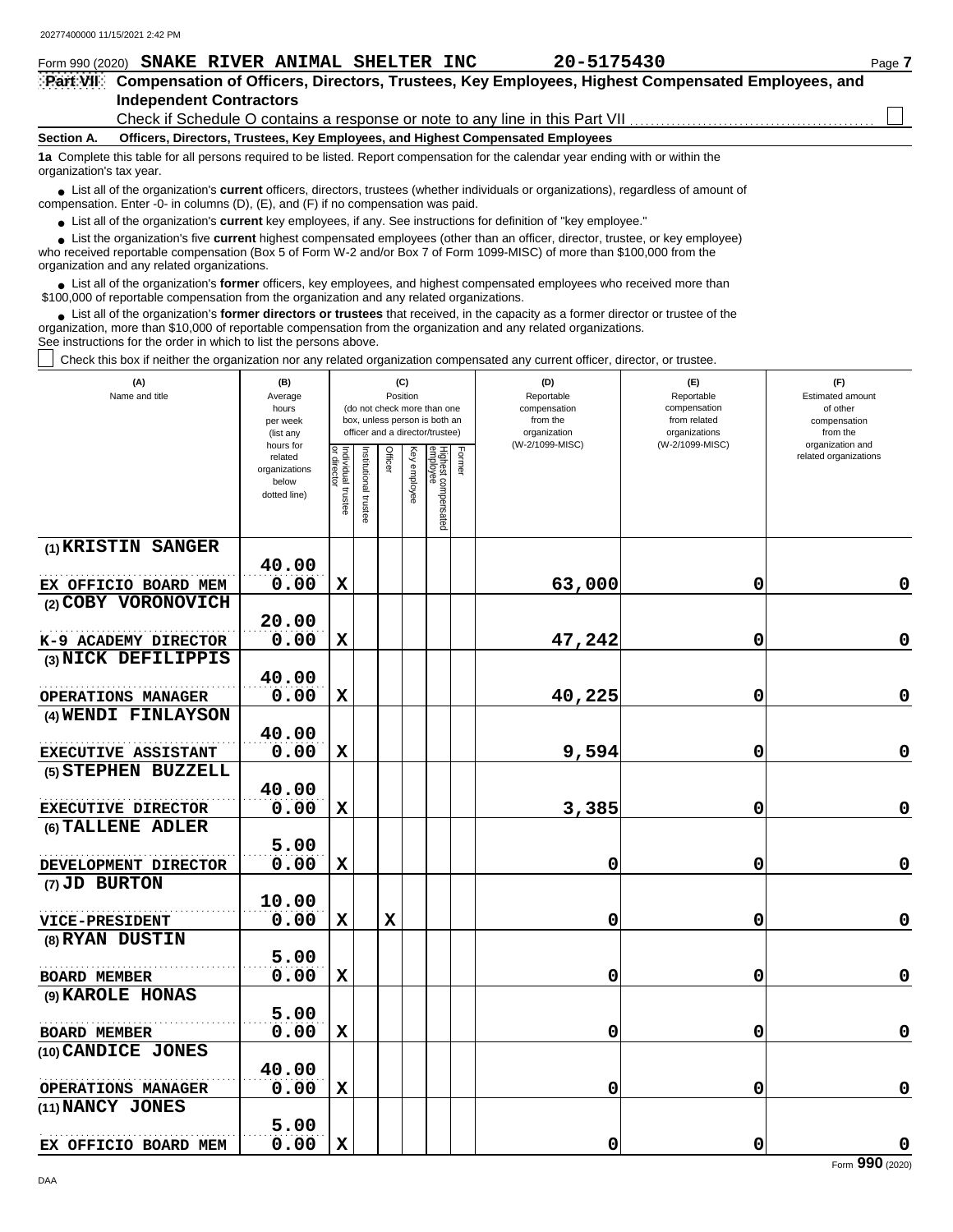| F877749989926263702 SNAKE RIVER ANIMAL SHELTER |  | <b>INC</b> | 20-5175430 | $P$ aqe $\boldsymbol{b}$ |
|------------------------------------------------|--|------------|------------|--------------------------|
|                                                |  |            |            |                          |

| Part VII                                                                                                                                                                                                                                                    |                                                                |                                            |                      |         |                 |                                                                                                 |        | Section A. Officers, Directors, Trustees, Key Employees, and Highest Compensated Employees (continued) |                                                                    |                                                                 |
|-------------------------------------------------------------------------------------------------------------------------------------------------------------------------------------------------------------------------------------------------------------|----------------------------------------------------------------|--------------------------------------------|----------------------|---------|-----------------|-------------------------------------------------------------------------------------------------|--------|--------------------------------------------------------------------------------------------------------|--------------------------------------------------------------------|-----------------------------------------------------------------|
| (A)<br>Name and title                                                                                                                                                                                                                                       | (B)<br>Average<br>hours<br>per week<br>(list any               |                                            |                      |         | (C)<br>Position | (do not check more than one<br>box, unless person is both an<br>officer and a director/trustee) |        | (D)<br>Reportable<br>compensation<br>from the<br>organization                                          | (E)<br>Reportable<br>compensation<br>from related<br>organizations | (F)<br>Estimated amount<br>of other<br>compensation<br>from the |
|                                                                                                                                                                                                                                                             | hours for<br>related<br>organizations<br>below<br>dotted line) | Individual trustee<br>  Individual trustee | nstitutional trustee | Officer | Key employee    | Highest compensated<br>employee                                                                 | Former | (W-2/1099-MISC)                                                                                        | (W-2/1099-MISC)                                                    | organization and<br>related organizations                       |
| <b>LYN KENADY</b><br>(12)                                                                                                                                                                                                                                   | 5.00                                                           |                                            |                      |         |                 |                                                                                                 |        |                                                                                                        |                                                                    |                                                                 |
| <b>BOARD MEMBER</b>                                                                                                                                                                                                                                         | 0.00                                                           | X                                          |                      |         |                 |                                                                                                 |        | 0                                                                                                      | 0                                                                  | 0                                                               |
| TRINA POLLMAN<br>(13)                                                                                                                                                                                                                                       |                                                                |                                            |                      |         |                 |                                                                                                 |        |                                                                                                        |                                                                    |                                                                 |
| <b>BOARD MEMBER</b>                                                                                                                                                                                                                                         | 5.00<br>0.00                                                   | X                                          |                      |         |                 |                                                                                                 |        | 0                                                                                                      | 0                                                                  | 0                                                               |
| LORI PRIEST<br>(14)                                                                                                                                                                                                                                         |                                                                |                                            |                      |         |                 |                                                                                                 |        |                                                                                                        |                                                                    |                                                                 |
| <b>BOARD MEMBER</b>                                                                                                                                                                                                                                         | 5.00<br>0.00                                                   | X                                          |                      |         |                 |                                                                                                 |        | 0                                                                                                      | 0                                                                  | 0                                                               |
| <b>CARRIE SCHEID</b><br>(15)                                                                                                                                                                                                                                |                                                                |                                            |                      |         |                 |                                                                                                 |        |                                                                                                        |                                                                    |                                                                 |
| PRESIDENT                                                                                                                                                                                                                                                   | 20.00<br>0.00                                                  | $\mathbf x$                                |                      | X       |                 |                                                                                                 |        | 0                                                                                                      | 0                                                                  | 0                                                               |
| <b>MANDY SEARLE</b><br>(16)                                                                                                                                                                                                                                 |                                                                |                                            |                      |         |                 |                                                                                                 |        |                                                                                                        |                                                                    |                                                                 |
|                                                                                                                                                                                                                                                             | 5.00                                                           |                                            |                      |         |                 |                                                                                                 |        |                                                                                                        |                                                                    |                                                                 |
| <b>BOARD MEMBER</b>                                                                                                                                                                                                                                         | 0.00                                                           | X                                          |                      |         |                 |                                                                                                 |        | 0                                                                                                      | 0                                                                  | 0                                                               |
| TERI TENGAIO<br>(17)                                                                                                                                                                                                                                        | 10.00                                                          |                                            |                      |         |                 |                                                                                                 |        |                                                                                                        |                                                                    |                                                                 |
| <b>SECRETARY</b>                                                                                                                                                                                                                                            | 0.00                                                           | X                                          |                      | X       |                 |                                                                                                 |        | 0                                                                                                      | 0                                                                  | 0                                                               |
| <b>TRAVIS WHEELER</b><br>(18)                                                                                                                                                                                                                               |                                                                |                                            |                      |         |                 |                                                                                                 |        |                                                                                                        |                                                                    |                                                                 |
|                                                                                                                                                                                                                                                             | 5.00<br>0.00                                                   |                                            |                      |         |                 |                                                                                                 |        |                                                                                                        | 0                                                                  |                                                                 |
| <b>TREASURER</b><br>CHRISTINE WIERSEMA<br>(19)                                                                                                                                                                                                              |                                                                | х                                          |                      | X       |                 |                                                                                                 |        | 0                                                                                                      |                                                                    | 0                                                               |
| <b>BOARD MEMBER</b>                                                                                                                                                                                                                                         | 5.00<br>0.00                                                   | $\mathbf x$                                |                      |         |                 |                                                                                                 |        | 0                                                                                                      | 0                                                                  | 0                                                               |
| 1b Subtotal                                                                                                                                                                                                                                                 |                                                                |                                            |                      |         |                 |                                                                                                 | U      | 163,446                                                                                                |                                                                    |                                                                 |
| c                                                                                                                                                                                                                                                           |                                                                |                                            |                      |         |                 |                                                                                                 |        | 163,446                                                                                                |                                                                    |                                                                 |
| Total number of individuals (including but not limited to those listed above) who received more than \$100,000 of                                                                                                                                           |                                                                |                                            |                      |         |                 |                                                                                                 | U      |                                                                                                        |                                                                    |                                                                 |
| reportable compensation from the organization U                                                                                                                                                                                                             |                                                                |                                            | 0                    |         |                 |                                                                                                 |        |                                                                                                        |                                                                    |                                                                 |
| Did the organization list any former officer, director, trustee, key employee, or highest compensated<br>3                                                                                                                                                  |                                                                |                                            |                      |         |                 |                                                                                                 |        |                                                                                                        |                                                                    | No<br>Yes<br>X<br>3                                             |
| For any individual listed on line 1a, is the sum of reportable compensation and other compensation from the<br>4<br>organization and related organizations greater than \$150,000? If "Yes," complete Schedule J for such                                   |                                                                |                                            |                      |         |                 |                                                                                                 |        |                                                                                                        |                                                                    | $\mathbf x$<br>4                                                |
| Did any person listed on line 1a receive or accrue compensation from any unrelated organization or individual<br>5<br>for services rendered to the organization? If "Yes," complete Schedule J for such person                                              |                                                                |                                            |                      |         |                 |                                                                                                 |        |                                                                                                        |                                                                    | <u>an a</u><br><u>an i</u><br>X<br>5                            |
| <b>Section B. Independent Contractors</b>                                                                                                                                                                                                                   |                                                                |                                            |                      |         |                 |                                                                                                 |        |                                                                                                        |                                                                    |                                                                 |
| Complete this table for your five highest compensated independent contractors that received more than \$100,000 of<br>1<br>compensation from the organization. Report compensation for the calendar year ending with or within the organization's tax year. |                                                                |                                            |                      |         |                 |                                                                                                 |        |                                                                                                        |                                                                    |                                                                 |
|                                                                                                                                                                                                                                                             | (A)<br>Name and business address                               |                                            |                      |         |                 |                                                                                                 |        |                                                                                                        | (B)<br>Description of services                                     | (C)<br>Compensation                                             |
|                                                                                                                                                                                                                                                             |                                                                |                                            |                      |         |                 |                                                                                                 |        |                                                                                                        |                                                                    |                                                                 |
|                                                                                                                                                                                                                                                             |                                                                |                                            |                      |         |                 |                                                                                                 |        |                                                                                                        |                                                                    |                                                                 |
|                                                                                                                                                                                                                                                             |                                                                |                                            |                      |         |                 |                                                                                                 |        |                                                                                                        |                                                                    |                                                                 |
|                                                                                                                                                                                                                                                             |                                                                |                                            |                      |         |                 |                                                                                                 |        |                                                                                                        |                                                                    |                                                                 |
|                                                                                                                                                                                                                                                             |                                                                |                                            |                      |         |                 |                                                                                                 |        |                                                                                                        |                                                                    |                                                                 |
|                                                                                                                                                                                                                                                             |                                                                |                                            |                      |         |                 |                                                                                                 |        |                                                                                                        |                                                                    |                                                                 |
|                                                                                                                                                                                                                                                             |                                                                |                                            |                      |         |                 |                                                                                                 |        |                                                                                                        |                                                                    |                                                                 |
|                                                                                                                                                                                                                                                             |                                                                |                                            |                      |         |                 |                                                                                                 |        |                                                                                                        |                                                                    |                                                                 |
| Total number of independent contractors (including but not limited to those listed above) who<br>$\mathbf{2}$<br>received more than \$100,000 of compensation from the organization U                                                                       |                                                                |                                            |                      |         |                 |                                                                                                 |        |                                                                                                        | 0                                                                  |                                                                 |
| DAA                                                                                                                                                                                                                                                         |                                                                |                                            |                      |         |                 |                                                                                                 |        |                                                                                                        |                                                                    | Form 990 (2020)                                                 |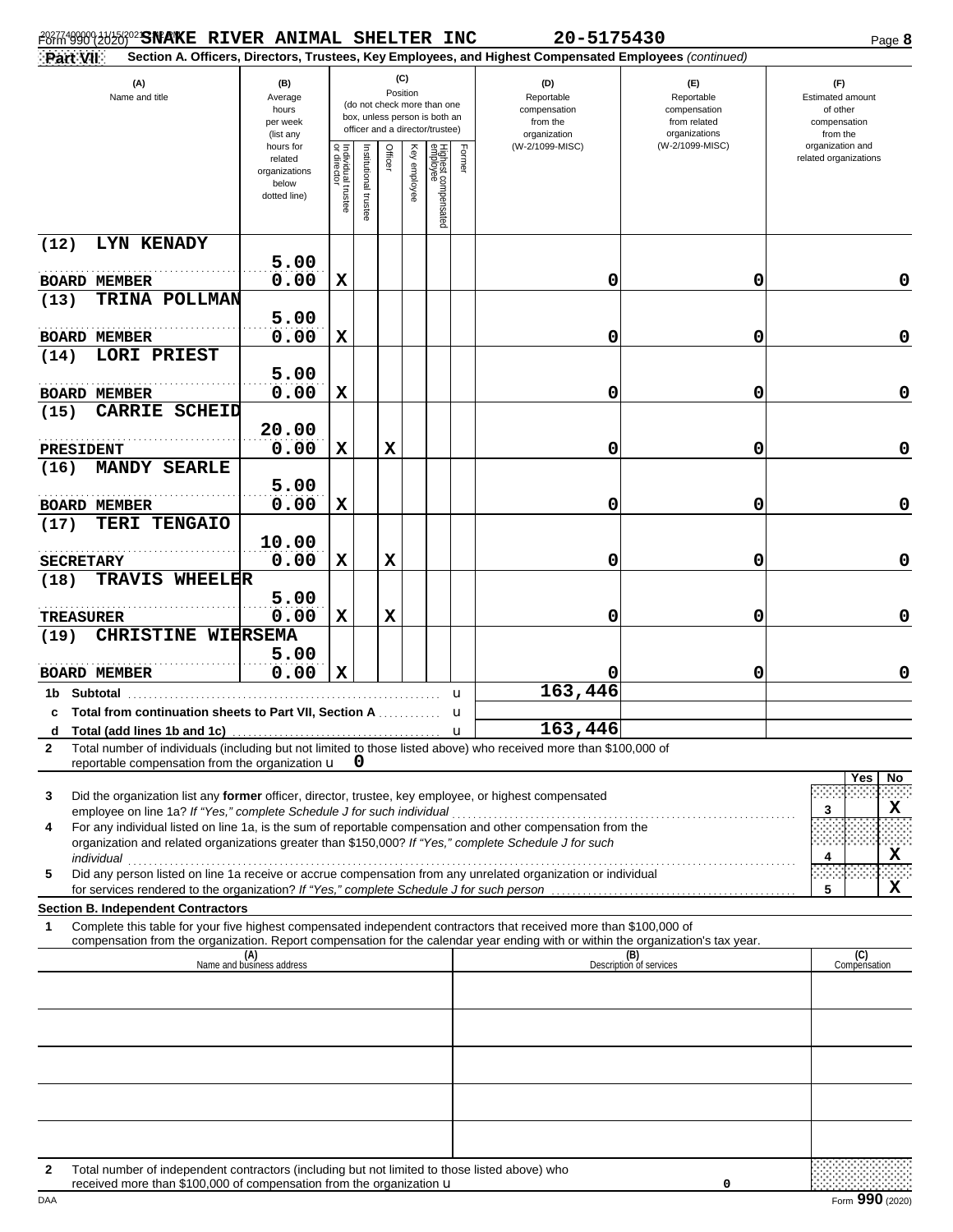### Form 990 (2020) Page **9 SNAKE RIVER ANIMAL SHELTER INC 20-5175430**

|                                                                                                           | Part VIII    |                                                                                                                                                                                                                                                                                                                                                                |                                                                             | <b>Statement of Revenue</b> |                                                                                 |       |                                                                 | Check if Schedule O contains a response or note to any line in this Part VIII |                                              |                                      |                                                               |
|-----------------------------------------------------------------------------------------------------------|--------------|----------------------------------------------------------------------------------------------------------------------------------------------------------------------------------------------------------------------------------------------------------------------------------------------------------------------------------------------------------------|-----------------------------------------------------------------------------|-----------------------------|---------------------------------------------------------------------------------|-------|-----------------------------------------------------------------|-------------------------------------------------------------------------------|----------------------------------------------|--------------------------------------|---------------------------------------------------------------|
|                                                                                                           |              |                                                                                                                                                                                                                                                                                                                                                                |                                                                             |                             |                                                                                 |       |                                                                 | (A)<br>Total revenue                                                          | (B)<br>Related or exempt<br>function revenue | (C)<br>Unrelated<br>business revenue | (D)<br>Revenue excluded<br>from tax under<br>sections 512-514 |
| Grants<br><b>Contributions, Gifts, Grants<br/>and Other Similar Amounts</b><br>Program Service<br>Revenue | 2a<br>b<br>c | 1a Federated campaigns<br><b>b</b> Membership dues<br>c Fundraising events<br>d Related organizations<br>e Government grants (contributions)<br><br>f All other contributions, gifts, grants,<br>and similar amounts not included above<br><b>g</b> Noncash contributions included in lines 1a-1f.<br>OPERATIONS INCOME<br>f All other program service revenue |                                                                             |                             | 1a<br>1 <sub>b</sub><br>1 <sub>c</sub><br>1 <sub>d</sub><br>1e<br>1f<br>$1g$ \$ |       | 534<br>69,400<br>354,717<br>u<br><b>Business Code</b><br>900099 | 424,651<br>276,935                                                            | 276,935                                      |                                      |                                                               |
|                                                                                                           | 3            |                                                                                                                                                                                                                                                                                                                                                                |                                                                             |                             |                                                                                 |       | u                                                               | 276,935                                                                       |                                              |                                      |                                                               |
|                                                                                                           | 4<br>5       | Investment income (including dividends, interest, and<br>other similar amounts)<br>U<br>Income from investment of tax-exempt bond proceeds<br>U<br>u                                                                                                                                                                                                           |                                                                             |                             |                                                                                 | 1,198 |                                                                 |                                                                               | 1,198                                        |                                      |                                                               |
|                                                                                                           |              |                                                                                                                                                                                                                                                                                                                                                                |                                                                             | (i) Real                    |                                                                                 |       | (ii) Personal                                                   |                                                                               |                                              |                                      |                                                               |
|                                                                                                           | b            | 6a Gross rents<br>Less: rental expenses                                                                                                                                                                                                                                                                                                                        | 6a<br>6b                                                                    |                             |                                                                                 |       |                                                                 |                                                                               |                                              |                                      |                                                               |
|                                                                                                           | c            | Rental inc. or (loss)                                                                                                                                                                                                                                                                                                                                          | 6c                                                                          |                             |                                                                                 |       |                                                                 |                                                                               |                                              |                                      |                                                               |
|                                                                                                           | d            | <b>7a</b> Gross amount from<br>sales of assets                                                                                                                                                                                                                                                                                                                 | Net rental income or (loss)<br>(i) Securities<br>7а<br>other than inventory |                             |                                                                                 |       | u<br>(ii) Other                                                 |                                                                               |                                              |                                      |                                                               |
| Revenue                                                                                                   |              | <b>b</b> Less: cost or other<br>basis and sales exps.<br>c Gain or (loss)                                                                                                                                                                                                                                                                                      | 7b<br>7c                                                                    |                             |                                                                                 |       |                                                                 |                                                                               |                                              |                                      |                                                               |
| er                                                                                                        |              | <b>d</b> Net gain or (loss)                                                                                                                                                                                                                                                                                                                                    |                                                                             |                             |                                                                                 |       | u                                                               |                                                                               |                                              |                                      |                                                               |
| ŏ                                                                                                         |              | 8a Gross income from fundraising events<br>(not including \$<br>of contributions reported on line 1c).                                                                                                                                                                                                                                                         |                                                                             | .                           |                                                                                 |       |                                                                 |                                                                               |                                              |                                      |                                                               |
|                                                                                                           |              | See Part IV, line 18                                                                                                                                                                                                                                                                                                                                           |                                                                             |                             | 8a<br>8b                                                                        |       | 95,024<br>32,336                                                |                                                                               |                                              |                                      |                                                               |
|                                                                                                           | c            | <b>b</b> Less: direct expenses <b>contained</b><br>Net income or (loss) from fundraising events                                                                                                                                                                                                                                                                |                                                                             |                             |                                                                                 | .     | u                                                               |                                                                               |                                              |                                      | 62,688                                                        |
|                                                                                                           |              | 9a Gross income from gaming activities.<br>See Part IV, line 19                                                                                                                                                                                                                                                                                                |                                                                             |                             | 9a                                                                              |       |                                                                 |                                                                               |                                              |                                      |                                                               |
|                                                                                                           |              | <b>b</b> Less: direct expenses                                                                                                                                                                                                                                                                                                                                 |                                                                             |                             | 9 <sub>b</sub>                                                                  |       |                                                                 |                                                                               |                                              |                                      |                                                               |
|                                                                                                           |              | c Net income or (loss) from gaming activities<br>10a Gross sales of inventory, less                                                                                                                                                                                                                                                                            |                                                                             |                             |                                                                                 |       | u                                                               |                                                                               |                                              |                                      |                                                               |
|                                                                                                           |              | returns and allowances                                                                                                                                                                                                                                                                                                                                         |                                                                             |                             | 10a                                                                             |       | 4,627                                                           |                                                                               |                                              |                                      |                                                               |
|                                                                                                           |              | <b>b</b> Less: cost of goods sold                                                                                                                                                                                                                                                                                                                              |                                                                             |                             | 10 <sub>b</sub>                                                                 |       | 32                                                              |                                                                               |                                              |                                      |                                                               |
|                                                                                                           |              | <b>c</b> Net income or (loss) from sales of inventory                                                                                                                                                                                                                                                                                                          |                                                                             |                             |                                                                                 |       | u                                                               | 4,595                                                                         | 4,595                                        |                                      |                                                               |
|                                                                                                           |              |                                                                                                                                                                                                                                                                                                                                                                |                                                                             |                             |                                                                                 |       | <b>Business Code</b>                                            | 53,773                                                                        |                                              |                                      | 53,773                                                        |
| Miscellaneous<br>Revenue                                                                                  | 11a<br>b     | RESTRICTED FUNDS INCOME<br>CREDIT CARD REWARDS                                                                                                                                                                                                                                                                                                                 |                                                                             |                             |                                                                                 |       |                                                                 | 625                                                                           |                                              |                                      | 625                                                           |
|                                                                                                           | с            |                                                                                                                                                                                                                                                                                                                                                                |                                                                             |                             |                                                                                 |       |                                                                 |                                                                               |                                              |                                      |                                                               |
|                                                                                                           |              |                                                                                                                                                                                                                                                                                                                                                                |                                                                             |                             |                                                                                 |       |                                                                 |                                                                               |                                              |                                      |                                                               |
|                                                                                                           |              |                                                                                                                                                                                                                                                                                                                                                                |                                                                             |                             |                                                                                 |       | u                                                               | 54,398                                                                        |                                              |                                      |                                                               |
|                                                                                                           | 12           |                                                                                                                                                                                                                                                                                                                                                                |                                                                             |                             |                                                                                 |       | $\cup$                                                          | 824,465                                                                       | 281,530                                      | 0                                    | 118,284                                                       |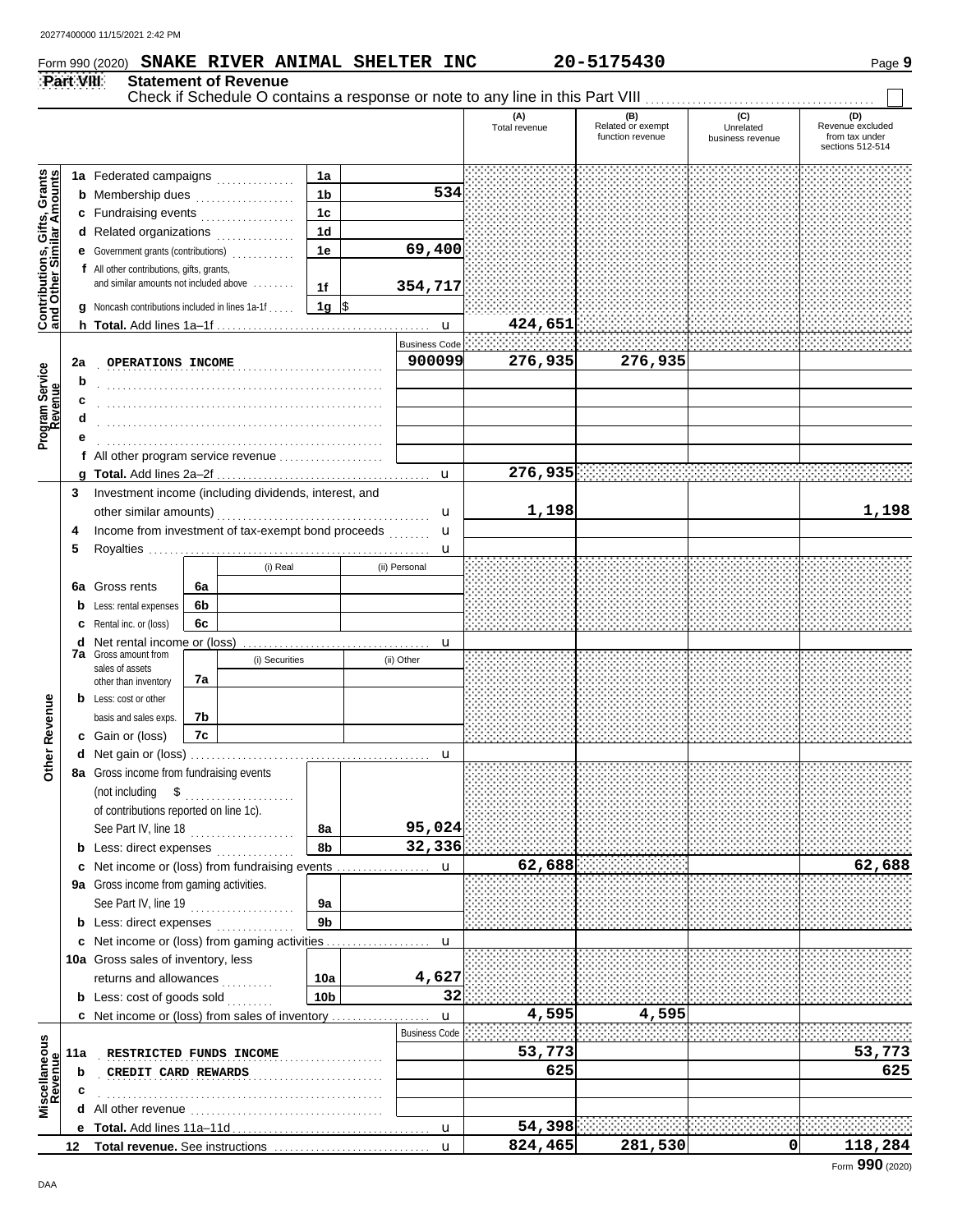### Form 990 (2020) Page **10 SNAKE RIVER ANIMAL SHELTER INC 20-5175430**

**Part IX Statement of Functional Expenses** *Section 501(c)(3) and 501(c)(4) organizations must complete all columns. All other organizations must complete column (A).* Check if Schedule O contains a response or note to any line in this Part IX . . . . . . . . . . . . . . . . . . . . . . . . . . . . . . . . . . . . . . . . . . . . . . . . . . . . . . . . . . . . . . . . . . *Do not include amounts reported on lines 6b,* **(A) (B) (C) (D)** Fundraising Total expenses **Acceleration Program service** Management and<br>expenses expenses and design and service and the service of the service of the service of the service of the service of the service of the service of the service *7b, 8b, 9b, and 10b of Part VIII.* expenses **1** Grants and other assistance to domestic organizations and domestic governments. See Part IV, line 21 . . . . . . . . . . Grants and other assistance to domestic **2** individuals. See Part IV, line 22 **3** Grants and other assistance to foreign organizations, foreign governments, and foreign individuals. See Part IV, lines 15 and 16 Benefits paid to or for members **4 5** Compensation of current officers, directors, **163,446 111,144 32,692 19,610** trustees, and key employees **6** Compensation not included above to disqualified persons (as defined under section 4958(f)(1)) and persons described in section 4958(c)(3)(B) ........ Other salaries and wages . . . . . . . . . . . . . . . . . . . . **207,718 141,563 42,570 23,585 7 8** Pension plan accruals and contributions (include section 401(k) and 403(b) employer contributions) Other employee benefits . . . . . . . . . . . . . . . . . . . . . **9** Payroll taxes . . . . . . . . . . . . . . . . . . . . . . . . . . . . . . . . . **30,473 20,952 6,005 3,516 10** Fees for services (nonemployees): **11 a** Management ................................. **b** Legal . . . . . . . . . . . . . . . . . . . . . . . . . . . . . . . . . . . . . . . . **4,585 2,886 110 1,589 c** Accounting . . . . . . . . . . . . . . . . . . . . . . . . . . . . . . . . . . Lobbying . . . . . . . . . . . . . . . . . . . . . . . . . . . . . . . . . . . . . **d e** Professional fundraising services. See Part IV, line 17 Investment management fees ................ **f g** Other. (If line 11g amount exceeds 10% of line 25, column (A) amount, list line 11g expenses on Schedule O.) . . . . . . . . **5,749 3,253 15 2,481 12** Advertising and promotion . . . . . . . . . . . . . . . . . . **12,177 7,732 2,292 2,153 13** Office expenses . . . . . . . . . . . . . . . . . . . . . . . . . . . . . Information technology ....................... **14 15** Royalties . . . . . . . . . . . . . . . . . . . . . . . . . . . . . . . . . . . . **16** Occupancy . . . . . . . . . . . . . . . . . . . . . . . . . . . . . . . . . . **647 441 206 17** Travel . . . . . . . . . . . . . . . . . . . . . . . . . . . . . . . . . . . . . . . Payments of travel or entertainment expenses **18** for any federal, state, or local public officials **19** Conferences, conventions, and meetings **20 3,314 3,314** Interest . . . . . . . . . . . . . . . . . . . . . . . . . . . . . . . . . . . . . . Payments to affiliates . . . . . . . . . . . . . . . . . . . . . . . . **21** Depreciation, depletion, and amortization **48,015 48,015 22 10,313 8,470 1,843 23** Insurance . . . . . . . . . . . . . . . . . . . . . . . . . . . . . . . . . . . . **24** Other expenses. Itemize expenses not covered above (List miscellaneous expenses on line 24e. If line 24e amount exceeds 10% of line 25, column (A) amount, list line 24e expenses on Schedule O.) **VETERINARIAN EXPENSES 75,770 75,770 a BAD DEBT EXPENSE** 39,979 14,566 25,413 **b** UTILITIES **UTILITIES 12,213 8,116 3,078 1,019 c 44,398 31,320 904 12,174 FACILITY EXPENSE 8,342 7,792 550 d e** All other expenses . . . . . . . . . . . . . . . . . . . . . . . . . . . Total functional expenses. Add lines 1 through 24e **667,139 485,334 90,265 91,540 25 26 Joint costs.** Complete this line only if the organization reported in column (B) joint costs from a combined educational campaign and fundraising solicitation. Check here  $\mathbf{u}$  | | following SOP 98-2 (ASC 958-720)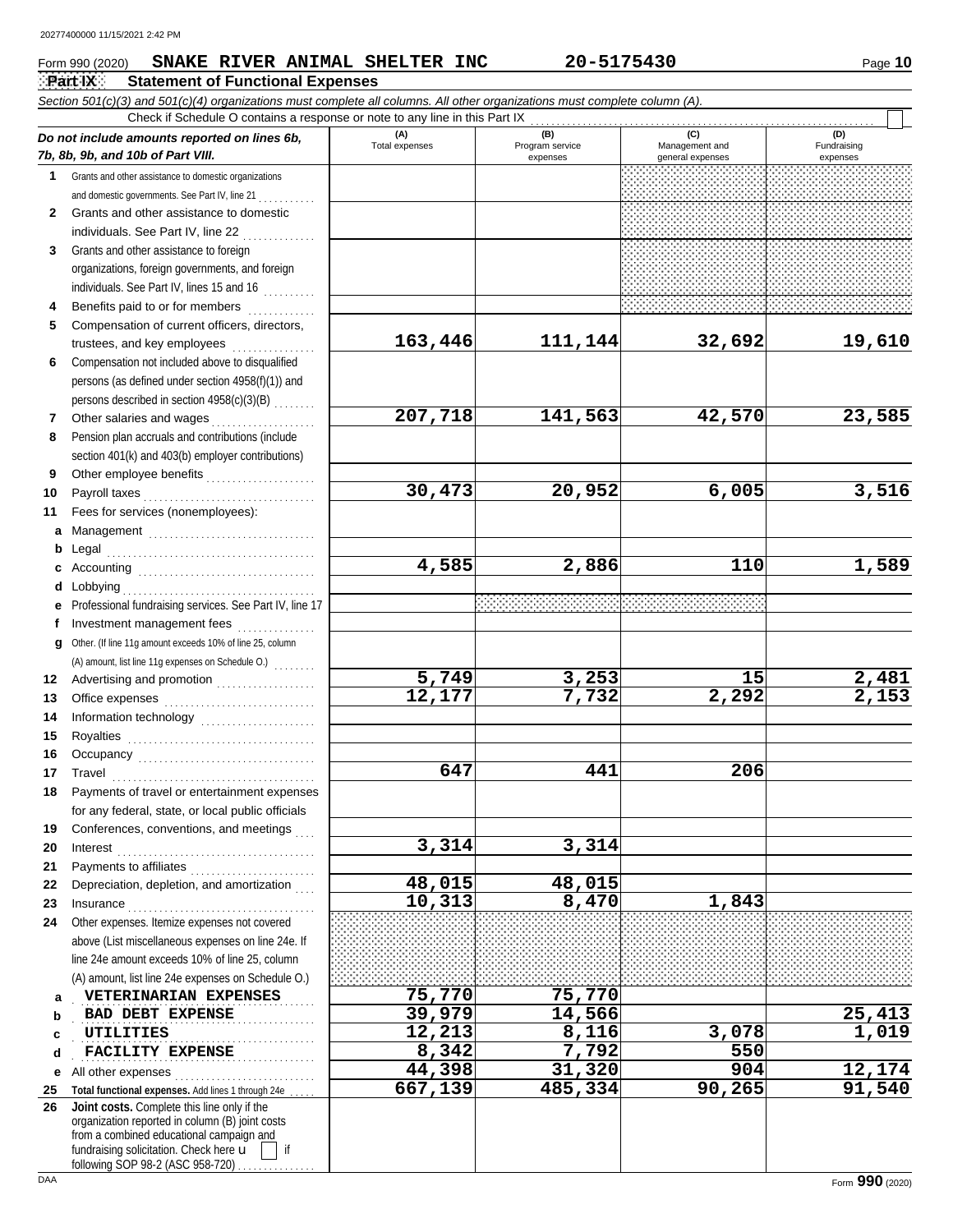|                                |        | SNAKE RIVER ANIMAL SHELTER INC<br>Form 990 (2020)                            |                 |                      | 20-5175430                   |                         | Page 11            |
|--------------------------------|--------|------------------------------------------------------------------------------|-----------------|----------------------|------------------------------|-------------------------|--------------------|
|                                | Part X | <b>Balance Sheet</b>                                                         |                 |                      |                              |                         |                    |
|                                |        | Check if Schedule O contains a response or note to any line in this Part X   |                 |                      |                              |                         |                    |
|                                |        |                                                                              |                 |                      | (A)<br>Beginning of year     |                         | (B)<br>End of year |
|                                | 1      | Cash-non-interest-bearing                                                    |                 |                      | 270,367                      | $\mathbf{1}$            | 262,216            |
|                                | 2      |                                                                              |                 |                      | 25,077                       | $\overline{2}$          | 102,797            |
|                                | 3      |                                                                              |                 |                      | 28,391                       | $\overline{\mathbf{3}}$ | 29,749             |
|                                | 4      | Accounts receivable, net                                                     |                 |                      |                              |                         |                    |
|                                | 5      | Loans and other receivables from any current or former officer, director,    |                 |                      |                              |                         |                    |
|                                |        | trustee, key employee, creator or founder, substantial contributor, or 35%   |                 |                      |                              |                         |                    |
|                                |        | controlled entity or family member of any of these persons                   |                 | .                    |                              | 5                       |                    |
|                                | 6      | Loans and other receivables from other disqualified persons (as defined      |                 |                      |                              |                         |                    |
|                                |        | under section 4958(f)(1)), and persons described in section $4958(c)(3)(B)$  |                 |                      |                              | 6                       |                    |
| Assets                         | 7      |                                                                              |                 |                      |                              | $\overline{7}$          |                    |
|                                | 8      | Inventories for sale or use                                                  |                 |                      |                              | 8                       |                    |
|                                | 9      | Prepaid expenses and deferred charges                                        | 5,489           | $\overline{9}$       | 6,713                        |                         |                    |
|                                |        | 10a Land, buildings, and equipment: cost or other                            |                 |                      |                              |                         |                    |
|                                |        |                                                                              |                 | <u>1,525,695  </u>   |                              |                         |                    |
|                                |        | <b>b</b> Less: accumulated depreciation<br>.                                 | 10 <sub>b</sub> | $\overline{251,091}$ | $1,293,565$ 10c              |                         | 1,274,604          |
|                                | 11     | Investments-publicly traded securities                                       |                 |                      |                              | 11                      |                    |
|                                | 12     | Investments-other securities. See Part IV, line 11                           |                 |                      |                              | 12                      |                    |
|                                | 13     |                                                                              |                 |                      |                              | 13                      |                    |
|                                | 14     | Intangible assets                                                            |                 |                      |                              | 14                      |                    |
|                                | 15     | Other assets. See Part IV, line 11                                           |                 |                      | $1,000$ 15                   |                         |                    |
|                                | 16     |                                                                              |                 |                      | $1,623,889$ 16               |                         | 1,676,079          |
|                                | 17     |                                                                              |                 |                      |                              | 17                      |                    |
|                                | 18     | Grants payable                                                               |                 |                      |                              | 18                      |                    |
|                                | 19     | Deferred revenue                                                             |                 |                      | 100,000                      | 19                      | 3,000              |
|                                | 20     | Tax-exempt bond liabilities                                                  |                 |                      |                              | 20                      |                    |
|                                | 21     | Escrow or custodial account liability. Complete Part IV of Schedule D        |                 |                      |                              | 21                      |                    |
|                                | 22     | Loans and other payables to any current or former officer, director,         |                 |                      |                              |                         |                    |
|                                |        | trustee, key employee, creator or founder, substantial contributor, or 35%   |                 |                      |                              |                         |                    |
| Liabilities                    |        | controlled entity or family member of any of these persons                   |                 |                      |                              | 22                      |                    |
|                                | 23     |                                                                              |                 |                      | 99,129                       | 23                      | 92,195             |
|                                | 24     | Unsecured notes and loans payable to unrelated third parties                 |                 |                      |                              | 24                      |                    |
|                                | 25     | Other liabilities (including federal income tax, payables to related third   |                 |                      |                              |                         |                    |
|                                |        | parties, and other liabilities not included on lines 17-24). Complete Part X |                 |                      |                              |                         |                    |
|                                |        | of Schedule D                                                                |                 |                      | 15,859                       | 25                      | 14,657             |
|                                | 26     |                                                                              |                 |                      | $214,988$ $26$               |                         | 109,852            |
|                                |        | Organizations that follow FASB ASC 958, check here U                         |                 |                      |                              |                         |                    |
|                                |        | and complete lines 27, 28, 32, and 33.                                       |                 |                      |                              |                         |                    |
|                                | 27     | Net assets without donor restrictions                                        |                 |                      |                              | 27                      |                    |
|                                | 28     | Net assets with donor restrictions                                           |                 |                      |                              | 28                      |                    |
|                                |        | Organizations that do not follow FASB ASC 958, check here U                  |                 |                      |                              |                         |                    |
| <b>Assets or Fund Balances</b> |        | and complete lines 29 through 33.                                            |                 |                      |                              |                         |                    |
|                                | 29     | Capital stock or trust principal, or current funds                           |                 |                      |                              | 29                      |                    |
|                                | 30     | Paid-in or capital surplus, or land, building, or equipment fund             |                 |                      |                              | 30                      |                    |
|                                | 31     | Retained earnings, endowment, accumulated income, or other funds             |                 |                      | 1,408,901                    | 31                      | 1,566,227          |
| <b>Net</b>                     | 32     | Total net assets or fund balances                                            |                 |                      | $\overline{1,}$ 408,901      | 32                      | 1,566,227          |
|                                | 33     |                                                                              |                 |                      | $\overline{1}$ , 623, 889 33 |                         | 1,676,079          |

Form **990** (2020)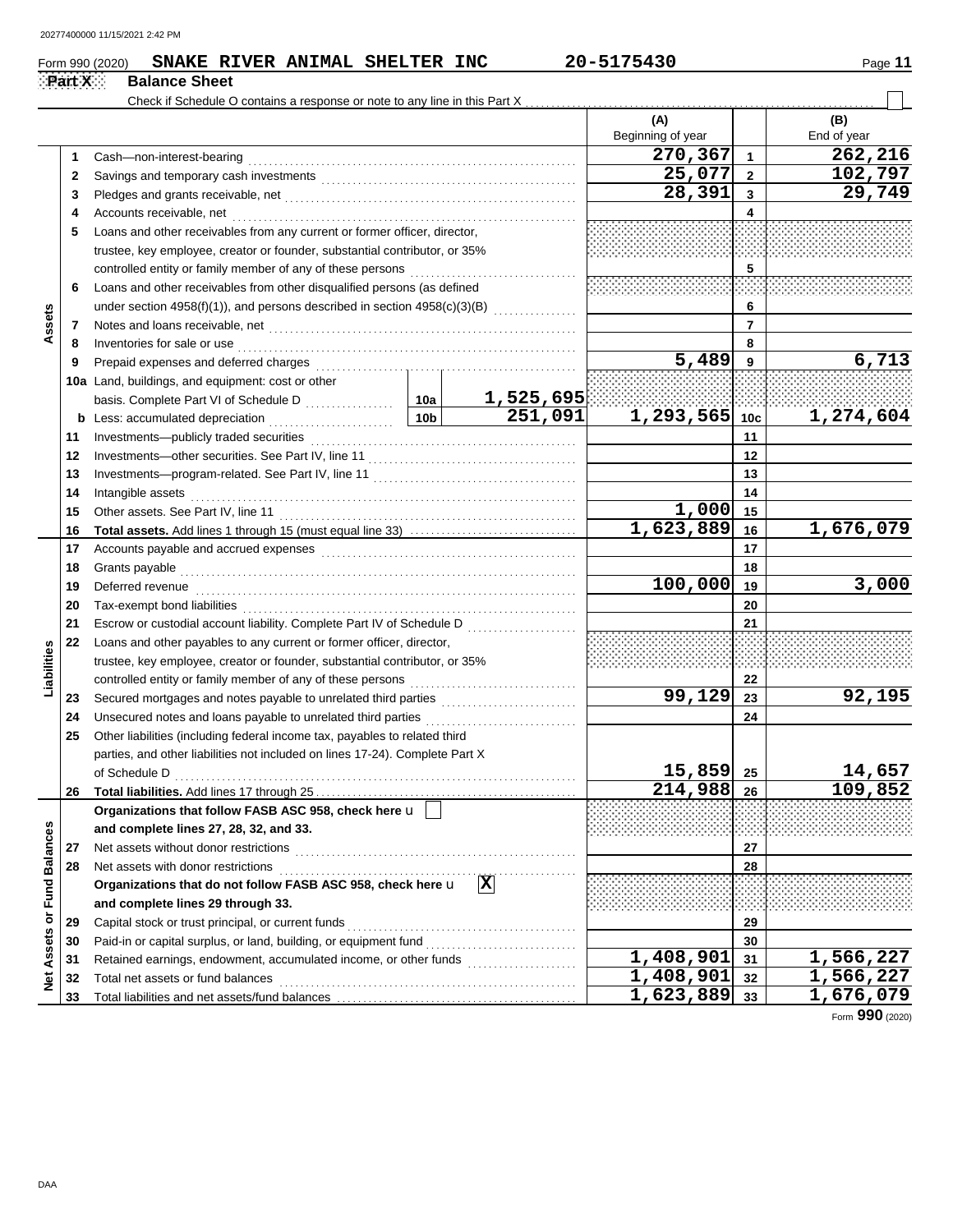|             | 20-5175430<br>Form 990 (2020) SNAKE RIVER ANIMAL SHELTER INC                                                                                                                                                                         |                         |                | Page 12          |
|-------------|--------------------------------------------------------------------------------------------------------------------------------------------------------------------------------------------------------------------------------------|-------------------------|----------------|------------------|
|             | Part XI<br><b>Reconciliation of Net Assets</b>                                                                                                                                                                                       |                         |                |                  |
|             |                                                                                                                                                                                                                                      |                         |                |                  |
| 1           |                                                                                                                                                                                                                                      | $\mathbf{1}$            |                | 824,465          |
| $\mathbf 2$ |                                                                                                                                                                                                                                      | $\overline{2}$          |                | 667,139          |
| 3           | Revenue less expenses. Subtract line 2 from line 1                                                                                                                                                                                   | $\overline{\mathbf{3}}$ |                | 157,326          |
| 4           |                                                                                                                                                                                                                                      | 4                       |                | 1,408,901        |
| 5           |                                                                                                                                                                                                                                      | 5                       |                |                  |
| 6           | Donated services and use of facilities <b>constant of the constant of the constant of the constant of the constant of the constant of the constant of the constant of the constant of the constant of the constant of the consta</b> | 6                       |                |                  |
| 7           | Investment expenses                                                                                                                                                                                                                  | $\overline{7}$          |                |                  |
| 8           | Prior period adjustments                                                                                                                                                                                                             | 8                       |                |                  |
| 9           |                                                                                                                                                                                                                                      | 9                       |                |                  |
| 10          | Net assets or fund balances at end of year. Combine lines 3 through 9 (must equal Part X, line                                                                                                                                       |                         |                |                  |
|             |                                                                                                                                                                                                                                      | 10                      |                | 1,566,227        |
|             | Part XII<br><b>Financial Statements and Reporting</b>                                                                                                                                                                                |                         |                |                  |
|             |                                                                                                                                                                                                                                      |                         |                |                  |
|             |                                                                                                                                                                                                                                      |                         |                | <b>Yes</b><br>No |
| 1           | $ \mathbf{X} $ Accrual<br>Accounting method used to prepare the Form 990:<br>Cash<br>Other                                                                                                                                           |                         |                |                  |
|             | If the organization changed its method of accounting from a prior year or checked "Other," explain in                                                                                                                                |                         |                |                  |
|             | Schedule O.                                                                                                                                                                                                                          |                         |                |                  |
|             | 2a Were the organization's financial statements compiled or reviewed by an independent accountant?                                                                                                                                   |                         | 2a             | X                |
|             | If "Yes," check a box below to indicate whether the financial statements for the year were compiled or                                                                                                                               |                         |                |                  |
|             | reviewed on a separate basis, consolidated basis, or both:                                                                                                                                                                           |                         |                |                  |
|             | Separate basis<br><b>Consolidated basis</b><br>Both consolidated and separate basis                                                                                                                                                  |                         |                |                  |
|             | <b>b</b> Were the organization's financial statements audited by an independent accountant?                                                                                                                                          |                         | 2 <sub>b</sub> | X                |
|             | If "Yes," check a box below to indicate whether the financial statements for the year were audited on a                                                                                                                              |                         |                |                  |
|             | separate basis, consolidated basis, or both:                                                                                                                                                                                         |                         |                |                  |
|             | Separate basis<br>Consolidated basis<br>Both consolidated and separate basis                                                                                                                                                         |                         |                |                  |
|             | c If "Yes" to line 2a or 2b, does the organization have a committee that assumes responsibility for oversight of                                                                                                                     |                         |                |                  |
|             | the audit, review, or compilation of its financial statements and selection of an independent accountant?                                                                                                                            |                         | 2c             | X                |
|             | If the organization changed either its oversight process or selection process during the tax year, explain on                                                                                                                        |                         |                |                  |
|             | Schedule O.                                                                                                                                                                                                                          |                         |                |                  |
|             | 3a As a result of a federal award, was the organization required to undergo an audit or audits as set forth in the                                                                                                                   |                         |                |                  |
|             | Single Audit Act and OMB Circular A-133?                                                                                                                                                                                             |                         | 3a             | X                |
|             | <b>b</b> If "Yes," did the organization undergo the required audit or audits? If the organization did not undergo the                                                                                                                |                         |                |                  |
|             |                                                                                                                                                                                                                                      |                         | 3 <sub>b</sub> | х                |

Form **990** (2020)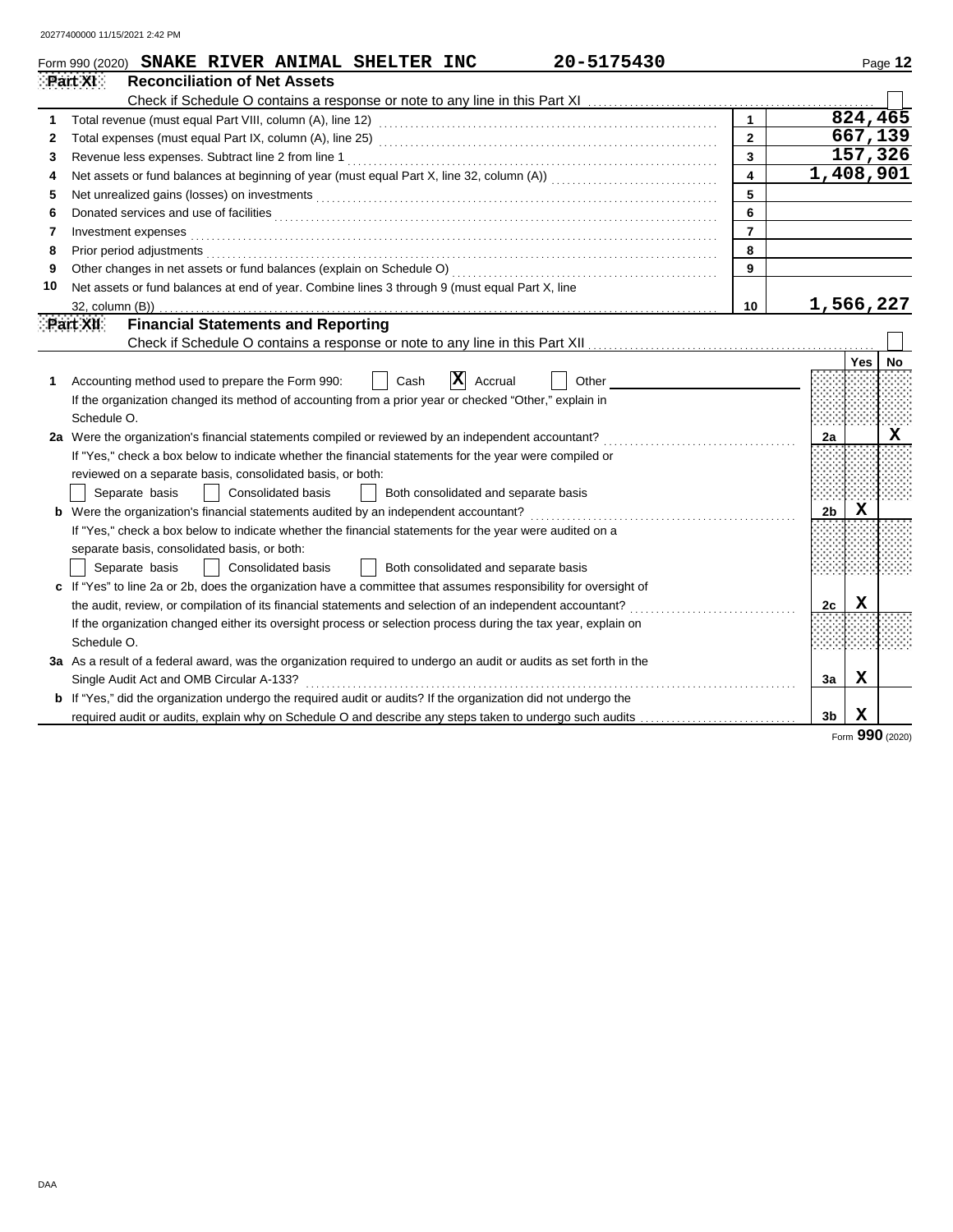# **SCHEDULE A Public Charity Status and Public Support**

| <b>Public Charity Status and Public Support</b><br><b>SCHEDULE A</b> |                                       |                                                                                                                                            |                                                                                                                                                                                                                                                            |     |                                                      | OMB No. 1545-0047                      |                                      |  |  |  |
|----------------------------------------------------------------------|---------------------------------------|--------------------------------------------------------------------------------------------------------------------------------------------|------------------------------------------------------------------------------------------------------------------------------------------------------------------------------------------------------------------------------------------------------------|-----|------------------------------------------------------|----------------------------------------|--------------------------------------|--|--|--|
|                                                                      | (Form 990 or 990-EZ)                  |                                                                                                                                            | Complete if the organization is a section 501(c)(3) organization or a section 4947(a)(1) nonexempt charitable trust.                                                                                                                                       |     |                                                      |                                        | 2020                                 |  |  |  |
|                                                                      | Department of the Treasury            |                                                                                                                                            | $\cup$ Attach to Form 990 or Form 990-EZ.                                                                                                                                                                                                                  |     |                                                      |                                        | <b>Open to Public</b>                |  |  |  |
|                                                                      | Internal Revenue Service              |                                                                                                                                            | $\cup$ Go to www.irs.gov/Form990 for instructions and the latest information.                                                                                                                                                                              |     |                                                      |                                        | <b>Inspection</b>                    |  |  |  |
|                                                                      | Name of the organization              |                                                                                                                                            |                                                                                                                                                                                                                                                            |     |                                                      | Employer identification number         |                                      |  |  |  |
|                                                                      |                                       |                                                                                                                                            | SNAKE RIVER ANIMAL SHELTER INC                                                                                                                                                                                                                             |     |                                                      | 20-5175430                             |                                      |  |  |  |
|                                                                      | Part                                  |                                                                                                                                            | Reason for Public Charity Status. (All organizations must complete this part.) See instructions.                                                                                                                                                           |     |                                                      |                                        |                                      |  |  |  |
|                                                                      |                                       |                                                                                                                                            | The organization is not a private foundation because it is: (For lines 1 through 12, check only one box.)                                                                                                                                                  |     |                                                      |                                        |                                      |  |  |  |
| 1                                                                    |                                       |                                                                                                                                            | A church, convention of churches, or association of churches described in <b>section 170(b)(1)(A)(i).</b>                                                                                                                                                  |     |                                                      |                                        |                                      |  |  |  |
| 2                                                                    |                                       |                                                                                                                                            | A school described in section 170(b)(1)(A)(ii). (Attach Schedule E (Form 990 or 990-EZ).)                                                                                                                                                                  |     |                                                      |                                        |                                      |  |  |  |
| 3                                                                    |                                       |                                                                                                                                            | A hospital or a cooperative hospital service organization described in section 170(b)(1)(A)(iii).                                                                                                                                                          |     |                                                      |                                        |                                      |  |  |  |
| 4                                                                    |                                       | A medical research organization operated in conjunction with a hospital described in section 170(b)(1)(A)(iii). Enter the hospital's name, |                                                                                                                                                                                                                                                            |     |                                                      |                                        |                                      |  |  |  |
|                                                                      |                                       | city, and state:                                                                                                                           |                                                                                                                                                                                                                                                            |     |                                                      |                                        |                                      |  |  |  |
| 5                                                                    |                                       |                                                                                                                                            | An organization operated for the benefit of a college or university owned or operated by a governmental unit described in                                                                                                                                  |     |                                                      |                                        |                                      |  |  |  |
|                                                                      |                                       | section 170(b)(1)(A)(iv). (Complete Part II.)                                                                                              |                                                                                                                                                                                                                                                            |     |                                                      |                                        |                                      |  |  |  |
| 6                                                                    |                                       |                                                                                                                                            | A federal, state, or local government or governmental unit described in section 170(b)(1)(A)(v).                                                                                                                                                           |     |                                                      |                                        |                                      |  |  |  |
| 7                                                                    |                                       | described in section 170(b)(1)(A)(vi). (Complete Part II.)                                                                                 | An organization that normally receives a substantial part of its support from a governmental unit or from the general public                                                                                                                               |     |                                                      |                                        |                                      |  |  |  |
| 8                                                                    |                                       |                                                                                                                                            | A community trust described in section 170(b)(1)(A)(vi). (Complete Part II.)                                                                                                                                                                               |     |                                                      |                                        |                                      |  |  |  |
| 9                                                                    |                                       |                                                                                                                                            | An agricultural research organization described in section 170(b)(1)(A)(ix) operated in conjunction with a land-grant college                                                                                                                              |     |                                                      |                                        |                                      |  |  |  |
|                                                                      |                                       |                                                                                                                                            | or university or a non-land-grant college of agriculture (see instructions). Enter the name, city, and state of the college or                                                                                                                             |     |                                                      |                                        |                                      |  |  |  |
|                                                                      | university:<br>ΙX                     |                                                                                                                                            |                                                                                                                                                                                                                                                            |     |                                                      |                                        |                                      |  |  |  |
| 10                                                                   |                                       |                                                                                                                                            | An organization that normally receives: (1) more than 33 1/3% of its support from contributions, membership fees, and gross<br>receipts from activities related to its exempt functions, subject to certain exceptions; and (2) no more than 331/3% of its |     |                                                      |                                        |                                      |  |  |  |
|                                                                      |                                       |                                                                                                                                            | support from gross investment income and unrelated business taxable income (less section 511 tax) from businesses                                                                                                                                          |     |                                                      |                                        |                                      |  |  |  |
|                                                                      |                                       |                                                                                                                                            | acquired by the organization after June 30, 1975. See section $509(a)(2)$ . (Complete Part III.)                                                                                                                                                           |     |                                                      |                                        |                                      |  |  |  |
| 11                                                                   |                                       |                                                                                                                                            | An organization organized and operated exclusively to test for public safety. See section 509(a)(4).                                                                                                                                                       |     |                                                      |                                        |                                      |  |  |  |
| 12                                                                   |                                       |                                                                                                                                            | An organization organized and operated exclusively for the benefit of, to perform the functions of, or to carry out the purposes                                                                                                                           |     |                                                      |                                        |                                      |  |  |  |
|                                                                      |                                       |                                                                                                                                            | of one or more publicly supported organizations described in section 509(a)(1) or section 509(a)(2). See section 509(a)(3).                                                                                                                                |     |                                                      |                                        |                                      |  |  |  |
|                                                                      |                                       |                                                                                                                                            | Check the box in lines 12a through 12d that describes the type of supporting organization and complete lines 12e, 12f, and 12g.                                                                                                                            |     |                                                      |                                        |                                      |  |  |  |
|                                                                      | a                                     |                                                                                                                                            | Type I. A supporting organization operated, supervised, or controlled by its supported organization(s), typically by giving<br>the supported organization(s) the power to regularly appoint or elect a majority of the directors or trustees of the        |     |                                                      |                                        |                                      |  |  |  |
|                                                                      |                                       |                                                                                                                                            | supporting organization. You must complete Part IV, Sections A and B.                                                                                                                                                                                      |     |                                                      |                                        |                                      |  |  |  |
|                                                                      | b                                     |                                                                                                                                            | Type II. A supporting organization supervised or controlled in connection with its supported organization(s), by having                                                                                                                                    |     |                                                      |                                        |                                      |  |  |  |
|                                                                      |                                       |                                                                                                                                            | control or management of the supporting organization vested in the same persons that control or manage the supported                                                                                                                                       |     |                                                      |                                        |                                      |  |  |  |
|                                                                      |                                       |                                                                                                                                            | organization(s). You must complete Part IV, Sections A and C.                                                                                                                                                                                              |     |                                                      |                                        |                                      |  |  |  |
|                                                                      | c                                     |                                                                                                                                            | Type III functionally integrated. A supporting organization operated in connection with, and functionally integrated with,<br>its supported organization(s) (see instructions). You must complete Part IV, Sections A, D, and E.                           |     |                                                      |                                        |                                      |  |  |  |
|                                                                      | d                                     |                                                                                                                                            | Type III non-functionally integrated. A supporting organization operated in connection with its supported organization(s)                                                                                                                                  |     |                                                      |                                        |                                      |  |  |  |
|                                                                      |                                       |                                                                                                                                            | that is not functionally integrated. The organization generally must satisfy a distribution requirement and an attentiveness                                                                                                                               |     |                                                      |                                        |                                      |  |  |  |
|                                                                      |                                       |                                                                                                                                            | requirement (see instructions). You must complete Part IV, Sections A and D, and Part V.                                                                                                                                                                   |     |                                                      |                                        |                                      |  |  |  |
|                                                                      | е                                     |                                                                                                                                            | Check this box if the organization received a written determination from the IRS that it is a Type I, Type II, Type III                                                                                                                                    |     |                                                      |                                        |                                      |  |  |  |
|                                                                      |                                       |                                                                                                                                            | functionally integrated, or Type III non-functionally integrated supporting organization.                                                                                                                                                                  |     |                                                      |                                        |                                      |  |  |  |
|                                                                      | f                                     | Enter the number of supported organizations                                                                                                |                                                                                                                                                                                                                                                            |     |                                                      |                                        |                                      |  |  |  |
|                                                                      | g                                     | Provide the following information about the supported organization(s).                                                                     |                                                                                                                                                                                                                                                            |     |                                                      |                                        |                                      |  |  |  |
|                                                                      | (i) Name of supported<br>organization | (ii) EIN                                                                                                                                   | (iii) Type of organization<br>(described on lines 1-10                                                                                                                                                                                                     |     | (iv) Is the organization<br>listed in your governing | (v) Amount of monetary<br>support (see | (vi) Amount of<br>other support (see |  |  |  |
|                                                                      |                                       |                                                                                                                                            | above (see instructions))                                                                                                                                                                                                                                  |     | document?                                            | instructions)                          | instructions)                        |  |  |  |
|                                                                      |                                       |                                                                                                                                            |                                                                                                                                                                                                                                                            | Yes | No                                                   |                                        |                                      |  |  |  |
| (A)                                                                  |                                       |                                                                                                                                            |                                                                                                                                                                                                                                                            |     |                                                      |                                        |                                      |  |  |  |
|                                                                      |                                       |                                                                                                                                            |                                                                                                                                                                                                                                                            |     |                                                      |                                        |                                      |  |  |  |
| (B)                                                                  |                                       |                                                                                                                                            |                                                                                                                                                                                                                                                            |     |                                                      |                                        |                                      |  |  |  |
|                                                                      |                                       |                                                                                                                                            |                                                                                                                                                                                                                                                            |     |                                                      |                                        |                                      |  |  |  |
| (C)                                                                  |                                       |                                                                                                                                            |                                                                                                                                                                                                                                                            |     |                                                      |                                        |                                      |  |  |  |

**For Paperwork Reduction Act Notice, see the Instructions for Form 990 or 990-EZ. Total**

**Schedule A (Form 990 or 990-EZ) 2020**

**(E)**

**(D)**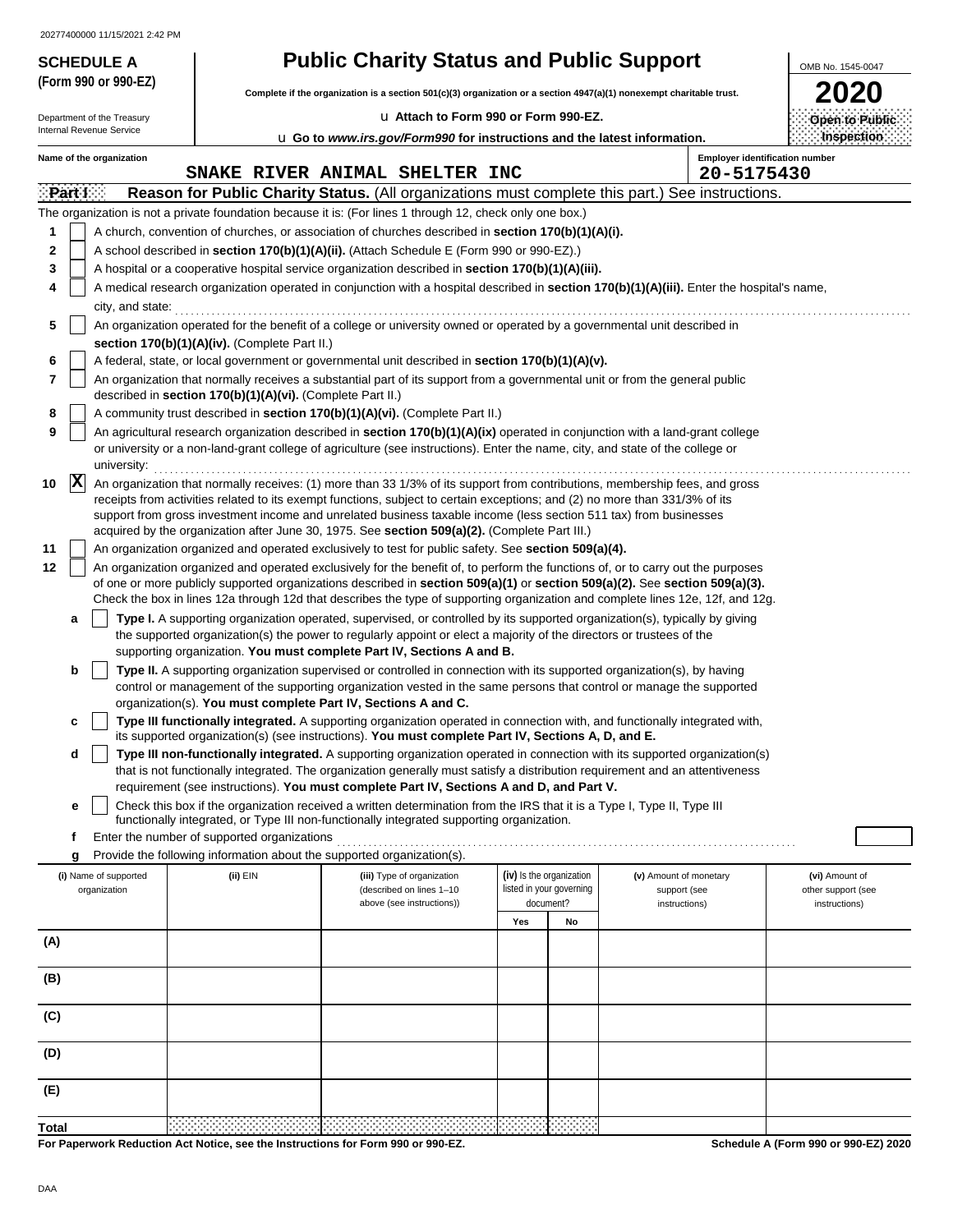|              | 20277400000 11/15/2021 2:42 PM                                                                                                                                                                                                                             |                                |          |            |            |            |           |
|--------------|------------------------------------------------------------------------------------------------------------------------------------------------------------------------------------------------------------------------------------------------------------|--------------------------------|----------|------------|------------|------------|-----------|
|              | Schedule A (Form 990 or 990-EZ) 2020<br>Part II<br>Support Schedule for Organizations Described in Sections 170(b)(1)(A)(iv) and 170(b)(1)(A)(vi)                                                                                                          | SNAKE RIVER ANIMAL SHELTER INC |          |            |            | 20-5175430 | Page 2    |
|              | (Complete only if you checked the box on line 5, 7, or 8 of Part I or if the organization failed to qualify under                                                                                                                                          |                                |          |            |            |            |           |
|              | Part III. If the organization fails to qualify under the tests listed below, please complete Part III.)                                                                                                                                                    |                                |          |            |            |            |           |
|              | <b>Section A. Public Support</b>                                                                                                                                                                                                                           |                                |          |            |            |            |           |
|              | Calendar year (or fiscal year beginning in)<br>u                                                                                                                                                                                                           | (a) 2016                       | (b) 2017 | $(c)$ 2018 | $(d)$ 2019 | (e) 2020   | (f) Total |
| 1            | Gifts, grants, contributions, and<br>membership fees received. (Do not                                                                                                                                                                                     |                                |          |            |            |            |           |
| $\mathbf{2}$ | Tax revenues levied for the<br>organization's benefit and either paid<br>to or expended on its behalf                                                                                                                                                      |                                |          |            |            |            |           |
| 3            | The value of services or facilities<br>furnished by a governmental unit to the<br>organization without charge                                                                                                                                              |                                |          |            |            |            |           |
| 4            | Total. Add lines 1 through 3                                                                                                                                                                                                                               |                                |          |            |            |            |           |
| 5            | The portion of total contributions by<br>each person (other than a<br>governmental unit or publicly                                                                                                                                                        |                                |          |            |            |            |           |
|              | supported organization) included on<br>line 1 that exceeds 2% of the amount                                                                                                                                                                                |                                |          |            |            |            |           |
|              | shown on line 11, column (f)                                                                                                                                                                                                                               |                                |          |            |            |            |           |
| 6            | Public support. Subtract line 5 from line 4<br><b>Section B. Total Support</b>                                                                                                                                                                             |                                |          |            |            |            |           |
|              | Calendar year (or fiscal year beginning in)<br><b>u</b>                                                                                                                                                                                                    | (a) 2016                       | (b) 2017 | $(c)$ 2018 | $(d)$ 2019 | (e) 2020   | (f) Total |
| 7            | Amounts from line 4                                                                                                                                                                                                                                        |                                |          |            |            |            |           |
| 8            | Gross income from interest, dividends,<br>payments received on securities loans,<br>rents, royalties, and income from<br>similar sources                                                                                                                   |                                |          |            |            |            |           |
| 9            | Net income from unrelated business<br>activities, whether or not the business<br>is regularly carried on                                                                                                                                                   |                                |          |            |            |            |           |
| 10           | Other income. Do not include gain or<br>loss from the sale of capital assets<br>(Explain in Part VI.)                                                                                                                                                      |                                |          |            |            |            |           |
| 11           | Total support. Add lines 7 through 10                                                                                                                                                                                                                      | <b>Production (200</b>         |          |            |            |            |           |
| 12           | Gross receipts from related activities, etc. (see instructions)                                                                                                                                                                                            |                                |          |            |            | 12         |           |
| 13           | First 5 years. If the Form 990 is for the organization's first, second, third, fourth, or fifth tax year as a section 501(c)(3)                                                                                                                            |                                |          |            |            |            |           |
|              |                                                                                                                                                                                                                                                            |                                |          |            |            |            |           |
|              | <b>Section C. Computation of Public Support Percentage</b>                                                                                                                                                                                                 |                                |          |            |            |            |           |
| 14           | Public support percentage for 2020 (line 6, column (f) divided by line 11, column (f)) [[[[[[[[[[[[[[[[[[[[[[                                                                                                                                              |                                |          |            |            | 14         | %         |
| 15           |                                                                                                                                                                                                                                                            |                                |          |            |            | 15         | %         |
| 16a          | 33 1/3% support test-2020. If the organization did not check the box on line 13, and line 14 is 33 1/3% or more, check this                                                                                                                                |                                |          |            |            |            |           |
|              | box and stop here. The organization qualifies as a publicly supported organization <b>construction</b> consumed and stop here. The organization                                                                                                            |                                |          |            |            |            |           |
| b            | 33 1/3% support test-2019. If the organization did not check a box on line 13 or 16a, and line 15 is 33 1/3% or more, check                                                                                                                                |                                |          |            |            |            |           |
|              | this box and stop here. The organization qualifies as a publicly supported organization                                                                                                                                                                    |                                |          |            |            |            |           |
| 17а          | 10%-facts-and-circumstances test-2020. If the organization did not check a box on line 13, 16a, or 16b, and line 14 is<br>10% or more, and if the organization meets the "facts-and-circumstances" test, check this box and stop here. Explain in          |                                |          |            |            |            |           |
|              | Part VI how the organization meets the "facts-and-circumstances" test. The organization qualifies as a publicly supported                                                                                                                                  |                                |          |            |            |            |           |
| b            | organization www.commutation.com/www.commutation.com/www.commutation.com/www.commutation.com/www.commutation.com<br>10%-facts-and-circumstances test-2019. If the organization did not check a box on line 13, 16a, 16b, or 17a, and line                  |                                |          |            |            |            |           |
|              | 15 is 10% or more, and if the organization meets the "facts-and-circumstances" test, check this box and stop here. Explain<br>in Part VI how the organization meets the "facts-and-circumstances" test. The organization qualifies as a publicly supported |                                |          |            |            |            |           |
| 18           | organization www.commutation.com/www.commutation.com/www.commutation.com/www.commutation.com/www.commutation.com<br>Private foundation. If the organization did not check a box on line 13, 16a, 16b, 17a, or 17b, check this box and see                  |                                |          |            |            |            |           |
|              |                                                                                                                                                                                                                                                            |                                |          |            |            |            |           |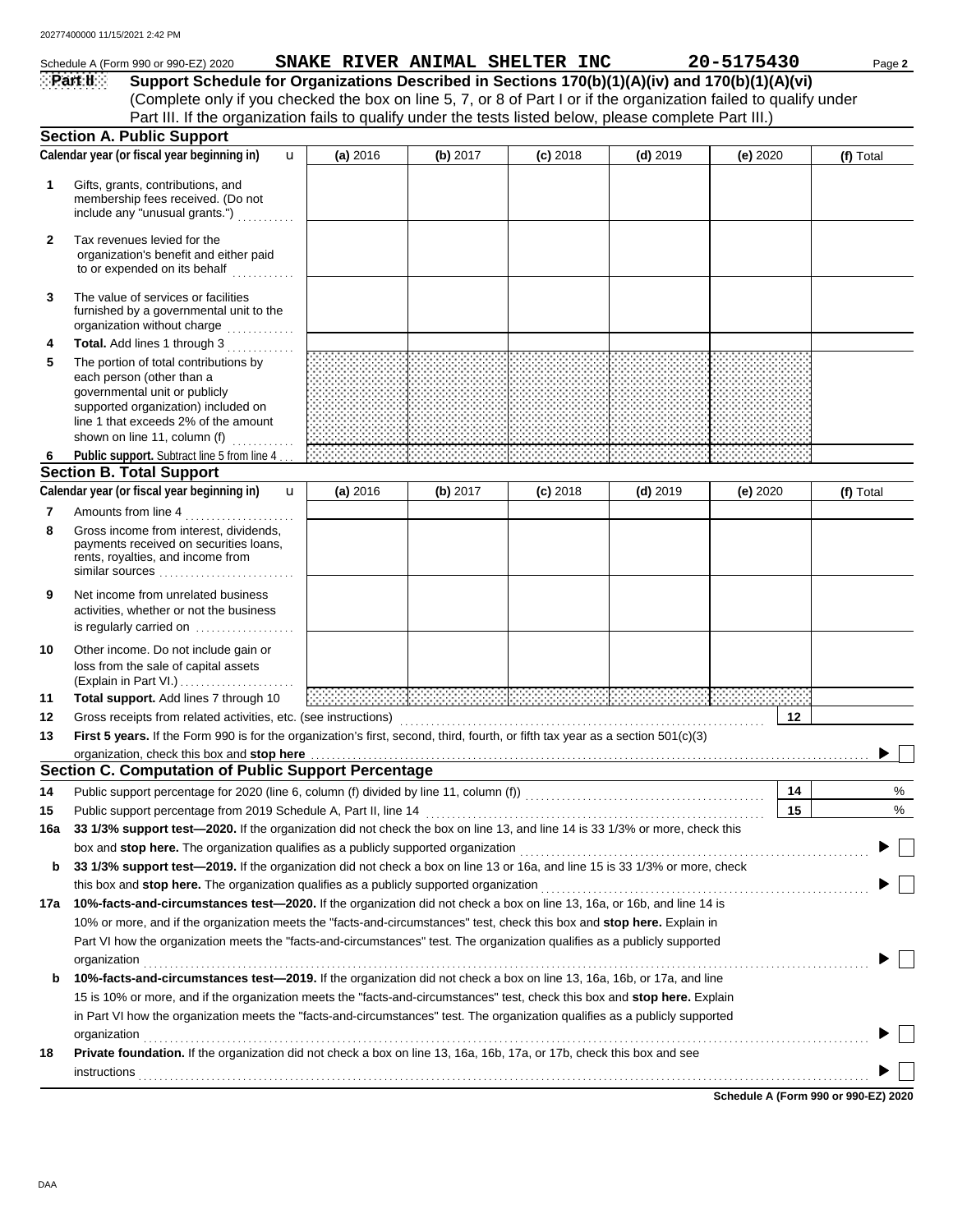| 20277400000 11/15/2021 2:42 PM |  |  |  |
|--------------------------------|--|--|--|
|--------------------------------|--|--|--|

**2,974,997**

|              | 20277400000 11/15/2021 2:42 PM<br>Schedule A (Form 990 or 990-EZ) 2020                                                                                                                                                                                                                              | SNAKE RIVER ANIMAL SHELTER INC |          |            |            | 20-5175430 | Page 3    |
|--------------|-----------------------------------------------------------------------------------------------------------------------------------------------------------------------------------------------------------------------------------------------------------------------------------------------------|--------------------------------|----------|------------|------------|------------|-----------|
|              | Part III<br>Support Schedule for Organizations Described in Section 509(a)(2)<br>(Complete only if you checked the box on line 10 of Part I or if the organization failed to qualify under Part II.<br>If the organization fails to qualify under the tests listed below, please complete Part II.) |                                |          |            |            |            |           |
|              | <b>Section A. Public Support</b>                                                                                                                                                                                                                                                                    |                                |          |            |            |            |           |
|              | Calendar year (or fiscal year beginning in)<br>u                                                                                                                                                                                                                                                    | (a) 2016                       | (b) 2017 | $(c)$ 2018 | $(d)$ 2019 | (e) 2020   | (f) Total |
| $\mathbf{1}$ | Gifts, grants, contributions, and membership fees<br>received. (Do not include any "unusual grants.")                                                                                                                                                                                               | 217,945                        | 209,285  | 300,382    | 328,604    | 424,651    | 1,480,867 |
| $\mathbf{2}$ | Gross receipts from admissions, merchandise<br>sold or services performed, or facilities<br>furnished in any activity that is related to the<br>organization's tax-exempt purpose                                                                                                                   | 53,466                         | 133,536  | 238,186    | 218,606    | 281,562    | 925,356   |
| 3            | Gross receipts from activities that are not an<br>unrelated trade or business under section 513                                                                                                                                                                                                     | 56,463                         | 68,479   | 151,545    | 142,865    | 149,422    | 568,774   |
| 4            | Tax revenues levied for the<br>organization's benefit and either paid<br>to or expended on its behalf                                                                                                                                                                                               |                                |          |            |            |            |           |
| 5            | The value of services or facilities<br>furnished by a governmental unit to the<br>organization without charge                                                                                                                                                                                       |                                |          |            |            |            |           |
| 6            | Total. Add lines 1 through 5                                                                                                                                                                                                                                                                        | 327,874                        | 411,300  | 690,113    | 690,075    | 855,635    | 2,974,997 |
| 7a           | Amounts included on lines 1, 2, and 3<br>received from disqualified persons<br>.                                                                                                                                                                                                                    |                                |          |            |            |            |           |
|              | <b>L</b> Amounts included on lines 2 and 2                                                                                                                                                                                                                                                          |                                |          |            |            |            |           |

|   | .                                                                                                                                                                       |                 |                 |                 |      |
|---|-------------------------------------------------------------------------------------------------------------------------------------------------------------------------|-----------------|-----------------|-----------------|------|
|   | Amounts included on lines 2 and 3<br>received from other than disqualified<br>persons that exceed the greater of \$5,000<br>or 1% of the amount on line 13 for the year |                 |                 |                 |      |
|   | Add lines 7a and 7b                                                                                                                                                     |                 |                 |                 |      |
| 8 | <b>Public support.</b> (Subtract line 7c from<br>line $6.$ )                                                                                                            |                 |                 |                 |      |
|   | <b>Section B. Total Support</b>                                                                                                                                         |                 |                 |                 |      |
|   | Calendar year (or fiscal year beginning in)<br>U                                                                                                                        | <b>(a)</b> 2016 | <b>(b)</b> 2017 | <b>(c)</b> 2018 | 2019 |
|   |                                                                                                                                                                         |                 |                 |                 |      |

|     | Calendar year (or fiscal year beginning in)<br>$\cup$                                                                                                                         | (a) 2016 | (b) 2017 | $(c)$ 2018 | $(d)$ 2019 | (e) 2020 | (f) Total      |
|-----|-------------------------------------------------------------------------------------------------------------------------------------------------------------------------------|----------|----------|------------|------------|----------|----------------|
| 9   | Amounts from line 6                                                                                                                                                           | 327,874  | 411,300  | 690,113    | 690,075    | 855,635  | 2,974,997      |
| 10a | Gross income from interest, dividends.<br>payments received on securities loans, rents,<br>royalties, and income from similar sources                                         | 30       | 9        | 49         | 897        | 1,198    | 2,183          |
| b   | Unrelated business taxable income (less<br>section 511 taxes) from businesses<br>acquired after June 30, 1975                                                                 |          |          |            |            |          |                |
| c   | Add lines 10a and 10b                                                                                                                                                         | 30       | 9        | 49         | 897        | 1,198    | 2,183          |
| 11  | Net income from unrelated business<br>activities not included in line 10b, whether<br>or not the business is regularly carried on.                                            |          |          |            |            |          |                |
| 12  | Other income. Do not include gain or<br>loss from the sale of capital assets<br>(Explain in Part VI.)                                                                         |          |          |            |            |          |                |
| 13  | Total support. (Add lines 9, 10c, 11,                                                                                                                                         |          |          |            |            |          |                |
|     | and $12.$ )                                                                                                                                                                   | 327,904  | 411,309  | 690,162    | 690,972    | 856,833  | 2,977,180      |
| 14  | First 5 years. If the Form 990 is for the organization's first, second, third, fourth, or fifth tax year as a section 501(c)(3)<br>organization, check this box and stop here |          |          |            |            |          |                |
|     | Section C. Computation of Public Support Percentage                                                                                                                           |          |          |            |            |          |                |
| 15  |                                                                                                                                                                               |          |          |            |            | 15       | 99.93%         |
| 16  |                                                                                                                                                                               |          |          |            |            | 16       | 99.95%         |
|     | Section D. Computation of Investment Income Percentage                                                                                                                        |          |          |            |            |          |                |
| 17  |                                                                                                                                                                               |          |          |            |            | 17       | %              |
| 18  | Investment income percentage from 2019 Schedule A, Part III, line 17                                                                                                          |          |          |            |            | 18       | %              |
| 19a | 33 1/3% support tests—2020. If the organization did not check the box on line 14, and line 15 is more than 33 1/3%, and line                                                  |          |          |            |            |          | $\overline{1}$ |

17 is not more than 33 1/3%, check this box and **stop here.** The organization qualifies as a publicly supported organization . . . . . . . . . . . . . . . . . . . . . . . . .  $\blacktriangleright$   $\mathbf{X}$ **b 33 1/3% support tests—2019.** If the organization did not check a box on line 14 or line 19a, and line 16 is more than 33 1/3%, and line 18 is not more than 33 1/3%, check this box and **stop here.** The organization qualifies as a publicly supported organization . . . . . . . . . . . . . . . . . . . .  $\blacktriangleright$ **20 Private foundation.** If the organization did not check a box on line 14, 19a, or 19b, check this box and see instructions . . . . . . . . . . . . . . . . . . . . . . . . . . . . .  $\blacktriangleright$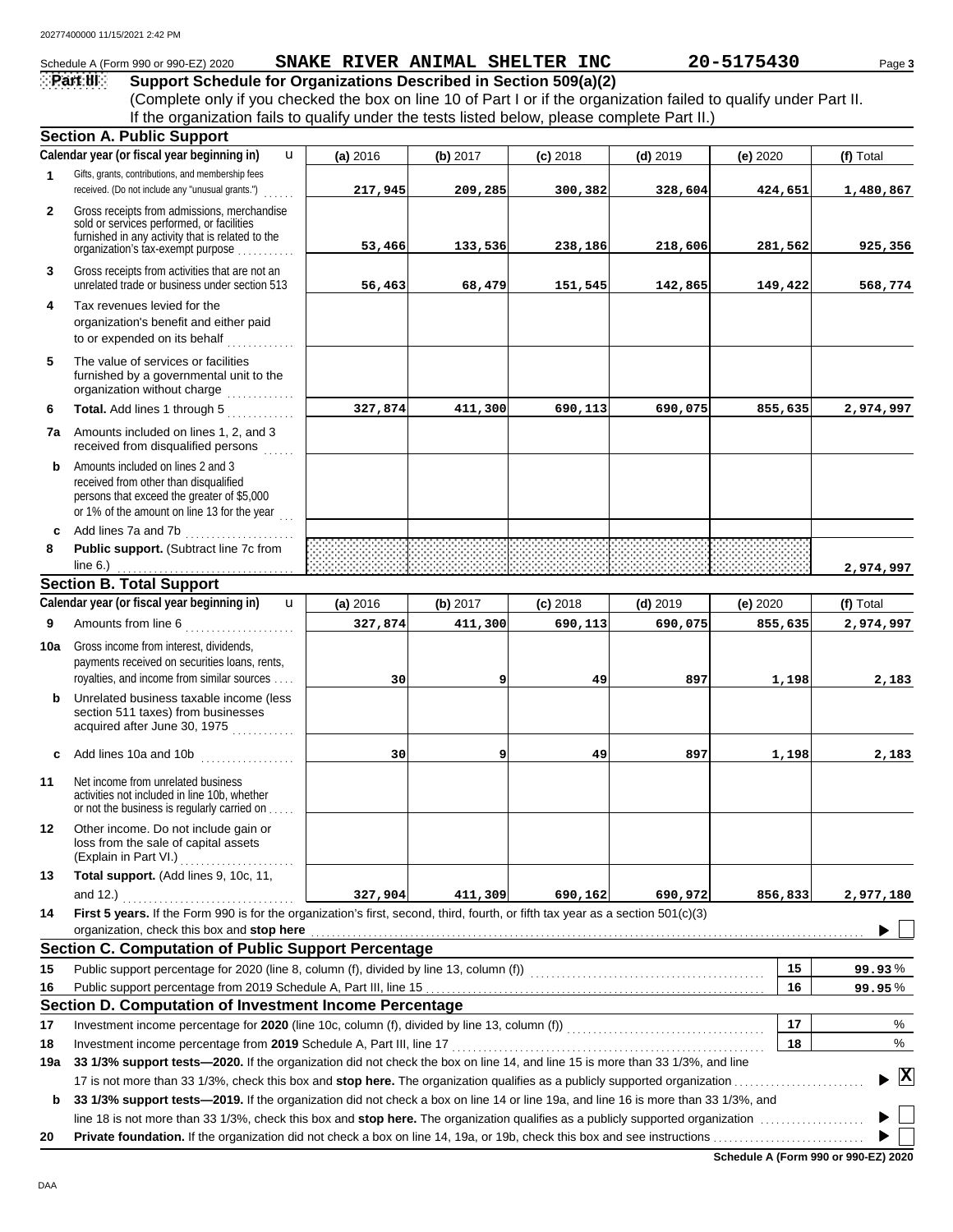|     | 20-5175430<br>SNAKE RIVER ANIMAL SHELTER INC<br>Schedule A (Form 990 or 990-EZ) 2020<br>Part IV                                                                                                                               |     |     | Page 4 |
|-----|-------------------------------------------------------------------------------------------------------------------------------------------------------------------------------------------------------------------------------|-----|-----|--------|
|     | <b>Supporting Organizations</b><br>(Complete only if you checked a box in line 12 on Part I. If you checked box 12a, Part I, complete Sections A                                                                              |     |     |        |
|     | and B. If you checked box 12b, Part I, complete Sections A and C. If you checked box 12c, Part I, complete                                                                                                                    |     |     |        |
|     | Sections A, D, and E. If you checked box 12d, Part I, complete Sections A and D, and complete Part V.)                                                                                                                        |     |     |        |
|     | <b>Section A. All Supporting Organizations</b>                                                                                                                                                                                |     |     |        |
|     |                                                                                                                                                                                                                               |     | Yes | No     |
| 1   | Are all of the organization's supported organizations listed by name in the organization's governing                                                                                                                          |     |     |        |
|     | documents? If "No," describe in Part VI how the supported organizations are designated. If designated by                                                                                                                      |     |     |        |
|     | class or purpose, describe the designation. If historic and continuing relationship, explain.                                                                                                                                 |     |     |        |
| 2   | Did the organization have any supported organization that does not have an IRS determination of status                                                                                                                        |     |     |        |
|     | under section 509(a)(1) or (2)? If "Yes," explain in <b>Part VI</b> how the organization determined that the supported                                                                                                        |     |     |        |
|     | organization was described in section 509(a)(1) or (2).                                                                                                                                                                       | 2   |     |        |
| За  | Did the organization have a supported organization described in section $501(c)(4)$ , (5), or (6)? If "Yes," answer                                                                                                           |     |     |        |
|     | lines 3b and 3c below.                                                                                                                                                                                                        | За  |     |        |
| b   | Did the organization confirm that each supported organization qualified under section 501(c)(4), (5), or (6) and                                                                                                              |     |     |        |
|     | satisfied the public support tests under section $509(a)(2)$ ? If "Yes," describe in Part VI when and how the                                                                                                                 |     |     |        |
|     | organization made the determination.                                                                                                                                                                                          | 3b  |     |        |
| c   | Did the organization ensure that all support to such organizations was used exclusively for section $170(c)(2)(B)$                                                                                                            |     |     |        |
|     | purposes? If "Yes," explain in Part VI what controls the organization put in place to ensure such use.                                                                                                                        | 3c  |     |        |
| 4a  | Was any supported organization not organized in the United States ("foreign supported organization")? If                                                                                                                      |     |     |        |
| b   | "Yes," and if you checked 12a or 12b in Part I, answer (b) and (c) below.<br>Did the organization have ultimate control and discretion in deciding whether to make grants to the foreign                                      | 4a  |     |        |
|     | supported organization? If "Yes," describe in Part VI how the organization had such control and discretion                                                                                                                    |     |     |        |
|     | despite being controlled or supervised by or in connection with its supported organizations.                                                                                                                                  | 4b  |     |        |
| c   | Did the organization support any foreign supported organization that does not have an IRS determination                                                                                                                       |     |     |        |
|     | under sections 501(c)(3) and 509(a)(1) or (2)? If "Yes," explain in Part VI what controls the organization used                                                                                                               |     |     |        |
|     | to ensure that all support to the foreign supported organization was used exclusively for section $170(c)(2)(B)$                                                                                                              |     |     |        |
|     | purposes.                                                                                                                                                                                                                     | 4c  |     |        |
| 5а  | Did the organization add, substitute, or remove any supported organizations during the tax year? If "Yes,"                                                                                                                    |     |     |        |
|     | answer lines 5b and 5c below (if applicable). Also, provide detail in Part VI, including (i) the names and EIN                                                                                                                |     |     |        |
|     | numbers of the supported organizations added, substituted, or removed; (ii) the reasons for each such action;                                                                                                                 |     |     |        |
|     | (iii) the authority under the organization's organizing document authorizing such action; and (iv) how the action                                                                                                             |     |     |        |
|     | was accomplished (such as by amendment to the organizing document).                                                                                                                                                           | 5a  |     |        |
| b   | Type I or Type II only. Was any added or substituted supported organization part of a class already                                                                                                                           |     |     |        |
|     | designated in the organization's organizing document?                                                                                                                                                                         | 5b  |     |        |
|     | <b>Substitutions only.</b> Was the substitution the result of an event beyond the organization's control?                                                                                                                     | 5c  |     |        |
| 6   | Did the organization provide support (whether in the form of grants or the provision of services or facilities) to                                                                                                            |     |     |        |
|     | anyone other than (i) its supported organizations, (ii) individuals that are part of the charitable class benefited                                                                                                           |     |     |        |
|     | by one or more of its supported organizations, or (iii) other supporting organizations that also support or                                                                                                                   |     |     |        |
|     | benefit one or more of the filing organization's supported organizations? If "Yes," provide detail in Part VI.                                                                                                                | 6   |     |        |
| 7   | Did the organization provide a grant, loan, compensation, or other similar payment to a substantial contributor                                                                                                               |     |     |        |
|     | (as defined in section $4958(c)(3)(C)$ ), a family member of a substantial contributor, or a 35% controlled entity<br>with regard to a substantial contributor? If "Yes," complete Part I of Schedule L (Form 990 or 990-EZ). | 7   |     |        |
| 8   | Did the organization make a loan to a disqualified person (as defined in section 4958) not described in line 7?                                                                                                               |     |     |        |
|     | If "Yes," complete Part I of Schedule L (Form 990 or 990-EZ).                                                                                                                                                                 | 8   |     |        |
| 9а  | Was the organization controlled directly or indirectly at any time during the tax year by one or more                                                                                                                         |     |     |        |
|     | disqualified persons, as defined in section 4946 (other than foundation managers and organizations                                                                                                                            |     |     |        |
|     | described in section 509(a)(1) or (2))? If "Yes," provide detail in Part VI.                                                                                                                                                  | 9a  |     |        |
| b   | Did one or more disqualified persons (as defined in line 9a) hold a controlling interest in any entity in which                                                                                                               |     |     |        |
|     | the supporting organization had an interest? If "Yes," provide detail in Part VI.                                                                                                                                             | 9b  |     |        |
| c   | Did a disqualified person (as defined in line 9a) have an ownership interest in, or derive any personal benefit                                                                                                               |     |     |        |
|     | from, assets in which the supporting organization also had an interest? If "Yes," provide detail in Part VI.                                                                                                                  | 9с  |     |        |
| 10a | Was the organization subject to the excess business holdings rules of section 4943 because of section                                                                                                                         |     |     |        |
|     | 4943(f) (regarding certain Type II supporting organizations, and all Type III non-functionally integrated                                                                                                                     |     |     |        |
|     | supporting organizations)? If "Yes," answer line 10b below.                                                                                                                                                                   | 10a |     |        |
| b   | Did the organization have any excess business holdings in the tax year? (Use Schedule C, Form 4720, to                                                                                                                        |     |     |        |
|     | determine whether the organization had excess business holdings.)                                                                                                                                                             | 10b |     |        |

**Schedule A (Form 990 or 990-EZ) 2020**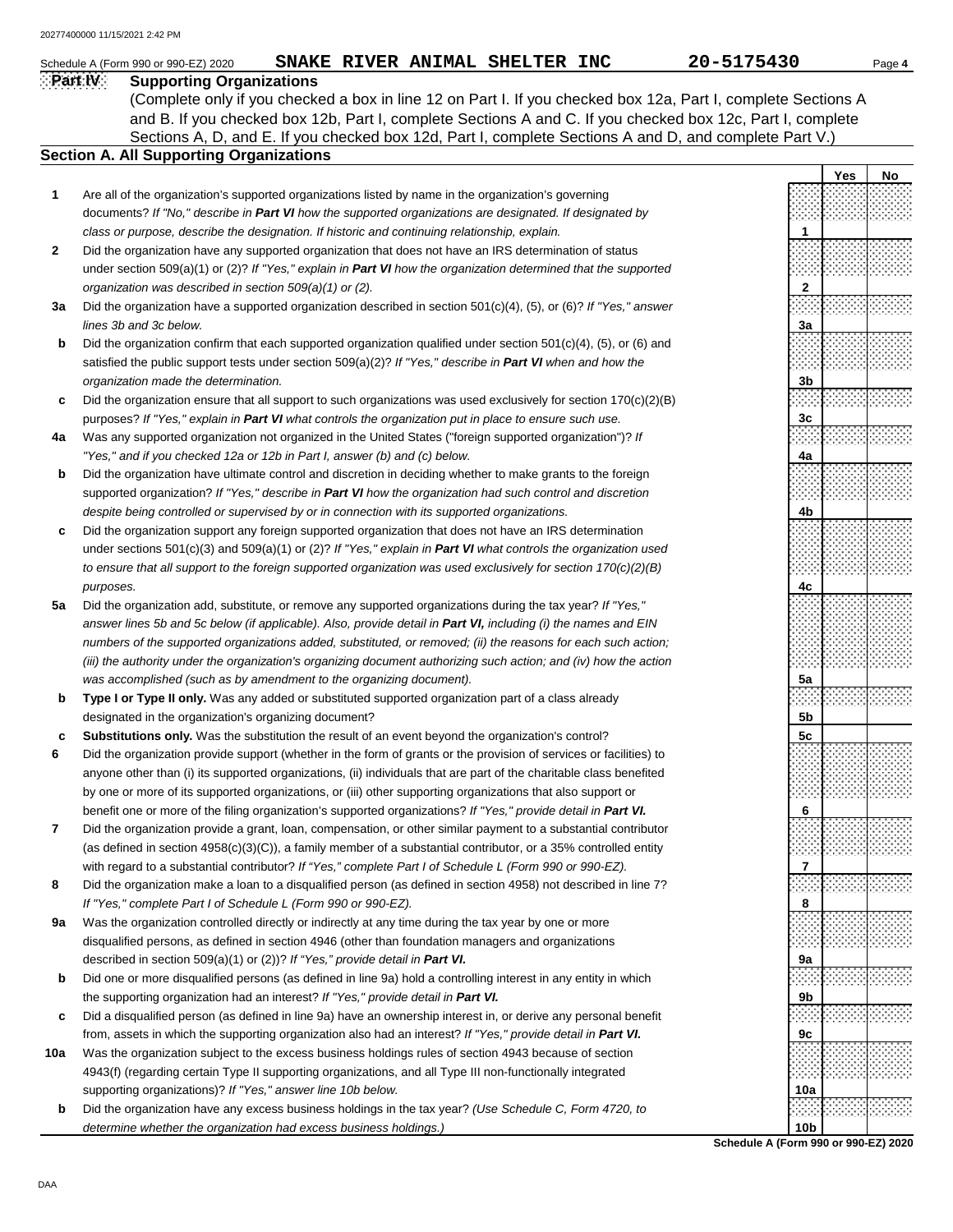|    | 20-5175430<br>SNAKE RIVER ANIMAL SHELTER INC<br>Schedule A (Form 990 or 990-EZ) 2020<br>Part IV<br><b>Supporting Organizations (continued)</b> |     |                                 | Page 5 |
|----|------------------------------------------------------------------------------------------------------------------------------------------------|-----|---------------------------------|--------|
|    |                                                                                                                                                |     | Yes                             | No     |
| 11 | Has the organization accepted a gift or contribution from any of the following persons?                                                        |     |                                 |        |
| а  | A person who directly or indirectly controls, either alone or together with persons described in lines 11b and                                 |     |                                 |        |
|    | 11c below, the governing body of a supported organization?                                                                                     | 11a |                                 |        |
| b  | A family member of a person described in line 11a above?                                                                                       | 11b |                                 |        |
| c  | A 35% controlled entity of a person described in line 11a or 11b above? If "Yes" to line 11a, 11b, or 11c, provide                             |     |                                 |        |
|    | detail in Part VI.                                                                                                                             | 11c |                                 |        |
|    | <b>Section B. Type I Supporting Organizations</b>                                                                                              |     |                                 |        |
|    |                                                                                                                                                |     | Yes                             | No     |
| 1  | Did the governing body, members of the governing body, officers acting in their official capacity, or membership of one or                     |     |                                 |        |
|    | more supported organizations have the power to regularly appoint or elect at least a majority of the organization's officers,                  |     |                                 |        |
|    | directors, or trustees at all times during the tax year? If "No," describe in <b>Part VI</b> how the supported organization(s)                 |     |                                 |        |
|    | effectively operated, supervised, or controlled the organization's activities. If the organization had more than one supported                 |     |                                 |        |
|    | organization, describe how the powers to appoint and/or remove officers, directors, or trustees were allocated among the                       |     |                                 |        |
|    | supported organizations and what conditions or restrictions, if any, applied to such powers during the tax year.                               | 1   |                                 |        |
| 2  | Did the organization operate for the benefit of any supported organization other than the supported                                            |     |                                 |        |
|    | organization(s) that operated, supervised, or controlled the supporting organization? If "Yes," explain in Part                                |     |                                 |        |
|    | VI how providing such benefit carried out the purposes of the supported organization(s) that operated,                                         |     |                                 |        |
|    | supervised, or controlled the supporting organization.                                                                                         | 2   |                                 |        |
|    | <b>Section C. Type II Supporting Organizations</b>                                                                                             |     |                                 |        |
|    |                                                                                                                                                |     | Yes                             | No     |
| 1  | Were a majority of the organization's directors or trustees during the tax year also a majority of the directors                               |     |                                 |        |
|    | or trustees of each of the organization's supported organization(s)? If "No," describe in Part VI how control                                  |     |                                 |        |
|    | or management of the supporting organization was vested in the same persons that controlled or managed                                         |     |                                 |        |
|    | the supported organization(s).                                                                                                                 | 1   |                                 |        |
|    | <b>Section D. All Type III Supporting Organizations</b>                                                                                        |     |                                 |        |
|    |                                                                                                                                                |     | Yes                             | No     |
| 1  | Did the organization provide to each of its supported organizations, by the last day of the fifth month of the                                 |     |                                 |        |
|    | organization's tax year, (i) a written notice describing the type and amount of support provided during the prior tax                          |     |                                 |        |
|    | year, (ii) a copy of the Form 990 that was most recently filed as of the date of notification, and (iii) copies of the                         |     |                                 |        |
|    | organization's governing documents in effect on the date of notification, to the extent not previously provided?                               | 1   |                                 |        |
| 2  | Were any of the organization's officers, directors, or trustees either (i) appointed or elected by the supported                               |     |                                 |        |
|    | organization(s) or (ii) serving on the governing body of a supported organization? If "No," explain in <b>Part VI</b> how                      |     |                                 |        |
|    | the organization maintained a close and continuous working relationship with the supported organization(s).                                    | 2   |                                 |        |
| 3  | By reason of the relationship described in line 2, above, did the organization's supported organizations have                                  |     | and a state of the state of the |        |
|    | a significant voice in the organization's investment policies and in directing the use of the organization's                                   |     |                                 |        |
|    | income or assets at all times during the tax year? If "Yes," describe in Part VI the role the organization's                                   |     |                                 |        |
|    | supported organizations played in this regard.                                                                                                 | 3   |                                 |        |
|    | Section E. Type III Functionally-Integrated Supporting Organizations                                                                           |     |                                 |        |
| 1  | Check the box next to the method that the organization used to satisfy the Integral Part Test during the year (see instructions).              |     |                                 |        |
| a  | The organization satisfied the Activities Test. Complete line 2 below.                                                                         |     |                                 |        |
| b  | The organization is the parent of each of its supported organizations. Complete line 3 below.                                                  |     |                                 |        |
| c  | The organization supported a governmental entity. Describe in Part VI how you supported a governmental entity (see instructions).              |     |                                 |        |
| 2  | Activities Test. Answer lines 2a and 2b below.                                                                                                 |     | Yes                             | No     |
| а  | Did substantially all of the organization's activities during the tax year directly further the exempt purposes of                             |     |                                 |        |
|    | the supported organization(s) to which the organization was responsive? If "Yes," then in Part VI identify                                     |     |                                 |        |
|    | those supported organizations and explain how these activities directly furthered their exempt purposes,                                       |     |                                 |        |
|    | how the organization was responsive to those supported organizations, and how the organization determined                                      |     |                                 |        |
|    | that these activities constituted substantially all of its activities.                                                                         | 2a  |                                 |        |
| b  | Did the activities described in line 2a, above, constitute activities that, but for the organization's involvement,                            |     |                                 |        |
|    | one or more of the organization's supported organization(s) would have been engaged in? If "Yes," explain in                                   |     |                                 |        |
|    | Part VI the reasons for the organization's position that its supported organization(s) would have engaged in                                   |     |                                 |        |
|    | these activities but for the organization's involvement.                                                                                       | 2b  |                                 |        |
| 3  | Parent of Supported Organizations. Answer lines 3a and 3b below.                                                                               |     |                                 |        |
| а  | Did the organization have the power to regularly appoint or elect a majority of the officers, directors, or                                    |     |                                 |        |
|    | trustees of each of the supported organizations? If "Yes" or "No," provide details in Part VI.                                                 | За  |                                 |        |
| b  | Did the organization exercise a substantial degree of direction over the policies, programs, and activities of each                            |     |                                 |        |
|    | of its supported organizations? If "Yes," describe in Part VI the role played by the organization in this regard.                              | 3b  |                                 |        |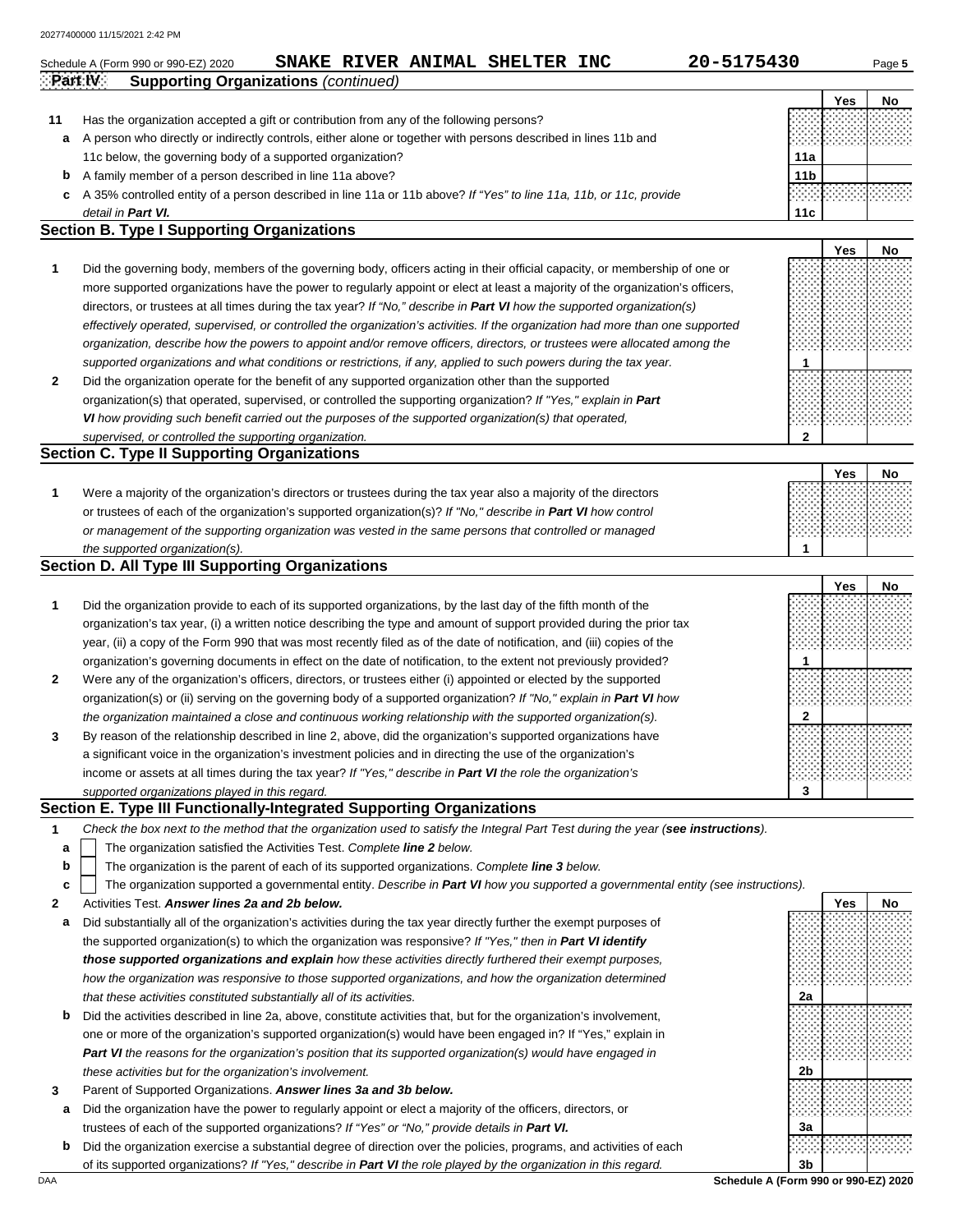| Schedule A (Form 990 or 990-EZ) 2020                    | SNAKE RIVER ANIMAL SHELTER INC                                                                                                                                                                                                                                |                | 20-5175430     | Page 6                         |
|---------------------------------------------------------|---------------------------------------------------------------------------------------------------------------------------------------------------------------------------------------------------------------------------------------------------------------|----------------|----------------|--------------------------------|
| Part V                                                  | Type III Non-Functionally Integrated 509(a)(3) Supporting Organizations                                                                                                                                                                                       |                |                |                                |
| 1                                                       | Check here if the organization satisfied the Integral Part Test as a qualifying trust on Nov. 20, 1970 (explain in Part VI). See<br>instructions. All other Type III non-functionally integrated supporting organizations must complete Sections A through E. |                |                |                                |
| Section A - Adjusted Net Income                         |                                                                                                                                                                                                                                                               |                | (A) Prior Year | (B) Current Year<br>(optional) |
| Net short-term capital gain<br>1                        |                                                                                                                                                                                                                                                               | 1              |                |                                |
| 2<br>Recoveries of prior-year distributions             |                                                                                                                                                                                                                                                               | $\mathbf{2}$   |                |                                |
| Other gross income (see instructions)<br>3              |                                                                                                                                                                                                                                                               | 3              |                |                                |
| Add lines 1 through 3.<br>4                             |                                                                                                                                                                                                                                                               | 4              |                |                                |
| 5<br>Depreciation and depletion                         |                                                                                                                                                                                                                                                               | 5              |                |                                |
| 6                                                       | Portion of operating expenses paid or incurred for production or collection of                                                                                                                                                                                |                |                |                                |
|                                                         | gross income or for management, conservation, or maintenance of property                                                                                                                                                                                      |                |                |                                |
| held for production of income (see instructions)        |                                                                                                                                                                                                                                                               | 6              |                |                                |
| Other expenses (see instructions)<br>7                  |                                                                                                                                                                                                                                                               | $\overline{7}$ |                |                                |
| 8                                                       | Adjusted Net Income (subtract lines 5, 6, and 7 from line 4)                                                                                                                                                                                                  | 8              |                |                                |
| <b>Section B - Minimum Asset Amount</b>                 |                                                                                                                                                                                                                                                               |                | (A) Prior Year | (B) Current Year<br>(optional) |
| 1                                                       | Aggregate fair market value of all non-exempt-use assets (see                                                                                                                                                                                                 |                |                |                                |
|                                                         | instructions for short tax year or assets held for part of year):                                                                                                                                                                                             |                |                |                                |
| a Average monthly value of securities                   |                                                                                                                                                                                                                                                               | 1a             |                |                                |
| <b>b</b> Average monthly cash balances                  |                                                                                                                                                                                                                                                               | 1b             |                |                                |
| c Fair market value of other non-exempt-use assets      |                                                                                                                                                                                                                                                               | 1 <sub>c</sub> |                |                                |
| d Total (add lines 1a, 1b, and 1c)                      |                                                                                                                                                                                                                                                               | 1d             |                |                                |
| <b>e</b> Discount claimed for blockage or other factors |                                                                                                                                                                                                                                                               |                |                |                                |
| (explain in detail in <b>Part VI</b> ):                 |                                                                                                                                                                                                                                                               |                |                |                                |
| 2.                                                      | Acquisition indebtedness applicable to non-exempt-use assets                                                                                                                                                                                                  | $\mathbf{2}$   |                |                                |
| Subtract line 2 from line 1d.<br>3                      |                                                                                                                                                                                                                                                               | 3              |                |                                |
| 4                                                       | Cash deemed held for exempt use. Enter 0.015 of line 3 (for greater amount,                                                                                                                                                                                   |                |                |                                |
| see instructions).                                      |                                                                                                                                                                                                                                                               | 4              |                |                                |
| 5.                                                      | Net value of non-exempt-use assets (subtract line 4 from line 3)                                                                                                                                                                                              | 5              |                |                                |
| Multiply line 5 by 0.035.<br>6                          |                                                                                                                                                                                                                                                               | 6              |                |                                |
| Recoveries of prior-year distributions<br>7             |                                                                                                                                                                                                                                                               | $\overline{7}$ |                |                                |
| Minimum Asset Amount (add line 7 to line 6)<br>8        |                                                                                                                                                                                                                                                               | 8              |                |                                |
| Section C - Distributable Amount                        |                                                                                                                                                                                                                                                               |                |                | <b>Current Year</b>            |
|                                                         | Adjusted net income for prior year (from Section A. line 8, column A)                                                                                                                                                                                         | 1              |                |                                |
| Enter 0.85 of line 1.<br>2                              |                                                                                                                                                                                                                                                               | $\mathbf{2}$   |                |                                |
| 3                                                       | Minimum asset amount for prior year (from Section B, line 8, column A)                                                                                                                                                                                        | 3              |                |                                |
| Enter greater of line 2 or line 3.<br>4                 |                                                                                                                                                                                                                                                               | 4              |                |                                |
| 5<br>Income tax imposed in prior year                   |                                                                                                                                                                                                                                                               | 5              |                |                                |
| 6                                                       | Distributable Amount. Subtract line 5 from line 4, unless subject to                                                                                                                                                                                          |                |                |                                |
|                                                         | emergency temporary reduction (see instructions).                                                                                                                                                                                                             | 6              |                |                                |
| $\mathbf{7}$                                            | Check here if the current year is the organization's first as a non-functionally integrated Type III supporting organization                                                                                                                                  |                |                |                                |

(see instructions).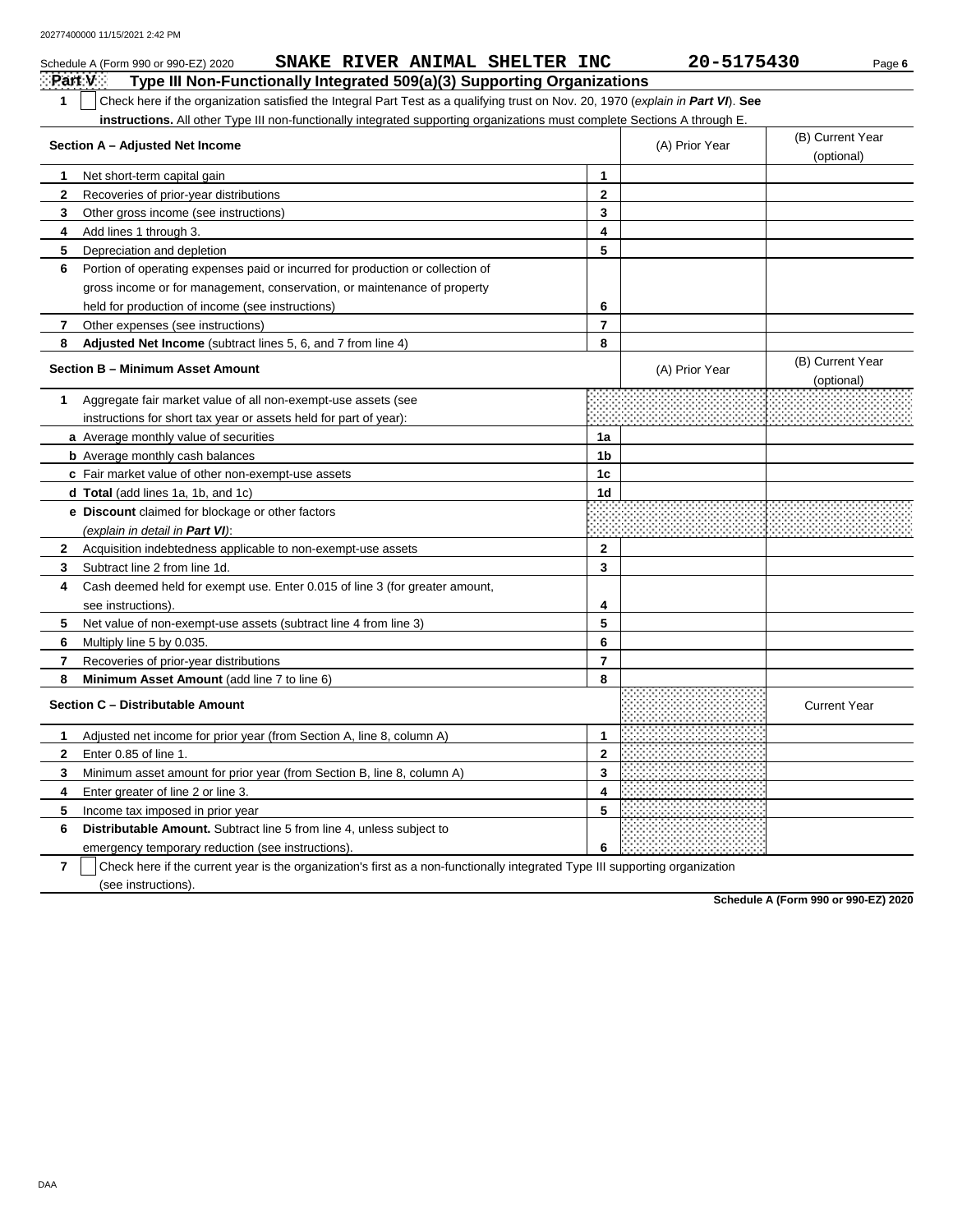Schedule A (Form 990 or 990-EZ) 2020 **SNAKE RIVER ANIMAL SHELTER INC 20-5175430** Page 7 **Part V Type III Non-Functionally Integrated 509(a)(3) Supporting Organizations** *(continued)* **Section D – Distributions Current Year 1** Amounts paid to supported organizations to accomplish exempt purposes **2** Amounts paid to perform activity that directly furthers exempt purposes of supported organizations, in excess of income from activity **3** Administrative expenses paid to accomplish exempt purposes of supported organizations **4** Amounts paid to acquire exempt-use assets **5** Qualified set-aside amounts (prior IRS approval required—*provide details in Part VI*) **6** Other distributions (*describe in Part VI*). See instructions. **Total annual distributions.** Add lines 1 through 6. **7** Distributions to attentive supported organizations to which the organization is responsive **8** (*provide details in Part VI*). See instructions. **9** Distributable amount for 2020 from Section C, line 6 **10** Line 8 amount divided by line 9 amount **(iii) (i) (ii) Section E – Distribution Allocations (see instructions) <b>EXCES** Excess Distributions **Underdistributions Distributable Pre-2020 Amount for 2020** Distributable amount for 2020 from Section C, line 6 **1** Underdistributions, if any, for years prior to 2020 **2** (reasonable cause required–*explain in Part VI*). See instructions. Excess distributions carryover, if any, to 2020 **3 a** From 2015 . . . . . . . . . . . . . . . . . . . . . . . . . . . . . . . . . **b** From 2016 . . . . . . . . . . . . . . . . . . . . . . . . . . . . . . . . . **c** From 2017 . . . . . . . . . . . . . . . . . . . . . . . . . . . . . . . . . **d** From 2018 . . . . . . . . . . . . . . . . . . . . . . . . . . . . . . . . . . **e** From 2019 . . . . . . . . . . . . . . . . . . . . . . . . . . . . . . . . . . **Total** of lines 3a through 3e **f g** Applied to underdistributions of prior years 200202020202020 **h** Applied to 2020 distributable amount Carryover from 2015 not applied (see instructions) **i j** Remainder. Subtract lines 3g, 3h, and 3i from line 3f. **4** Distributions for 2020 from Section D, line 7: \$ **a** Applied to underdistributions of prior years **b** Applied to 2020 distributable amount ----------**c** Remainder. Subtract lines 4a and 4b from line 4. **5** Remaining underdistributions for years prior to 2020, if any. Subtract lines 3g and 4a from line 2. For result greater than zero, *explain in Part VI*. See instructions. **6** Remaining underdistributions for 2020 Subtract lines 3h and 4b from line 1. For result greater than zero, *explain in Part VI.* See instructions. **Excess distributions carryover to 2021.** Add lines 3j **7** and 4c. <u> 1999 - Francisco III e P</u> Breakdown of line 7: **8 a** Excess from 2016 . . . . . . . . . . . . . . . . . . . . . . . . . . **b** Excess from 2017 . . . . . . . . . . . . . . . . . . . . . . . . . . **c** Excess from 2018 . . . . . . . . . . . . . . . . . . . . . . . . . . . **d** Excess from 2019 . . . . . . . . . . . . . . . . . . . . . . . . . . . **e** Excess from 2020 . . . . . . . . . . . . . . . . . . . . . . . . . . .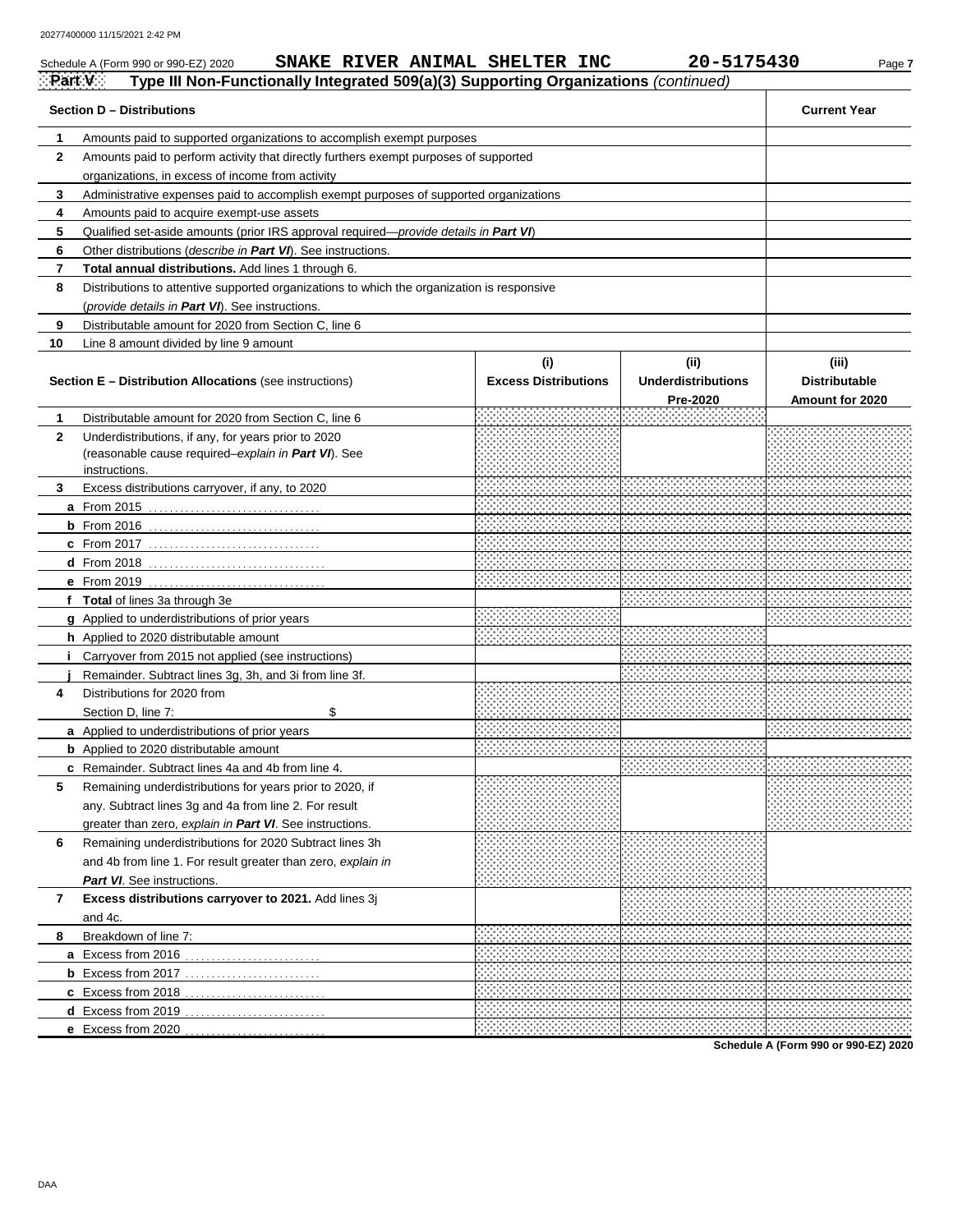| $\overline{Part}$ VI<br>Supplemental Information. Provide the explanations required by Part II, line 10; Part II, line 17a or 17b; Part<br>III, line 12; Part IV, Section A, lines 1, 2, 3b, 3c, 4b, 4c, 5a, 6, 9a, 9b, 9c, 11a, 11b, and 11c; Part IV, Section<br>B, lines 1 and 2; Part IV, Section C, line 1; Part IV, Section D, lines 2 and 3; Part IV, Section E, lines 1c, 2a, 2b,<br>3a, and 3b; Part V, line 1; Part V, Section B, line 1e; Part V, Section D, lines 5, 6, and 8; and Part V, Section E,<br>lines 2, 5, and 6. Also complete this part for any additional information. (See instructions.) |
|---------------------------------------------------------------------------------------------------------------------------------------------------------------------------------------------------------------------------------------------------------------------------------------------------------------------------------------------------------------------------------------------------------------------------------------------------------------------------------------------------------------------------------------------------------------------------------------------------------------------|
|                                                                                                                                                                                                                                                                                                                                                                                                                                                                                                                                                                                                                     |
|                                                                                                                                                                                                                                                                                                                                                                                                                                                                                                                                                                                                                     |
|                                                                                                                                                                                                                                                                                                                                                                                                                                                                                                                                                                                                                     |
|                                                                                                                                                                                                                                                                                                                                                                                                                                                                                                                                                                                                                     |
|                                                                                                                                                                                                                                                                                                                                                                                                                                                                                                                                                                                                                     |
|                                                                                                                                                                                                                                                                                                                                                                                                                                                                                                                                                                                                                     |
|                                                                                                                                                                                                                                                                                                                                                                                                                                                                                                                                                                                                                     |
|                                                                                                                                                                                                                                                                                                                                                                                                                                                                                                                                                                                                                     |
|                                                                                                                                                                                                                                                                                                                                                                                                                                                                                                                                                                                                                     |
|                                                                                                                                                                                                                                                                                                                                                                                                                                                                                                                                                                                                                     |
|                                                                                                                                                                                                                                                                                                                                                                                                                                                                                                                                                                                                                     |
|                                                                                                                                                                                                                                                                                                                                                                                                                                                                                                                                                                                                                     |
|                                                                                                                                                                                                                                                                                                                                                                                                                                                                                                                                                                                                                     |
|                                                                                                                                                                                                                                                                                                                                                                                                                                                                                                                                                                                                                     |
|                                                                                                                                                                                                                                                                                                                                                                                                                                                                                                                                                                                                                     |
|                                                                                                                                                                                                                                                                                                                                                                                                                                                                                                                                                                                                                     |
|                                                                                                                                                                                                                                                                                                                                                                                                                                                                                                                                                                                                                     |
|                                                                                                                                                                                                                                                                                                                                                                                                                                                                                                                                                                                                                     |
|                                                                                                                                                                                                                                                                                                                                                                                                                                                                                                                                                                                                                     |
|                                                                                                                                                                                                                                                                                                                                                                                                                                                                                                                                                                                                                     |
|                                                                                                                                                                                                                                                                                                                                                                                                                                                                                                                                                                                                                     |
|                                                                                                                                                                                                                                                                                                                                                                                                                                                                                                                                                                                                                     |
|                                                                                                                                                                                                                                                                                                                                                                                                                                                                                                                                                                                                                     |
|                                                                                                                                                                                                                                                                                                                                                                                                                                                                                                                                                                                                                     |
|                                                                                                                                                                                                                                                                                                                                                                                                                                                                                                                                                                                                                     |
|                                                                                                                                                                                                                                                                                                                                                                                                                                                                                                                                                                                                                     |
|                                                                                                                                                                                                                                                                                                                                                                                                                                                                                                                                                                                                                     |
|                                                                                                                                                                                                                                                                                                                                                                                                                                                                                                                                                                                                                     |
|                                                                                                                                                                                                                                                                                                                                                                                                                                                                                                                                                                                                                     |
|                                                                                                                                                                                                                                                                                                                                                                                                                                                                                                                                                                                                                     |
|                                                                                                                                                                                                                                                                                                                                                                                                                                                                                                                                                                                                                     |
|                                                                                                                                                                                                                                                                                                                                                                                                                                                                                                                                                                                                                     |
|                                                                                                                                                                                                                                                                                                                                                                                                                                                                                                                                                                                                                     |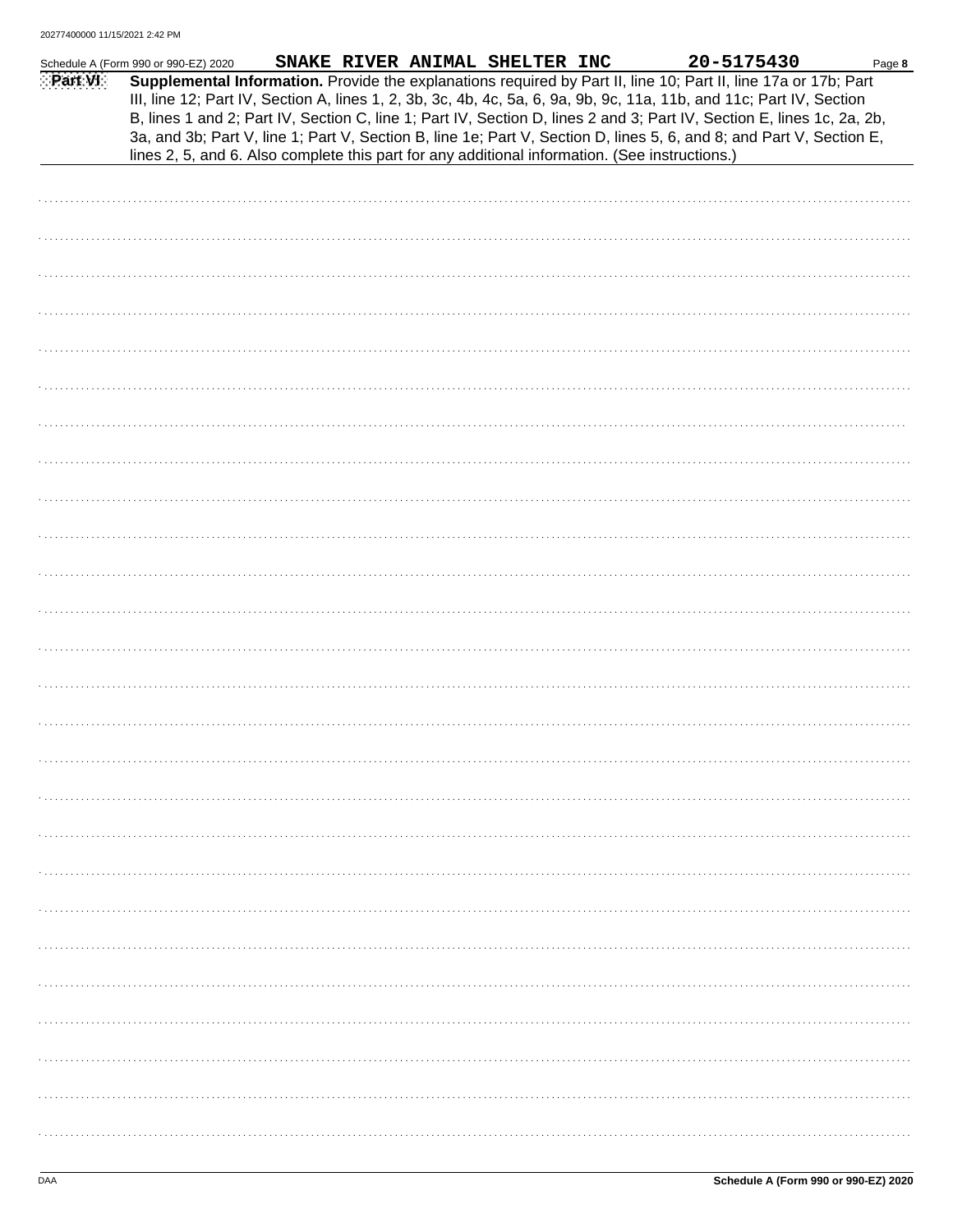Department of the Treasury Internal Revenue Service Name of the organization

**(Form 990, 990-EZ,**

# **Schedule of Contributors Schedule B**

**or 990-PF)** u **Attach to Form 990, Form 990-EZ, or Form 990-PF.** u **Go to** *www.irs.gov/Form990* **for the latest information.** OMB No. 1545-0047

**2020**

**Employer identification number**

**SNAKE RIVER ANIMAL SHELTER INC 20-5175430**

| Organization type (check one):                                                                                                                                                                                                                                                                                                                                                                                                                                                                                                                                                                                                   |                                                                                                                                                                                                                                                                                                                                                                                                                                                                                                                       |  |  |  |  |  |
|----------------------------------------------------------------------------------------------------------------------------------------------------------------------------------------------------------------------------------------------------------------------------------------------------------------------------------------------------------------------------------------------------------------------------------------------------------------------------------------------------------------------------------------------------------------------------------------------------------------------------------|-----------------------------------------------------------------------------------------------------------------------------------------------------------------------------------------------------------------------------------------------------------------------------------------------------------------------------------------------------------------------------------------------------------------------------------------------------------------------------------------------------------------------|--|--|--|--|--|
| Filers of:                                                                                                                                                                                                                                                                                                                                                                                                                                                                                                                                                                                                                       | Section:                                                                                                                                                                                                                                                                                                                                                                                                                                                                                                              |  |  |  |  |  |
| Form 990 or 990-EZ                                                                                                                                                                                                                                                                                                                                                                                                                                                                                                                                                                                                               | IХ<br>501(c)<br>) (enter number) organization<br>3                                                                                                                                                                                                                                                                                                                                                                                                                                                                    |  |  |  |  |  |
|                                                                                                                                                                                                                                                                                                                                                                                                                                                                                                                                                                                                                                  | 4947(a)(1) nonexempt charitable trust not treated as a private foundation                                                                                                                                                                                                                                                                                                                                                                                                                                             |  |  |  |  |  |
|                                                                                                                                                                                                                                                                                                                                                                                                                                                                                                                                                                                                                                  | 527 political organization                                                                                                                                                                                                                                                                                                                                                                                                                                                                                            |  |  |  |  |  |
| Form 990-PF                                                                                                                                                                                                                                                                                                                                                                                                                                                                                                                                                                                                                      | 501(c)(3) exempt private foundation                                                                                                                                                                                                                                                                                                                                                                                                                                                                                   |  |  |  |  |  |
|                                                                                                                                                                                                                                                                                                                                                                                                                                                                                                                                                                                                                                  | 4947(a)(1) nonexempt charitable trust treated as a private foundation                                                                                                                                                                                                                                                                                                                                                                                                                                                 |  |  |  |  |  |
|                                                                                                                                                                                                                                                                                                                                                                                                                                                                                                                                                                                                                                  | 501(c)(3) taxable private foundation                                                                                                                                                                                                                                                                                                                                                                                                                                                                                  |  |  |  |  |  |
| instructions.                                                                                                                                                                                                                                                                                                                                                                                                                                                                                                                                                                                                                    | Check if your organization is covered by the General Rule or a Special Rule.<br>Note: Only a section 501(c)(7), (8), or (10) organization can check boxes for both the General Rule and a Special Rule. See                                                                                                                                                                                                                                                                                                           |  |  |  |  |  |
| <b>General Rule</b>                                                                                                                                                                                                                                                                                                                                                                                                                                                                                                                                                                                                              |                                                                                                                                                                                                                                                                                                                                                                                                                                                                                                                       |  |  |  |  |  |
| $ \mathbf{X} $<br>contributor's total contributions.                                                                                                                                                                                                                                                                                                                                                                                                                                                                                                                                                                             | For an organization filing Form 990, 990-EZ, or 990-PF that received, during the year, contributions totaling \$5,000<br>or more (in money or property) from any one contributor. Complete Parts I and II. See instructions for determining a                                                                                                                                                                                                                                                                         |  |  |  |  |  |
| <b>Special Rules</b>                                                                                                                                                                                                                                                                                                                                                                                                                                                                                                                                                                                                             |                                                                                                                                                                                                                                                                                                                                                                                                                                                                                                                       |  |  |  |  |  |
|                                                                                                                                                                                                                                                                                                                                                                                                                                                                                                                                                                                                                                  | For an organization described in section 501(c)(3) filing Form 990 or 990-EZ that met the 33 <sup>1</sup> /3% support test of the<br>regulations under sections 509(a)(1) and 170(b)(1)(A)(vi), that checked Schedule A (Form 990 or 990-EZ), Part II, line<br>13, 16a, or 16b, and that received from any one contributor, during the year, total contributions of the greater of (1)<br>\$5,000; or (2) 2% of the amount on (i) Form 990, Part VIII, line 1h; or (ii) Form 990-EZ, line 1. Complete Parts I and II. |  |  |  |  |  |
|                                                                                                                                                                                                                                                                                                                                                                                                                                                                                                                                                                                                                                  | For an organization described in section 501(c)(7), (8), or (10) filing Form 990 or 990-EZ that received from any one<br>contributor, during the year, total contributions of more than \$1,000 exclusively for religious, charitable, scientific,<br>literary, or educational purposes, or for the prevention of cruelty to children or animals. Complete Parts I (entering<br>"N/A" in column (b) instead of the contributor name and address), II, and III.                                                        |  |  |  |  |  |
| For an organization described in section 501(c)(7), (8), or (10) filing Form 990 or 990-EZ that received from any one<br>contributor, during the year, contributions exclusively for religious, charitable, etc., purposes, but no such<br>contributions totaled more than \$1,000. If this box is checked, enter here the total contributions that were received<br>during the year for an exclusively religious, charitable, etc., purpose. Don't complete any of the parts unless the<br>General Rule applies to this organization because it received <i>nonexclusively</i> religious, charitable, etc., contributions<br>\$ |                                                                                                                                                                                                                                                                                                                                                                                                                                                                                                                       |  |  |  |  |  |
|                                                                                                                                                                                                                                                                                                                                                                                                                                                                                                                                                                                                                                  | Caution: An organization that isn't covered by the General Rule and/or the Special Rules doesn't file Schedule B (Form 990,<br>990-EZ, or 990-PF), but it must answer "No" on Part IV, line 2, of its Form 990; or check the box on line H of its Form 990-EZ or on its<br>Form 990-PF, Part I, line 2, to certify that it doesn't meet the filing requirements of Schedule B (Form 990, 990-EZ, or 990-PF).                                                                                                          |  |  |  |  |  |

**For Paperwork Reduction Act Notice, see the instructions for Form 990, 990-EZ, or 990-PF.**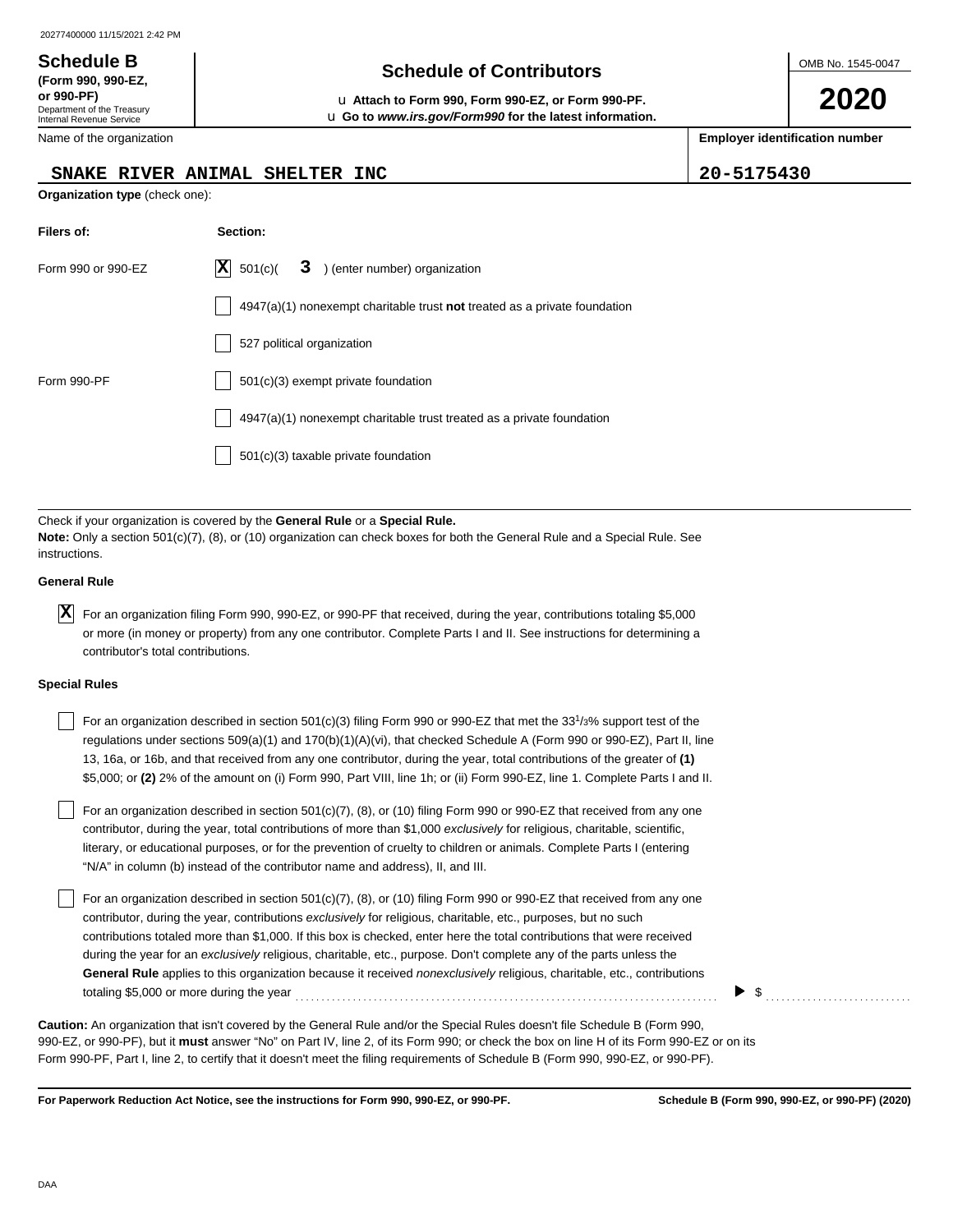Schedule B (Form 990, 990-EZ, or 990-PF) (2020) Name of organization **Employer identification number** Page **2 SNAKE RIVER ANIMAL SHELTER INC PAGE 1 OF 2 20-5175430**

**Part I Contributors** (see instructions). Use duplicate copies of Part I if additional space is needed.

| (a)             | (b)                                                                                       | (c)                        | (d)                                                                                                         |
|-----------------|-------------------------------------------------------------------------------------------|----------------------------|-------------------------------------------------------------------------------------------------------------|
| No.             | Name, address, and ZIP + 4                                                                | <b>Total contributions</b> | Type of contribution                                                                                        |
| $\mathbf{1}$ .  | CROSS CHARITABLE FOUNDATION<br>PO BOX 1789<br>WEST YELLOWSTONE<br>MT 59758                | 120,000<br>\$              | X<br>Person<br>Payroll<br>Noncash<br>(Complete Part II for<br>noncash contributions.)                       |
| (a)             | (b)                                                                                       | (c)                        | (d)                                                                                                         |
| No.             | Name, address, and ZIP + 4                                                                | <b>Total contributions</b> | Type of contribution                                                                                        |
| $\mathbf{2}$    | <b>IDAHO CREDIT UNION</b><br><b>EAST</b><br>PO BOX 1865<br><b>IDAHO FALLS</b><br>ID 83403 | 10,000<br>\$               | X<br>Person<br>Payroll<br>Noncash<br>(Complete Part II for<br>noncash contributions.)                       |
| (a)             | (b)                                                                                       | (c)                        | (d)                                                                                                         |
| No.             | Name, address, and ZIP + 4                                                                | <b>Total contributions</b> | Type of contribution                                                                                        |
| $\overline{3}$  | THE PETCO FOUNDATION<br>10850 VIA FRONTERA<br>CA 92127<br><b>SAN DIEGO</b>                | 13,500<br>\$               | х<br>Person<br>Payroll<br>Noncash<br>(Complete Part II for<br>noncash contributions.)                       |
| (a)             | (b)                                                                                       | (c)                        | (d)                                                                                                         |
| No.             | Name, address, and ZIP + 4                                                                | <b>Total contributions</b> | Type of contribution                                                                                        |
| 4               | CHC FOUNDATION<br>PO BOX 1644<br>ID 83403<br><b>IDAHO FALLS</b>                           | 13,960<br>\$               | X<br>Person<br>Payroll<br><b>Noncash</b><br>(Complete Part II for<br>noncash contributions.)                |
| (a)             | (b)                                                                                       | (c)                        | (d)                                                                                                         |
| No.             | Name, address, and ZIP + 4                                                                | <b>Total contributions</b> | Type of contribution                                                                                        |
| 5 <sub>1</sub>  | SUBARU OF AMERICA INC<br>PO BOX 6000<br>NJ 08034<br>CHERRY HILL                           | 9,233<br>\$                | $\overline{\mathbf{x}}$<br>Person<br>Payroll<br>Noncash<br>(Complete Part II for<br>noncash contributions.) |
| (a)             | (b)                                                                                       | (c)                        | (d)                                                                                                         |
| No.             | Name, address, and ZIP + 4                                                                | <b>Total contributions</b> | Type of contribution                                                                                        |
| $6 \frac{6}{3}$ | CARRIE AND JERRY SCHEID<br>10701 S 1ST E<br>ID 83404<br><b>IDAHO FALLS</b>                | 6,513<br>\$<br>.           | $\overline{\mathbf{x}}$<br>Person<br>Payroll<br>Noncash<br>(Complete Part II for<br>noncash contributions.) |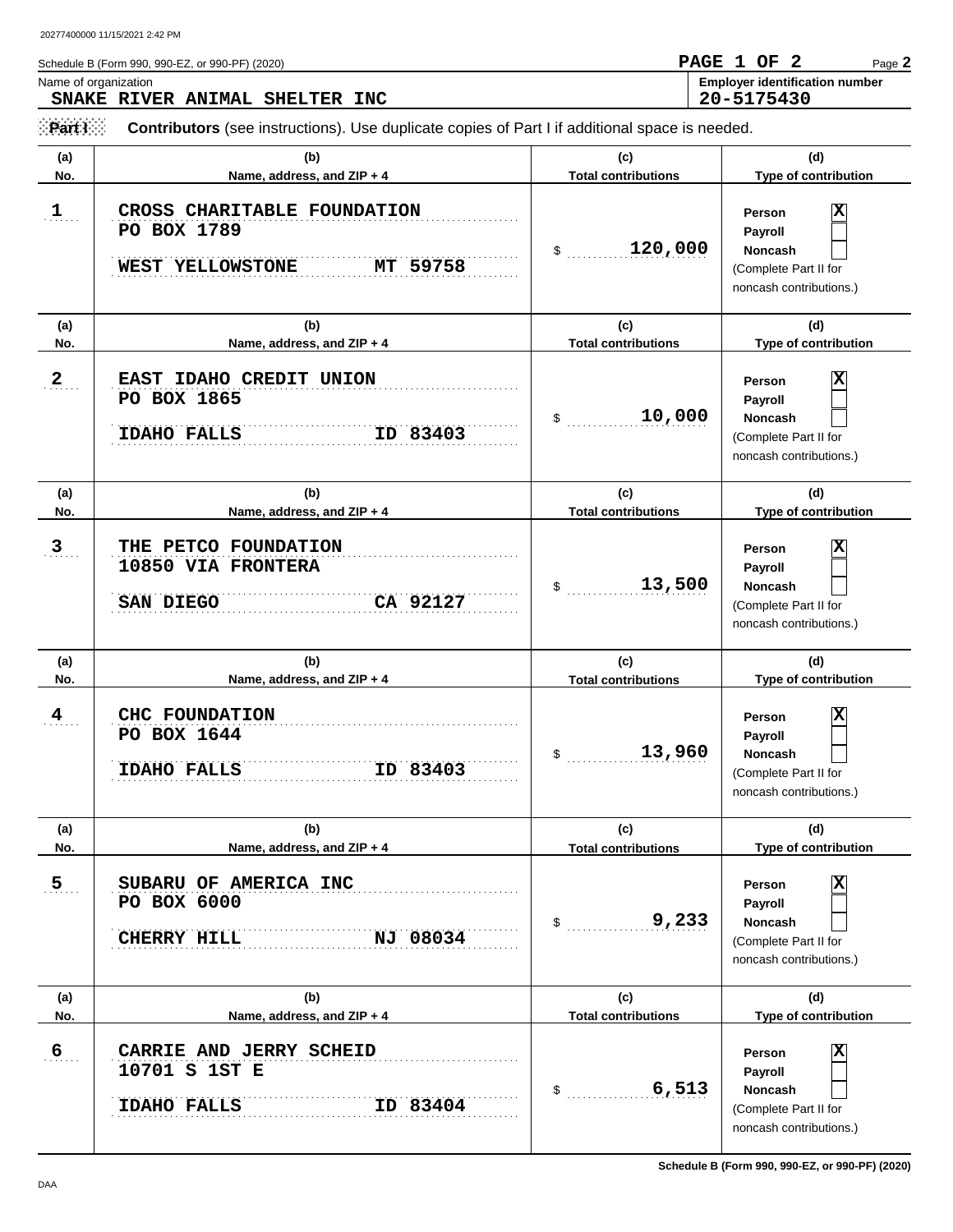Schedule B (Form 990, 990-EZ, or 990-PF) (2020) Name of organization **Employer identification number** Page **2 SNAKE RIVER ANIMAL SHELTER INC PAGE 2 OF 2 20-5175430**

**Part I Contributors** (see instructions). Use duplicate copies of Part I if additional space is needed.

| (a)<br>No. | (b)<br>Name, address, and ZIP + 4                                                     | (c)<br><b>Total contributions</b> | (d)<br>Type of contribution                                                                  |
|------------|---------------------------------------------------------------------------------------|-----------------------------------|----------------------------------------------------------------------------------------------|
| 7          | FLUOR IDAHO<br>1580 SAWTELLE ST<br>ID 83402<br><b>IDAHO FALLS</b>                     | 5,000<br>$\sim$                   | X<br>Person<br>Payroll<br>Noncash<br>(Complete Part II for<br>noncash contributions.)        |
| (a)<br>No. | (b)<br>Name, address, and ZIP + 4                                                     | (c)<br><b>Total contributions</b> | (d)<br>Type of contribution                                                                  |
| 8          | <b>WALMART</b><br>1450 N 2ND E<br>ID 83440<br><b>REXBURG</b>                          | 5,750<br>$\sim$                   | X<br>Person<br>Payroll<br><b>Noncash</b><br>(Complete Part II for<br>noncash contributions.) |
| (a)<br>No. | (b)<br>Name, address, and ZIP + 4                                                     | (c)<br><b>Total contributions</b> | (d)<br>Type of contribution                                                                  |
| 9          | <b>ASPCA</b><br>PO BOX 96929<br>DC 20090<br><b>WASHINGTON</b>                         | 13,500<br>$\sim$                  | X<br>Person<br>Payroll<br><b>Noncash</b><br>(Complete Part II for<br>noncash contributions.) |
| (a)<br>No. | (b)<br>Name, address, and ZIP + 4                                                     | (c)<br><b>Total contributions</b> | (d)<br>Type of contribution                                                                  |
| 10         | RAY AND CHRIS CAMMACK<br>255 LARIAT LN                                                |                                   | x<br>Person<br>Payroll                                                                       |
|            | ID 83404<br><b>IDAHO FALLS</b>                                                        | 10,100<br>$\sim$                  | <b>Noncash</b><br>(Complete Part II for<br>noncash contributions.)                           |
| (a)<br>No. | (b)<br>Name, address, and ZIP + 4                                                     | (c)<br><b>Total contributions</b> | (d)<br>Type of contribution                                                                  |
| 11         | <b>BANFIELD FOUNDATION</b><br><b>18101 SE 6TH WAY</b><br>WA 98683<br><b>VANCOUVER</b> | 6,026<br>$\ddot{\bm{\mathsf{S}}}$ | x<br>Person<br>Payroll<br>Noncash<br>(Complete Part II for<br>noncash contributions.)        |
| (a)<br>No. | (b)<br>Name, address, and ZIP + 4                                                     | (c)<br><b>Total contributions</b> | (d)<br>Type of contribution                                                                  |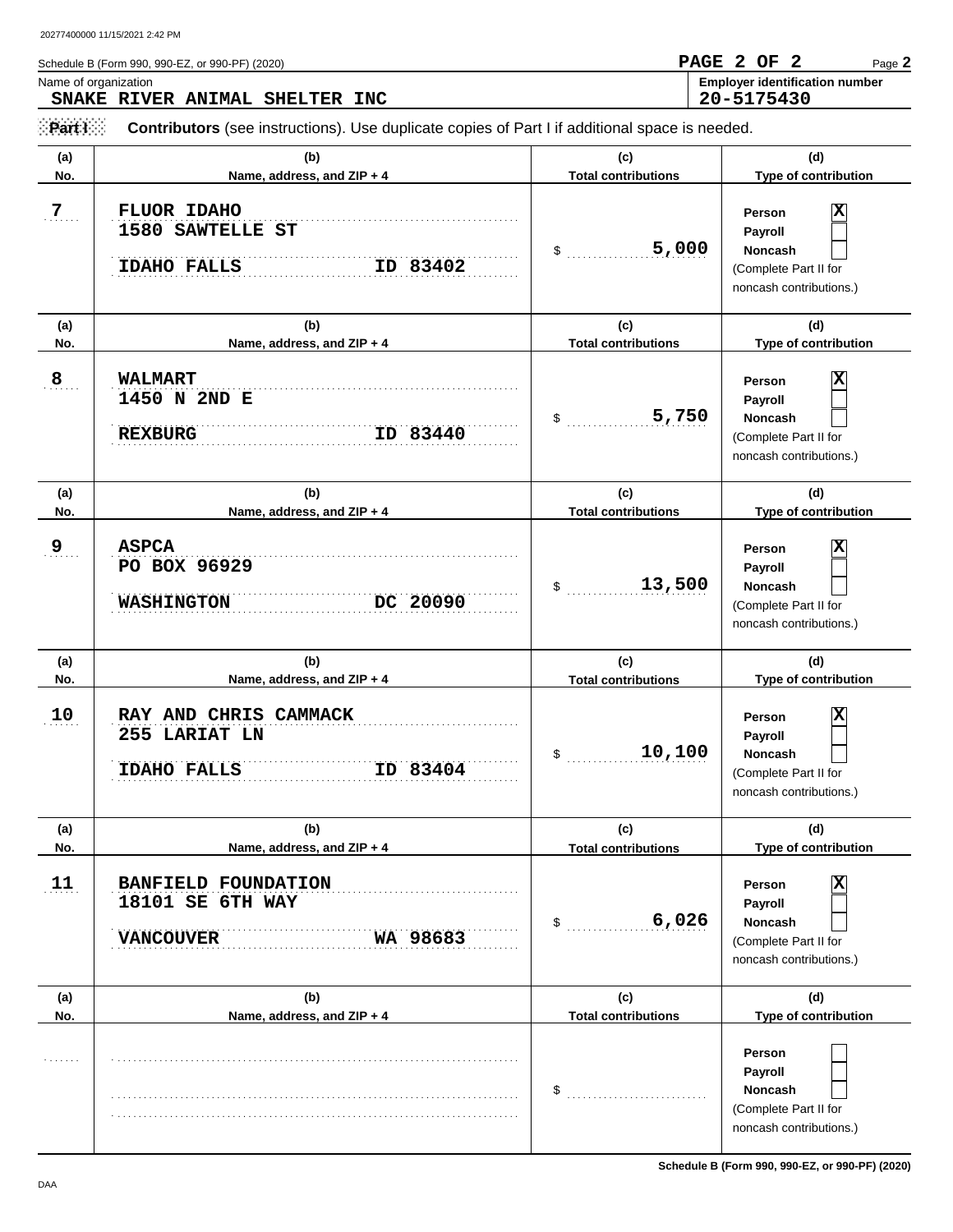**(Form 990)**

## **SCHEDULE D Supplemental Financial Statements**

u **Attach to Form 990. Part IV, line 6, 7, 8, 9, 10, 11a, 11b, 11c, 11d, 11e, 11f, 12a, or 12b.** u **Complete if the organization answered "Yes" on Form 990,**

u **Go to** *www.irs.gov/Form990* **for instructions and the latest information.**

**2020 Open to Public** OMB No. 1545-0047 **Inspection**

**Employer identification number**

| Name of the organization |  |
|--------------------------|--|

Department of the Treasury Internal Revenue Service

|     | SNAKE RIVER ANIMAL SHELTER INC                                                                                                                                                                                                                                                                                                                                      |                                                    |                | 20-5175430                           |
|-----|---------------------------------------------------------------------------------------------------------------------------------------------------------------------------------------------------------------------------------------------------------------------------------------------------------------------------------------------------------------------|----------------------------------------------------|----------------|--------------------------------------|
|     | Organizations Maintaining Donor Advised Funds or Other Similar Funds or Accounts.<br>Part I                                                                                                                                                                                                                                                                         |                                                    |                |                                      |
|     | Complete if the organization answered "Yes" on Form 990, Part IV, line 6.                                                                                                                                                                                                                                                                                           |                                                    |                |                                      |
|     |                                                                                                                                                                                                                                                                                                                                                                     | (a) Donor advised funds                            |                | (b) Funds and other accounts         |
| 1   | Total number at end of year                                                                                                                                                                                                                                                                                                                                         |                                                    |                |                                      |
| 2   |                                                                                                                                                                                                                                                                                                                                                                     |                                                    |                |                                      |
| 3   | Aggregate value of grants from (during year)                                                                                                                                                                                                                                                                                                                        |                                                    |                |                                      |
| 4   |                                                                                                                                                                                                                                                                                                                                                                     |                                                    |                |                                      |
| 5   | Did the organization inform all donors and donor advisors in writing that the assets held in donor advised                                                                                                                                                                                                                                                          |                                                    |                |                                      |
|     |                                                                                                                                                                                                                                                                                                                                                                     |                                                    |                | Yes<br>No                            |
| 6   | Did the organization inform all grantees, donors, and donor advisors in writing that grant funds can be used                                                                                                                                                                                                                                                        |                                                    |                |                                      |
|     | only for charitable purposes and not for the benefit of the donor or donor advisor, or for any other purpose                                                                                                                                                                                                                                                        |                                                    |                |                                      |
|     | Part II<br><b>Conservation Easements.</b>                                                                                                                                                                                                                                                                                                                           |                                                    |                | <b>Yes</b><br><b>No</b>              |
|     | Complete if the organization answered "Yes" on Form 990, Part IV, line 7.                                                                                                                                                                                                                                                                                           |                                                    |                |                                      |
| 1.  | Purpose(s) of conservation easements held by the organization (check all that apply).                                                                                                                                                                                                                                                                               |                                                    |                |                                      |
|     | Preservation of land for public use (for example, recreation or education)                                                                                                                                                                                                                                                                                          | Preservation of a historically important land area |                |                                      |
|     | Protection of natural habitat                                                                                                                                                                                                                                                                                                                                       | Preservation of a certified historic structure     |                |                                      |
|     | Preservation of open space                                                                                                                                                                                                                                                                                                                                          |                                                    |                |                                      |
| 2   | Complete lines 2a through 2d if the organization held a qualified conservation contribution in the form of a conservation                                                                                                                                                                                                                                           |                                                    |                |                                      |
|     | easement on the last day of the tax year.                                                                                                                                                                                                                                                                                                                           |                                                    |                | Held at the End of the Tax Year      |
| а   |                                                                                                                                                                                                                                                                                                                                                                     |                                                    | 2a             |                                      |
| b   |                                                                                                                                                                                                                                                                                                                                                                     |                                                    | 2 <sub>b</sub> |                                      |
| c   | Number of conservation easements on a certified historic structure included in (a)<br>[2003]                                                                                                                                                                                                                                                                        |                                                    | 2c             |                                      |
|     | d Number of conservation easements included in (c) acquired after 7/25/06, and not on a                                                                                                                                                                                                                                                                             |                                                    |                |                                      |
|     | historic structure listed in the National Register                                                                                                                                                                                                                                                                                                                  |                                                    | 2d             |                                      |
| 3   | Number of conservation easements modified, transferred, released, extinguished, or terminated by the organization during the                                                                                                                                                                                                                                        |                                                    |                |                                      |
|     | tax year U<br>. <b>.</b> .                                                                                                                                                                                                                                                                                                                                          |                                                    |                |                                      |
|     | Number of states where property subject to conservation easement is located U                                                                                                                                                                                                                                                                                       |                                                    |                |                                      |
| 5   | Does the organization have a written policy regarding the periodic monitoring, inspection, handling of                                                                                                                                                                                                                                                              |                                                    |                |                                      |
|     |                                                                                                                                                                                                                                                                                                                                                                     |                                                    |                | Yes<br>No                            |
| 6   | Staff and volunteer hours devoted to monitoring, inspecting, handling of violations, and enforcing conservation easements during the year                                                                                                                                                                                                                           |                                                    |                |                                      |
|     | <b>U</b>                                                                                                                                                                                                                                                                                                                                                            |                                                    |                |                                      |
|     | Amount of expenses incurred in monitoring, inspecting, handling of violations, and enforcing conservation easements during the year                                                                                                                                                                                                                                 |                                                    |                |                                      |
|     | $\begin{picture}(20,10) \put(0,0){\vector(1,0){100}} \put(15,0){\vector(1,0){100}} \put(15,0){\vector(1,0){100}} \put(15,0){\vector(1,0){100}} \put(15,0){\vector(1,0){100}} \put(15,0){\vector(1,0){100}} \put(15,0){\vector(1,0){100}} \put(15,0){\vector(1,0){100}} \put(15,0){\vector(1,0){100}} \put(15,0){\vector(1,0){100}} \put(15,0){\vector(1,0){100}} \$ |                                                    |                |                                      |
|     | Does each conservation easement reported on line 2(d) above satisfy the requirements of section 170(h)(4)(B)(i)                                                                                                                                                                                                                                                     |                                                    |                | Yes<br>No                            |
|     |                                                                                                                                                                                                                                                                                                                                                                     |                                                    |                |                                      |
| 9   | In Part XIII, describe how the organization reports conservation easements in its revenue and expense statement and<br>balance sheet, and include, if applicable, the text of the footnote to the organization's financial statements that describes the                                                                                                            |                                                    |                |                                      |
|     | organization's accounting for conservation easements.                                                                                                                                                                                                                                                                                                               |                                                    |                |                                      |
|     | Organizations Maintaining Collections of Art, Historical Treasures, or Other Similar Assets.<br>Part III                                                                                                                                                                                                                                                            |                                                    |                |                                      |
|     | Complete if the organization answered "Yes" on Form 990, Part IV, line 8.                                                                                                                                                                                                                                                                                           |                                                    |                |                                      |
|     | 1a If the organization elected, as permitted under FASB ASC 958, not to report in its revenue statement and balance sheet works                                                                                                                                                                                                                                     |                                                    |                |                                      |
|     | of art, historical treasures, or other similar assets held for public exhibition, education, or research in furtherance of public                                                                                                                                                                                                                                   |                                                    |                |                                      |
|     | service, provide in Part XIII the text of the footnote to its financial statements that describes these items.                                                                                                                                                                                                                                                      |                                                    |                |                                      |
| b   | If the organization elected, as permitted under FASB ASC 958, to report in its revenue statement and balance sheet works of                                                                                                                                                                                                                                         |                                                    |                |                                      |
|     | art, historical treasures, or other similar assets held for public exhibition, education, or research in furtherance of public service,                                                                                                                                                                                                                             |                                                    |                |                                      |
|     | provide the following amounts relating to these items:                                                                                                                                                                                                                                                                                                              |                                                    |                |                                      |
|     | (i)                                                                                                                                                                                                                                                                                                                                                                 |                                                    |                |                                      |
|     | (ii) Assets included in Form 990, Part X                                                                                                                                                                                                                                                                                                                            |                                                    |                |                                      |
| 2   | If the organization received or held works of art, historical treasures, or other similar assets for financial gain, provide the                                                                                                                                                                                                                                    |                                                    |                |                                      |
|     | following amounts required to be reported under FASB ASC 958 relating to these items:                                                                                                                                                                                                                                                                               |                                                    |                |                                      |
| а   | Revenue included on Form 990, Part VIII, line 1                                                                                                                                                                                                                                                                                                                     |                                                    |                |                                      |
| b   | For Paperwork Reduction Act Notice, see the Instructions for Form 990.                                                                                                                                                                                                                                                                                              |                                                    |                | $U$ \$<br>Schedule D (Form 990) 2020 |
| DAA |                                                                                                                                                                                                                                                                                                                                                                     |                                                    |                |                                      |

|     |  |  | For Paperwork Reduction Act Notice, see the Instructions for Form 990. |  |
|-----|--|--|------------------------------------------------------------------------|--|
| DAA |  |  |                                                                        |  |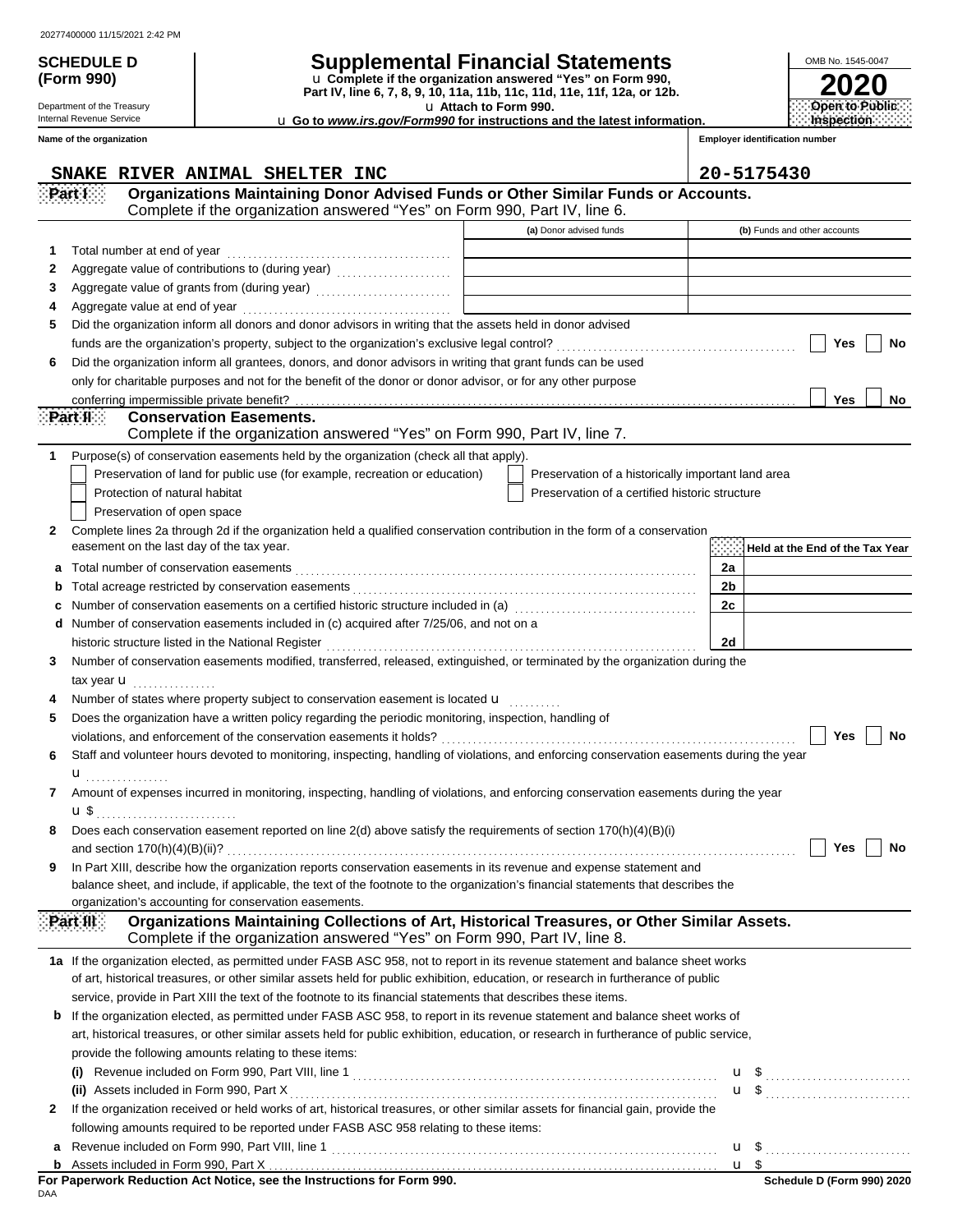|    | Schedule D (Form 990) 2020                                                                                                                                                                                                                                                                                                                                | SNAKE RIVER ANIMAL SHELTER INC |                          |                         |                    | 20-5175430      |                      |                     | Page 2    |
|----|-----------------------------------------------------------------------------------------------------------------------------------------------------------------------------------------------------------------------------------------------------------------------------------------------------------------------------------------------------------|--------------------------------|--------------------------|-------------------------|--------------------|-----------------|----------------------|---------------------|-----------|
|    | Organizations Maintaining Collections of Art, Historical Treasures, or Other Similar Assets (continued)<br>Part III                                                                                                                                                                                                                                       |                                |                          |                         |                    |                 |                      |                     |           |
| 3  | Using the organization's acquisition, accession, and other records, check any of the following that make significant use of its<br>collection items (check all that apply):                                                                                                                                                                               |                                |                          |                         |                    |                 |                      |                     |           |
| a  | Public exhibition                                                                                                                                                                                                                                                                                                                                         | d                              | Loan or exchange program |                         |                    |                 |                      |                     |           |
| b  | Scholarly research                                                                                                                                                                                                                                                                                                                                        | е                              |                          |                         |                    |                 |                      |                     |           |
| c  | Preservation for future generations                                                                                                                                                                                                                                                                                                                       |                                |                          |                         |                    |                 |                      |                     |           |
| 4  | Provide a description of the organization's collections and explain how they further the organization's exempt purpose in Part<br>XIII.                                                                                                                                                                                                                   |                                |                          |                         |                    |                 |                      |                     |           |
| 5  | During the year, did the organization solicit or receive donations of art, historical treasures, or other similar                                                                                                                                                                                                                                         |                                |                          |                         |                    |                 |                      |                     |           |
|    |                                                                                                                                                                                                                                                                                                                                                           |                                |                          |                         |                    |                 |                      | Yes                 | No        |
|    | Part IV<br><b>Escrow and Custodial Arrangements.</b>                                                                                                                                                                                                                                                                                                      |                                |                          |                         |                    |                 |                      |                     |           |
|    | Complete if the organization answered "Yes" on Form 990, Part IV, line 9, or reported an amount on Form<br>990, Part X, line 21.                                                                                                                                                                                                                          |                                |                          |                         |                    |                 |                      |                     |           |
|    | 1a Is the organization an agent, trustee, custodian or other intermediary for contributions or other assets not                                                                                                                                                                                                                                           |                                |                          |                         |                    |                 |                      |                     |           |
|    |                                                                                                                                                                                                                                                                                                                                                           |                                |                          |                         |                    |                 |                      | Yes                 | No        |
|    | <b>b</b> If "Yes," explain the arrangement in Part XIII and complete the following table:                                                                                                                                                                                                                                                                 |                                |                          |                         |                    |                 |                      |                     |           |
|    |                                                                                                                                                                                                                                                                                                                                                           |                                |                          |                         |                    |                 |                      | Amount              |           |
|    |                                                                                                                                                                                                                                                                                                                                                           |                                |                          |                         |                    |                 | 1с                   |                     |           |
|    | c Beginning balance <b>contract the contract of the contract of the contract of the contract of the contract of the contract of the contract of the contract of the contract of the contract of the contract of the contract of </b>                                                                                                                      |                                |                          |                         |                    |                 | 1 <sub>d</sub>       |                     |           |
|    |                                                                                                                                                                                                                                                                                                                                                           |                                |                          |                         |                    |                 | 1e                   |                     |           |
| t. |                                                                                                                                                                                                                                                                                                                                                           |                                |                          |                         |                    |                 | 1f                   |                     |           |
|    | Ending balance <b>constructs</b> and constructs and constructs and constructs and constructs and constructs and constructs and constructs and constructs and constructs and constructs and constructs and constructs and constructs<br>2a Did the organization include an amount on Form 990, Part X, line 21, for escrow or custodial account liability? |                                |                          |                         |                    |                 |                      | <b>Yes</b>          | No        |
|    |                                                                                                                                                                                                                                                                                                                                                           |                                |                          |                         |                    |                 |                      |                     |           |
|    | Part V<br><b>Endowment Funds.</b>                                                                                                                                                                                                                                                                                                                         |                                |                          |                         |                    |                 |                      |                     |           |
|    | Complete if the organization answered "Yes" on Form 990, Part IV, line 10.                                                                                                                                                                                                                                                                                |                                |                          |                         |                    |                 |                      |                     |           |
|    |                                                                                                                                                                                                                                                                                                                                                           | (a) Current year               | (b) Prior year           |                         | (c) Two years back |                 | (d) Three years back | (e) Four years back |           |
|    |                                                                                                                                                                                                                                                                                                                                                           |                                |                          |                         |                    |                 |                      |                     |           |
|    | 1a Beginning of year balance                                                                                                                                                                                                                                                                                                                              |                                |                          |                         |                    |                 |                      |                     |           |
|    | <b>b</b> Contributions                                                                                                                                                                                                                                                                                                                                    |                                |                          |                         |                    |                 |                      |                     |           |
|    | c Net investment earnings, gains, and                                                                                                                                                                                                                                                                                                                     |                                |                          |                         |                    |                 |                      |                     |           |
|    | d Grants or scholarships                                                                                                                                                                                                                                                                                                                                  |                                |                          |                         |                    |                 |                      |                     |           |
|    | e Other expenditures for facilities and                                                                                                                                                                                                                                                                                                                   |                                |                          |                         |                    |                 |                      |                     |           |
|    |                                                                                                                                                                                                                                                                                                                                                           |                                |                          |                         |                    |                 |                      |                     |           |
|    | f Administrative expenses                                                                                                                                                                                                                                                                                                                                 |                                |                          |                         |                    |                 |                      |                     |           |
|    | End of year balance                                                                                                                                                                                                                                                                                                                                       |                                |                          |                         |                    |                 |                      |                     |           |
| 2  | Provide the estimated percentage of the current year end balance (line 1g, column (a)) held as:                                                                                                                                                                                                                                                           |                                |                          |                         |                    |                 |                      |                     |           |
|    | a Board designated or quasi-endowment U                                                                                                                                                                                                                                                                                                                   |                                |                          |                         |                    |                 |                      |                     |           |
|    | <b>b</b> Permanent endowment u  %                                                                                                                                                                                                                                                                                                                         |                                |                          |                         |                    |                 |                      |                     |           |
|    | c Term endowment u %                                                                                                                                                                                                                                                                                                                                      |                                |                          |                         |                    |                 |                      |                     |           |
|    | The percentages on lines 2a, 2b, and 2c should equal 100%.                                                                                                                                                                                                                                                                                                |                                |                          |                         |                    |                 |                      |                     |           |
|    | 3a Are there endowment funds not in the possession of the organization that are held and administered for the                                                                                                                                                                                                                                             |                                |                          |                         |                    |                 |                      |                     |           |
|    | organization by:                                                                                                                                                                                                                                                                                                                                          |                                |                          |                         |                    |                 |                      |                     | Yes<br>No |
|    | (i) Unrelated organizations <b>constants</b> and constants a constant of the constant of the constant of the constant of the constant of the constant of the constant of the constant of the constant of the constant of the consta                                                                                                                       |                                |                          |                         |                    |                 |                      | 3a(i)               |           |
|    | (ii) Related organizations <b>constants</b> and constants a set of the constant of the constant of the constant of the constant of the constant of the constant of the constant of the constant of the constant of the constant of                                                                                                                        |                                |                          |                         |                    |                 |                      | 3a(ii)              |           |
|    |                                                                                                                                                                                                                                                                                                                                                           |                                |                          |                         |                    |                 |                      | 3b                  |           |
|    | Describe in Part XIII the intended uses of the organization's endowment funds.                                                                                                                                                                                                                                                                            |                                |                          |                         |                    |                 |                      |                     |           |
|    | Land, Buildings, and Equipment.<br><b>Part VI</b>                                                                                                                                                                                                                                                                                                         |                                |                          |                         |                    |                 |                      |                     |           |
|    | Complete if the organization answered "Yes" on Form 990, Part IV, line 11a. See Form 990, Part X, line 10.                                                                                                                                                                                                                                                |                                |                          |                         |                    |                 |                      |                     |           |
|    | Description of property                                                                                                                                                                                                                                                                                                                                   | (a) Cost or other basis        |                          | (b) Cost or other basis |                    | (c) Accumulated |                      | (d) Book value      |           |
|    |                                                                                                                                                                                                                                                                                                                                                           | (investment)                   |                          | (other)                 |                    | depreciation    |                      |                     |           |
|    |                                                                                                                                                                                                                                                                                                                                                           |                                |                          |                         |                    |                 |                      |                     |           |
|    |                                                                                                                                                                                                                                                                                                                                                           |                                |                          |                         | 1,492,008          |                 | 234,507              | 1,257,501           |           |
|    | c Leasehold improvements                                                                                                                                                                                                                                                                                                                                  |                                |                          |                         |                    |                 |                      |                     |           |
|    |                                                                                                                                                                                                                                                                                                                                                           |                                |                          |                         | 33,687             |                 | 16,584               |                     | 17,103    |
|    |                                                                                                                                                                                                                                                                                                                                                           |                                |                          |                         |                    |                 |                      |                     |           |
|    | Total. Add lines 1a through 1e. (Column (d) must equal Form 990, Part X, column (B), line 10c.)                                                                                                                                                                                                                                                           |                                |                          |                         |                    |                 | $\cup$               | 1,274,604           |           |

**Schedule D (Form 990) 2020**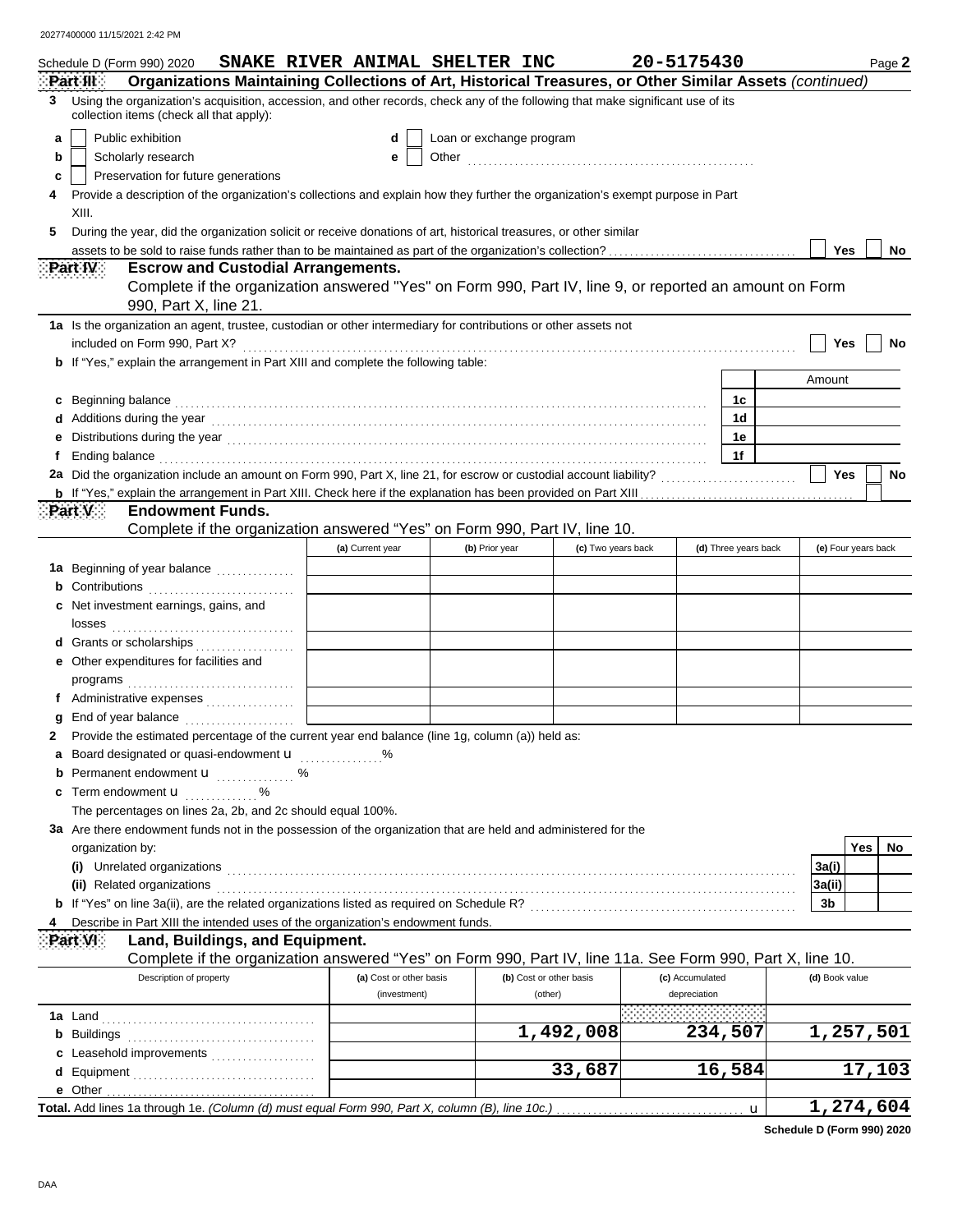|                           | SNAKE RIVER ANIMAL SHELTER INC<br>Schedule D (Form 990) 2020                                                                                                                                                               |                | 20-5175430                       | Page 3         |
|---------------------------|----------------------------------------------------------------------------------------------------------------------------------------------------------------------------------------------------------------------------|----------------|----------------------------------|----------------|
| Part VII                  | <b>Investments - Other Securities.</b>                                                                                                                                                                                     |                |                                  |                |
|                           | Complete if the organization answered "Yes" on Form 990, Part IV, line 11b. See Form 990, Part X, line 12.                                                                                                                 |                |                                  |                |
|                           | (a) Description of security or category                                                                                                                                                                                    | (b) Book value | (c) Method of valuation:         |                |
|                           | (including name of security)                                                                                                                                                                                               |                | Cost or end-of-year market value |                |
| (1) Financial derivatives |                                                                                                                                                                                                                            |                |                                  |                |
|                           | (2) Closely held equity interests                                                                                                                                                                                          |                |                                  |                |
| $(3)$ Other               |                                                                                                                                                                                                                            |                |                                  |                |
| (A)                       |                                                                                                                                                                                                                            |                |                                  |                |
| (B)                       |                                                                                                                                                                                                                            |                |                                  |                |
| (C)                       |                                                                                                                                                                                                                            |                |                                  |                |
| (D)                       |                                                                                                                                                                                                                            |                |                                  |                |
| (E)                       |                                                                                                                                                                                                                            |                |                                  |                |
| (F)                       |                                                                                                                                                                                                                            |                |                                  |                |
| (G)                       |                                                                                                                                                                                                                            |                |                                  |                |
| (H)                       |                                                                                                                                                                                                                            |                |                                  |                |
|                           | Total. (Column (b) must equal Form 990, Part X, col. (B) line 12.)<br>U<br><b>Investments - Program Related.</b>                                                                                                           |                |                                  |                |
| <b>Part VIII</b>          | Complete if the organization answered "Yes" on Form 990, Part IV, line 11c. See Form 990, Part X, line 13.                                                                                                                 |                |                                  |                |
|                           | (a) Description of investment                                                                                                                                                                                              | (b) Book value | (c) Method of valuation:         |                |
|                           |                                                                                                                                                                                                                            |                | Cost or end-of-year market value |                |
|                           |                                                                                                                                                                                                                            |                |                                  |                |
| (1)<br>(2)                |                                                                                                                                                                                                                            |                |                                  |                |
| (3)                       |                                                                                                                                                                                                                            |                |                                  |                |
| (4)                       |                                                                                                                                                                                                                            |                |                                  |                |
| (5)                       |                                                                                                                                                                                                                            |                |                                  |                |
| (6)                       |                                                                                                                                                                                                                            |                |                                  |                |
| (7)                       |                                                                                                                                                                                                                            |                |                                  |                |
| (8)                       |                                                                                                                                                                                                                            |                |                                  |                |
| (9)                       |                                                                                                                                                                                                                            |                |                                  |                |
|                           | Total. (Column (b) must equal Form 990, Part X, col. (B) line 13.)<br>U                                                                                                                                                    |                |                                  |                |
| Part IX                   | <b>Other Assets.</b>                                                                                                                                                                                                       |                |                                  |                |
|                           | Complete if the organization answered "Yes" on Form 990, Part IV, line 11d. See Form 990, Part X, line 15.                                                                                                                 |                |                                  |                |
|                           | (a) Description                                                                                                                                                                                                            |                |                                  | (b) Book value |
| (1)                       |                                                                                                                                                                                                                            |                |                                  |                |
| (2)                       |                                                                                                                                                                                                                            |                |                                  |                |
| (3)                       |                                                                                                                                                                                                                            |                |                                  |                |
| (4)                       |                                                                                                                                                                                                                            |                |                                  |                |
| (5)                       |                                                                                                                                                                                                                            |                |                                  |                |
| (6)                       |                                                                                                                                                                                                                            |                |                                  |                |
| (7)                       |                                                                                                                                                                                                                            |                |                                  |                |
| (8)                       |                                                                                                                                                                                                                            |                |                                  |                |
| (9)                       |                                                                                                                                                                                                                            |                |                                  |                |
|                           | Total. (Column (b) must equal Form 990, Part X, col. (B) line 15.)                                                                                                                                                         |                | u                                |                |
| Part X                    | Other Liabilities.                                                                                                                                                                                                         |                |                                  |                |
|                           | Complete if the organization answered "Yes" on Form 990, Part IV, line 11e or 11f. See Form 990, Part X,<br>line 25.                                                                                                       |                |                                  |                |
| 1.                        | (a) Description of liability                                                                                                                                                                                               |                |                                  | (b) Book value |
| (1)                       | Federal income taxes                                                                                                                                                                                                       |                |                                  |                |
| (2)                       | CREDIT CARDS                                                                                                                                                                                                               |                |                                  | 11,641         |
| (3)                       | PAYROLL TAXES                                                                                                                                                                                                              |                |                                  | 2,959          |
| (4)                       | IDAHO INCOME TAX PAYABLE                                                                                                                                                                                                   |                |                                  | 57             |
| (5)                       |                                                                                                                                                                                                                            |                |                                  |                |
| (6)                       |                                                                                                                                                                                                                            |                |                                  |                |
| (7)                       |                                                                                                                                                                                                                            |                |                                  |                |
| (8)                       |                                                                                                                                                                                                                            |                |                                  |                |
| (9)                       |                                                                                                                                                                                                                            |                |                                  |                |
|                           | Total. (Column (b) must equal Form 990, Part X, col. (B) line 25.)<br>2. Liability for uncertain tax positions. In Part XIII, provide the text of the footnote to the organization's financial statements that reports the |                | u                                | 14,657         |

organization's liability for uncertain tax positions under FASB ASC 740. Check here if the text of the footnote has been provided in Part XIII

**Schedule D (Form 990) 2020**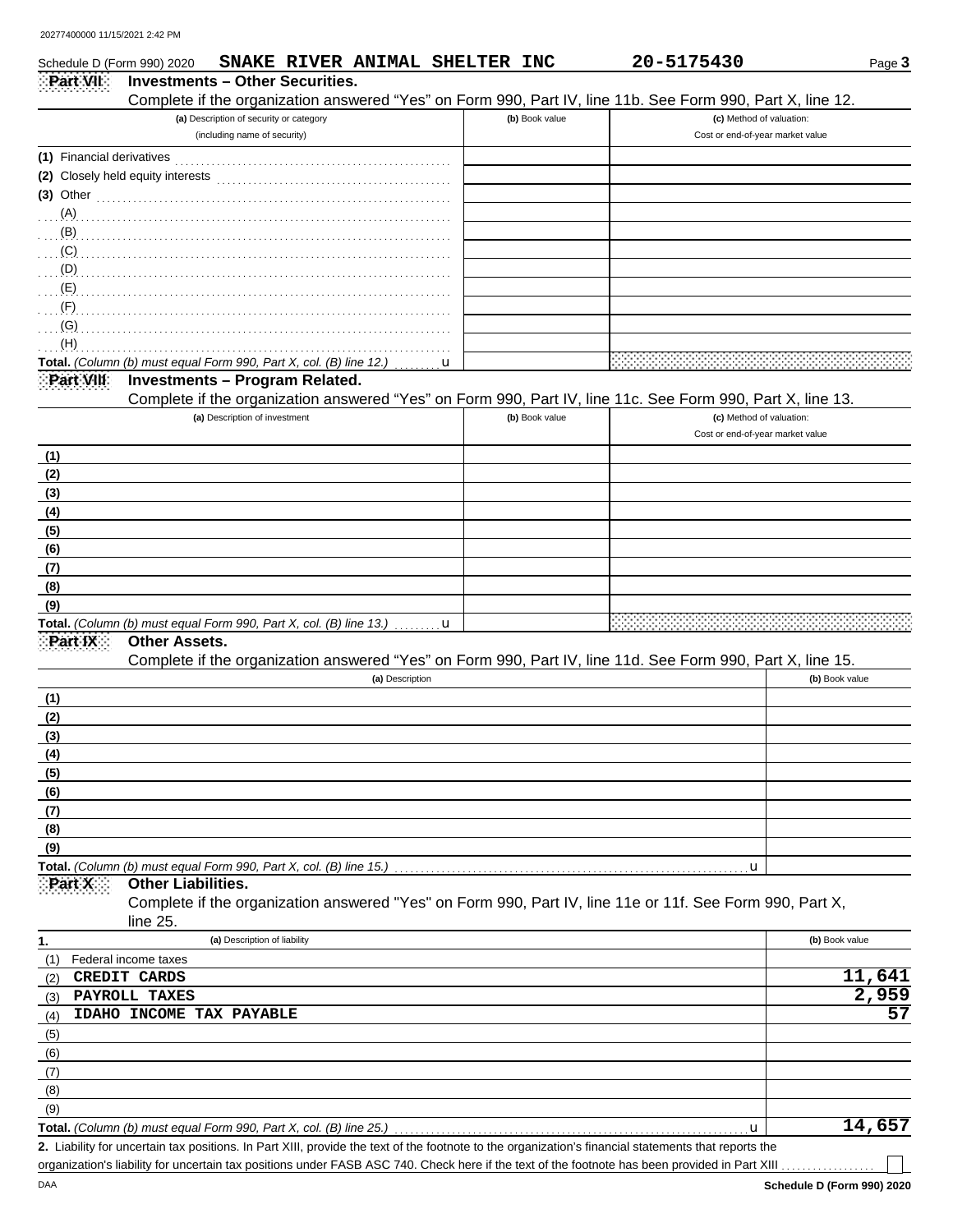|    | SNAKE RIVER ANIMAL SHELTER INC<br>Schedule D (Form 990) 2020                                                                                                                                                                   |                | 20-5175430   | Page 4 |
|----|--------------------------------------------------------------------------------------------------------------------------------------------------------------------------------------------------------------------------------|----------------|--------------|--------|
|    | Reconciliation of Revenue per Audited Financial Statements With Revenue per Return.<br>Part XI                                                                                                                                 |                |              |        |
|    | Complete if the organization answered "Yes" on Form 990, Part IV, line 12a.                                                                                                                                                    |                |              |        |
| 1. |                                                                                                                                                                                                                                |                | $\mathbf{1}$ |        |
| 2  | Amounts included on line 1 but not on Form 990, Part VIII, line 12:                                                                                                                                                            |                |              |        |
| а  |                                                                                                                                                                                                                                | 2a             |              |        |
| b  |                                                                                                                                                                                                                                | 2 <sub>b</sub> |              |        |
| с  |                                                                                                                                                                                                                                | 2c             |              |        |
| d  |                                                                                                                                                                                                                                | 2d             |              |        |
| е  | Add lines 2a through 2d [11] Add [12] Add lines 2a through 2d [12] Add lines 2a through 2d [12] Add lines 2a through 2d                                                                                                        |                | 2e           |        |
| 3  |                                                                                                                                                                                                                                |                | 3            |        |
| 4  | Amounts included on Form 990, Part VIII, line 12, but not on line 1:                                                                                                                                                           |                |              |        |
| а  |                                                                                                                                                                                                                                | 4a             |              |        |
| b  | Other (Describe in Part XIII.) [11] [2010] [2010] [2010] [2010] [2010] [2010] [2010] [2010] [2010] [2010] [2010] [2010] [2010] [2010] [2010] [2010] [2010] [2010] [2010] [2010] [2010] [2010] [2010] [2010] [2010] [2010] [201 | 4b             |              |        |
|    | Add lines 4a and 4b                                                                                                                                                                                                            |                | 4c           |        |
|    |                                                                                                                                                                                                                                |                | 5            |        |
|    | Part XII:: Reconciliation of Expenses per Audited Financial Statements With Expenses per Return.                                                                                                                               |                |              |        |
|    | Complete if the organization answered "Yes" on Form 990, Part IV, line 12a.                                                                                                                                                    |                |              |        |
| 1  | Total expenses and losses per audited financial statements                                                                                                                                                                     |                | 1            |        |
| 2  | Amounts included on line 1 but not on Form 990, Part IX, line 25:                                                                                                                                                              |                |              |        |
| а  |                                                                                                                                                                                                                                | 2a             |              |        |
| b  | Prior year adjustments entertainments and the contract of the contract of the contract of the contract of the contract of the contract of the contract of the contract of the contract of the contract of the contract of the  | 2 <sub>b</sub> |              |        |
| c  | Other losses                                                                                                                                                                                                                   | 2c             |              |        |
| d  |                                                                                                                                                                                                                                | 2d             |              |        |
| е  | Add lines 2a through 2d [11] Add [12] Add lines 2a through 2d [12] Add lines 2a through 2d [12] Add lines 2a through 2d                                                                                                        |                | 2e           |        |
| 3  |                                                                                                                                                                                                                                |                | 3            |        |
| 4  | Amounts included on Form 990, Part IX, line 25, but not on line 1:                                                                                                                                                             |                |              |        |
| a  |                                                                                                                                                                                                                                | 4a             |              |        |
| b  |                                                                                                                                                                                                                                | 4b             |              |        |
| c  | Add lines 4a and 4b                                                                                                                                                                                                            |                | 4c           |        |
| 5  |                                                                                                                                                                                                                                |                | 5            |        |
|    | Part XIII Supplemental Information.                                                                                                                                                                                            |                |              |        |
|    | Provide the descriptions required for Part II, lines 3, 5, and 9; Part III, lines 1a and 4; Part IV, lines 1b and 2b; Part V, line 4; Part X, line                                                                             |                |              |        |
|    | 2; Part XI, lines 2d and 4b; and Part XII, lines 2d and 4b. Also complete this part to provide any additional information.                                                                                                     |                |              |        |
|    |                                                                                                                                                                                                                                |                |              |        |
|    |                                                                                                                                                                                                                                |                |              |        |
|    |                                                                                                                                                                                                                                |                |              |        |
|    |                                                                                                                                                                                                                                |                |              |        |
|    |                                                                                                                                                                                                                                |                |              |        |
|    |                                                                                                                                                                                                                                |                |              |        |
|    |                                                                                                                                                                                                                                |                |              |        |
|    |                                                                                                                                                                                                                                |                |              |        |
|    |                                                                                                                                                                                                                                |                |              |        |
|    |                                                                                                                                                                                                                                |                |              |        |
|    |                                                                                                                                                                                                                                |                |              |        |
|    |                                                                                                                                                                                                                                |                |              |        |
|    |                                                                                                                                                                                                                                |                |              |        |
|    |                                                                                                                                                                                                                                |                |              |        |
|    |                                                                                                                                                                                                                                |                |              |        |
|    |                                                                                                                                                                                                                                |                |              |        |
|    |                                                                                                                                                                                                                                |                |              |        |
|    |                                                                                                                                                                                                                                |                |              |        |
|    |                                                                                                                                                                                                                                |                |              |        |
|    |                                                                                                                                                                                                                                |                |              |        |
|    |                                                                                                                                                                                                                                |                |              |        |
|    |                                                                                                                                                                                                                                |                |              |        |
|    |                                                                                                                                                                                                                                |                |              |        |
|    |                                                                                                                                                                                                                                |                |              |        |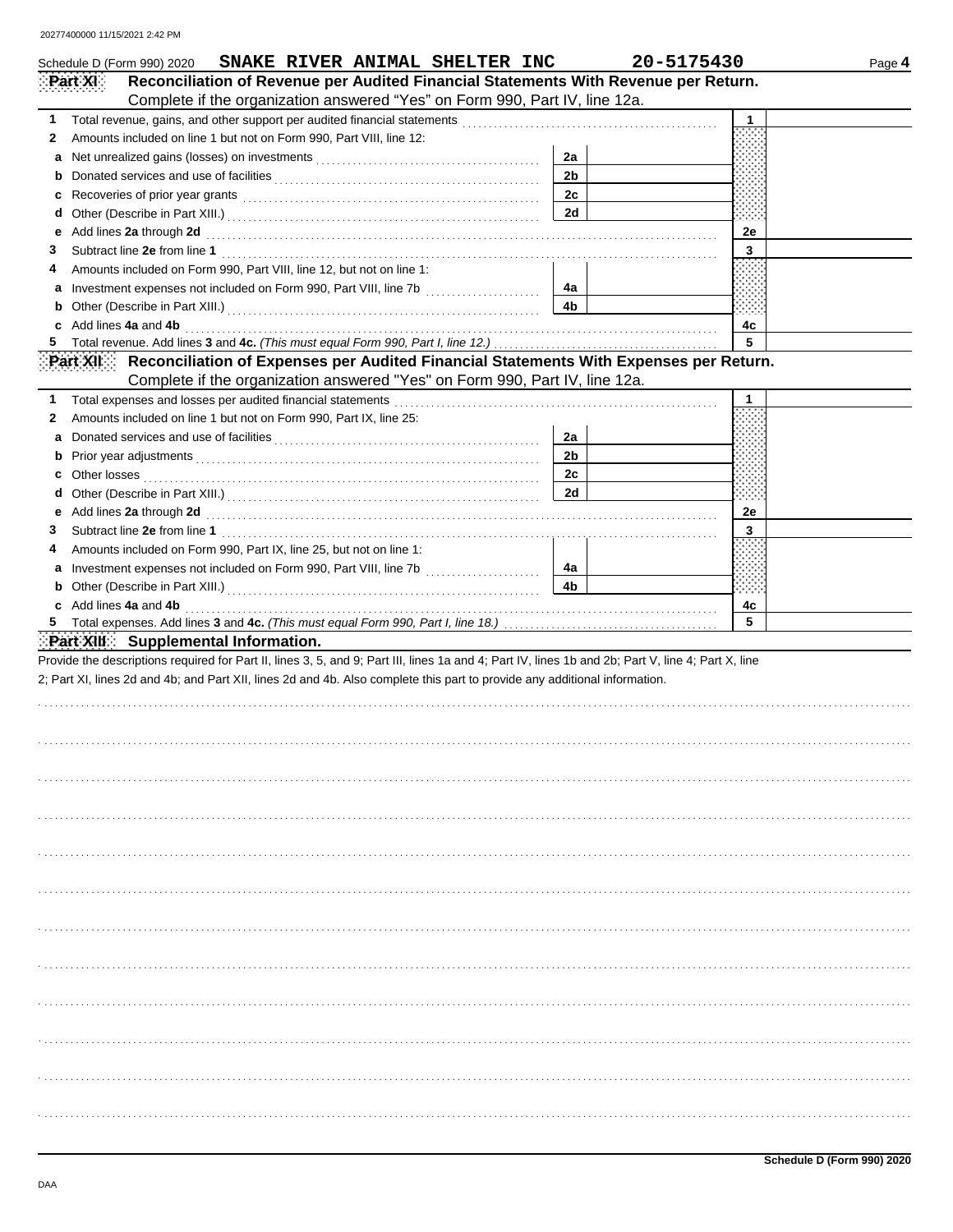| Schedule D (Form 990) 2020                    |  | SNAKE RIVER ANIMAL SHELTER INC | 20-5175430 | Page 5 |
|-----------------------------------------------|--|--------------------------------|------------|--------|
| Part XII Supplemental Information (continued) |  |                                |            |        |
|                                               |  |                                |            |        |
|                                               |  |                                |            |        |
|                                               |  |                                |            |        |
|                                               |  |                                |            |        |
|                                               |  |                                |            |        |
|                                               |  |                                |            |        |
|                                               |  |                                |            |        |
|                                               |  |                                |            |        |
|                                               |  |                                |            |        |
|                                               |  |                                |            |        |
|                                               |  |                                |            |        |
|                                               |  |                                |            |        |
|                                               |  |                                |            |        |
|                                               |  |                                |            |        |
|                                               |  |                                |            |        |
|                                               |  |                                |            |        |
|                                               |  |                                |            |        |
|                                               |  |                                |            |        |
|                                               |  |                                |            |        |
|                                               |  |                                |            |        |
|                                               |  |                                |            |        |
|                                               |  |                                |            |        |
|                                               |  |                                |            |        |
|                                               |  |                                |            |        |
|                                               |  |                                |            |        |
|                                               |  |                                |            |        |
|                                               |  |                                |            |        |
|                                               |  |                                |            |        |
|                                               |  |                                |            |        |
|                                               |  |                                |            |        |
|                                               |  |                                |            |        |
|                                               |  |                                |            |        |
|                                               |  |                                |            |        |
|                                               |  |                                |            |        |
|                                               |  |                                |            |        |
|                                               |  |                                |            |        |
|                                               |  |                                |            |        |
|                                               |  |                                |            |        |
|                                               |  |                                |            |        |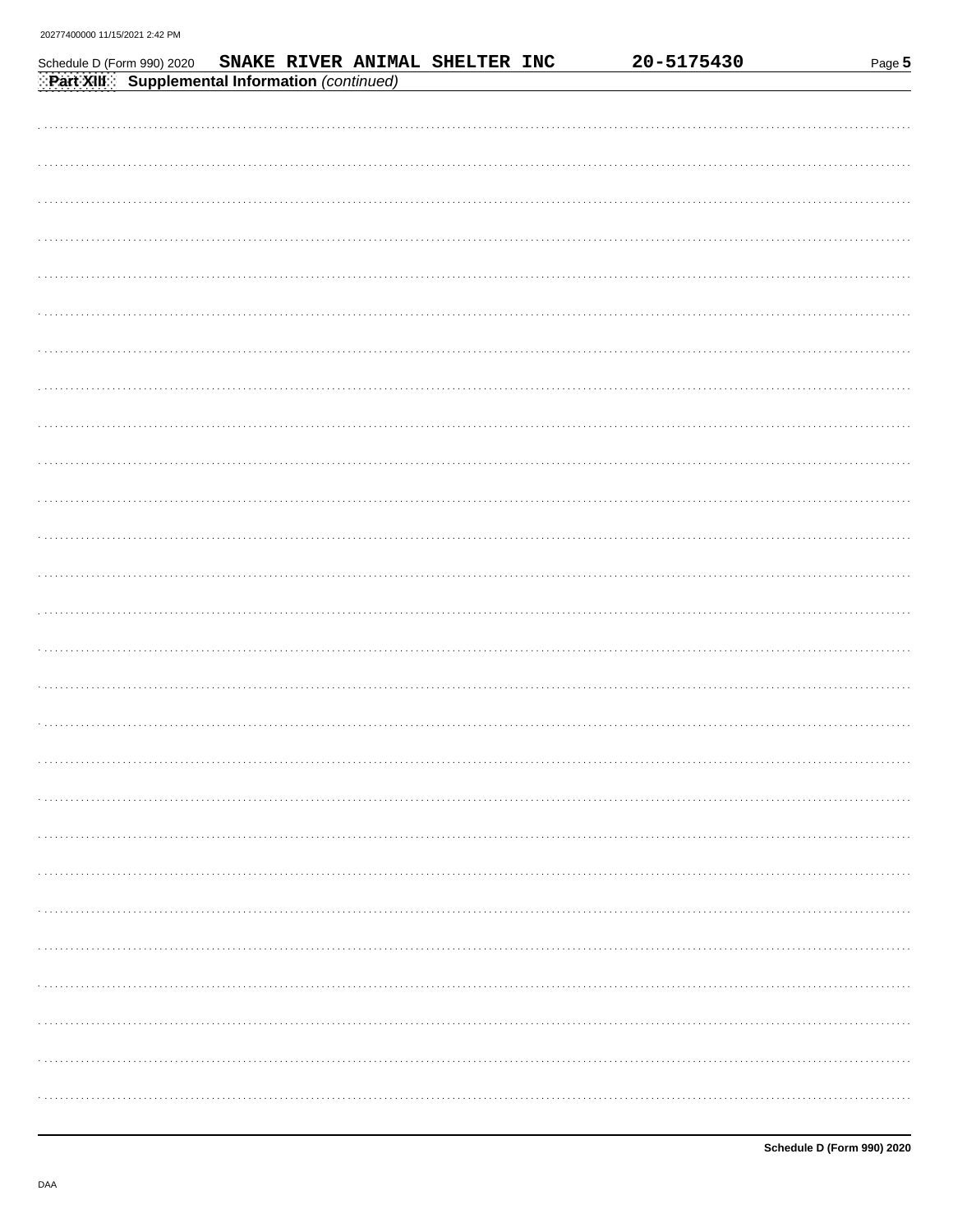| 20277400000 11/15/2021 2:42 PM |  |  |  |
|--------------------------------|--|--|--|
|--------------------------------|--|--|--|

| <u> ZUZTT4UUUUU TI/T3/ZUZT Z.4Z FIVI</u><br><b>SCHEDULE G</b> | <b>Supplemental Information Regarding Fundraising or Gaming Activities</b>                                                                                                                                                               |                |                                   |                              |                                |                                       |                                          | OMB No. 1545-0047                                   |
|---------------------------------------------------------------|------------------------------------------------------------------------------------------------------------------------------------------------------------------------------------------------------------------------------------------|----------------|-----------------------------------|------------------------------|--------------------------------|---------------------------------------|------------------------------------------|-----------------------------------------------------|
| (Form 990 or 990-EZ)                                          | Complete if the organization answered "Yes" on Form 990, Part IV, line 17, 18, or 19, or if the<br>organization entered more than \$15,000 on Form 990-EZ, line 6a.                                                                      |                |                                   |                              |                                |                                       |                                          |                                                     |
| Department of the Treasury                                    |                                                                                                                                                                                                                                          | Open to Public |                                   |                              |                                |                                       |                                          |                                                     |
| Internal Revenue Service<br>Name of the organization          | $\cup$ Go to www.irs.gov/Form990 for instructions and the latest information.                                                                                                                                                            |                |                                   |                              |                                |                                       |                                          | Inspection<br><b>Employer identification number</b> |
|                                                               | SNAKE RIVER ANIMAL SHELTER INC                                                                                                                                                                                                           |                |                                   |                              |                                |                                       | 20-5175430                               |                                                     |
| Part I                                                        | Fundraising Activities. Complete if the organization answered "Yes" on Form 990, Part IV, line 17.                                                                                                                                       |                |                                   |                              |                                |                                       |                                          |                                                     |
|                                                               | Form 990-EZ filers are not required to complete this part.                                                                                                                                                                               |                |                                   |                              |                                |                                       |                                          |                                                     |
| 1                                                             | Indicate whether the organization raised funds through any of the following activities. Check all that apply.                                                                                                                            |                |                                   |                              |                                |                                       |                                          |                                                     |
| Mail solicitations<br>a                                       | е                                                                                                                                                                                                                                        |                |                                   |                              |                                | Solicitation of non-government grants |                                          |                                                     |
| Internet and email solicitations<br>b                         | f                                                                                                                                                                                                                                        |                | Solicitation of government grants |                              |                                |                                       |                                          |                                                     |
| Phone solicitations<br>c                                      | g                                                                                                                                                                                                                                        |                | Special fundraising events        |                              |                                |                                       |                                          |                                                     |
| In-person solicitations<br>d                                  |                                                                                                                                                                                                                                          |                |                                   |                              |                                |                                       |                                          |                                                     |
|                                                               | 2a Did the organization have a written or oral agreement with any individual (including officers, directors, trustees,<br>or key employees listed in Form 990, Part VII) or entity in connection with professional fundraising services? |                |                                   |                              |                                |                                       |                                          | Yes<br>No                                           |
|                                                               | b If "Yes," list the 10 highest paid individuals or entities (fundraisers) pursuant to agreements under which the fundraiser is to be<br>compensated at least \$5,000 by the organization.                                               |                |                                   |                              |                                |                                       |                                          |                                                     |
|                                                               |                                                                                                                                                                                                                                          |                |                                   |                              | (iii) Did fund-<br>raiser have |                                       | (v) Amount paid to                       | (vi) Amount paid to                                 |
|                                                               | (i) Name and address of individual<br>or entity (fundraiser)                                                                                                                                                                             |                | (ii) Activity                     | custody or                   |                                | (iv) Gross receipts<br>from activity  | (or retained by)<br>fundraiser listed in | (or retained by)<br>organization                    |
|                                                               |                                                                                                                                                                                                                                          |                |                                   | control of<br>contributions? |                                |                                       | col. (i)                                 |                                                     |
|                                                               |                                                                                                                                                                                                                                          |                |                                   | Yes   No                     |                                |                                       |                                          |                                                     |
| 1                                                             |                                                                                                                                                                                                                                          |                |                                   |                              |                                |                                       |                                          |                                                     |
|                                                               |                                                                                                                                                                                                                                          |                |                                   |                              |                                |                                       |                                          |                                                     |
| $\mathbf{2}$                                                  |                                                                                                                                                                                                                                          |                |                                   |                              |                                |                                       |                                          |                                                     |
|                                                               |                                                                                                                                                                                                                                          |                |                                   |                              |                                |                                       |                                          |                                                     |
| 3                                                             |                                                                                                                                                                                                                                          |                |                                   |                              |                                |                                       |                                          |                                                     |
|                                                               |                                                                                                                                                                                                                                          |                |                                   |                              |                                |                                       |                                          |                                                     |
|                                                               |                                                                                                                                                                                                                                          |                |                                   |                              |                                |                                       |                                          |                                                     |
| 4                                                             |                                                                                                                                                                                                                                          |                |                                   |                              |                                |                                       |                                          |                                                     |
|                                                               |                                                                                                                                                                                                                                          |                |                                   |                              |                                |                                       |                                          |                                                     |
| 5                                                             |                                                                                                                                                                                                                                          |                |                                   |                              |                                |                                       |                                          |                                                     |
|                                                               |                                                                                                                                                                                                                                          |                |                                   |                              |                                |                                       |                                          |                                                     |
|                                                               |                                                                                                                                                                                                                                          |                |                                   |                              |                                |                                       |                                          |                                                     |
|                                                               |                                                                                                                                                                                                                                          |                |                                   |                              |                                |                                       |                                          |                                                     |
|                                                               |                                                                                                                                                                                                                                          |                |                                   |                              |                                |                                       |                                          |                                                     |
| 7                                                             |                                                                                                                                                                                                                                          |                |                                   |                              |                                |                                       |                                          |                                                     |
|                                                               |                                                                                                                                                                                                                                          |                |                                   |                              |                                |                                       |                                          |                                                     |
|                                                               |                                                                                                                                                                                                                                          |                |                                   |                              |                                |                                       |                                          |                                                     |
| 8                                                             |                                                                                                                                                                                                                                          |                |                                   |                              |                                |                                       |                                          |                                                     |
|                                                               |                                                                                                                                                                                                                                          |                |                                   |                              |                                |                                       |                                          |                                                     |
| 9                                                             |                                                                                                                                                                                                                                          |                |                                   |                              |                                |                                       |                                          |                                                     |
|                                                               |                                                                                                                                                                                                                                          |                |                                   |                              |                                |                                       |                                          |                                                     |
| 10                                                            |                                                                                                                                                                                                                                          |                |                                   |                              |                                |                                       |                                          |                                                     |
|                                                               |                                                                                                                                                                                                                                          |                |                                   |                              |                                |                                       |                                          |                                                     |
|                                                               |                                                                                                                                                                                                                                          |                |                                   |                              |                                |                                       |                                          |                                                     |
| Total                                                         |                                                                                                                                                                                                                                          |                |                                   |                              |                                |                                       |                                          |                                                     |
| 3<br>registration or licensing.                               | List all states in which the organization is registered or licensed to solicit contributions or has been notified it is exempt from                                                                                                      |                |                                   |                              |                                |                                       |                                          |                                                     |
|                                                               |                                                                                                                                                                                                                                          |                |                                   |                              |                                |                                       |                                          |                                                     |
|                                                               |                                                                                                                                                                                                                                          |                |                                   |                              |                                |                                       |                                          |                                                     |
|                                                               |                                                                                                                                                                                                                                          |                |                                   |                              |                                |                                       |                                          |                                                     |
|                                                               |                                                                                                                                                                                                                                          |                |                                   |                              |                                |                                       |                                          |                                                     |
|                                                               |                                                                                                                                                                                                                                          |                |                                   |                              |                                |                                       |                                          |                                                     |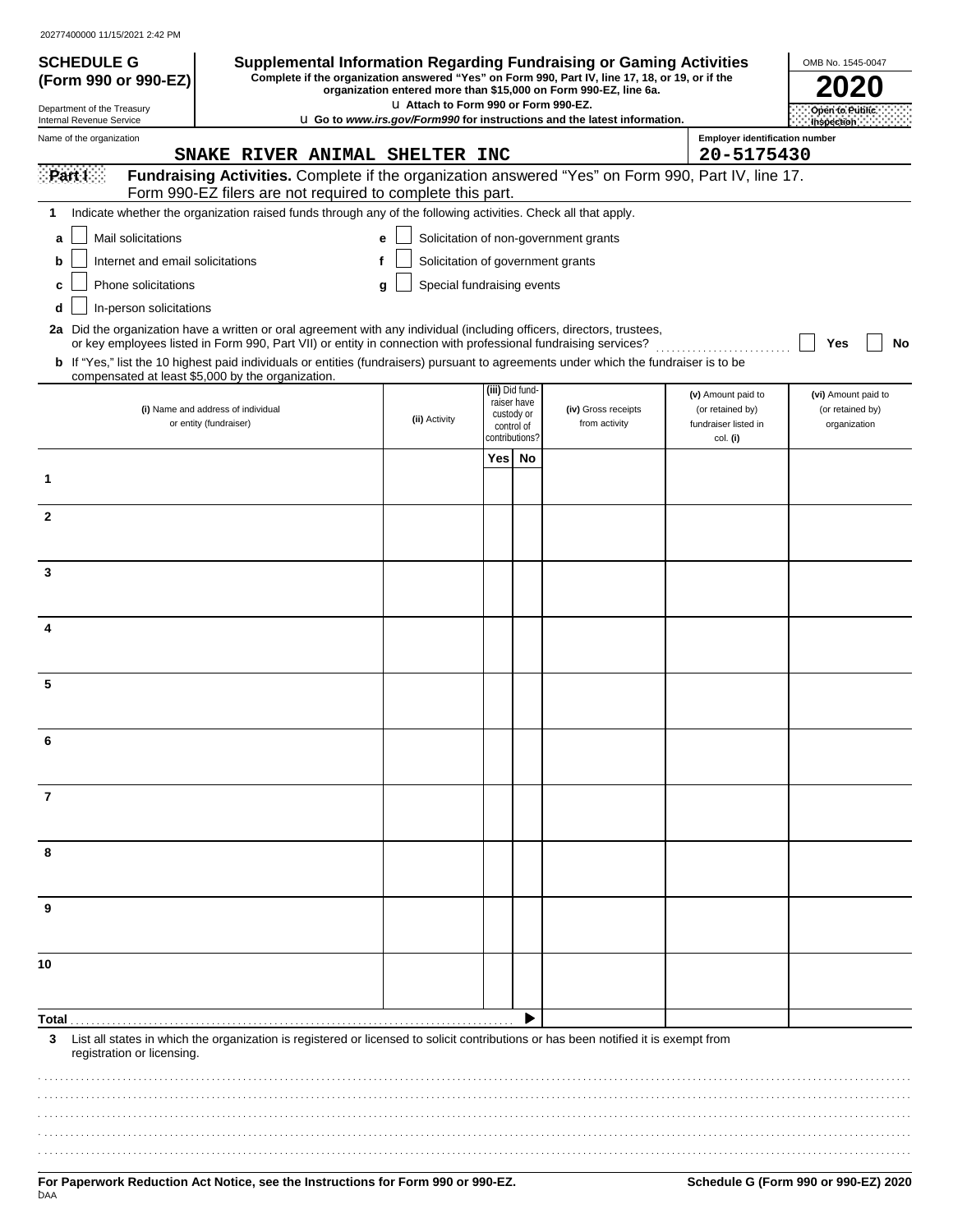|                 |   | Schedule G (Form 990 or 990-EZ) 2020                                                                                                                                                                                   |                                                                                                                    |        |     | SNAKE RIVER ANIMAL SHELTER INC                   |             | 20-5175430       |                                                     | Page 2                  |
|-----------------|---|------------------------------------------------------------------------------------------------------------------------------------------------------------------------------------------------------------------------|--------------------------------------------------------------------------------------------------------------------|--------|-----|--------------------------------------------------|-------------|------------------|-----------------------------------------------------|-------------------------|
|                 |   | Part I: Fundraising Events. Complete if the organization answered "Yes" on Form 990, Part IV, line 18, or reported more                                                                                                |                                                                                                                    |        |     |                                                  |             |                  |                                                     |                         |
|                 |   |                                                                                                                                                                                                                        | than \$15,000 of fundraising event contributions and gross income on Form 990-EZ, lines 1 and 6b. List events with |        |     |                                                  |             |                  |                                                     |                         |
|                 |   |                                                                                                                                                                                                                        | gross receipts greater than \$5,000.                                                                               |        |     |                                                  |             |                  |                                                     |                         |
|                 |   |                                                                                                                                                                                                                        | (a) Event #1                                                                                                       |        |     | $(b)$ Event #2                                   |             | (c) Other events |                                                     |                         |
|                 |   |                                                                                                                                                                                                                        |                                                                                                                    |        |     |                                                  | <b>NONE</b> |                  | (d) Total events                                    |                         |
|                 |   |                                                                                                                                                                                                                        | FUR BALL<br>(event type)                                                                                           |        |     | (event type)                                     |             | (total number)   | (add col. (a) through<br>col. (c)                   |                         |
|                 |   |                                                                                                                                                                                                                        |                                                                                                                    |        |     |                                                  |             |                  |                                                     |                         |
| Revenue         |   | 1 Gross receipts                                                                                                                                                                                                       |                                                                                                                    | 93,300 |     |                                                  |             |                  |                                                     | 93,300                  |
|                 |   |                                                                                                                                                                                                                        |                                                                                                                    |        |     |                                                  |             |                  |                                                     |                         |
|                 |   | 2 Less: Contributions                                                                                                                                                                                                  |                                                                                                                    |        |     |                                                  |             |                  |                                                     |                         |
|                 |   | 3 Gross income (line 1 minus                                                                                                                                                                                           |                                                                                                                    |        |     |                                                  |             |                  |                                                     |                         |
|                 |   |                                                                                                                                                                                                                        |                                                                                                                    | 93,300 |     |                                                  |             |                  |                                                     | 93,300                  |
|                 |   |                                                                                                                                                                                                                        |                                                                                                                    |        |     |                                                  |             |                  |                                                     |                         |
|                 |   | 4 Cash prizes                                                                                                                                                                                                          |                                                                                                                    |        |     |                                                  |             |                  |                                                     |                         |
|                 |   |                                                                                                                                                                                                                        |                                                                                                                    |        |     |                                                  |             |                  |                                                     |                         |
|                 |   | 5 Noncash prizes                                                                                                                                                                                                       |                                                                                                                    |        |     |                                                  |             |                  |                                                     |                         |
|                 |   |                                                                                                                                                                                                                        |                                                                                                                    |        |     |                                                  |             |                  |                                                     |                         |
|                 |   | 6 Rent/facility costs                                                                                                                                                                                                  |                                                                                                                    |        |     |                                                  |             |                  |                                                     |                         |
| Direct Expenses |   |                                                                                                                                                                                                                        |                                                                                                                    |        |     |                                                  |             |                  |                                                     |                         |
|                 |   | 7 Food and beverages                                                                                                                                                                                                   |                                                                                                                    |        |     |                                                  |             |                  |                                                     |                         |
|                 |   | 8 Entertainment                                                                                                                                                                                                        |                                                                                                                    |        |     |                                                  |             |                  |                                                     |                         |
|                 |   |                                                                                                                                                                                                                        |                                                                                                                    |        |     |                                                  |             |                  |                                                     |                         |
|                 |   | 9 Other direct expenses                                                                                                                                                                                                |                                                                                                                    | 32,218 |     |                                                  |             |                  |                                                     | 32,218                  |
|                 |   |                                                                                                                                                                                                                        |                                                                                                                    |        |     |                                                  |             |                  |                                                     |                         |
|                 |   |                                                                                                                                                                                                                        |                                                                                                                    |        |     |                                                  |             |                  |                                                     | $\frac{32,218}{61,082}$ |
|                 |   |                                                                                                                                                                                                                        |                                                                                                                    |        |     |                                                  |             |                  |                                                     |                         |
|                 |   | Part III                                                                                                                                                                                                               | Gaming. Complete if the organization answered "Yes" on Form 990, Part IV, line 19, or reported more than           |        |     |                                                  |             |                  |                                                     |                         |
|                 |   |                                                                                                                                                                                                                        | \$15,000 on Form 990-EZ, line 6a.                                                                                  |        |     |                                                  |             |                  |                                                     |                         |
|                 |   |                                                                                                                                                                                                                        | (a) Bingo                                                                                                          |        |     | (b) Pull tabs/instant<br>bingo/progressive bingo |             | (c) Other gaming | (d) Total gaming (add<br>col. (a) through col. (c)) |                         |
| Revenue         |   |                                                                                                                                                                                                                        |                                                                                                                    |        |     |                                                  |             |                  |                                                     |                         |
|                 | 1 | Gross revenue <i>community</i>                                                                                                                                                                                         |                                                                                                                    |        |     |                                                  |             |                  |                                                     |                         |
|                 |   |                                                                                                                                                                                                                        |                                                                                                                    |        |     |                                                  |             |                  |                                                     |                         |
|                 |   | 2 Cash prizes                                                                                                                                                                                                          |                                                                                                                    |        |     |                                                  |             |                  |                                                     |                         |
| 6S              |   |                                                                                                                                                                                                                        |                                                                                                                    |        |     |                                                  |             |                  |                                                     |                         |
| Direct Expens   |   | 3 Noncash prizes                                                                                                                                                                                                       |                                                                                                                    |        |     |                                                  |             |                  |                                                     |                         |
|                 |   |                                                                                                                                                                                                                        |                                                                                                                    |        |     |                                                  |             |                  |                                                     |                         |
|                 |   | 4 Rent/facility costs                                                                                                                                                                                                  |                                                                                                                    |        |     |                                                  |             |                  |                                                     |                         |
|                 |   |                                                                                                                                                                                                                        |                                                                                                                    |        |     |                                                  |             |                  |                                                     |                         |
|                 |   | 5 Other direct expenses                                                                                                                                                                                                |                                                                                                                    |        |     |                                                  |             |                  |                                                     |                         |
|                 |   |                                                                                                                                                                                                                        | Yes                                                                                                                | $\%$   | Yes | %                                                | Yes         | %                |                                                     |                         |
|                 |   | 6 Volunteer labor                                                                                                                                                                                                      | No                                                                                                                 |        | No. |                                                  | No          |                  |                                                     |                         |
|                 |   | 7 Direct expense summary. Add lines 2 through 5 in column (d)                                                                                                                                                          |                                                                                                                    |        |     |                                                  |             |                  |                                                     |                         |
|                 |   |                                                                                                                                                                                                                        |                                                                                                                    |        |     |                                                  |             |                  |                                                     |                         |
|                 |   |                                                                                                                                                                                                                        |                                                                                                                    |        |     |                                                  |             |                  |                                                     |                         |
|                 |   |                                                                                                                                                                                                                        |                                                                                                                    |        |     |                                                  |             |                  |                                                     |                         |
| 9               |   |                                                                                                                                                                                                                        |                                                                                                                    |        |     |                                                  |             |                  |                                                     |                         |
|                 |   |                                                                                                                                                                                                                        |                                                                                                                    |        |     |                                                  |             |                  |                                                     | Yes<br>No               |
|                 |   | <b>b</b> If "No," explain:                                                                                                                                                                                             |                                                                                                                    |        |     |                                                  |             |                  |                                                     |                         |
|                 |   |                                                                                                                                                                                                                        |                                                                                                                    |        |     |                                                  |             |                  |                                                     |                         |
|                 |   |                                                                                                                                                                                                                        |                                                                                                                    |        |     |                                                  |             |                  |                                                     |                         |
|                 |   | 10a Were any of the organization's gaming licenses revoked, suspended, or terminated during the tax year?<br>10a Were any of the organization's gaming licenses revoked, suspended, or terminated during the tax year? |                                                                                                                    |        |     |                                                  |             |                  |                                                     | Yes<br>No               |
|                 |   | <b>b</b> If "Yes," explain:                                                                                                                                                                                            |                                                                                                                    |        |     |                                                  |             |                  |                                                     |                         |
|                 |   |                                                                                                                                                                                                                        |                                                                                                                    |        |     |                                                  |             |                  |                                                     |                         |
|                 |   |                                                                                                                                                                                                                        |                                                                                                                    |        |     |                                                  |             |                  |                                                     |                         |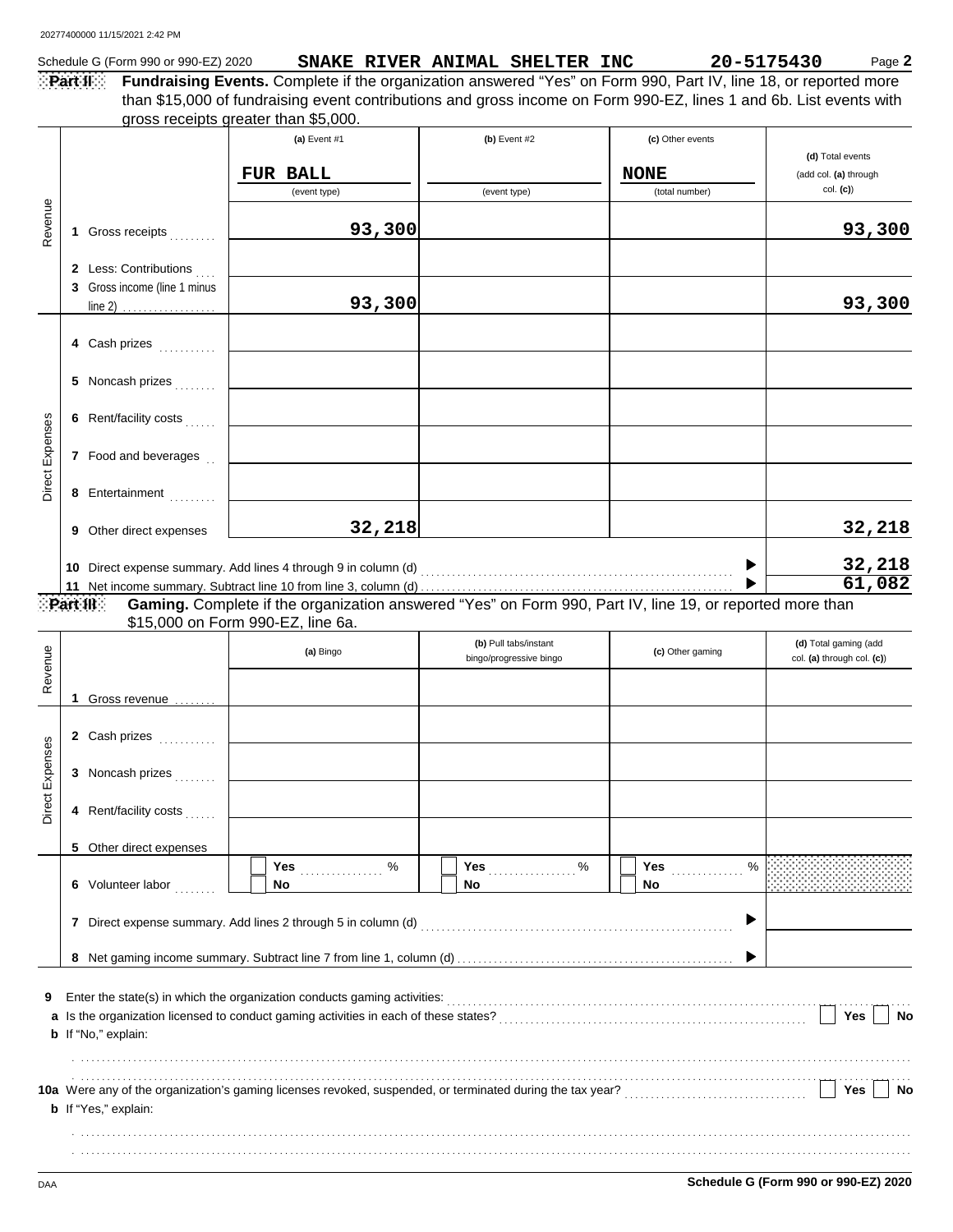|         | Schedule G (Form 990 or 990-EZ) 2020<br>SNAKE RIVER ANIMAL SHELTER INC                                                                                                                                                                                                                                                                     | 20-5175430             |            | Page 3 |  |
|---------|--------------------------------------------------------------------------------------------------------------------------------------------------------------------------------------------------------------------------------------------------------------------------------------------------------------------------------------------|------------------------|------------|--------|--|
| 11      |                                                                                                                                                                                                                                                                                                                                            |                        | Yes        | No     |  |
| 12      | Is the organization a grantor, beneficiary or trustee of a trust, or a member of a partnership or other entity                                                                                                                                                                                                                             |                        |            |        |  |
|         |                                                                                                                                                                                                                                                                                                                                            |                        | <b>Yes</b> | No     |  |
| 13      | Indicate the percentage of gaming activity conducted in:                                                                                                                                                                                                                                                                                   |                        |            |        |  |
| a       | The organization's facility encourance and contact the contact of the contact of the contact of the contact of the contact of the contact of the contact of the contact of the contact of the contact of the contact of the co                                                                                                             | 13а<br>13 <sub>b</sub> |            | %<br>% |  |
| b<br>14 | An outside facility with contact the contract of a contract of a contract of a contract of a contract of a contract of a contract of a contract of a contract of a contract of a contract of a contract of a contract of a con<br>Enter the name and address of the person who prepares the organization's gaming/special events books and |                        |            |        |  |
|         | records:                                                                                                                                                                                                                                                                                                                                   |                        |            |        |  |
|         |                                                                                                                                                                                                                                                                                                                                            |                        |            |        |  |
|         | Address U                                                                                                                                                                                                                                                                                                                                  |                        |            |        |  |
| 15a     | Does the organization have a contract with a third party from whom the organization receives gaming                                                                                                                                                                                                                                        |                        | Yes        | No     |  |
| b       |                                                                                                                                                                                                                                                                                                                                            |                        |            |        |  |
|         |                                                                                                                                                                                                                                                                                                                                            |                        |            |        |  |
| c       | If "Yes," enter name and address of the third party:                                                                                                                                                                                                                                                                                       |                        |            |        |  |
|         |                                                                                                                                                                                                                                                                                                                                            |                        |            |        |  |
|         |                                                                                                                                                                                                                                                                                                                                            |                        |            |        |  |
|         | Address U                                                                                                                                                                                                                                                                                                                                  |                        |            |        |  |
| 16      | Gaming manager information:                                                                                                                                                                                                                                                                                                                |                        |            |        |  |
|         |                                                                                                                                                                                                                                                                                                                                            |                        |            |        |  |
|         |                                                                                                                                                                                                                                                                                                                                            |                        |            |        |  |
|         | Description of services provided U entertainment contains and a service of the service of the services provided U                                                                                                                                                                                                                          |                        |            |        |  |
|         | Director/officer<br>Employee<br>Independent contractor                                                                                                                                                                                                                                                                                     |                        |            |        |  |
| 17      | Mandatory distributions:                                                                                                                                                                                                                                                                                                                   |                        |            |        |  |
| a       | Is the organization required under state law to make charitable distributions from the gaming proceeds to                                                                                                                                                                                                                                  |                        |            |        |  |
|         | retain the state gaming license?                                                                                                                                                                                                                                                                                                           |                        | Yes        | No     |  |
|         | Enter the amount of distributions required under state law to be distributed to other exempt organizations or                                                                                                                                                                                                                              |                        |            |        |  |
|         | spent in the organization's own exempt activities during the tax year U                                                                                                                                                                                                                                                                    |                        |            |        |  |
|         | Supplemental Information. Provide the explanations required by Part I, line 2b, columns (iii) and (v); and<br>Part IV<br>Part III, lines 9, 9b, 10b, 15b, 15c, 16, and 17b, as applicable. Also provide any additional information.<br>See instructions.                                                                                   |                        |            |        |  |
|         |                                                                                                                                                                                                                                                                                                                                            |                        |            |        |  |
|         |                                                                                                                                                                                                                                                                                                                                            |                        |            |        |  |
|         |                                                                                                                                                                                                                                                                                                                                            |                        |            |        |  |
|         |                                                                                                                                                                                                                                                                                                                                            |                        |            |        |  |
|         |                                                                                                                                                                                                                                                                                                                                            |                        |            |        |  |
|         |                                                                                                                                                                                                                                                                                                                                            |                        |            |        |  |
|         |                                                                                                                                                                                                                                                                                                                                            |                        |            |        |  |
|         |                                                                                                                                                                                                                                                                                                                                            |                        |            |        |  |
|         |                                                                                                                                                                                                                                                                                                                                            |                        |            |        |  |
|         |                                                                                                                                                                                                                                                                                                                                            |                        |            |        |  |
|         |                                                                                                                                                                                                                                                                                                                                            |                        |            |        |  |
|         |                                                                                                                                                                                                                                                                                                                                            |                        |            |        |  |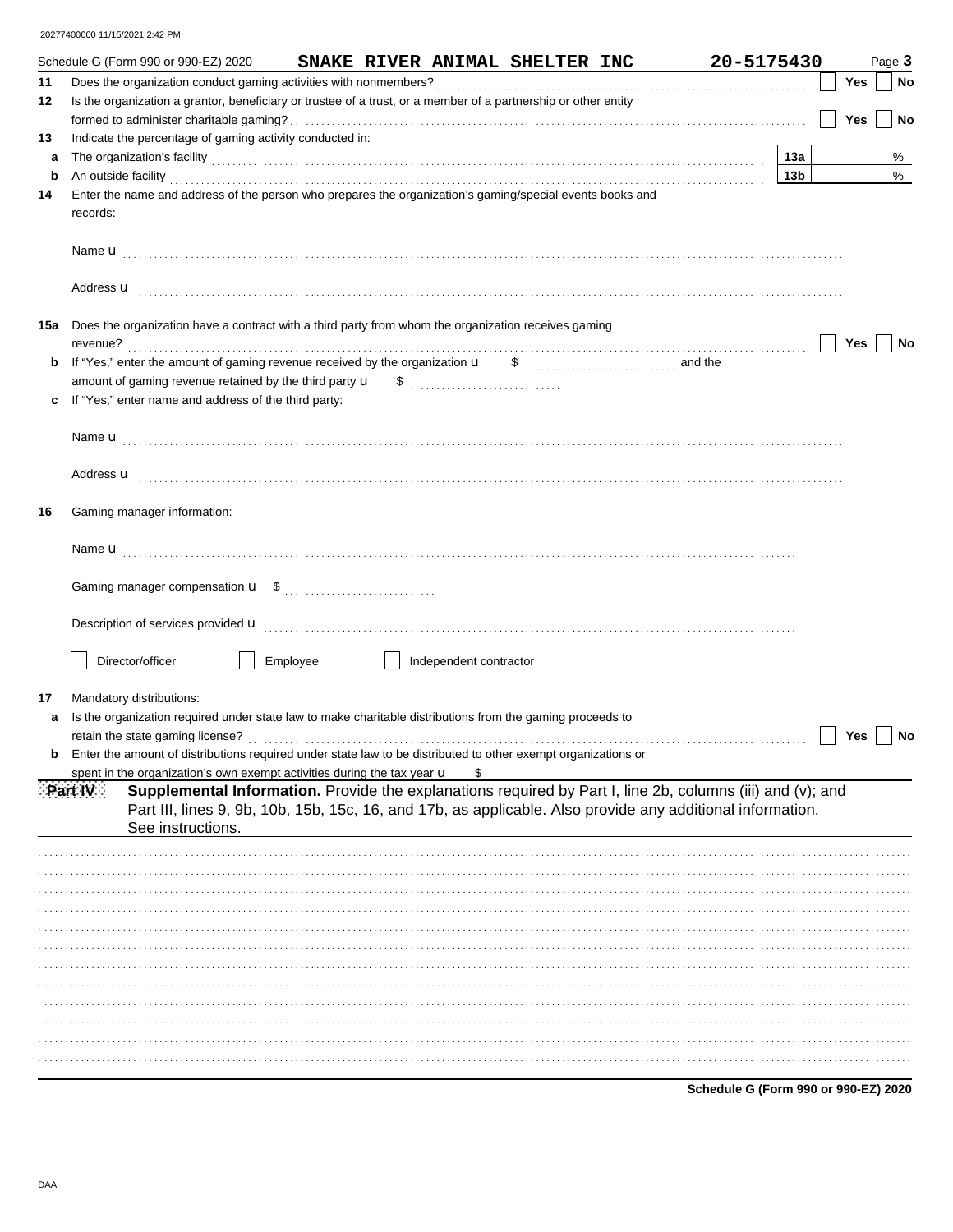**SCHEDULE O** (Form 990 or 990-EZ)

### Supplemental Information to Form 990 or 990-EZ

Complete to provide information for responses to specific questions on Form 990 or 990-EZ or to provide any additional information.

> U Attach to Form 990 or 990-EZ. U Go to www.irs.gov/Form990 for the latest information.

Open to Public **Inspection** 

OMB No. 1545-0047

2020

Department of the Treasury Internal Revenue Service Name of the organization

SNAKE RIVER ANIMAL SHELTER INC

**Employer identification number** 20-5175430

FORM 990 - ORGANIZATION'S MISSION

THE SNAKE RIVER ANIMAL SHELTER MISSION IS TO IMPROVE AND SAVE ANIMAL LIVES BY PROMOTING QUALITY CARE AND COMPASSION THROUGH ADOPTION AND EDUCATION IN THE UPPER SNAKE RIVER VALLEY. AT THE SNAKE RIVER ANIMAL SHELTER, WE AIM TO CREATE AND MAINTAIN AN ENVIRONMENT WHERE NEGLECTED ANIMALS CAN BE TEMPORARILY HOUSED, TREATED, AND PLACED IN CARING, PERMANENT HOMES.

FORM 990, PART VI, LINE 11B - ORGANIZATION'S PROCESS TO REVIEW FORM 990 THE RETURN IS REVIEWED BY THE DIRECTOR AND THE BOARD CHAIR FIRST FOR ANY NECESSARY CORRECTION. THEN IT IS REVIEWED AND APPROVED BY THE BOARD AS A WHOLE.

FORM 990, PART VI, LINE 12C - ENFORCEMENT OF CONFLICTS POLICY THE ORGANIZATION REQUIRES EACH BOARD MEMBER TO READ AND SIGN A CONFLICT OF INTEREST DISCLOSURE STATEMENT ANNUALLY.

FORM 990, PART VI, LINE 15A - COMPENSATION PROCESS FOR TOP OFFICIAL ANNUAL COMPENSATION FOR EXECUTIVE DIRECTOR DETERMINED BY THE BOARD AND ANY APPROVED CHANGES ARE DOCUMENTED IN BOARD MINUTES.

FORM 990, PART VI, LINE 19 - GOVERNING DOCUMENTS DISCLOSURE EXPLANATION GOVERNING DOCUMENTS ARE MADE AVAILABLE UPON REQUEST.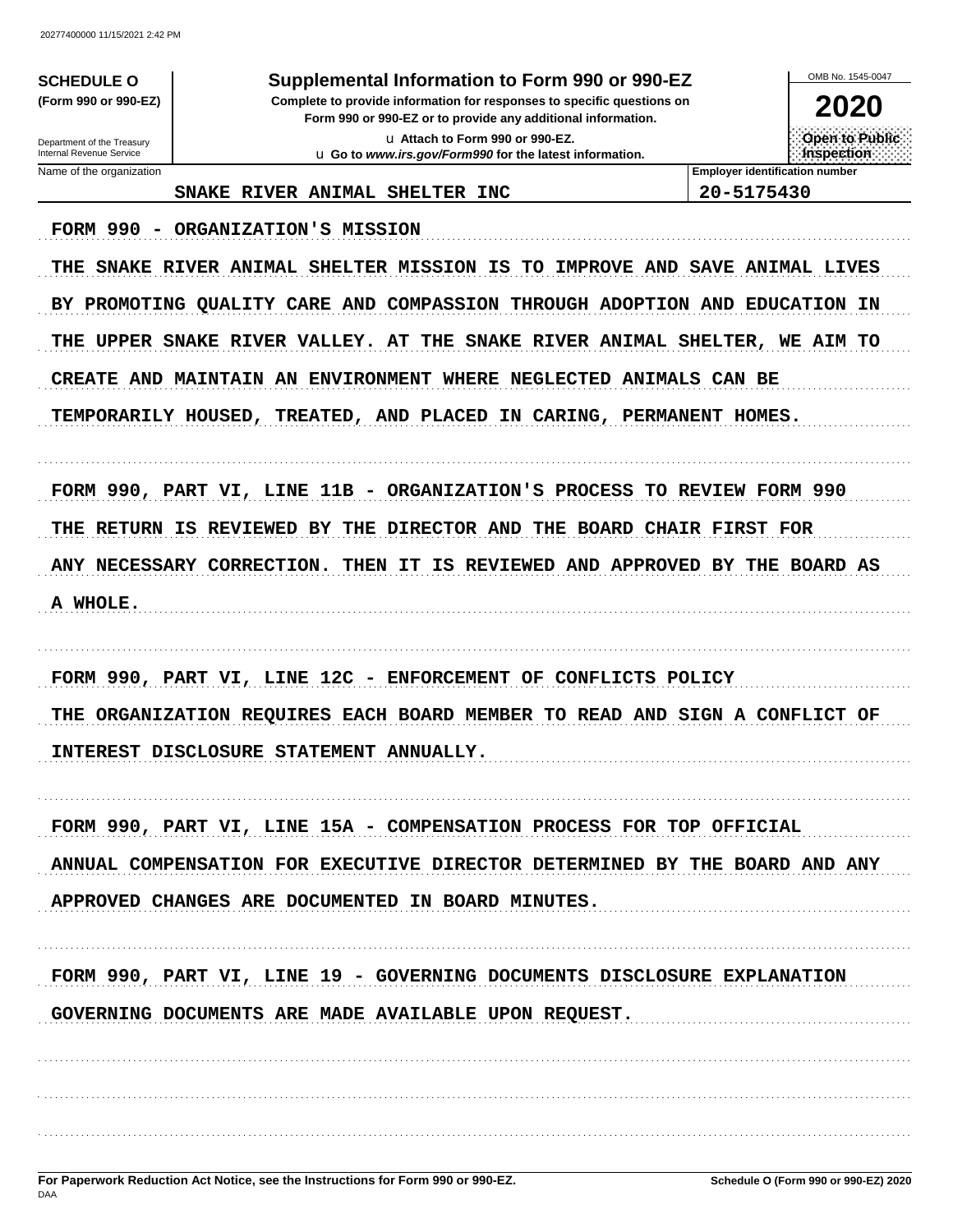Description **MUTT STRUT**

Name **Taxpayer Identification Number** Number 1, 1999, 1999, 1999, 1999, 1999, 1999, 1999, 1999, 1999, 1999, 1999, 1999, 1999, 1999, 1999, 1999, 1999, 1999, 1999, 1999, 1999, 1999, 1999, 1999, 1999, 1999, 1999, 1999, 1999,

### **SNAKE RIVER ANIMAL SHELTER INC 20-5175430**

Use this worksheet to verify data entered for a specific activity on your form 990/990EZ

### **Income & Expense Summary:**

| 12. Depreciation Expense 2010 12. 2020 12. 2020 12. 2020 12. 2020 12. 2020 12. 2020 12. 2020 12. 2020 12. 2020 |  |
|----------------------------------------------------------------------------------------------------------------|--|
|                                                                                                                |  |
|                                                                                                                |  |
| 15. Total expenses. Add lines 8 through 14 15.                                                                 |  |
| 16. Net Income/Loss. Line 7 minus Line 15 16.                                                                  |  |

### **Expense Details - Cost of Goods Sold:**

| Beginning inventory             |  |
|---------------------------------|--|
| Purchases                       |  |
| Labor                           |  |
| Section 263A costs              |  |
| Other costs                     |  |
| Ending inventory                |  |
| <b>Total Cost of Goods Sold</b> |  |
|                                 |  |

#### **Expense Details - Employment Expense:**

| Compensation of officers        |  |
|---------------------------------|--|
|                                 |  |
| Pension plan contributions      |  |
| Other employee benefits         |  |
| Payroll taxes                   |  |
| <b>Total Employment Expense</b> |  |

### **Expense Details - Fees for Services:**

| Management                     |                                                                                                                                                                                                                                |
|--------------------------------|--------------------------------------------------------------------------------------------------------------------------------------------------------------------------------------------------------------------------------|
|                                |                                                                                                                                                                                                                                |
|                                | Accounting resolution of the contract of the contract of the contract of the contract of the contract of the contract of the contract of the contract of the contract of the contract of the contract of the contract of the c |
|                                |                                                                                                                                                                                                                                |
|                                |                                                                                                                                                                                                                                |
|                                |                                                                                                                                                                                                                                |
| Other                          |                                                                                                                                                                                                                                |
| <b>Total Fees for Services</b> |                                                                                                                                                                                                                                |
|                                |                                                                                                                                                                                                                                |

### **Expense Details - Indirect Expense:**

| Office                                                                 |
|------------------------------------------------------------------------|
|                                                                        |
|                                                                        |
|                                                                        |
|                                                                        |
|                                                                        |
|                                                                        |
|                                                                        |
|                                                                        |
| Insurance                                                              |
| Total Indirect Expense <b>container the Contract of Total Indirect</b> |
|                                                                        |

#### **Expense Details - Depreciation Expense:**

| Amortization                      |
|-----------------------------------|
| Depletion                         |
| <b>Total Depreciation Expense</b> |

#### **Expense Details - Exempt Activity Expense:**

| Repairs and Maintenance<br>. <del>.</del>                                |
|--------------------------------------------------------------------------|
| <b>Bad debts</b>                                                         |
| Taxes/licenses                                                           |
| Charitable contributions<br>. <del>.</del>                               |
| Dividend recd deductions<br>the control of the control of the control of |
| Readership costs                                                         |
| Other expenses                                                           |
| <b>Total Exempt Activity Expense</b>                                     |
|                                                                          |

#### **Expense Details - Fundraising Expense:**

| Cash prizes                                                  |
|--------------------------------------------------------------|
| Non-cash prizes                                              |
| Rent and facility costs                                      |
|                                                              |
| Entertainment (Part II only)                                 |
| Other direct expenses<br>the contract of the contract of the |
| <b>Total Fundraising Expense</b>                             |
|                                                              |

### **Information is indicated for use on Form 990-T, Schedule A:**

Part V, Debt Financing Part VIII, Exploited Activities Part VI, Controlled Org Income Part VII, Investments for C(7)(9)(17)

#### Part IX, Advertising Income

| First             | . | . |  |
|-------------------|---|---|--|
| Second<br>.       |   |   |  |
| <b>Third</b><br>. |   |   |  |
| All other         | . |   |  |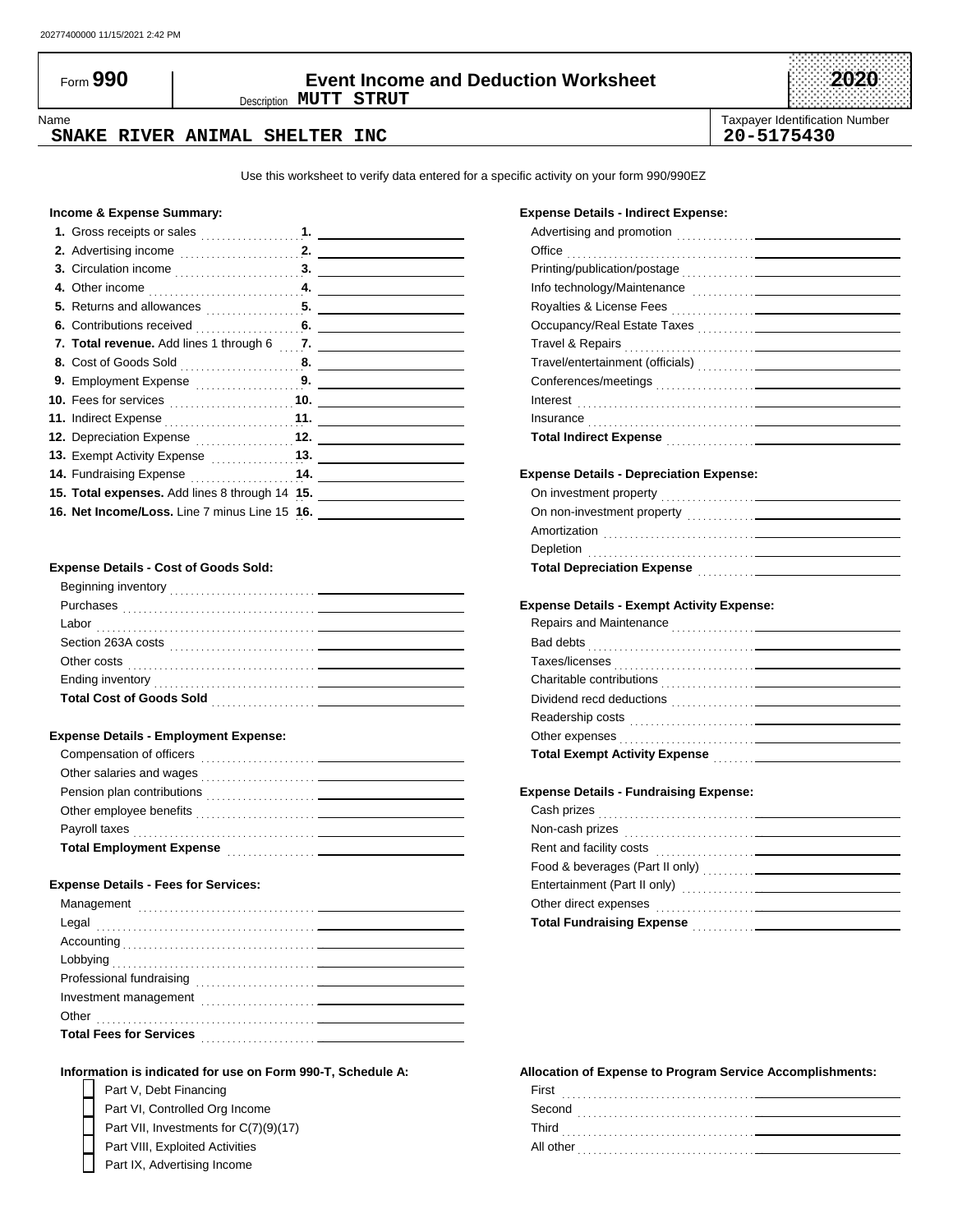Description **FUR BALL**

Name **Taxpayer Identification Number** Number 1, 1999, 1999, 1999, 1999, 1999, 1999, 1999, 1999, 1999, 1999, 1999, 1999, 1999, 1999, 1999, 1999, 1999, 1999, 1999, 1999, 1999, 1999, 1999, 1999, 1999, 1999, 1999, 1999, 1999,

### **SNAKE RIVER ANIMAL SHELTER INC 20-5175430**

Use this worksheet to verify data entered for a specific activity on your form 990/990EZ

### **Income & Expense Summary:**

|                                                                      | 93,300 |
|----------------------------------------------------------------------|--------|
|                                                                      |        |
| 3. Circulation income $\begin{array}{ccc} . & . & . & . \end{array}$ |        |
|                                                                      |        |
|                                                                      |        |
|                                                                      |        |
| 7. Total revenue. Add lines 1 through 6 7.                           | 93,300 |
|                                                                      |        |
|                                                                      |        |
|                                                                      |        |
| 11. Indirect Expense <b>Constant 11.</b>                             |        |
| 12. Depreciation Expense 12.                                         |        |
|                                                                      |        |
| 14. Fundraising Expense 14.                                          | 32,218 |
| 15. Total expenses. Add lines 8 through 14 15.                       | 32,218 |
| 16. Net Income/Loss. Line 7 minus Line 15 16.                        | 61,082 |

### **Expense Details - Cost of Goods Sold:**

| Beginning inventory             |
|---------------------------------|
| Purchases                       |
| Labor                           |
| Section 263A costs              |
| Other costs                     |
| <b>Ending inventory</b>         |
| <b>Total Cost of Goods Sold</b> |
|                                 |

### **Expense Details - Employment Expense:**

| Compensation of officers                                                                                    |  |
|-------------------------------------------------------------------------------------------------------------|--|
| Other salaries and wages<br>the contract of the contract of the contract of the contract of the contract of |  |
| Pension plan contributions<br>the contract of the contract of the contract of                               |  |
| Other employee benefits                                                                                     |  |
| Payroll taxes                                                                                               |  |
| <b>Total Employment Expense</b>                                                                             |  |

### **Expense Details - Fees for Services:**

| <b>Total Fees for Services</b>                                                                                                                                                                                                     |  |
|------------------------------------------------------------------------------------------------------------------------------------------------------------------------------------------------------------------------------------|--|
| Other                                                                                                                                                                                                                              |  |
|                                                                                                                                                                                                                                    |  |
| Professional fundraising<br><br>The continuum of the continuum of the continuum of the continuum of the continuum of the continuum of the continuum of the continuum of the continuum of the continuum of the continuum of the con |  |
|                                                                                                                                                                                                                                    |  |
|                                                                                                                                                                                                                                    |  |
|                                                                                                                                                                                                                                    |  |
|                                                                                                                                                                                                                                    |  |

### **Expense Details - Indirect Expense:**

| Office                                                                                                                                                                                                                               |
|--------------------------------------------------------------------------------------------------------------------------------------------------------------------------------------------------------------------------------------|
|                                                                                                                                                                                                                                      |
|                                                                                                                                                                                                                                      |
|                                                                                                                                                                                                                                      |
| Occupancy/Real Estate Taxes <b>Construction</b> and the construction of the construction of the construction of the construction of the construction of the construction of the construction of the construction of the constructio  |
|                                                                                                                                                                                                                                      |
|                                                                                                                                                                                                                                      |
|                                                                                                                                                                                                                                      |
| Interest <b>contract and the contract of the contract of the contract of the contract of the contract of the contract of the contract of the contract of the contract of the contract of the contract of the contract of the con</b> |
| Insurance                                                                                                                                                                                                                            |
| Total Indirect Expense Manuel Allen Manuel Allen Manuel Allen Manuel Allen Manuel Allen Manuel Allen                                                                                                                                 |
|                                                                                                                                                                                                                                      |

### **Expense Details - Depreciation Expense:**

| On non-investment property<br>the contract of the contract of the contract of the contract of the contract of |
|---------------------------------------------------------------------------------------------------------------|
| Amortization                                                                                                  |
| Depletion<br><u> 1980 - Jan Sterling von de Frankrijke kommunister († 1908)</u>                               |
| <b>Total Depreciation Expense</b>                                                                             |

#### **Expense Details - Exempt Activity Expense:**

| Repairs and Maintenance                                                     |
|-----------------------------------------------------------------------------|
| <b>Bad debts</b>                                                            |
| Taxes/licenses                                                              |
| Charitable contributions                                                    |
| Dividend recd deductions<br>the contract of the contract of the contract of |
|                                                                             |
| Other expenses                                                              |
| Total Exempt Activity Expense [11, 11, 11]                                  |
|                                                                             |

#### **Expense Details - Fundraising Expense:**

| Cash prizes                               |        |
|-------------------------------------------|--------|
| Non-cash prizes                           |        |
| Rent and facility costs<br>. <del>.</del> |        |
| Food & beverages (Part II only)           |        |
| Entertainment (Part II only)              |        |
| Other direct expenses                     | 32,218 |
| <b>Total Fundraising Expense</b>          | 32,218 |
|                                           |        |

### **Information is indicated for use on Form 990-T, Schedule A:**

Part V, Debt Financing Part VIII, Exploited Activities Part VI, Controlled Org Income Part VII, Investments for C(7)(9)(17)

Part IX, Advertising Income

| First             | . | . |  |
|-------------------|---|---|--|
| Second<br>.       |   |   |  |
| <b>Third</b><br>. |   |   |  |
| All other         | . |   |  |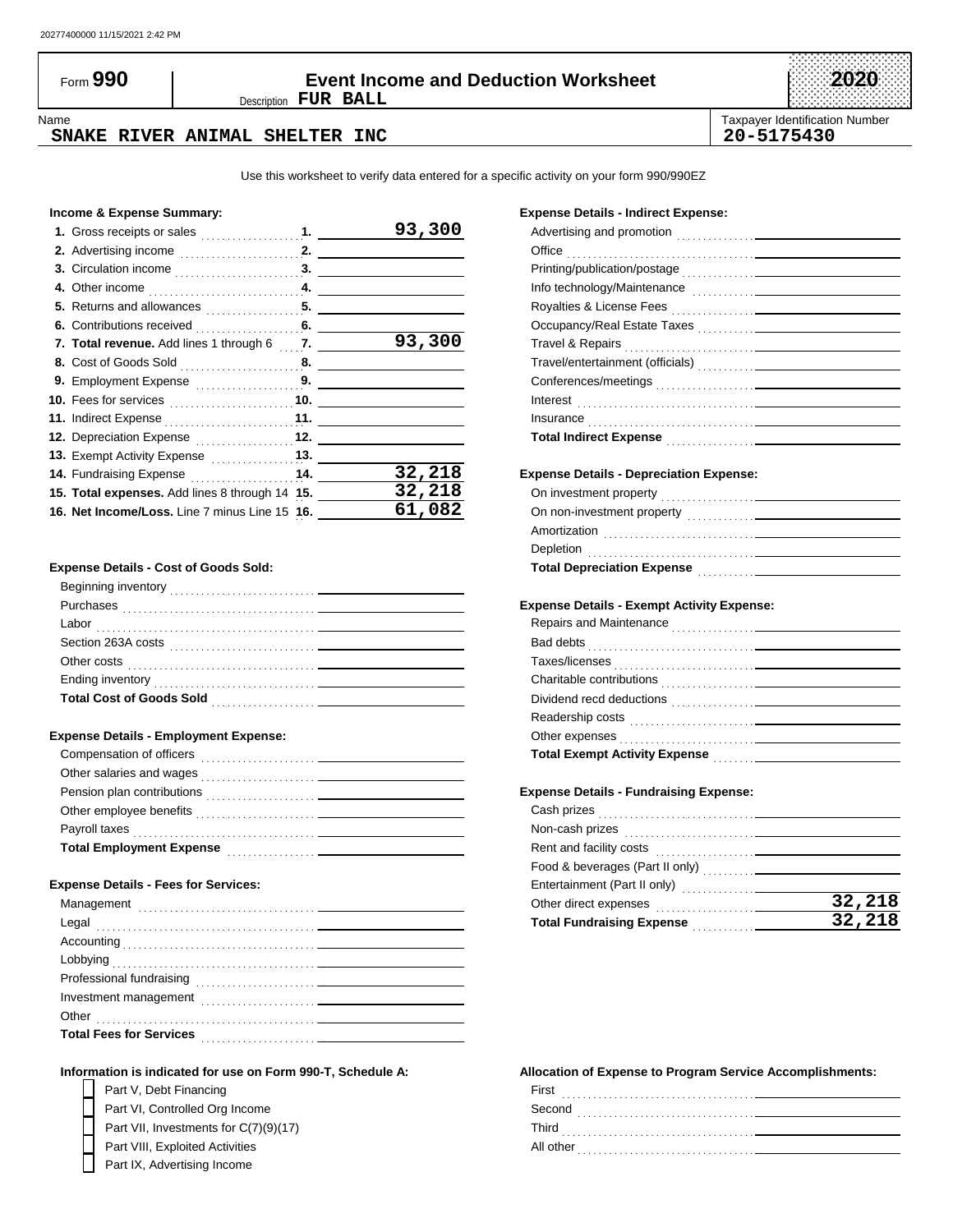Description **VIP** 

Name **Taxpayer Identification Number** Number 1, 1999, 1999, 1999, 1999, 1999, 1999, 1999, 1999, 1999, 1999, 1999, 1999, 1999, 1999, 1999, 1999, 1999, 1999, 1999, 1999, 1999, 1999, 1999, 1999, 1999, 1999, 1999, 1999, 1999,

### **SNAKE RIVER ANIMAL SHELTER INC 20-5175430**

Use this worksheet to verify data entered for a specific activity on your form 990/990EZ

### **Income & Expense Summary:**

| 12. Depreciation Expense 2010 12. 2020 12. 2020 12. 2020 12. 2020 12. 2020 12. 2020 12. 2020 12. 2020 12. 2020 |  |
|----------------------------------------------------------------------------------------------------------------|--|
|                                                                                                                |  |
|                                                                                                                |  |
| 15. Total expenses. Add lines 8 through 14 15.                                                                 |  |
| 16. Net Income/Loss. Line 7 minus Line 15 16.                                                                  |  |

### **Expense Details - Cost of Goods Sold:**

| Beginning inventory             |  |
|---------------------------------|--|
| Purchases                       |  |
| Labor                           |  |
| Section 263A costs              |  |
| Other costs                     |  |
| <b>Ending inventory</b>         |  |
| <b>Total Cost of Goods Sold</b> |  |
|                                 |  |

### **Expense Details - Employment Expense:**

| Compensation of officers                                                                                    |  |
|-------------------------------------------------------------------------------------------------------------|--|
| Other salaries and wages<br>the contract of the contract of the contract of the contract of the contract of |  |
| Pension plan contributions<br>the contract of the contract of the contract of                               |  |
| Other employee benefits                                                                                     |  |
| Payroll taxes                                                                                               |  |
| <b>Total Employment Expense</b>                                                                             |  |

### **Expense Details - Fees for Services:**

| Management                     |                                                                                                                                                                                                                                |
|--------------------------------|--------------------------------------------------------------------------------------------------------------------------------------------------------------------------------------------------------------------------------|
|                                |                                                                                                                                                                                                                                |
|                                | Accounting resolution of the contract of the contract of the contract of the contract of the contract of the contract of the contract of the contract of the contract of the contract of the contract of the contract of the c |
|                                |                                                                                                                                                                                                                                |
|                                |                                                                                                                                                                                                                                |
|                                |                                                                                                                                                                                                                                |
| Other                          |                                                                                                                                                                                                                                |
| <b>Total Fees for Services</b> |                                                                                                                                                                                                                                |
|                                |                                                                                                                                                                                                                                |

### **Expense Details - Indirect Expense:**

| Office    |
|-----------|
|           |
|           |
|           |
|           |
|           |
|           |
|           |
|           |
| Insurance |
|           |
|           |

#### **Expense Details - Depreciation Expense:**

| Amortization                                                                                                                 |
|------------------------------------------------------------------------------------------------------------------------------|
| Depletion<br>the contract of the contract of the contract of the contract of the contract of the contract of the contract of |
| <b>Total Depreciation Expense</b>                                                                                            |

#### **Expense Details - Exempt Activity Expense:**

| Repairs and Maintenance<br>. <del>.</del>                                |
|--------------------------------------------------------------------------|
| <b>Bad debts</b>                                                         |
| Taxes/licenses                                                           |
| Charitable contributions<br>. <del>.</del>                               |
| Dividend recd deductions<br>the control of the control of the control of |
| Readership costs                                                         |
| Other expenses                                                           |
| <b>Total Exempt Activity Expense</b>                                     |
|                                                                          |

#### **Expense Details - Fundraising Expense:**

| Cash prizes                             |
|-----------------------------------------|
|                                         |
| Rent and facility costs                 |
|                                         |
| Entertainment (Part II only)            |
| Other direct expenses<br>. <del>.</del> |
| <b>Total Fundraising Expense</b>        |
|                                         |

### **Information is indicated for use on Form 990-T, Schedule A:**

Part V, Debt Financing Part VIII, Exploited Activities Part VI, Controlled Org Income Part VII, Investments for C(7)(9)(17)

#### Part IX, Advertising Income

| First        |  |  |
|--------------|--|--|
| Second       |  |  |
| <b>Third</b> |  |  |
| All other    |  |  |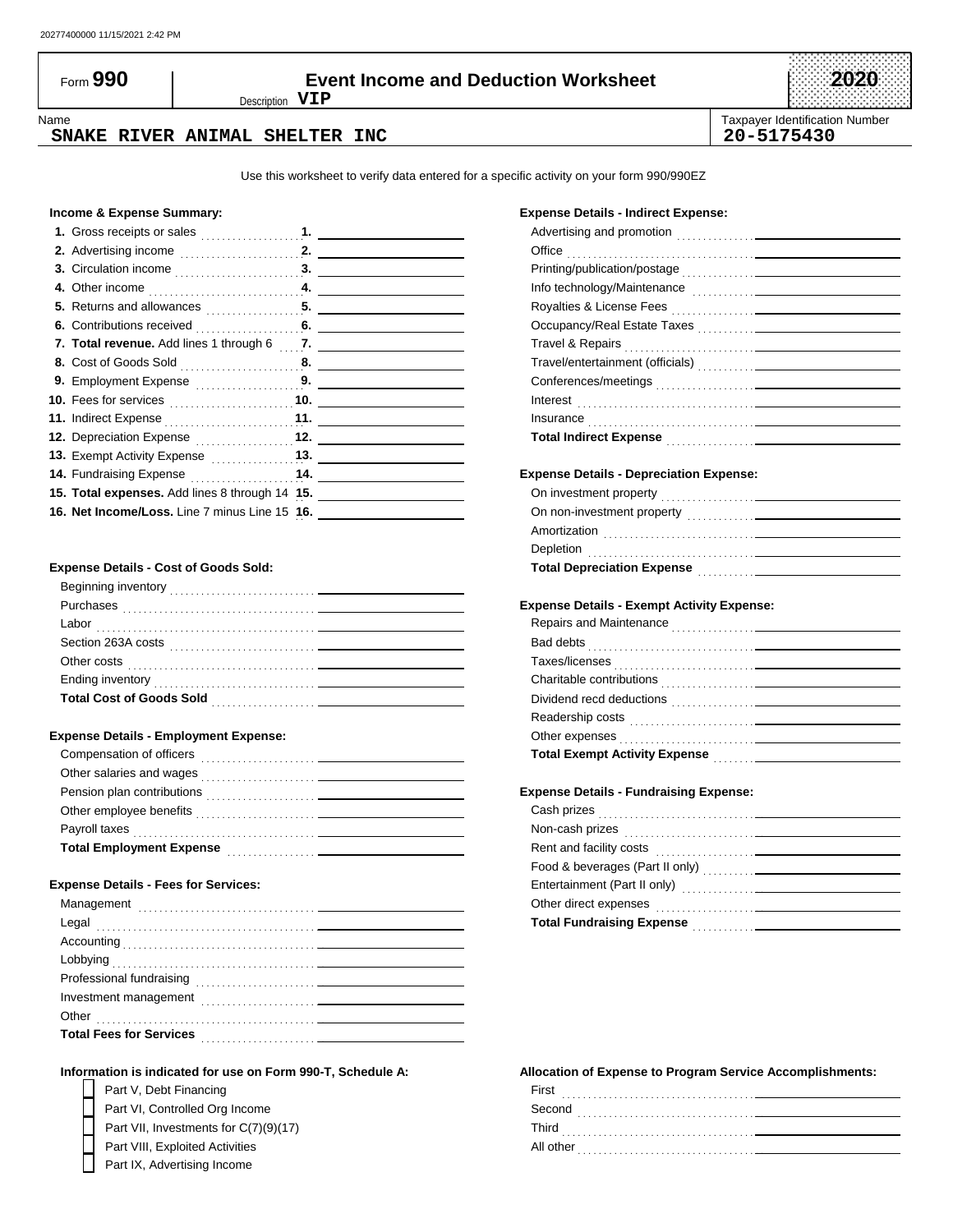## Description **RUMMAGE SALE**

Name **Taxpayer Identification Number** Number 1, 1999, 1999, 1999, 1999, 1999, 1999, 1999, 1999, 1999, 1999, 1999, 1999, 1999, 1999, 1999, 1999, 1999, 1999, 1999, 1999, 1999, 1999, 1999, 1999, 1999, 1999, 1999, 1999, 1999,

### **SNAKE RIVER ANIMAL SHELTER INC 20-5175430**

Use this worksheet to verify data entered for a specific activity on your form 990/990EZ

### **Income & Expense Summary:**

|                                                                      | 1,724 |
|----------------------------------------------------------------------|-------|
|                                                                      |       |
| 3. Circulation income $\begin{array}{ccc} . & . & . & . \end{array}$ |       |
|                                                                      |       |
|                                                                      |       |
|                                                                      |       |
| 7. Total revenue. Add lines 1 through 6 7.                           | 1,724 |
|                                                                      |       |
|                                                                      |       |
|                                                                      |       |
|                                                                      |       |
| 12. Depreciation Expense 12.                                         |       |
|                                                                      |       |
| 14. Fundraising Expense 14.                                          | 118   |
| 15. Total expenses. Add lines 8 through 14 15.                       | 118   |
| 16. Net Income/Loss. Line 7 minus Line 15 16.                        | 1,60  |

### **Expense Details - Cost of Goods Sold:**

| Beginning inventory             |
|---------------------------------|
| Purchases                       |
| Labor                           |
| Section 263A costs              |
| Other costs                     |
| <b>Ending inventory</b>         |
| <b>Total Cost of Goods Sold</b> |
|                                 |

### **Expense Details - Employment Expense:**

| Compensation of officers                                                                                    |  |
|-------------------------------------------------------------------------------------------------------------|--|
| Other salaries and wages<br>the contract of the contract of the contract of the contract of the contract of |  |
| Pension plan contributions<br>the contract of the contract of the contract of                               |  |
| Other employee benefits                                                                                     |  |
| Payroll taxes                                                                                               |  |
| <b>Total Employment Expense</b>                                                                             |  |

### **Expense Details - Fees for Services:**

| Management                     |                                                                                                                                                                                                                                |
|--------------------------------|--------------------------------------------------------------------------------------------------------------------------------------------------------------------------------------------------------------------------------|
|                                |                                                                                                                                                                                                                                |
|                                | Accounting resolution of the contract of the contract of the contract of the contract of the contract of the contract of the contract of the contract of the contract of the contract of the contract of the contract of the c |
|                                |                                                                                                                                                                                                                                |
|                                |                                                                                                                                                                                                                                |
|                                |                                                                                                                                                                                                                                |
| Other                          |                                                                                                                                                                                                                                |
| <b>Total Fees for Services</b> |                                                                                                                                                                                                                                |
|                                |                                                                                                                                                                                                                                |

### **Expense Details - Indirect Expense:**

| Info technology/Maintenance contains a contact of the state of the state of the state of the state of the state of the state of the state of the state of the state of the state of the state of the state of the state of the |  |
|--------------------------------------------------------------------------------------------------------------------------------------------------------------------------------------------------------------------------------|--|
|                                                                                                                                                                                                                                |  |
|                                                                                                                                                                                                                                |  |
|                                                                                                                                                                                                                                |  |
|                                                                                                                                                                                                                                |  |
|                                                                                                                                                                                                                                |  |
| $\blacksquare$                                                                                                                                                                                                                 |  |
| Insurance                                                                                                                                                                                                                      |  |
|                                                                                                                                                                                                                                |  |
|                                                                                                                                                                                                                                |  |

### **Expense Details - Depreciation Expense:**

| On non-investment property<br><u> 1988 - January Land, american american american a</u> |  |
|-----------------------------------------------------------------------------------------|--|
| Amortization                                                                            |  |
| Depletion<br><u> 1980 - Johann Stein, fransk politiker (d. 1980)</u>                    |  |
| <b>Total Depreciation Expense</b>                                                       |  |

#### **Expense Details - Exempt Activity Expense:**

| Repairs and Maintenance              |
|--------------------------------------|
| <b>Bad debts</b>                     |
| Taxes/licenses                       |
| Charitable contributions             |
| Dividend recd deductions             |
| Readership costs                     |
| Other expenses                       |
| <b>Total Exempt Activity Expense</b> |
|                                      |

#### **Expense Details - Fundraising Expense:**

| Cash prizes                                                                                                                                                                                                                                                              |     |
|--------------------------------------------------------------------------------------------------------------------------------------------------------------------------------------------------------------------------------------------------------------------------|-----|
| Non-cash prizes                                                                                                                                                                                                                                                          |     |
| Rent and facility costs                                                                                                                                                                                                                                                  |     |
|                                                                                                                                                                                                                                                                          |     |
| Entertainment (Part II only)                                                                                                                                                                                                                                             |     |
| Other direct expenses                                                                                                                                                                                                                                                    | 118 |
| <b>Total Fundraising Expense</b><br><u>and the state of the state of the state of the state of the state of the state of the state of the state of the state of the state of the state of the state of the state of the state of the state of the state of the state</u> | 118 |
|                                                                                                                                                                                                                                                                          |     |

### **Information is indicated for use on Form 990-T, Schedule A:**

Part V, Debt Financing Part VIII, Exploited Activities Part VI, Controlled Org Income Part VII, Investments for C(7)(9)(17)

Part IX, Advertising Income

| First             |  |
|-------------------|--|
| Second            |  |
| <b>Third</b><br>. |  |
| All other<br>.    |  |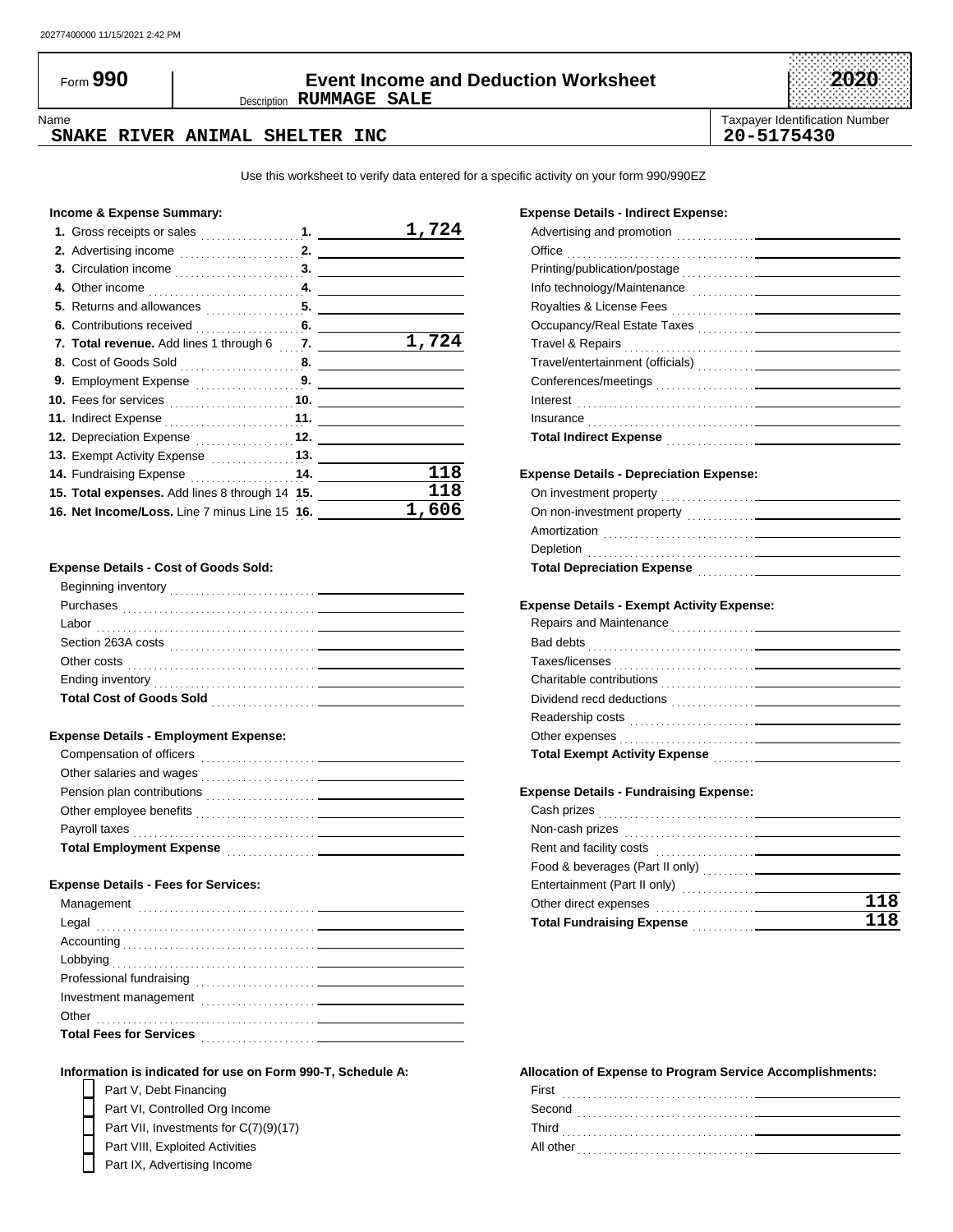Description **INVENTORY**

Name **Taxpayer Identification Number** Number 1, 1999, 1999, 1999, 1999, 1999, 1999, 1999, 1999, 1999, 1999, 1999, 1999, 1999, 1999, 1999, 1999, 1999, 1999, 1999, 1999, 1999, 1999, 1999, 1999, 1999, 1999, 1999, 1999, 1999,

### **SNAKE RIVER ANIMAL SHELTER INC 20-5175430**

Use this worksheet to verify data entered for a specific activity on your form 990/990EZ

### **Income & Expense Summary:**

|                                                                      | 4,627 |
|----------------------------------------------------------------------|-------|
|                                                                      |       |
| 3. Circulation income $\begin{array}{ccc} . & . & . & . \end{array}$ |       |
|                                                                      |       |
|                                                                      |       |
|                                                                      |       |
| 7. Total revenue. Add lines 1 through 6 7.                           | 4,627 |
|                                                                      | 32    |
|                                                                      |       |
|                                                                      |       |
|                                                                      |       |
| 12. Depreciation Expense 12.                                         |       |
| 13. Exempt Activity Expense <b>13.</b>                               |       |
| 14. Fundraising Expense 14.                                          |       |
| 15. Total expenses. Add lines 8 through 14 15.                       | 32    |
| 16. Net Income/Loss. Line 7 minus Line 15 16.                        | 4,59  |

### **Expense Details - Cost of Goods Sold:**

| Beginning inventory             |  |
|---------------------------------|--|
| Purchases                       |  |
| Labor                           |  |
| Section 263A costs              |  |
| Other costs                     |  |
| <b>Ending inventory</b>         |  |
| <b>Total Cost of Goods Sold</b> |  |
|                                 |  |

#### **Expense Details - Employment Expense:**

| Compensation of officers        |  |
|---------------------------------|--|
| Other salaries and wages        |  |
| Pension plan contributions      |  |
| Other employee benefits         |  |
| Payroll taxes                   |  |
| <b>Total Employment Expense</b> |  |

#### **Expense Details - Fees for Services:**

| Management                     |  |
|--------------------------------|--|
|                                |  |
|                                |  |
|                                |  |
|                                |  |
| Investment management          |  |
| Other                          |  |
| <b>Total Fees for Services</b> |  |

### **Expense Details - Indirect Expense:**

| Office                                                                                                                                                                                                                               |  |
|--------------------------------------------------------------------------------------------------------------------------------------------------------------------------------------------------------------------------------------|--|
|                                                                                                                                                                                                                                      |  |
|                                                                                                                                                                                                                                      |  |
|                                                                                                                                                                                                                                      |  |
| Occupancy/Real Estate Taxes <b>Construction</b>                                                                                                                                                                                      |  |
|                                                                                                                                                                                                                                      |  |
|                                                                                                                                                                                                                                      |  |
|                                                                                                                                                                                                                                      |  |
| Interest<br><u> </u>                                                                                                                                                                                                                 |  |
|                                                                                                                                                                                                                                      |  |
|                                                                                                                                                                                                                                      |  |
|                                                                                                                                                                                                                                      |  |
| <b>Expense Details - Depreciation Expense:</b>                                                                                                                                                                                       |  |
| On investment property <b>container and the contact of the contact of the contact of the contact of the contact of the contact of the contact of the contact of the contact of the contact of the contact of the contact of the </b> |  |
|                                                                                                                                                                                                                                      |  |
|                                                                                                                                                                                                                                      |  |
|                                                                                                                                                                                                                                      |  |
| Total Depreciation Expense [11] [11] Total Depreciation Expense [11] [11] Total Department                                                                                                                                           |  |
|                                                                                                                                                                                                                                      |  |
| <b>Expense Details - Exempt Activity Expense:</b>                                                                                                                                                                                    |  |
| Repairs and Maintenance <b>Community</b> and Maintenance <b>Community</b> and Maintenance <b>Community</b>                                                                                                                           |  |
|                                                                                                                                                                                                                                      |  |
|                                                                                                                                                                                                                                      |  |
|                                                                                                                                                                                                                                      |  |
|                                                                                                                                                                                                                                      |  |
|                                                                                                                                                                                                                                      |  |
|                                                                                                                                                                                                                                      |  |
| Total Exempt Activity Expense <b>Construct Activity</b>                                                                                                                                                                              |  |
|                                                                                                                                                                                                                                      |  |
| <b>Expense Details - Fundraising Expense:</b>                                                                                                                                                                                        |  |
|                                                                                                                                                                                                                                      |  |
|                                                                                                                                                                                                                                      |  |
|                                                                                                                                                                                                                                      |  |

#### **Allocation of Expense to Program Service Accomplishments:**

**Total Fundraising Expense** . . . . . . . . . . . . . .

Food & beverages (Part II only) <sub>.</sub> . . . . . . . . . Entertainment (Part II only)<br>
..............

Other direct expenses . . . . . . . . . . . . . . . . . . . . .

| First        |  |
|--------------|--|
| Second       |  |
| <b>Third</b> |  |
| All other    |  |
| .            |  |

Part V, Debt Financing Part VIII, Exploited Activities Part VI, Controlled Org Income Part VII, Investments for C(7)(9)(17)

Part IX, Advertising Income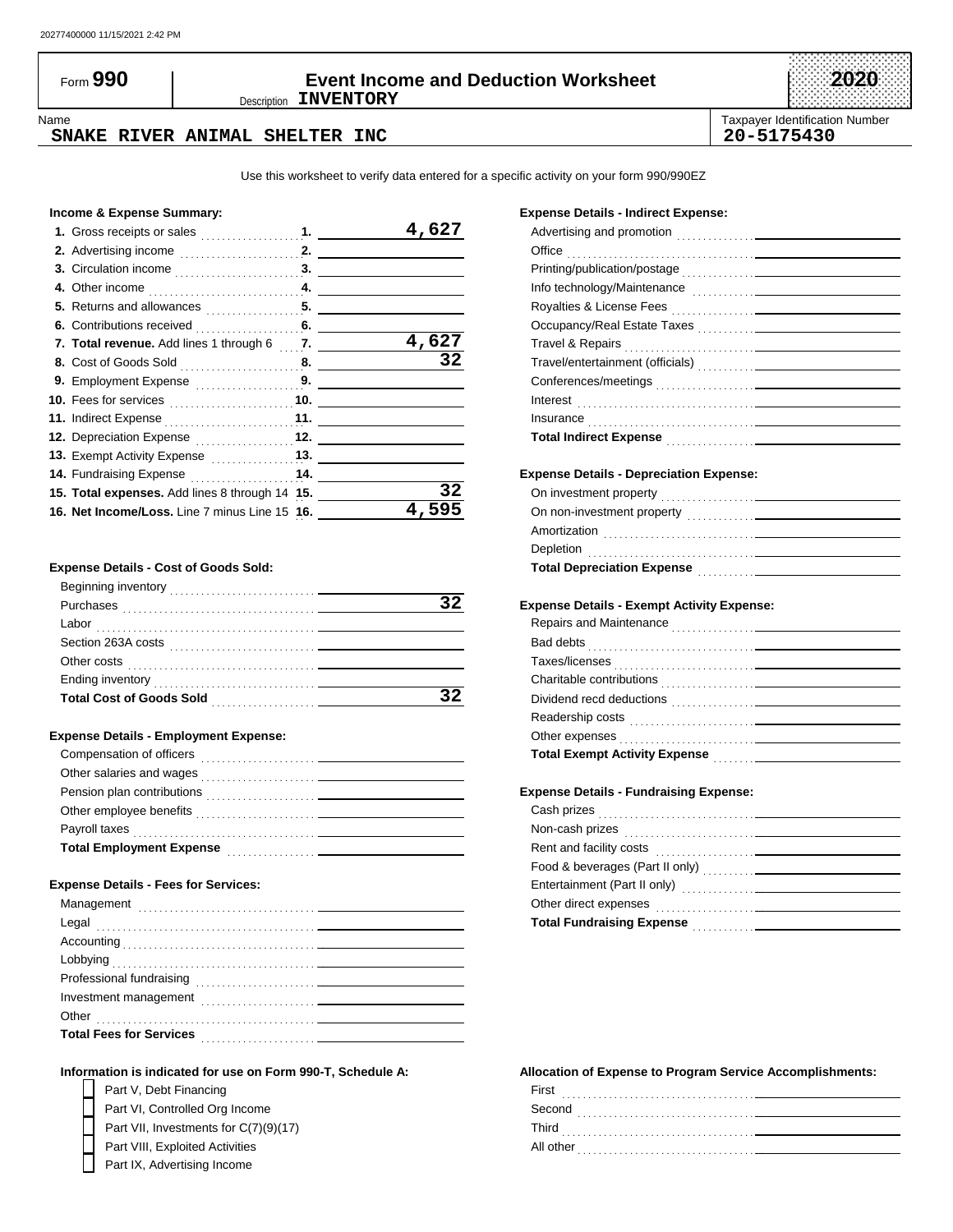| 20277400000 SNAKE RIVER ANIMAL SHELTER INC<br><b>Federal Statements</b><br>20-5175430<br>FYE: 12/31/2020 | 11/15/2021 2:39 PM |  |
|----------------------------------------------------------------------------------------------------------|--------------------|--|
|                                                                                                          |                    |  |

## **Taxable Interest on Investments**

| Description                |        |                 |      |      |                                                      |                        |
|----------------------------|--------|-----------------|------|------|------------------------------------------------------|------------------------|
|                            | Amount | <b>Business</b> | Code | Code | Unrelated Exclusion Postal Acquired after<br>6/30/75 | US<br>Obs $(\$$ or $%$ |
| INTEREST INCOME ON SAVINGS |        |                 |      |      |                                                      |                        |
|                            | 1,198  |                 | 14   |      |                                                      |                        |
| TOTAL                      | 1,198  |                 |      |      |                                                      |                        |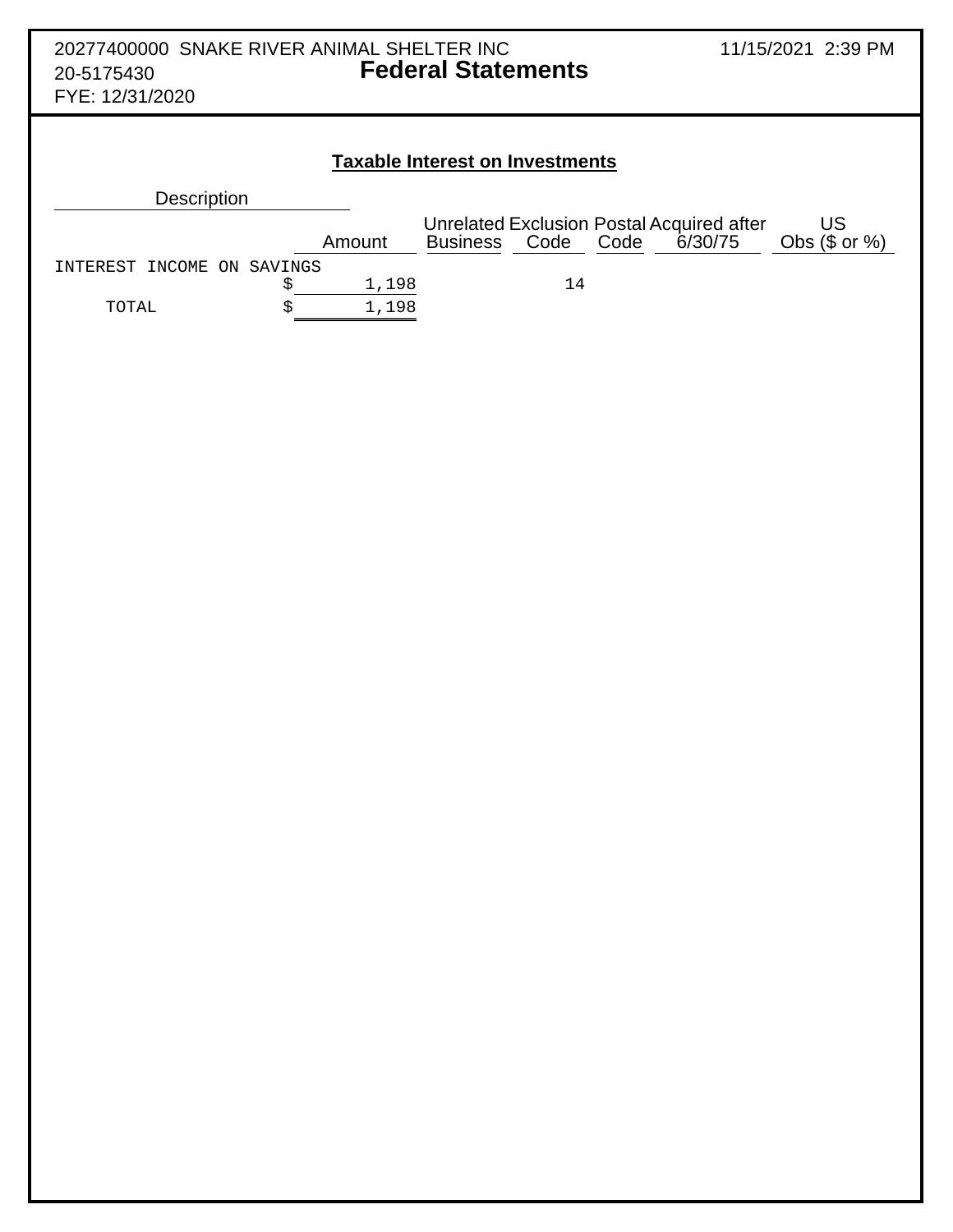# 20277400000 SNAKE RIVER ANIMAL SHELTER INC 11/15/2021 2:39 PM 20-5175430 **Federal Statements**

FYE: 12/31/2020

| Form 990, Part IX, Line 24e - All Other Expenses |   |                          |    |                    |   |                         |   |                 |  |
|--------------------------------------------------|---|--------------------------|----|--------------------|---|-------------------------|---|-----------------|--|
| Description                                      |   | Total<br><b>Expenses</b> |    | Program<br>Service |   | Management &<br>General |   | Fund<br>Raising |  |
| <b>BANK FEES</b>                                 | Ş | 8,141                    | \$ | 4,261              | Ş | 92                      | S | 3,788           |  |
| TAXES AND LICENSES                               |   | 7,425                    |    | 5,121              |   |                         |   | 2,304           |  |
| <b>SUPPLIES</b>                                  |   | 5,275                    |    | 5,275              |   |                         |   |                 |  |
| DOG TRAINING EXPENSES                            |   | 4,806                    |    | 4,806              |   |                         |   |                 |  |
| GRANT EXPENSE                                    |   | 4,535                    |    |                    |   |                         |   | 4,535           |  |
| EMPLOYEE EXPENSE                                 |   | 4,414                    |    | 3,739              |   | 675                     |   |                 |  |
| AUTO EXPENSE                                     |   | 3,440                    |    | 3,440              |   |                         |   |                 |  |
| REPAIRS & MAINTENANCE                            |   | 2,456                    |    | 2,456              |   |                         |   |                 |  |
| TELEPHONE                                        |   | 2,205                    |    | 1,420              |   | 67                      |   | 718             |  |
| MEMBERSHIPS<br>DUES AND                          |   | 899                      |    |                    |   | 70                      |   | 829             |  |
| ADOPTION EXPENSES                                |   | 802                      |    | 802                |   |                         |   |                 |  |
| TOTAL                                            |   | 44,398                   | S  | 31,320             |   | 904                     |   | 12,174          |  |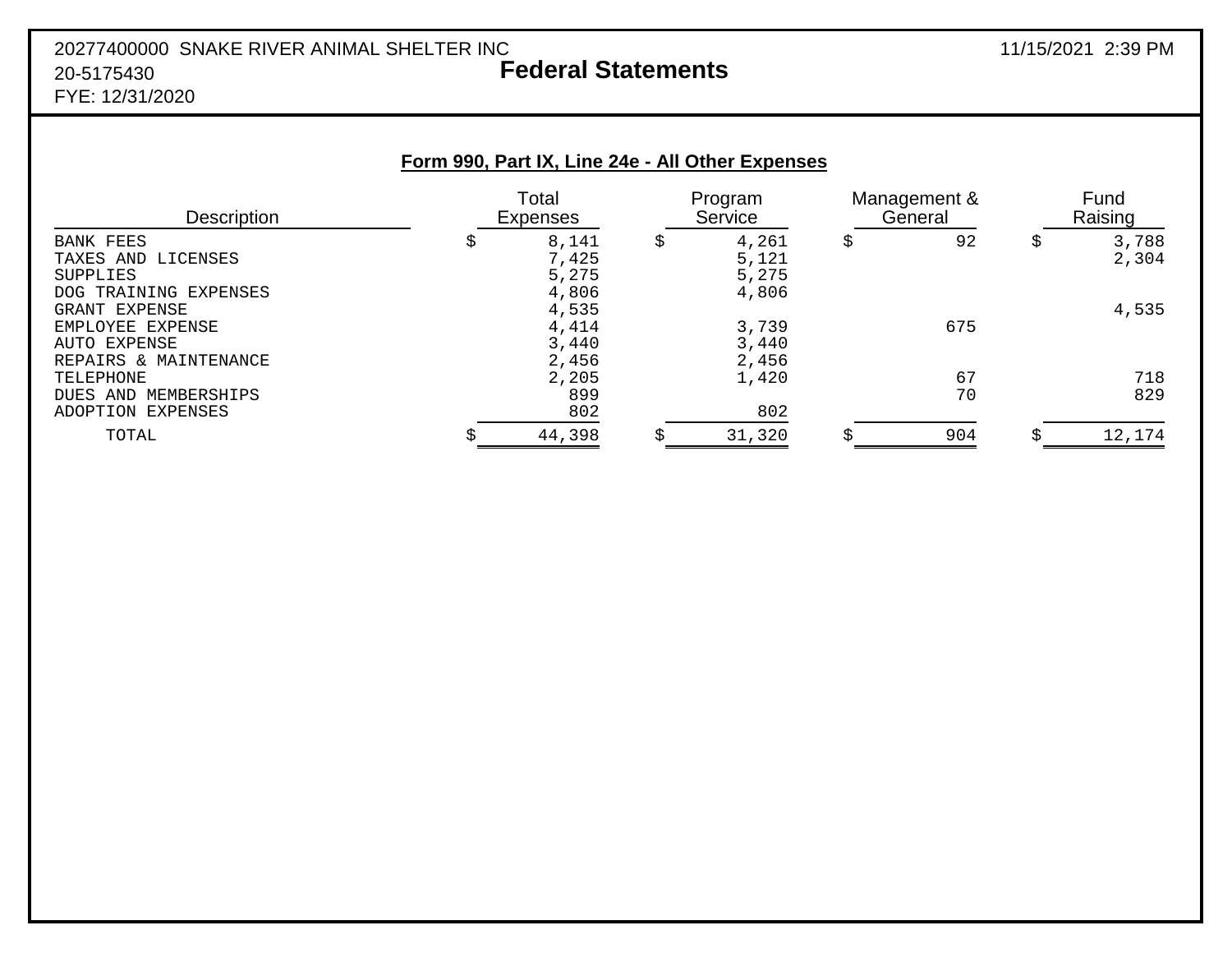### 20277400000 SNAKE RIVER ANIMAL SHELTER INC 11/15/2021 2:39 PM 20-5175430 **Federal Statements** FYE: 12/31/2020

| <b>Schedule A, Part III, Line 1(e)</b>                                                                                                |                                |
|---------------------------------------------------------------------------------------------------------------------------------------|--------------------------------|
| <b>Description</b>                                                                                                                    | Amount                         |
| MEMBERSHIP DUES AND ASSESSMENTS<br>GOVERNMENT GRANTS OR CONTRIBUTIONS<br>DONORS LESS THAN \$5,000 EACH<br>CROSS CHARITABLE FOUNDATION | \$<br>534<br>69,400<br>141,135 |
| CASH CONTRIBUTION<br>EAST IDAHO CREDIT UNION                                                                                          | 120,000                        |
| CASH CONTRIBUTION<br>THE PETCO FOUNDATION                                                                                             | 10,000                         |
| CASH CONTRIBUTION<br>CHC FOUNDATION                                                                                                   | 13,500                         |
| CASH CONTRIBUTION<br>SUBARU OF<br>AMERICA INC                                                                                         | 13,960                         |
| CASH CONTRIBUTION<br>CARRIE AND JERRY SCHEID                                                                                          | 9,233                          |
| CASH CONTRIBUTION<br>FLUOR IDAHO                                                                                                      | 6,513                          |
| CASH CONTRIBUTION<br>WALMART                                                                                                          | 5,000                          |
| CASH CONTRIBUTION<br>ASPCA                                                                                                            | 5,750                          |
| CASH CONTRIBUTION<br>RAY AND CHRIS CAMMACK                                                                                            | 13,500                         |
| CASH CONTRIBUTION<br>BANFIELD FOUNDATION                                                                                              | 10,100                         |
| CASH CONTRIBUTION                                                                                                                     | 6,026                          |

 $\texttt{NOTAL} \quad \texttt{\$} \quad \texttt{424,651}$